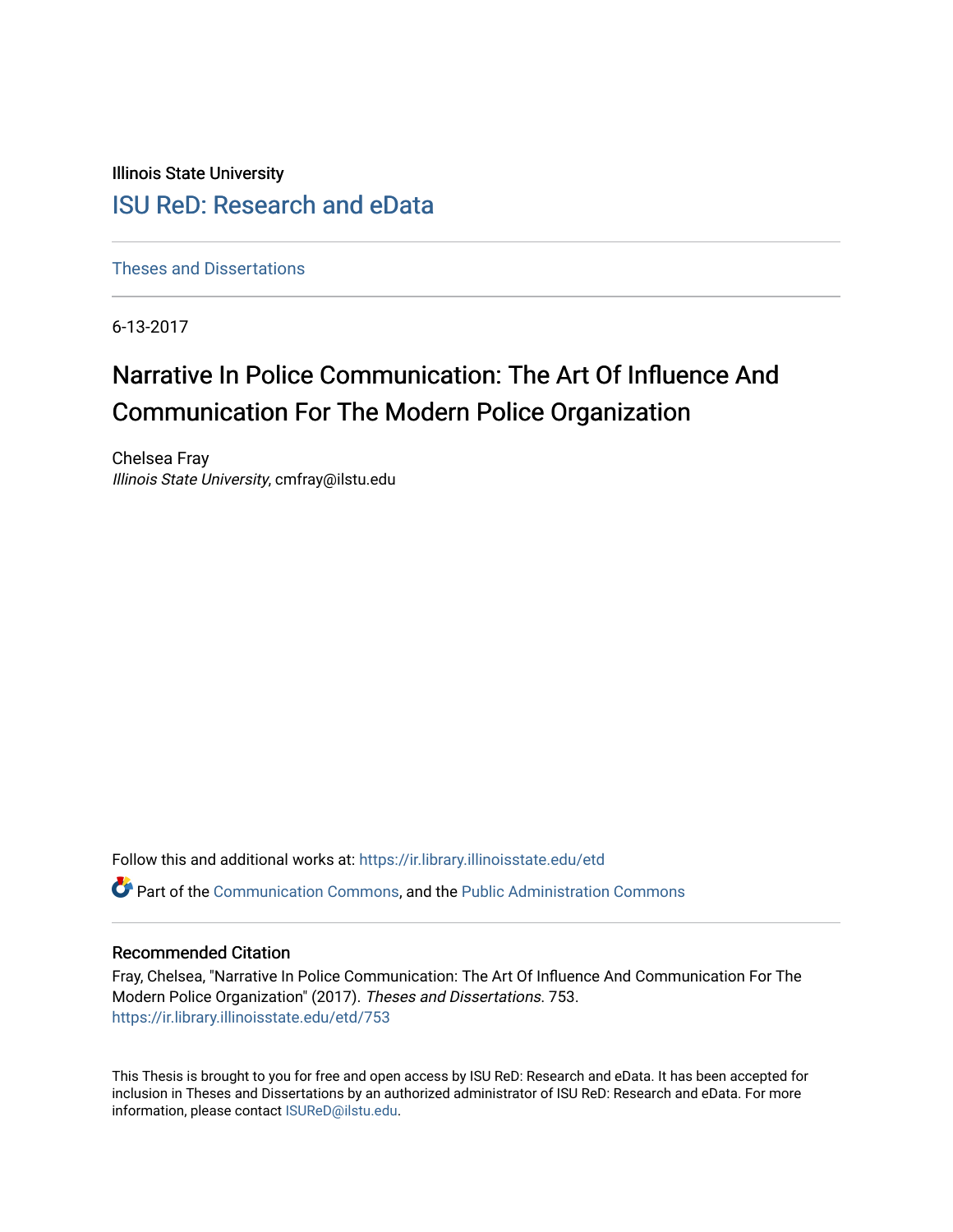# NARRATIVE IN POLICE COMMUNICATION: THE ART OF INFLUENCE AND COMMUNICATION FOR THE MODERN POLICE ORGANIZATION

## Chelsea Fray

# 132 Pages

Violence in the City of Rockford, Illinois and surrounding cities has made the Rockford Police Department's communication vitally important for shaping the future of the community. The primary objective of this project was to gain a greater understanding of how the local police department utilizes one particular communication channel: social media. While some research examining law enforcement's use of social media exists, this study is unique as it specifically applies Fisher's (1984) narrative paradigm and key concepts related to public relations functions including relationship building. The analysis revealed that the department does utilize some narrative concepts, but could certainly reevaluate their use of social media to enhance their communication with the community.

KEYWORDS: Rockford Police Department, social media, narrative paradigm, public relations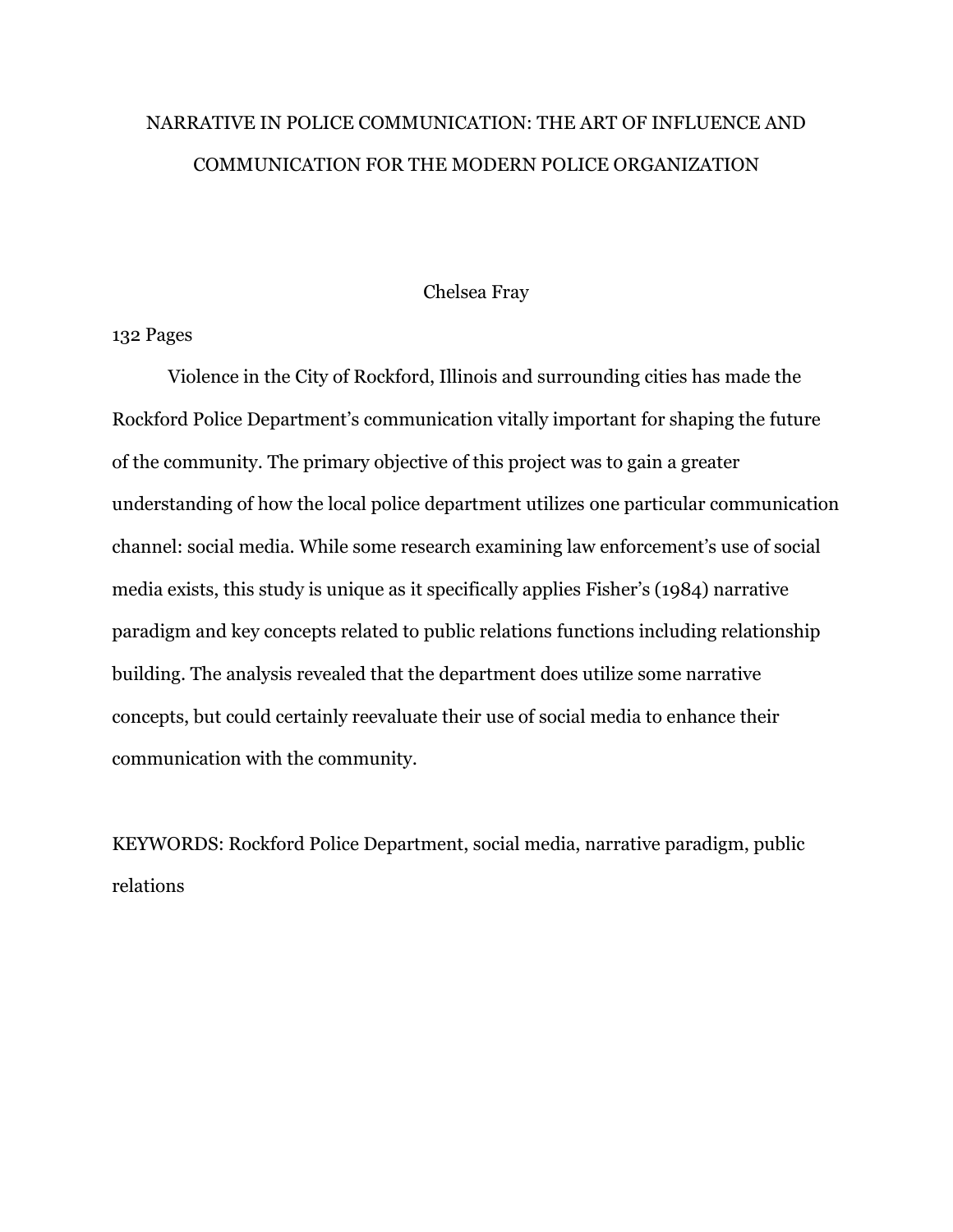# NARRATIVE IN POLICE COMMUNICATION: THE ART OF INFLUENCE AND COMMUNICATION FOR THE MODERN POLICE ORGANIZATION

CHELSEA FRAY

A Thesis Submitted in Partial Fulfillment of the Requirements for the Degree of

# MASTER OF ARTS

School of Communication

# ILLINOIS STATE UNIVERSITY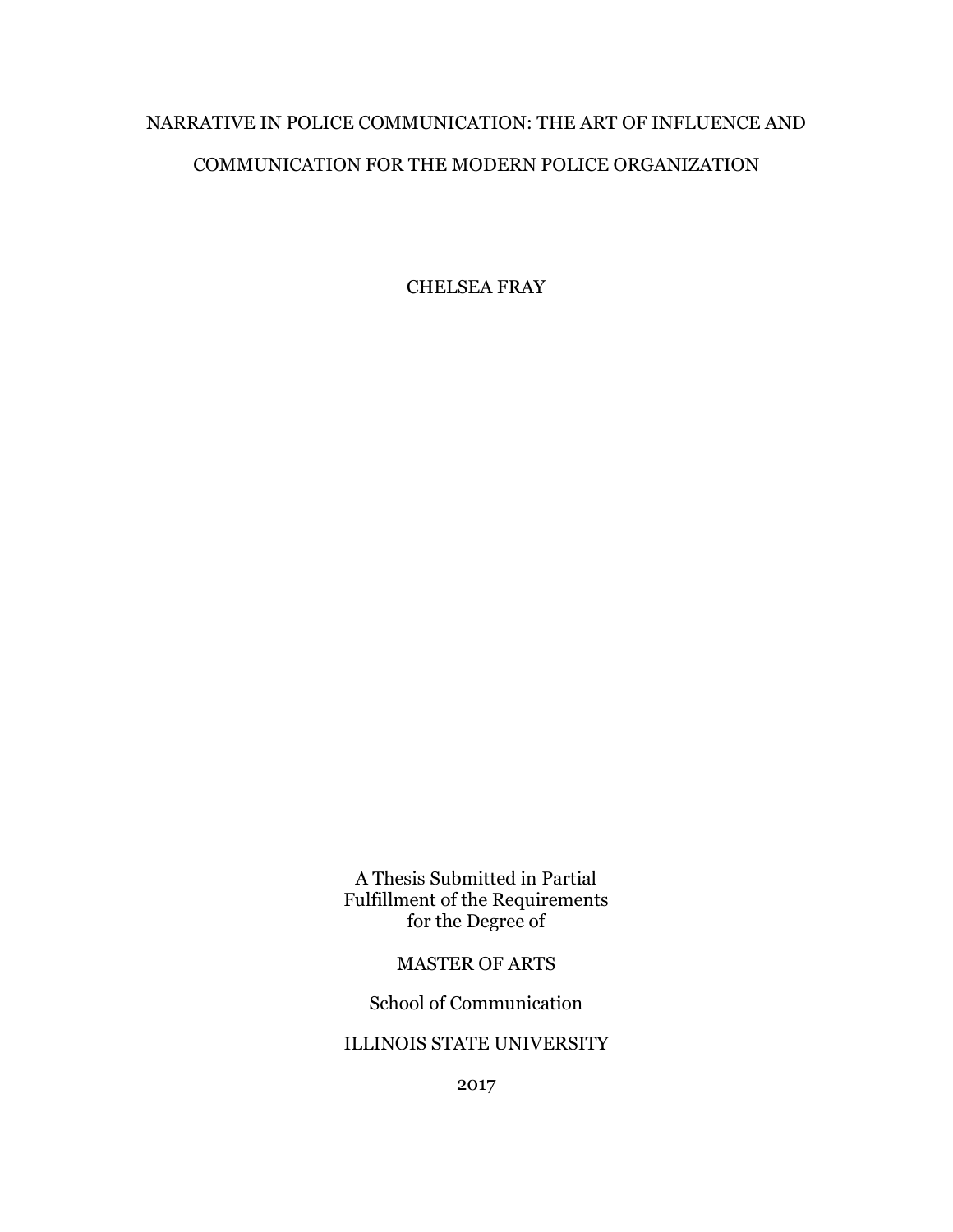Copyright 2017 Chelsea Fray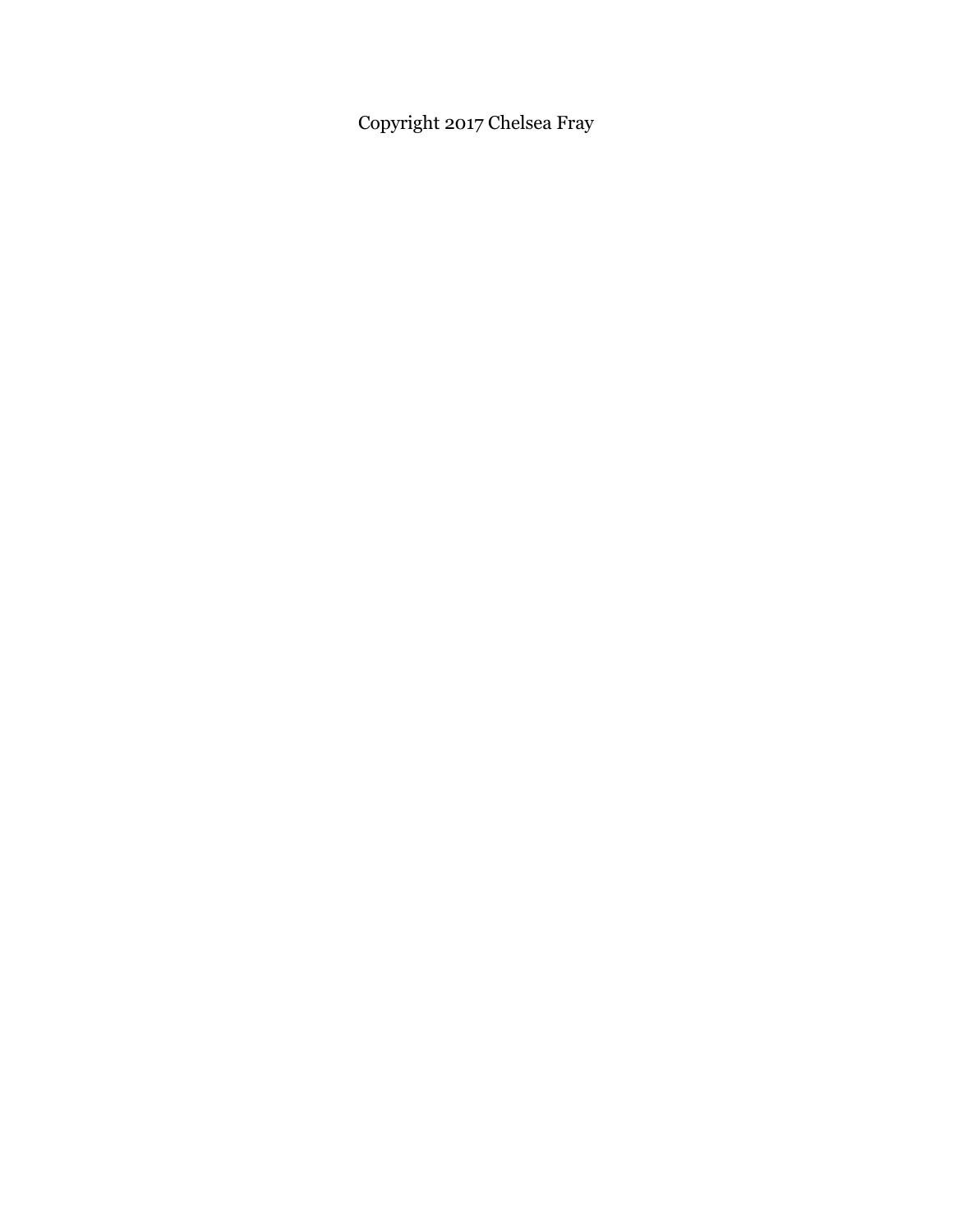# NARRATIVE IN POLICE COMMUNICATION: THE ART OF INFLUENCE AND COMMUNICATION FOR THE MODERN POLICE ORGANIZATION

CHELSEA FRAY

# COMMITTEE MEMBERS:

Peter Smudde, Chair

Rebecca Hayes

Lance Lippert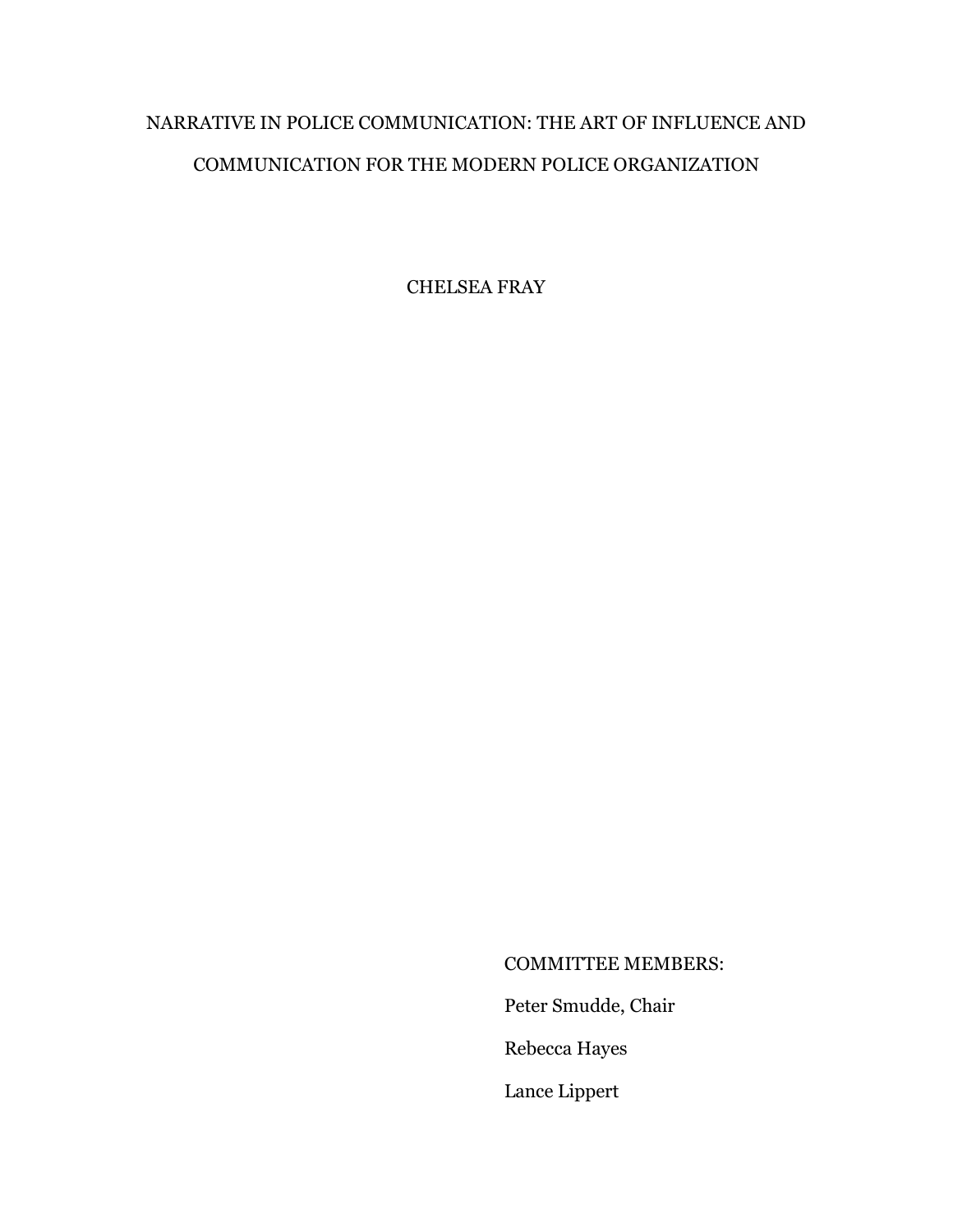## ACKNOWLEDGMENTS

First and foremost, I would like to thank my family for always encouraging me to continue my education, pursue my passions, and work my hardest. Throughout the most stressful of times they have supported and encouraged me. I could never have gotten this far without them. I would also like to thank my  $34<sup>th</sup>$  Street ladies for encouraging me to apply to graduate school in the first place and supporting me through the ups and downs.

To my committee — your support, encouragement, and feedback have been incredibly important throughout my entire graduate school experience, and of course, this project specifically. Thank you for being supportive and flexible throughout this process.

C. F.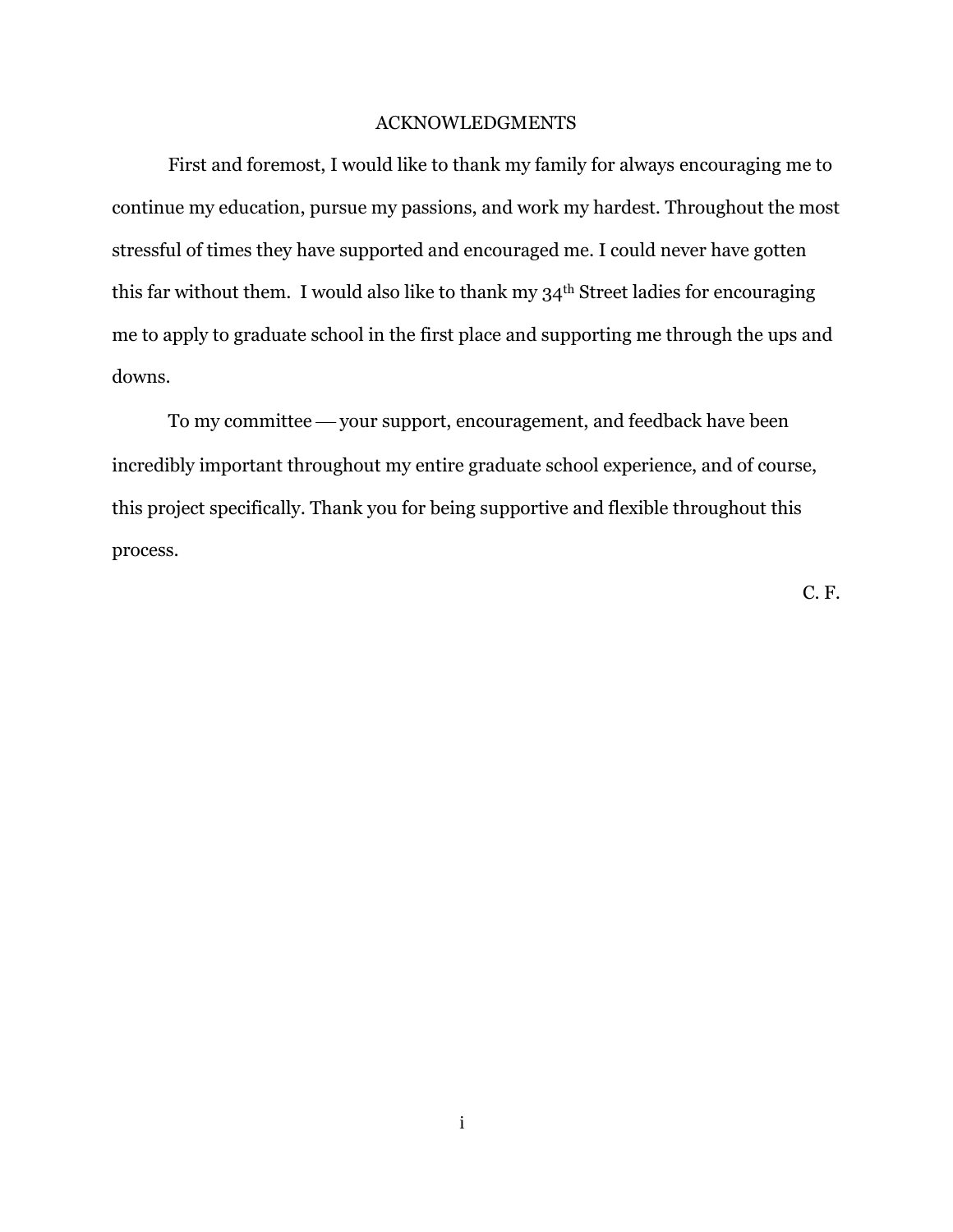# **CONTENTS**

|                 |                                                                                                                             | Page                     |
|-----------------|-----------------------------------------------------------------------------------------------------------------------------|--------------------------|
|                 | ACKNOWLEDGMENTS                                                                                                             | $\mathbf{1}$             |
| <b>CONTENTS</b> |                                                                                                                             | $\overline{\textbf{ii}}$ |
| <b>TABLES</b>   |                                                                                                                             | iv                       |
| FIGURES         |                                                                                                                             | $\mathbf V$              |
| <b>CHAPTERS</b> |                                                                                                                             |                          |
| I.              | <b>INTRODUCTION TO THE PROBLEM</b>                                                                                          | $\mathbf{1}$             |
| II.             | LITERATURE REVIEW                                                                                                           | 9                        |
|                 | The RPD and its Community<br>Police Organizations and Communication                                                         | 10<br>16                 |
|                 | Dialogue<br><b>External Communication and Social Media</b>                                                                  | 17<br>19                 |
|                 | <b>Communication Models</b><br>Social Media                                                                                 | 21<br>25                 |
|                 | Facebook<br>Twitter                                                                                                         | 29<br>30                 |
|                 | Narrative Paradigm<br>Civic and Political Communication<br><b>Research Questions</b>                                        | 31<br>40<br>45           |
| III.            | METHODOLOGY                                                                                                                 | 46                       |
|                 | Sample<br>Procedures                                                                                                        | 46<br>48                 |
| IV.             | <b>FINDINGS</b>                                                                                                             | 51                       |
|                 | <b>Message Themes</b>                                                                                                       | 51                       |
|                 | Outing Criminals (OC)<br><b>Community Events (CE)</b><br>Crime Reports (CR)<br>Public Interest Pieces (PI)<br>$\mathbf{ii}$ | 51<br>53<br>55<br>63     |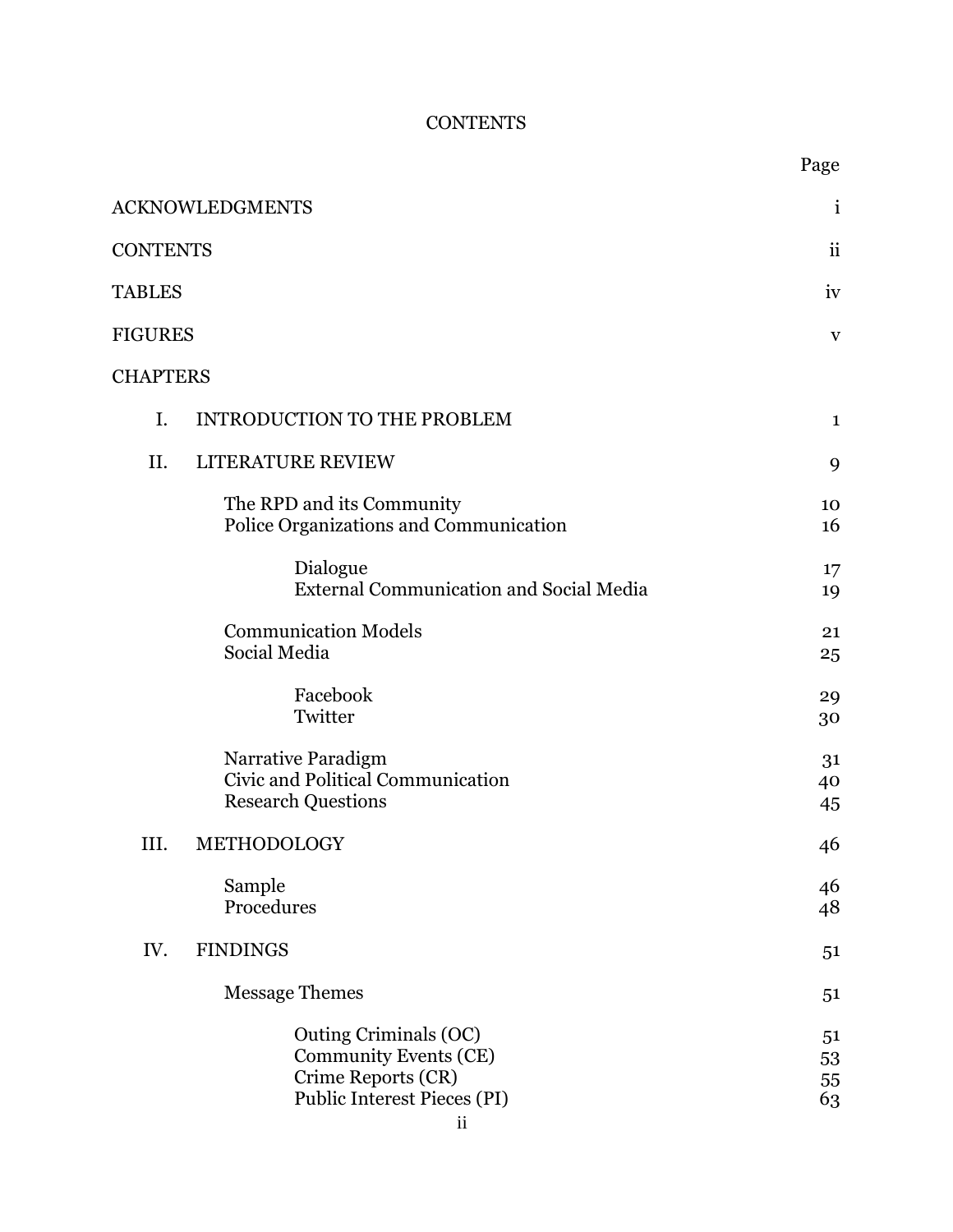|                   | Narrative Elements, Communication Models, and Masspersonal |     |
|-------------------|------------------------------------------------------------|-----|
|                   | Communication                                              | 64  |
|                   | The RPD's Use of Social Media over Time                    | 69  |
|                   | June 17, 2013, to October 30, 2013                         | 70  |
|                   | October 31, 2013, to September 16, 2015                    | 73  |
|                   | September 17, 2015, to November 13, 2015                   | 74  |
|                   | November 14, 2015, to April 18, 2016                       | 79  |
|                   | April 19, 2016, to July 18, 2016                           | 80  |
|                   | July 19, 2016, to April 15, 2017                           | 82  |
|                   | Summary                                                    | 87  |
| V.                | <b>ANALYSIS</b>                                            | 92  |
|                   | <b>Message Themes</b>                                      | 93  |
|                   | Narrative Elements, Communication Models, and Masspersonal |     |
|                   | Communication                                              | 96  |
|                   | The RPD's Use of Social Media over Time                    | 101 |
| VI.               | PRACTICAL SUGGESTIONS                                      | 103 |
|                   | Integrate One-Way, Two-Way, and Masspersonal Communication |     |
|                   | <b>Strategies into Social Media Posts</b>                  | 107 |
|                   | Communicate with both DC and AC Paradigms in Mind          | 109 |
|                   | Engage in Inclusive Communication                          | 109 |
|                   | Integrate Narrative Elements into Social Media Strategies  | 112 |
| VII.              | STRENGTHS, LIMITATIONS, AND FUTURE DIRECTIONS              | 114 |
|                   | <b>Strengths and Limitations</b>                           | 114 |
|                   | <b>Future Directions</b>                                   | 117 |
|                   | Summary                                                    | 118 |
| <b>REFERENCES</b> |                                                            | 120 |
|                   |                                                            |     |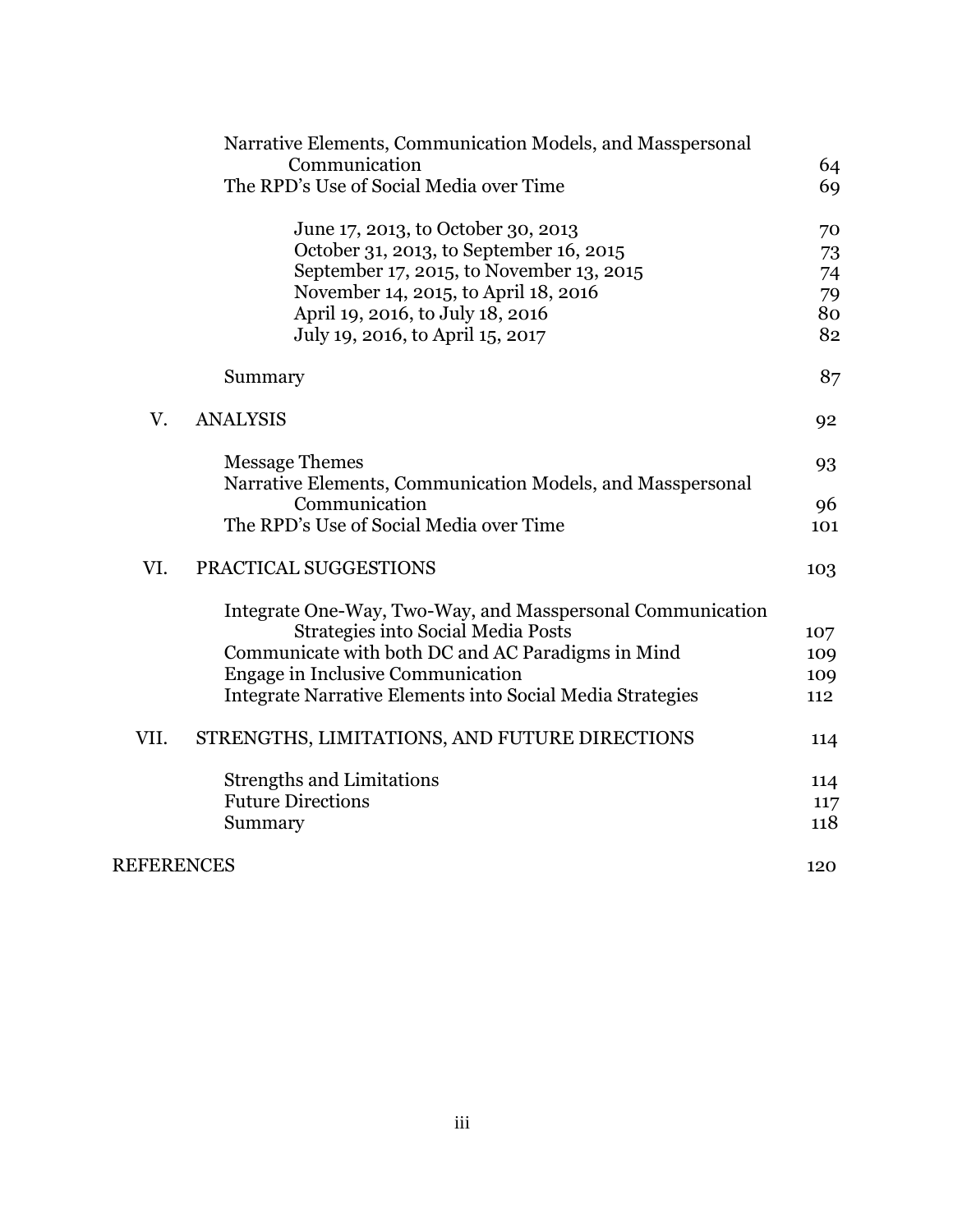# TABLES

| Table |                                                                     | Page |
|-------|---------------------------------------------------------------------|------|
| 1.    | Facebook Posts by Category June 17, 2013, to October 31, 2013       | 73   |
| 2.    | Facebook Posts by Category October 31, 2013, to September 16, 2015  | 74   |
| 3.    | Twitter Posts by Category October 31, 2013, to September 16, 2015   | 74   |
| 4.    | Facebook Posts by Category September 17, 2015, to November 13, 2015 | 76   |
| 5.    | Twitter Posts by Category September 17, 2015, to November 13, 2015  | 79   |
| 6.    | Facebook Posts by Category November 14, 2015, to April 18, 2016     | 80   |
| 7.    | Twitter Posts by Category November 14, 2015, to April 18, 2016      | 80   |
| 8.    | Facebook Posts by Category April 19, 2016, to July 18, 2016         | 81   |
| 9.    | Twitter Posts by Category April 19, 2016, to July 18, 2016          | 82   |
| 10.   | Facebook Posts by Category July 19, 2016, to April 15, 2017         | 86   |
| 11.   | Twitter Posts by Category July 19, 2016, to April 15, 2017          | 86   |
| 12.   | Time Periods Relevant to the Study                                  | 88   |
| 13.   | Best Practices for Social Media Use by Law Enforcement Agencies     | 104  |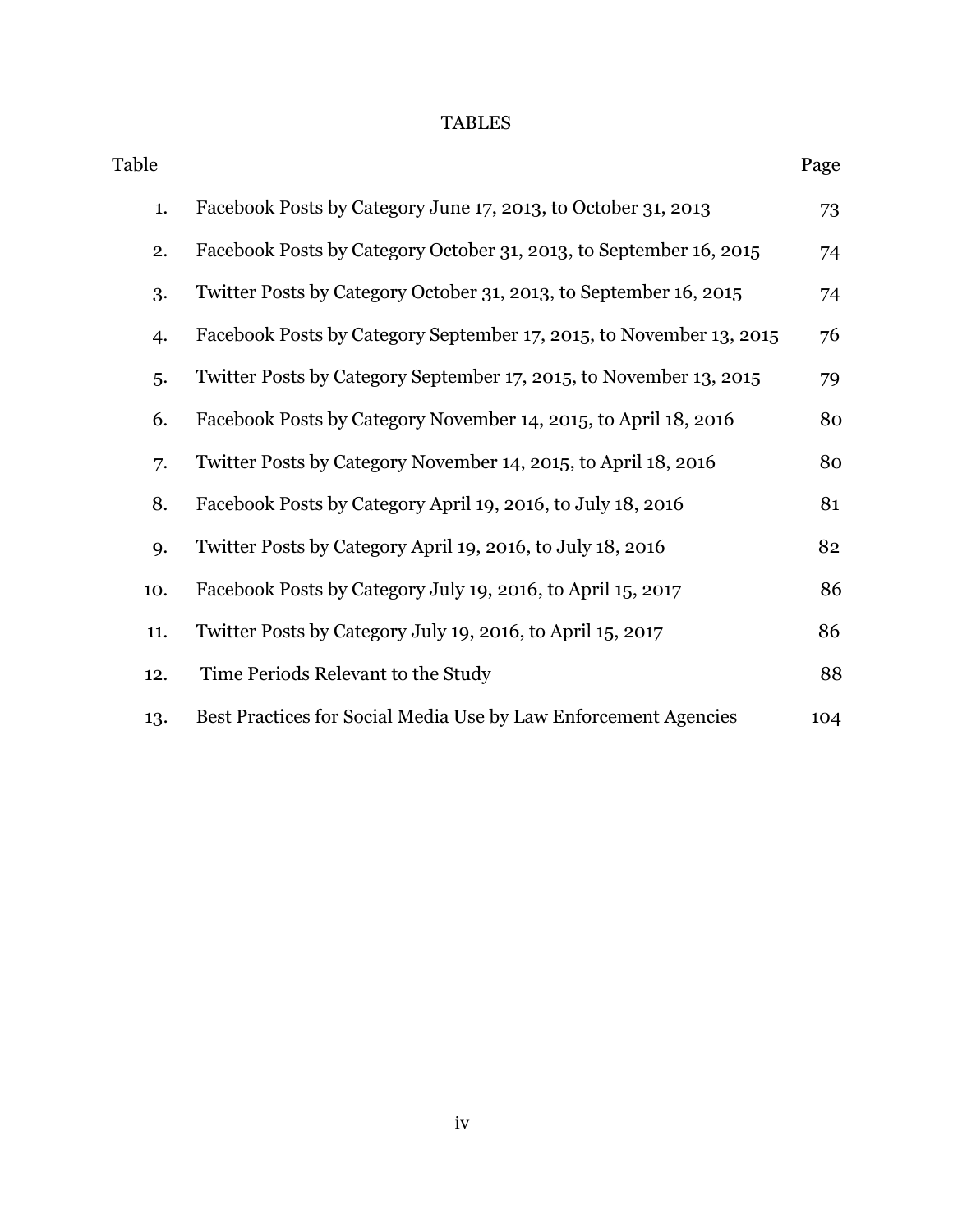# FIGURES

| Figure                                            | Page |
|---------------------------------------------------|------|
| Facebook Category Use Comparison by Time Period   | 88   |
| 2. Facebook Category Trends by Time Period        | 89.  |
| 3. Twitter Category Use Comparison by Time Period | 90   |
| <b>Twitter Category Trends by Time Period</b>     |      |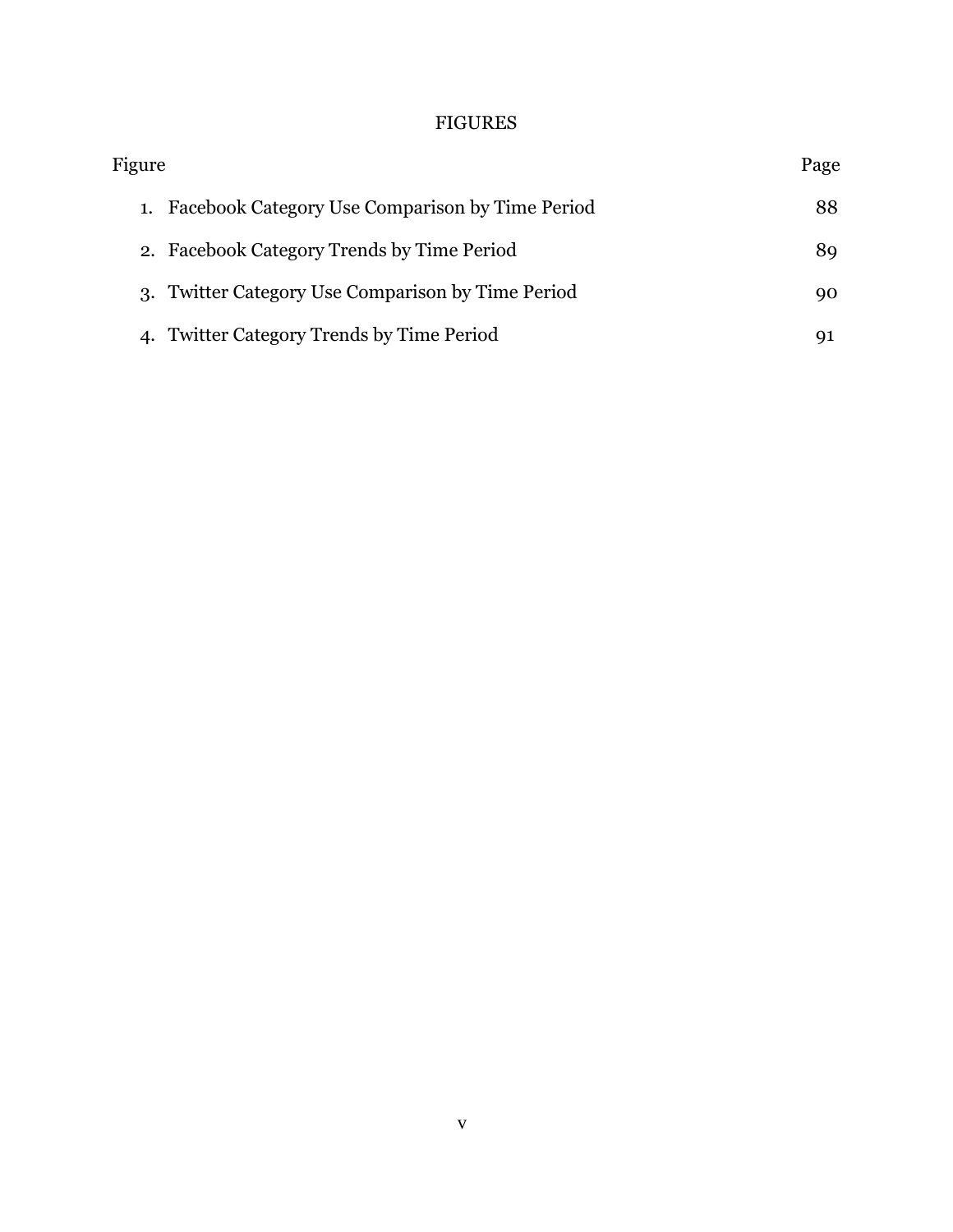#### CHAPTER I

## INTRODUCTION TO THE PROBLEM

In 2016, violence and discord seemed to dominate headlines; the City of Chicago saw extraordinary violence, with 762 murders (Ansari & Flores, 2017). This number is troubling and has caused national concern. Even President Trump has taken notice and threatened to send in "the feds" to restore order to the beleaguered city (personal communication, January 24, 2017). However, the concern about violence, especially in recent years, is more complex than simple numbers show. In several highly publicized cases, the very police officers sworn to protect and serve the citizens of their communities have come under scrutiny for unjustified violence, racism, and intimidation. It seems as though many communities are at a crossroads and the choices both average citizens and sworn officers make about how they relate to each other and work together to keep communities safe will reverberate through time.

These relationships are particularly key in communities that are plagued by extreme violence. Chicago, for example, has an estimated population of 2,717,534 (US Census Bureau, 2015a). With 762 murders, approximately 0.028% of the city's population was murdered in 2016. However disturbing that notion is, Chicago is not alone in experiencing such violence. Rockford, a much smaller city in northern Illinois known for the Rockford Peaches female baseball team, the creation of the sock monkey, and Jane the dinosaur, is also plagued by incredible violence. In 2016 alone, Rockford experienced 32 murders (Haas, 2017). While that number is much smaller than 726, in proportion, Rockford's murder rate is nearly as high. With a population of approximately 150,283 (US Census Bureau, 2015b), approximately 0.021% of Rockford's population was murdered.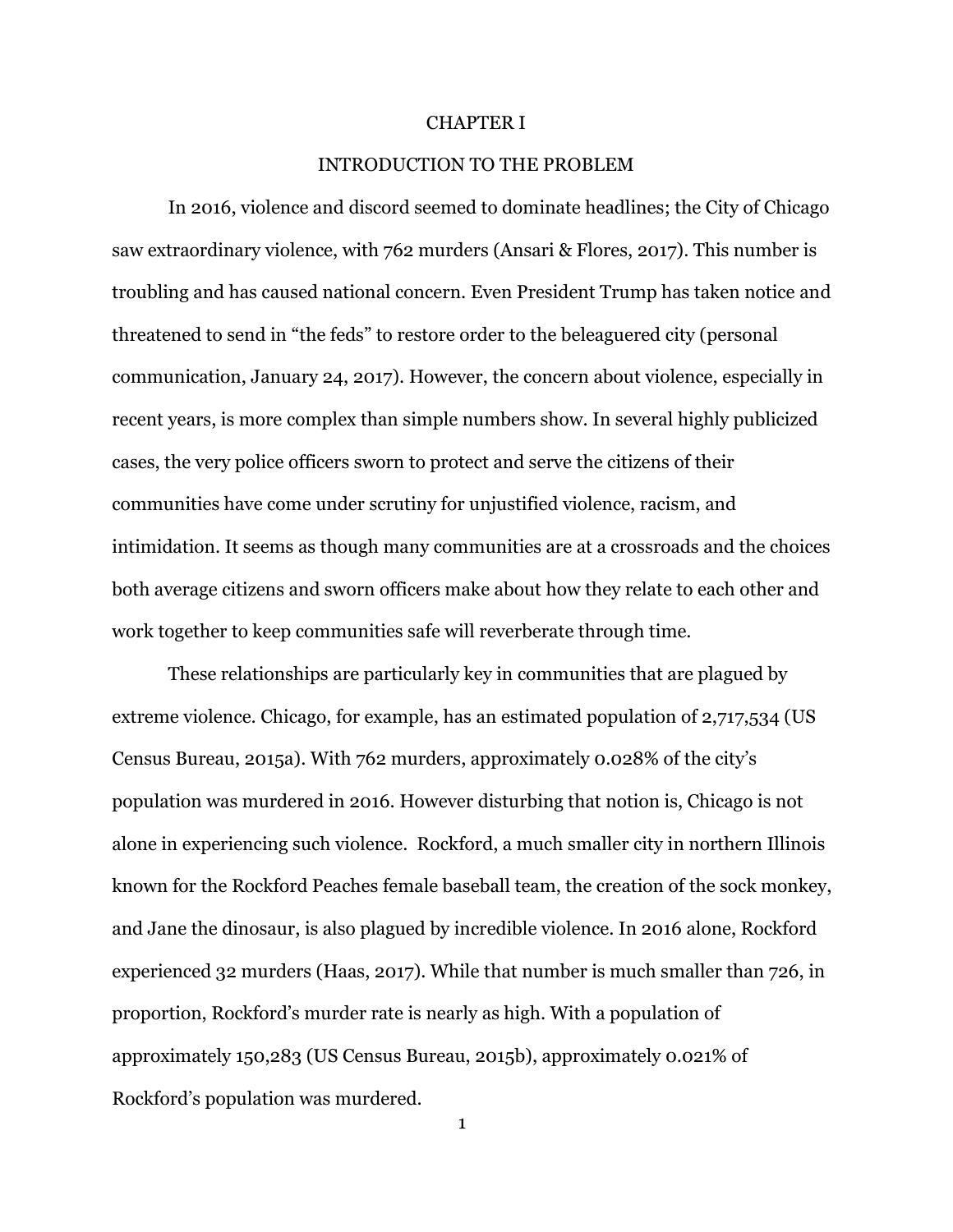These percentages may seem relatively low. However, these numbers are some of the highest that the two cities have experienced in the last decade (Ansari & Flores, 2017; Green, 2017). Additionally, simple numbers do not do justice to the situation. For context, of the 32 lives taken in Rockford in 2016, 14 of the victims were 17 years old or younger, including a five-month-old and an unborn baby (Haas, 2017). Of all the 32 homicides, suspects are in custody in 12 cases, one suspect is deceased, and one instance was self-defense. That leaves approximately 19 cases unresolved. In fact, in 2016, the Rockford Police Department (RPD) had the second lowest homicide solve rate since at least 2005 with only 52% of homicides cleared and a 12-year average of 65% of homicides solved (Green, 2017). Additionally, several of the murders took place in the presence of many known witnesses. People saw what happened and, in some cases, have not been cooperative in assisting with the investigations (Braun, 2016). For example, the murder of 15 year-old Greg Hill goes unsolved despite police identifying at least 20 witnesses present at his shooting death. Family and friends continue to plead for answers, but as of yet no answers have been found.

This level of violence has not been seen in Rockford in about a decade. In fact, the homicides reported in Rockford in 2016 represent the highest number of homicides since 1996 in which 31 homicides occurred (Green, 2017). Depending on which community members you ask, the responsibility lies with the community for not standing up and becoming a part of the solution (Zambo, 2017a), anarchy in the streets (Sweeny, 2017), a revolving door system of releasing violent offenders (Green, 2017), and the state budget crisis (Jones, 2017). However, as the new year and a new beginning dawned on the community, gun violence and crime continued to overshadow joy and hope.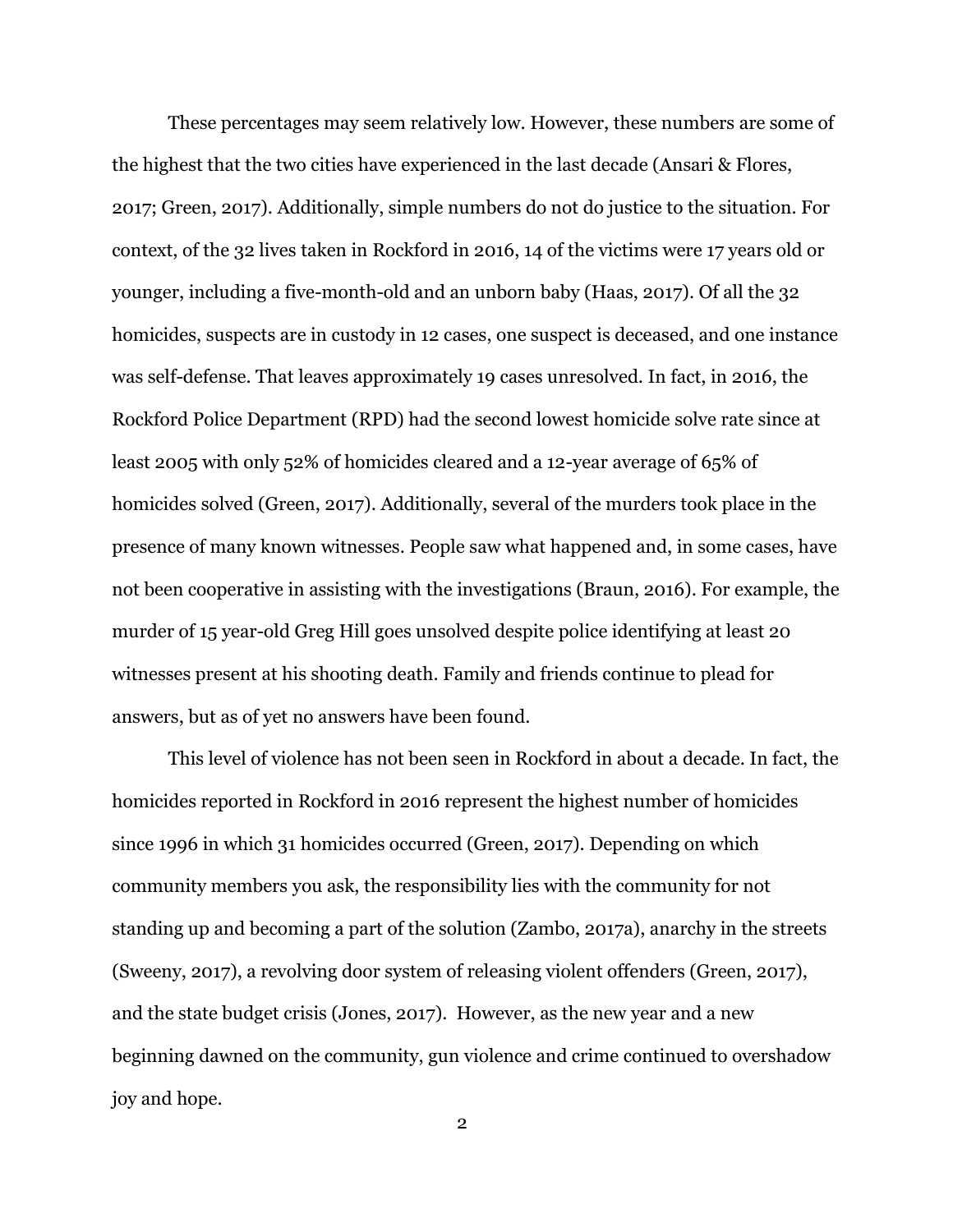Despite discouraging crime statistics, the 290 sworn officers of the RPD, now under the leadership of Chief Dan O'Shea, continue to serve the citizens of Rockford (City of Rockford, n.d.). According to the RPD's official website, the RPD is "committed to reducing crime and enhancing the quality of life through an active partnership with our community" (City of Rockford, n.d.). The website additionally explains that the organization values "integrity… respect… professionalism… service… and courage" (City of Rockford, n.d.). These publicly espoused mission statement and values seem to point toward a potential for healthy communication and a strong relationship with the community.

The encouraging messages and a new year were a source of hope for the Rockford community. This year could have been a chance to be a community of less crime and less violence. Unfortunately, within the first three hours of 2017, another homicide had occurred in Rockford (Green, 2017). On January 3, 2017, Mayor Larry Morrissey and Rockford Police Chief Dan O'Shea held a press conference to address the violence in Rockford and plead for the community's assistance in not only solving crimes, but also preventing them. Chief O'Shea explained, "When there are violent crimes, there are witnesses. Witnesses need to provide us with information. We can't be everywhere…We cannot do it on our own. It's a community problem. Everybody needs to help out (Green, 2017)." The top leadership of the RPD is willing to work with the community, but is the community willing to work with the RPD?

The Rockford Area Crime Stoppers' 2016 statistics would seem to indicate that at least a segment of the community is willing to take action when the action requires minimal risk and a decent reward. In 2016 alone, 883 individual criminal cases were solved with the assistance of the organization's reports (Mayhew, 2017). The program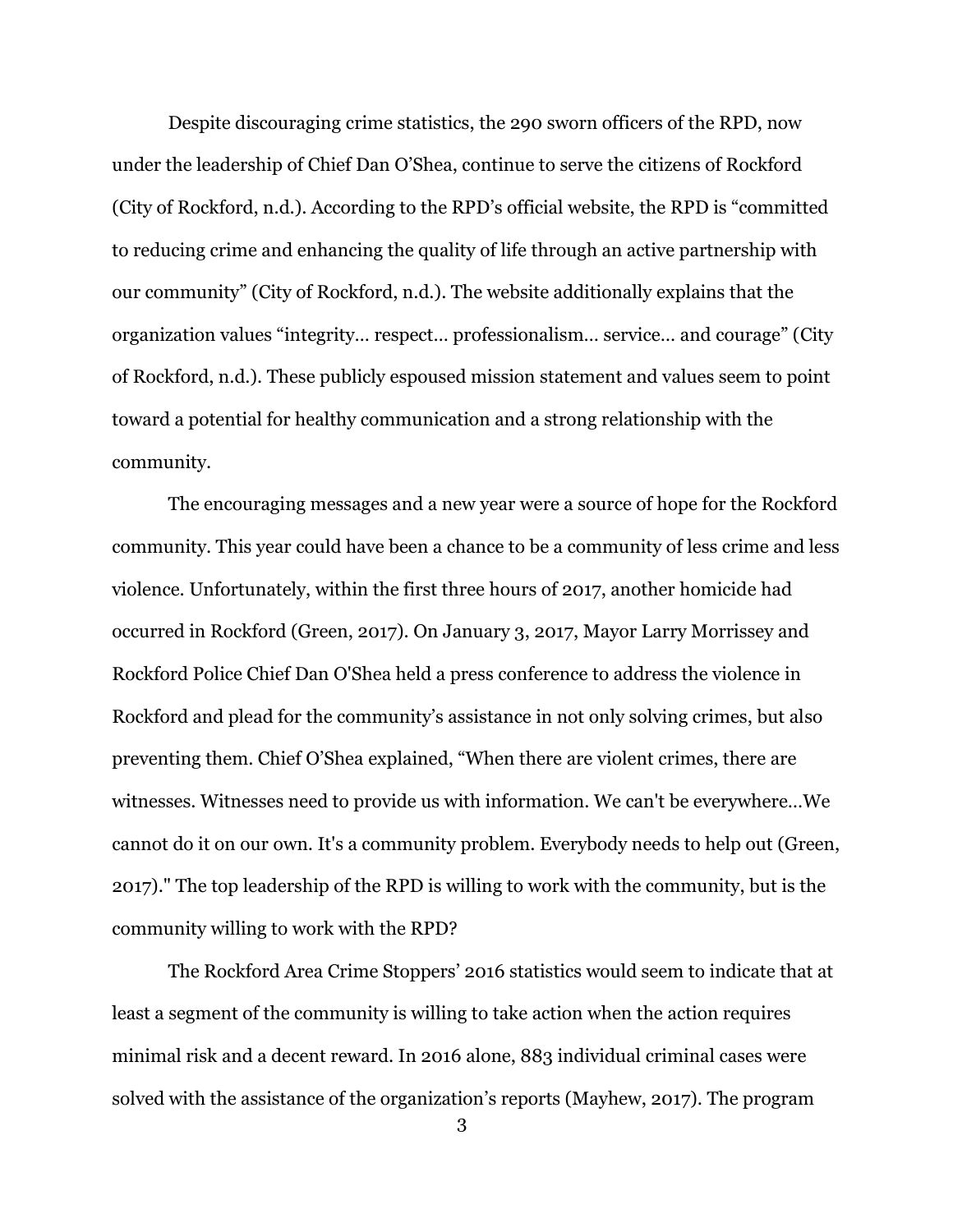allows citizens to report crimes and offer tips that assist local law enforcement organizations in their efforts to solve crimes, recover stolen property, and apprehend fugitives (Rockford Area Crime Stoppers, 2017). This program offers rewards to those who make reports and also allows those making reports to remain anonymous. However, in many cases, witnesses to the community's most-violent crimes remain silent, fearful of potential consequences if they are to speak to the police (The Editorial Board, 2017). The Rockford Area Crime Stoppers have laid the foundation for cooperation, but more must be done.

Despite the Rockford Area Crime Stoppers' efforts to bridge the gap between the RPD and the local community, Rockford's image as a community has suffered. In fact, a trend of high crime rates has landed Rockford on national lists, such as "Crime in America 2017: Top 10 Most Dangerous Cities Under 200,000," where it holds perhaps the least-coveted position as number one (Rizzo, 2016). Lists such as this utilize data from the "FBI's Uniform Crime Report" to analyze trends and statistics for individual cities across the nation, despite warnings from the FBI stating that these types of rankings simply do not provide clear and accurate insight into the complex variables that affect a particular environment and the crime that occurs in it (FBI, 2016). While these lists do not offer a complete and accurate view of the situation, they do nothing to improve the morale in the community, image of the city, or attraction of visitors to the area.

Despite community frustration with Rockford's placement in reports of this nature, the perception of Rockford as a community particularly plagued by violence is, in some ways, the first step in solving the city's issues. In fact, such identification has qualified Rockford for the assistance of the U.S. Department of Justice (DOJ).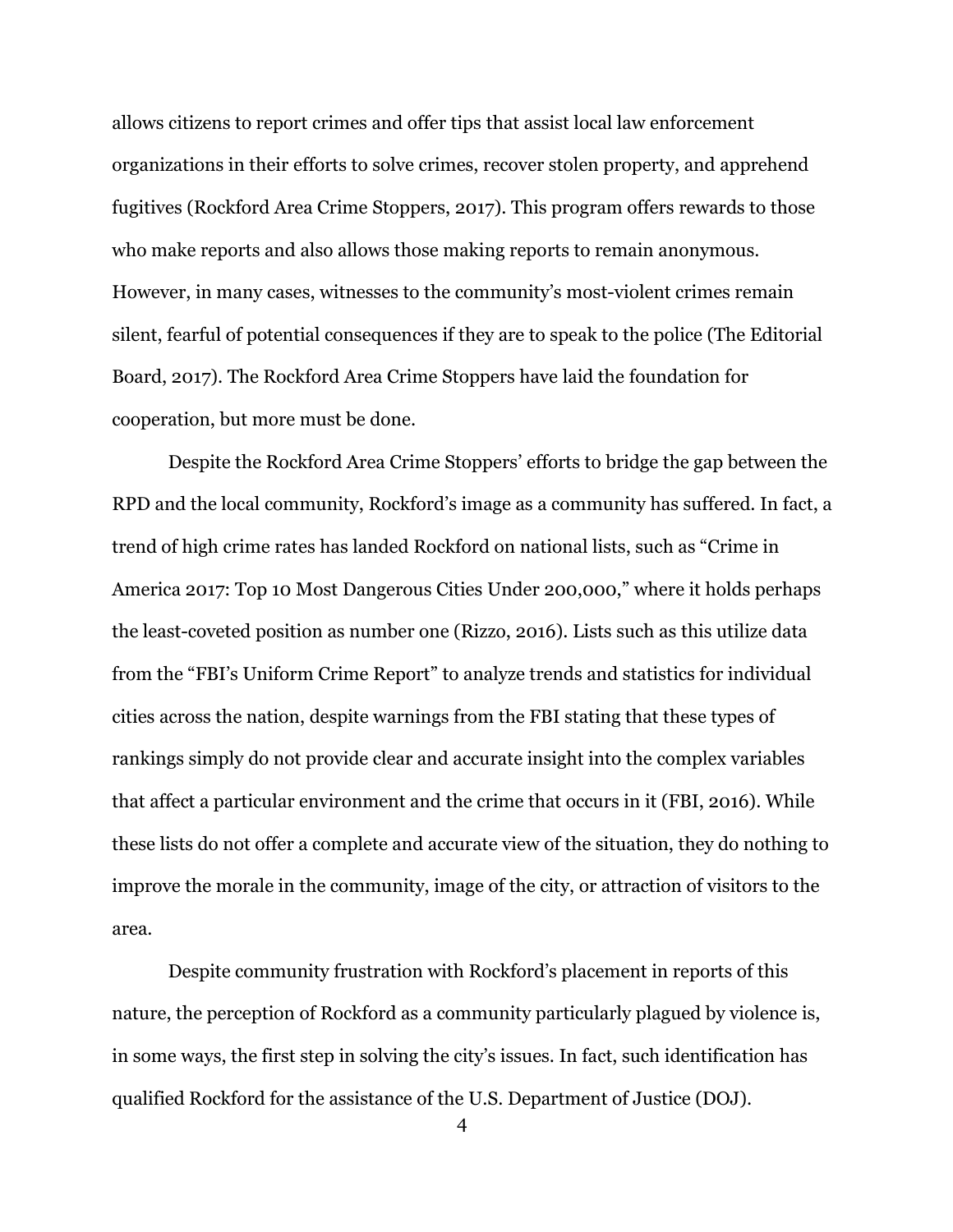In 2015, the DOJ's Office of Justice Programs (OJP) Diagnostic Center completed the *Diagnostic Analysis of the City of Rockford, IL* (2015). According to the executive summary of the analysis, Rockford identified violent crime, heroin abuse, and community-police relations as the most crucial community issues needing resolution (p. 4). Upon completion of the analysis, the DOJ crafted a strategic plan for Rockford that could be implemented to address these issues. One area for strategic improvement identified through the analysis was meant to address community-police relations through embracing principles of procedural justice and enhancing collaboration within the community. Interestingly enough, the report neither includes any specific strategies for improving relationships nor identifies the causes of poor relationships. Thus, the causes and solutions relevant to Rockford's crime problem remain somewhat obscured.

Personally, the choice of this topic for this project is the direct result of my own fears, joys, and reservations as a member of the Rockford community. I was born and raised in the City of Rockford. I attended schools in Rockford from preschool through high school. I have lived and worked in Rockford for the majority of my life, and I have chosen to return to the community now that my studies are coming to an end and my professional career has begun. When family members ask me why I would make the decision to return to this community, I have absolutely no reservations about my answer: Rockford, for better and worse, is and always has been my home. If I choose to run away from my home because of its many problems, I do a disservice to my community. Rockford has given me many blessings, and now it is time that I give back.

However, despite my optimism that there is a way to make this community stronger, I am exhausted by the constant reminder that I live in a very dangerous community. In the first weeks of 2017 headlines included, "No One Injured After Shots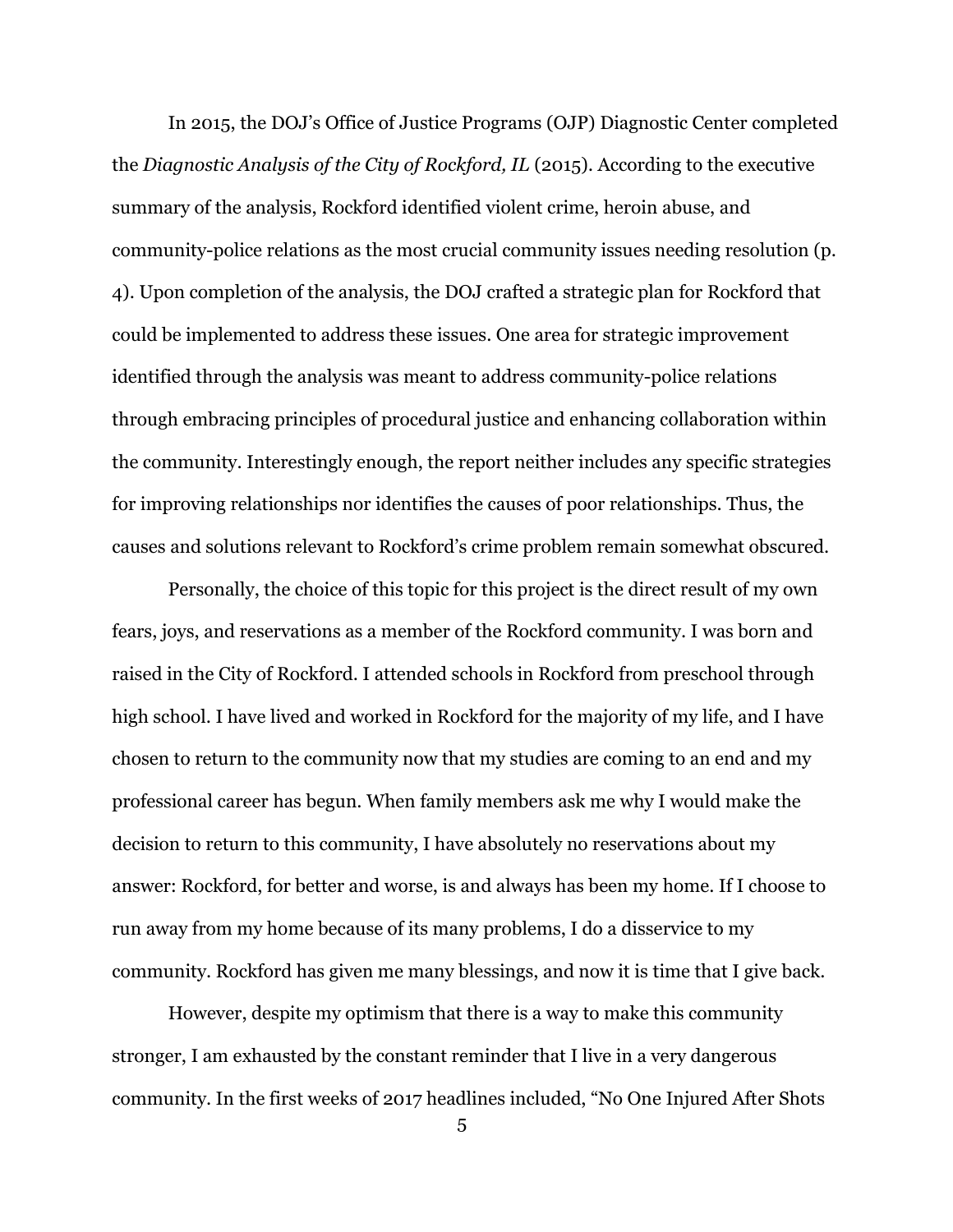Fired in Rockford Overnight, Police Say" (Zambo, 2017b), "Body's Identity Remains a Mystery Six Months After It was Found in Rockford Garbage Can" (Kolkey, 2017), and "4 Rob Simply Mac at CherryVale Mall at Gunpoint" (Curry, 2017). People are being caught in the crossfire between angry people, as violent crime is no longer contained to a single neighborhood or section of the community. My parents constantly worry about me shopping at the local mall, driving through certain parts of town, and even working in the part of town that I do.

As a member of the community, I can objectively acknowledge that the DOJ's report offers a clear and useful starting point for city officials and the RPD. However, as a communication scholar, I also recognize that it seems to ignore many traditional communication strategies that could be easily implemented to create positive change. Understanding the ways that the RPD communicates with the publics it serves and how the relationship between the RPD and the publics could be improved is the first step in reclaiming this community. For example, social media is a communication channel that allows for real-time communication between organizations and their constituents. It could be a valuable resource for the RPD in particular as the organization continues to balance its duty to protect citizens and build relationships with them.

In order to understand these complex issues, I studied the social media communication efforts of the RPD. I specifically examined the ways in which the RPD utilizes Facebook and Twitter to communicate and foster a sense of relationship with the community it serves. By examining this range of discourse, I want to reveal the current strategies utilized by the RPD and areas in which its communication can be improved.

The focus on social media was chosen for several reasons. First, according to the *International Association of Chiefs of Police 2015 Social Media Survey Results*, 96.4%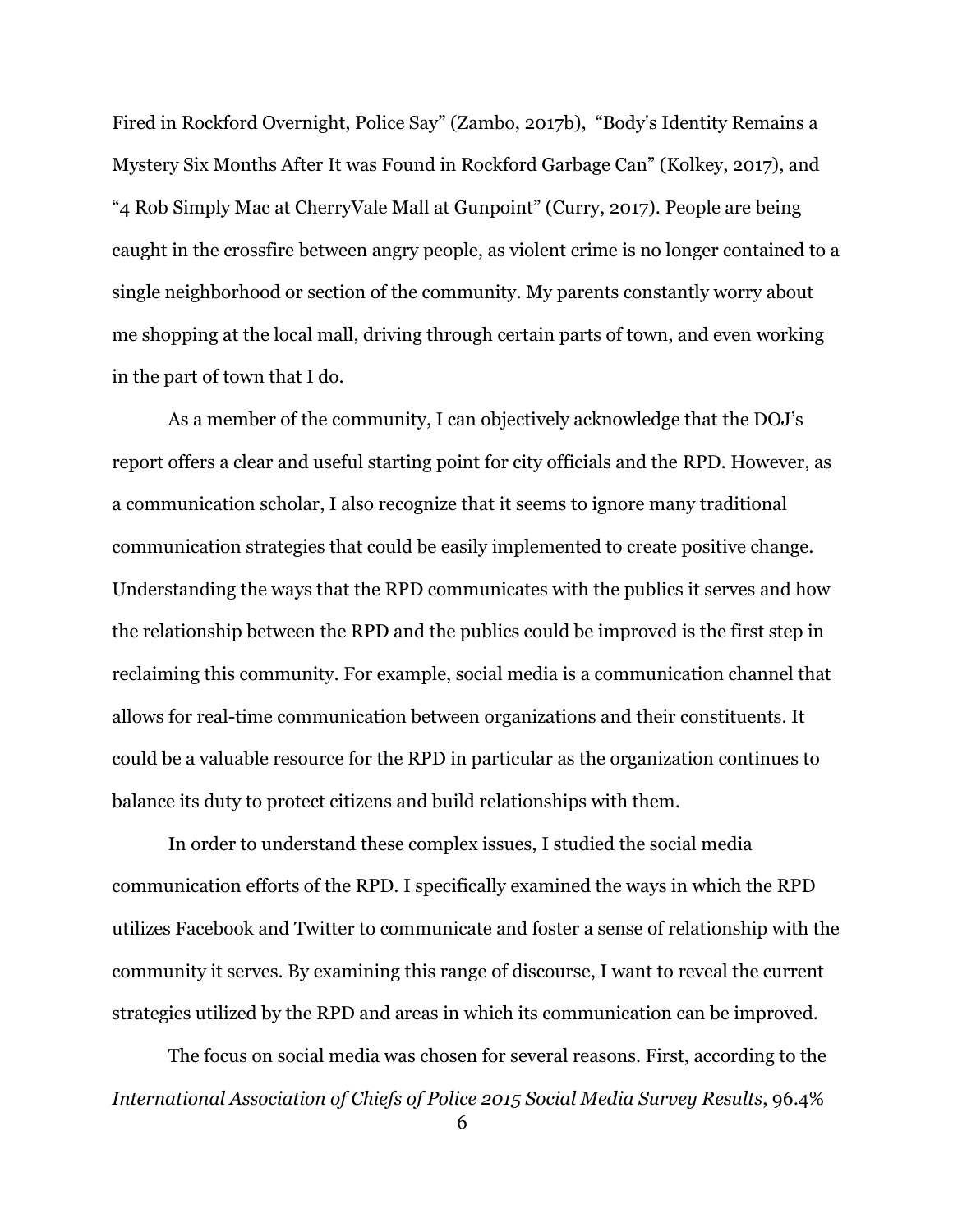of the organizations surveyed utilize social media and 73.8% of the surveyed organizations that do not currently use social media are considering adoption of social media. Additionally, 83.5% of the organizations using social media believe its use has improved community-organization relations. Social media is clearly perceived as a useful tool by police organizations and utilized in some form. Specifically, Facebook and Twitter were identified as the two most commonly utilized social media platforms. Second, social media use allows the RPD to exercise control over the specific message that the community is presented as there is no gatekeeper or third-party representative that interprets the message the RPD wants to send and then sends the interpretation to the public (Bučar-Ručman & Gorazd Meško, 2006). Finally, social media have been shown to have affected civic and political communication (Bennett, Wells, & Freelon, 2011; The Education Commission of the United States, 2012; Bennett, Wells, & Rank, 2009).

This particular area of study—police-community communication—is important, and relevant to the field of communication and society as a whole because of the sometimes difficult, but very important role police organizations play in local communities. The use of narrative theory in examining the social media strategies of the RPD is vital in improving the communication between the RPD and the local community. By extension, this study offers meaningful opportunities for police organizations to improve the relationship between the organization and the communities they serve. This study will (a) lead to a better understanding of the how the RPD communicates with the public and (b) generate recommendations for improving communication between police and the public to ensure ethical communication and community safety.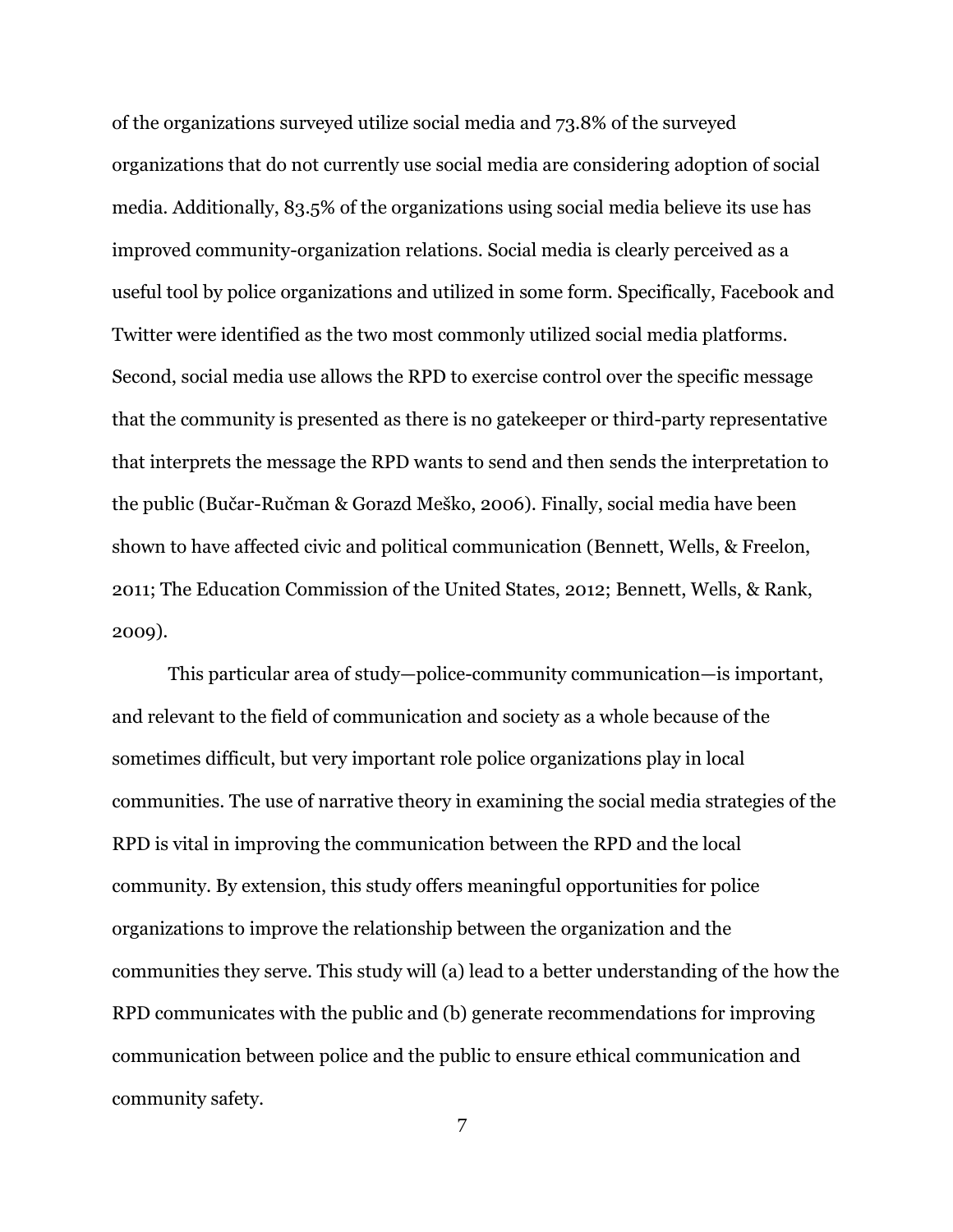This project will ultimately consist of several chapters addressing a variety of areas. This first chapter introduces the importance of this particular study and provides a road map of sorts for the entire study. It sets the stage for understanding the current situation the Rockford community faces and explains the personal reasons this particular focus has been chosen for this study. The second chapter contains literature relevant to specific study. It explores the public efforts of the RPD to connect with the Rockford community, police communication in general, communication models, social media, mass personal communication, the narrative paradigm and civic and political communication. The literature explored in this second chapter explains the theoretical background upon which my analysis is based. It also justifies the focus for this project. The third chapter explains the methodology I applied to conduct the analysis. Furthermore, the particular sample, methods for data collection, and procedure for analysis are explained. The fourth chapter details the findings of my analysis and presents the themes present in the communication of the RPD. The fifth chapter contains my discussion of the findings and chapter six presents best practices and suggestions for future social media use. Finally, the last chapter ends with discussion of this study's limitations and potential avenues for future research.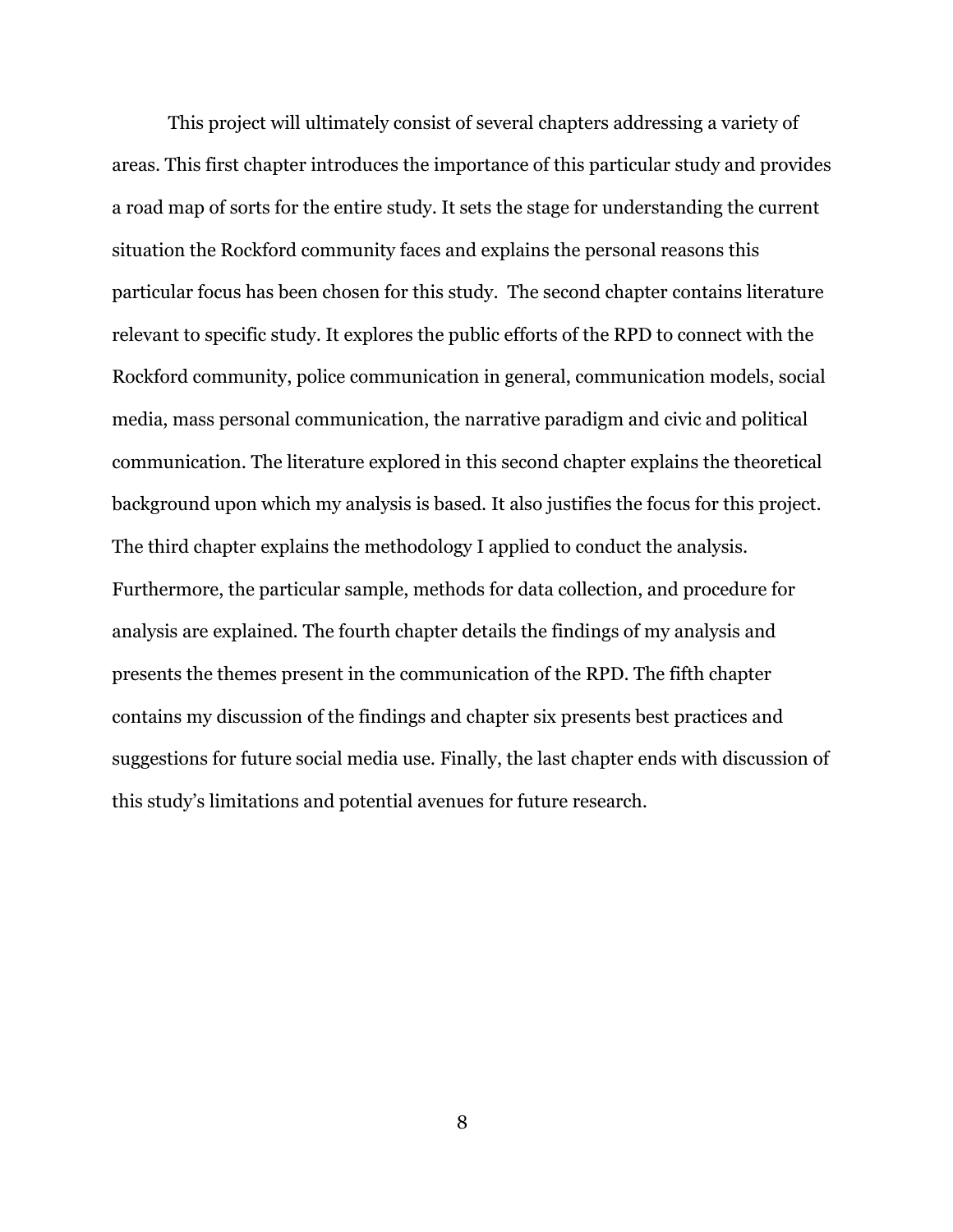#### CHAPTER II

## LITERATURE REVIEW

Whether the RPD realizes it or not, the way it communicates with and about the community has the potential to impact the relationship between itself and the community. Communication is at the heart of what every organization and its audiences do every day to stay relevant, build relationships, and influence each other. Understanding communication is, therefore, key to understanding the ways in which organizations view individuals they interact with and, in turn, how the individuals view those organizations. From an organizational perspective, success in today's rapidly changing world is dependent on strong strategies and thoughtful planning. Organizations must be aware of the problems they face, know the publics they interact with, and lay a foundational plan of action to address goals relevant to solving the problems (Botan, 1997). Communicating strategically about the police organization, its goals, its personnel, and its actions is key to maintaining a relationship with the community it serves.

In the case of the RPD, the concept of models of communication can shed light onto the ways in which the RPD is influencing the community through communicative decisions. Furthermore, a combined approach utilizing the concepts of narrative theory will create a robust understanding of how the RPD uses storytelling to make sense of their role in the community. Thus, the literature review that follows focuses on public relations and Fisher's narrative theory. Specifically, the literature will begin with a brief overview of existing literature concerning the RPD, external communication of police departments in general, four models of communication, narrative theory, and civic and political communication.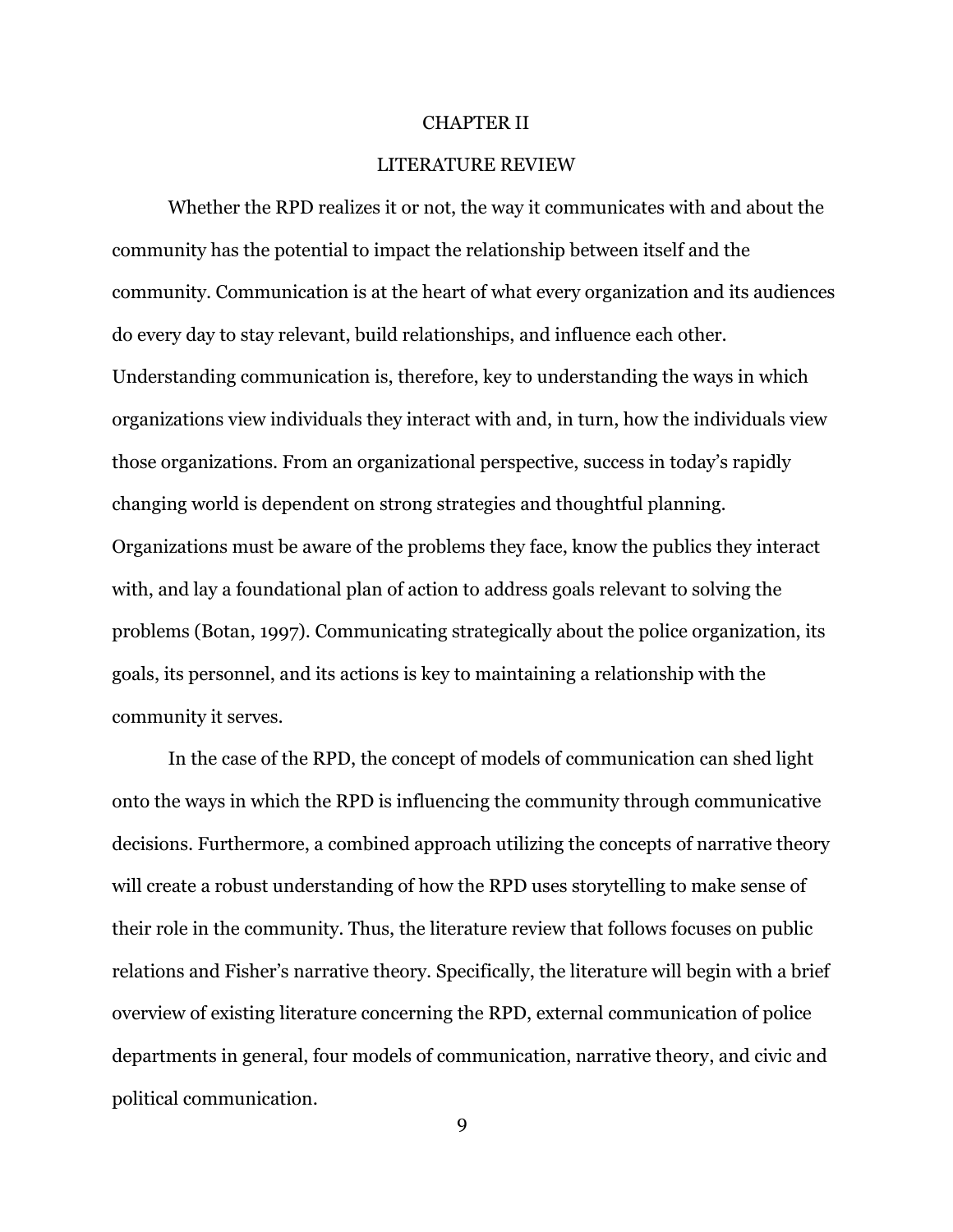#### **The RPD and its Community**

The RPD has undergone some changes since the DOJ report was completed (Walker, 2016). In 2016, Commander Dan O'Shea of Elgin, Illinois, was named Rockford's new police chief. His predecessor, Chief Chet Epperson, announced his retirement in October 2015 (WIFR, 2015b). However, not all Rockford citizens were convinced that the departure was voluntary. For nearly a decade, the tense relationship between Former Chief Epperson and the police union had been a point of contention (RRSTAR Editorial Board, 2014). As early as 2007, the RPD's officers union voted 276- 6 that they had "no confidence" in Epperson.

The relationship between Epperson and the union was damaged by two critical incidents that not only affected the internal relationships at the RPD, but also public confidence in the RPD. Tempers between the chief and the union reached a boiling point in 2009 (Haas, 2014). In late August 2009, RPD officers responded to a call that Mark Barmore, a local man, had threatened a woman with a knife. After he fled from the police, he was spotted near a church. He fled inside the building upon seeing the police officers that were still searching for him. Upon entering the church, Barmore fled to the basement, where a daycare was located, and barricaded himself in a closet. Officers attempted to enter the closet and block Barmore's escape. Barmore attempted to seize one officer's service weapon and was shot several times by the officers. The church had not been evacuated, one of several key missteps during the course of the incident, and, thus, many of those present for the incident were small children. Several costly lawsuits related to the incident and disciplinary measures resulted from investigations that proved the officers involved acted against department policy and the best interests of all involved.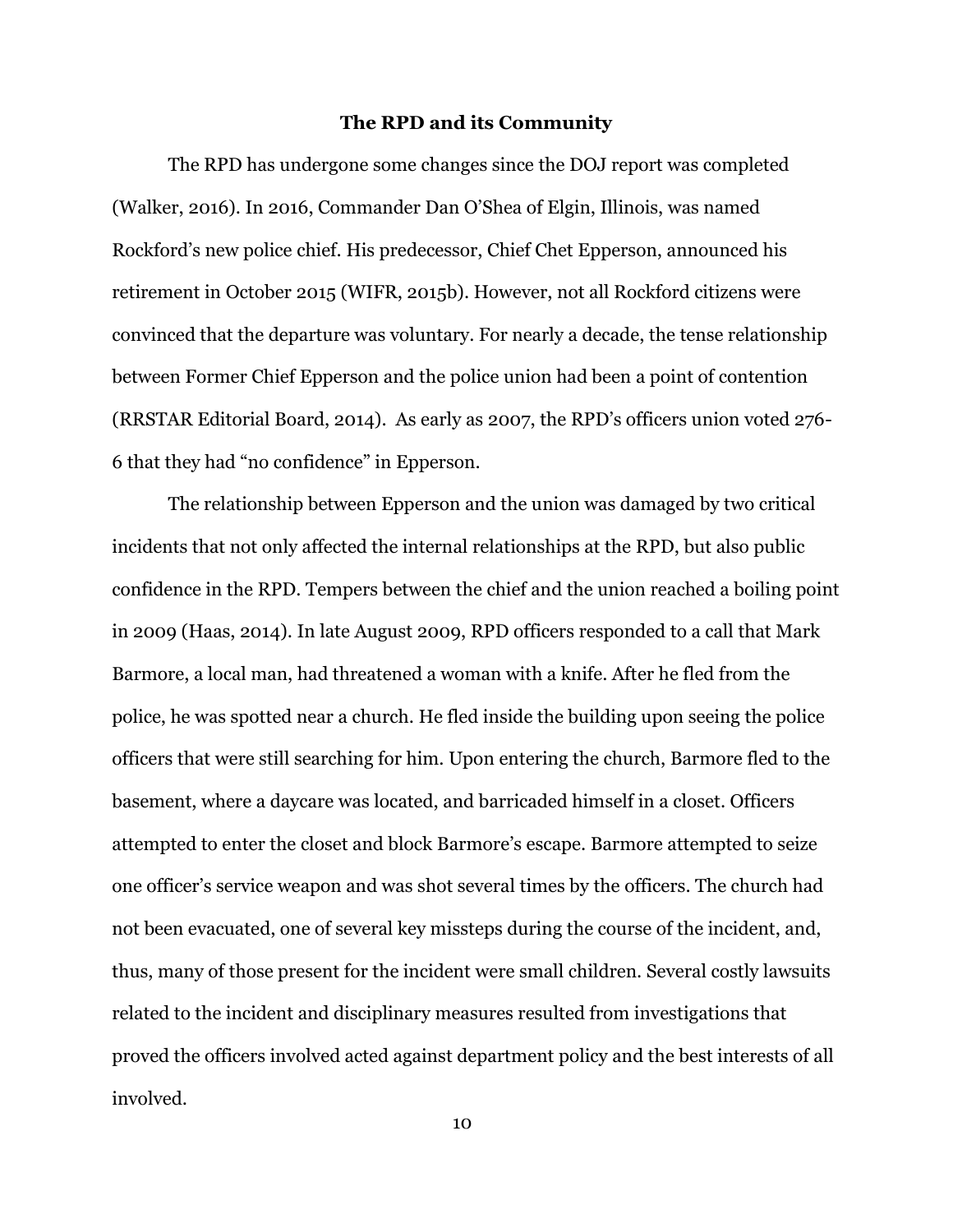Later in 2013, while conducting a welfare check at the home of the president of the Rockford NAACP unit, three officers were met with hostility (Kolkey, 2015). The president's ex-wife had called to voice her concern that a domestic battery incident may have occurred between the president and his son. The president did not want to let the officers enter the house and called the Epperson on his personal cell phone to discuss the situation. Unbeknownst to Epperson, the call was on speaker. The officers claim that Epperson told the president not to let the officers in and said he would send a supervisor over to the house. Epperson maintains he did nothing wrong; however, the Police Benevolent & Protective Association Unit 6 union filed a complaint on behalf of the officers. Ultimately, although this scandal created additional public tension between the chief and the police union, the Police and Fire Commission decided Epperson's actions did not warrant disciplinary action (WIFR, 2015a). Epperson's tenure as Chief of Police did not last long after that episode.

Dan O'Shea, the new chief of police for the RPD, wasted no time in implementing change in the Rockford region. Within the first two months on the job, Chief O'Shea changed departmental policies, including those dictating when a car chase is permissible (WREX, 2016). Chief O'Shea's efforts seemed to have an immediate impact on the community. In fact, May 2016 saw violent crime at a ten-year low. By July 2016, Chief O'Shea transitioned the RPD scanner to a fully encrypted system, meaning there was no longer immediate public access to crime reports (WIFR, 2016). This measure was met with concerns that the RPD would no longer be transparent with the community in how it responds to crime. In fact, 1,200 individuals who opposed this decision signed an online petition demonstrating their displeasure (Kolkey, 2016). However, the RPD does utilize many methods of communication to keep the public informed.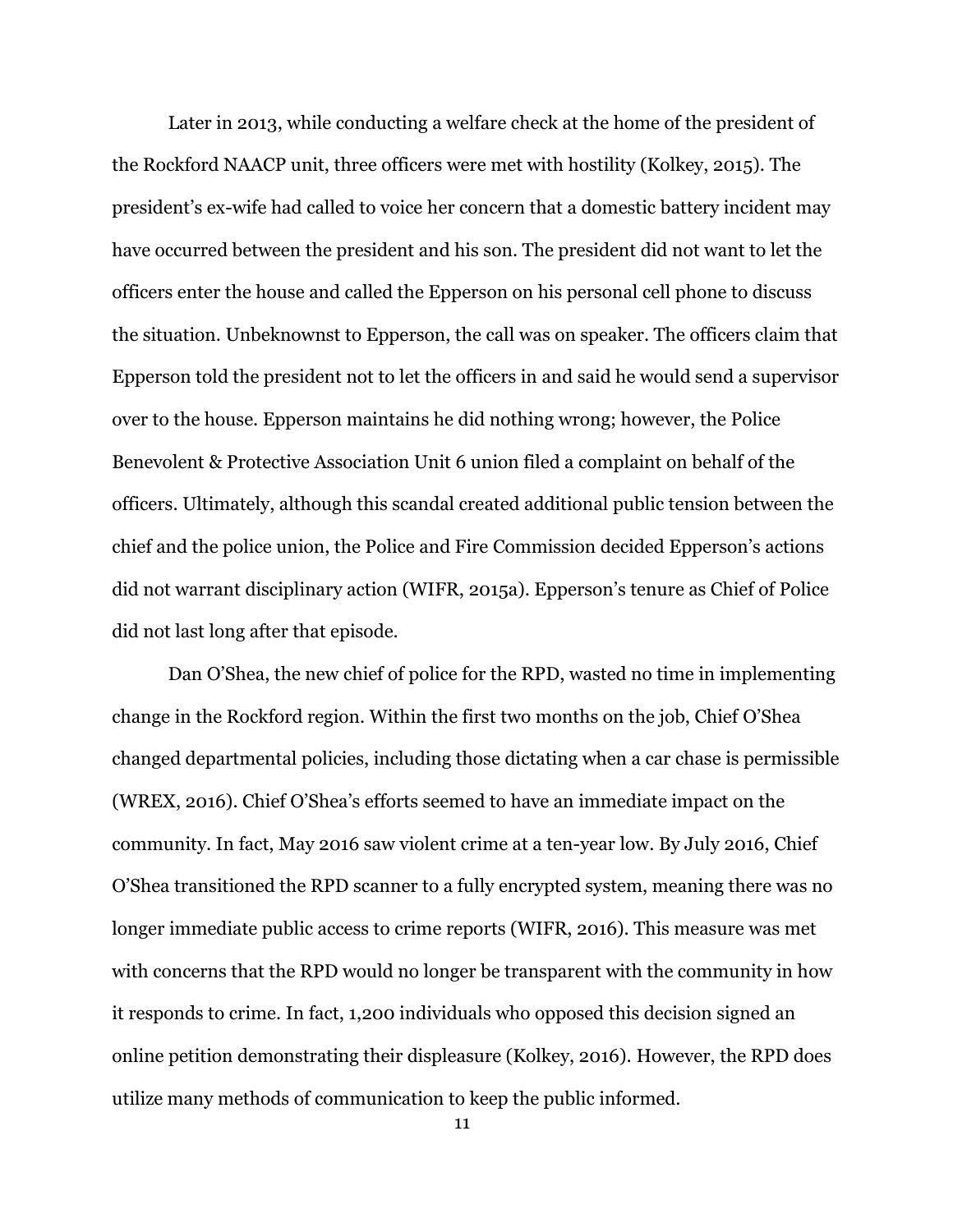In addition to public webpages on the City of Rockford's website, the RPD maintains a Facebook and Twitter account. Their webpages contain a 72-hour dispatch call log, detailed contact information, and various resources (City of Rockford, n.d.). It also details several community programs, including the Strong Neighborhood Houses initiative. This program provides an in-neighborhood resource for those who may not be able to seek out interaction with the RPD otherwise. Several police officers are assigned to each house and offer office hours, per se, during which they provide community resources and interact with the community. However, there are only three established Strong Neighborhood Houses located in two of three districts. Additionally, the RPD does offer a Citizens Police Academy meant to train and educate community leaders and build "cooperative relationships."

Police organizations across the country all abide by similar, but, in some cases, unique policies and rules for keeping their communities safe. The Commission on Accreditation for Law Enforcement Agencies (CALEA) serves as an accreditation body that standardizes best practices for public safety organizations (CALEA, 2010a). Developed in 1979 by a collaborative effort of the International Association of Chiefs of Police (IACP), National Organization of Black Law Enforcement Executives (NOBLE), National Sheriffs' Association (NSA), and the Police Executive Research Forum (PERF), CALEA was created to "improve the delivery of public safety services, primarily by: maintaining a body of standards, developed by public safety practitioners, covering a wide range of up-to-date public safety initiatives; establishing and administering an accreditation process; and recognizing professional excellence" (CALEA, 2010a). In December 2003, the RPD began the process of gaining CALEA accreditation (City of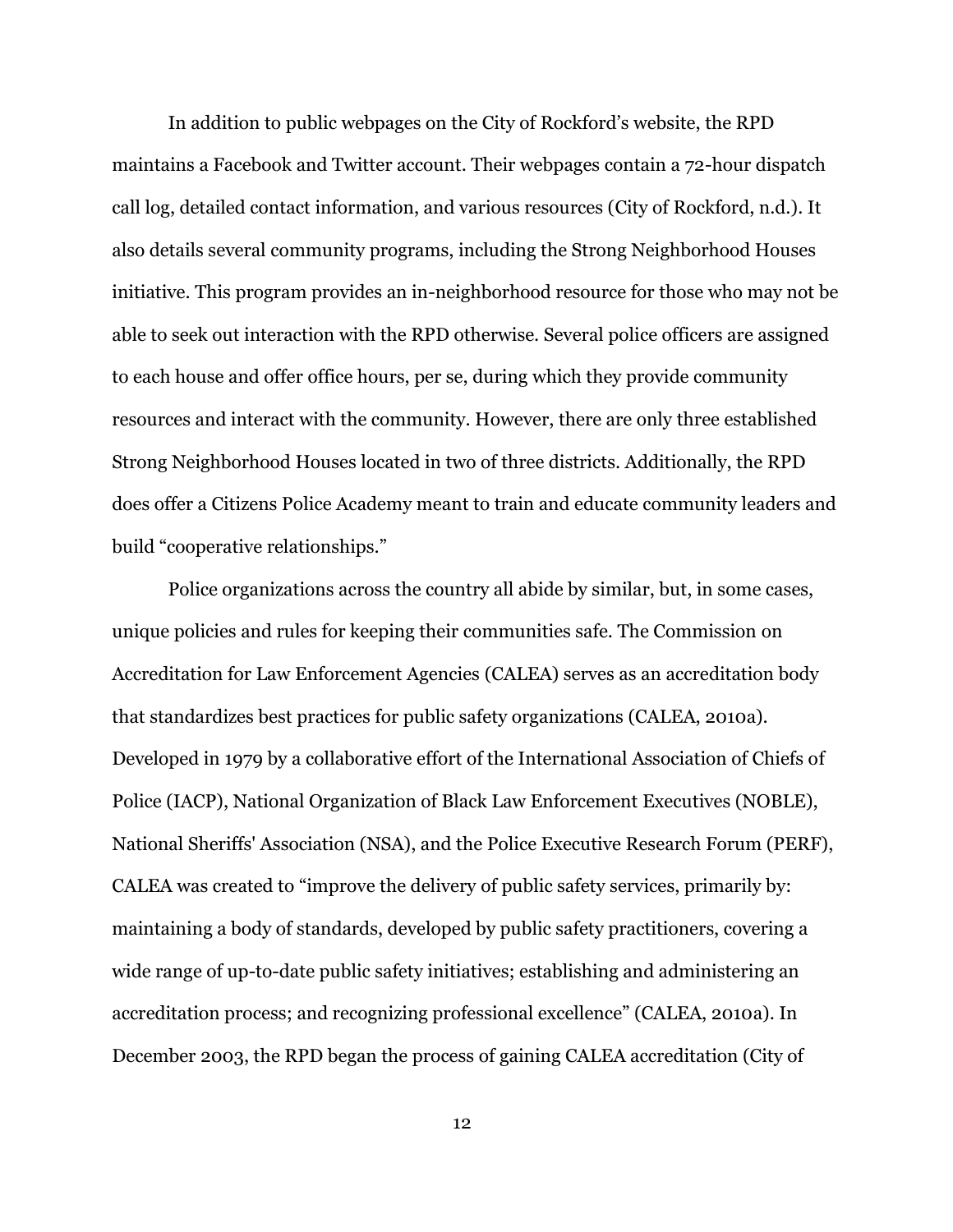Rockford, n.d.). However, it was not until spring 2010 that the RPD officially were awarded accreditation. They received re-accreditation in spring 2012 and July 2015.

CALEA accreditation allows law enforcement agencies to prove that they are following established best practices and regulations. Specifically, the professional standards are:

- Require an agency to develop a comprehensive, well thought out, uniform set of written directives. This is one of the most successful methods for reaching administrative and operational goals, while also providing direction to personnel.
- Provide the necessary reports and analyses a CEO needs to make factbased, informed management decisions.
- Require a preparedness program be put in place—so an agency is ready to address natural or man-made critical incidents.
- Are a means for developing or improving upon an agency's relationship with the community.
- Strengthen an agency's accountability, both within the agency and the community, through a continuum of standards that clearly define authority, performance, and responsibilities.
- Can limit an agency's liability and risk exposure because it demonstrates that internationally recognized standards for law enforcement have been met, as verified by a team of independent outside CALEA-trained assessors.
- Facilitates an agency's pursuit of professional excellence. (CALEA, 2010b)

These standards address a wide range of areas integral to the ethical and legal fulfillment of public safety responsibilities. Interestingly, these professional standards address both daily function of the organizations and public relations activities in that they are meant to improve relationships and limit liability and risk exposure. In addition to the usefulness of the standards as explicated above, CALEA believes that the standards specific to law enforcement programs "boost citizen and staff confidence in the agency" (CALEA, 2010a). This approach also points to a public relations function.

The RPD's accreditation by CALEA implies that the RPD's policies and regulations meet the standards set forth by CALEA. However, there are two versions of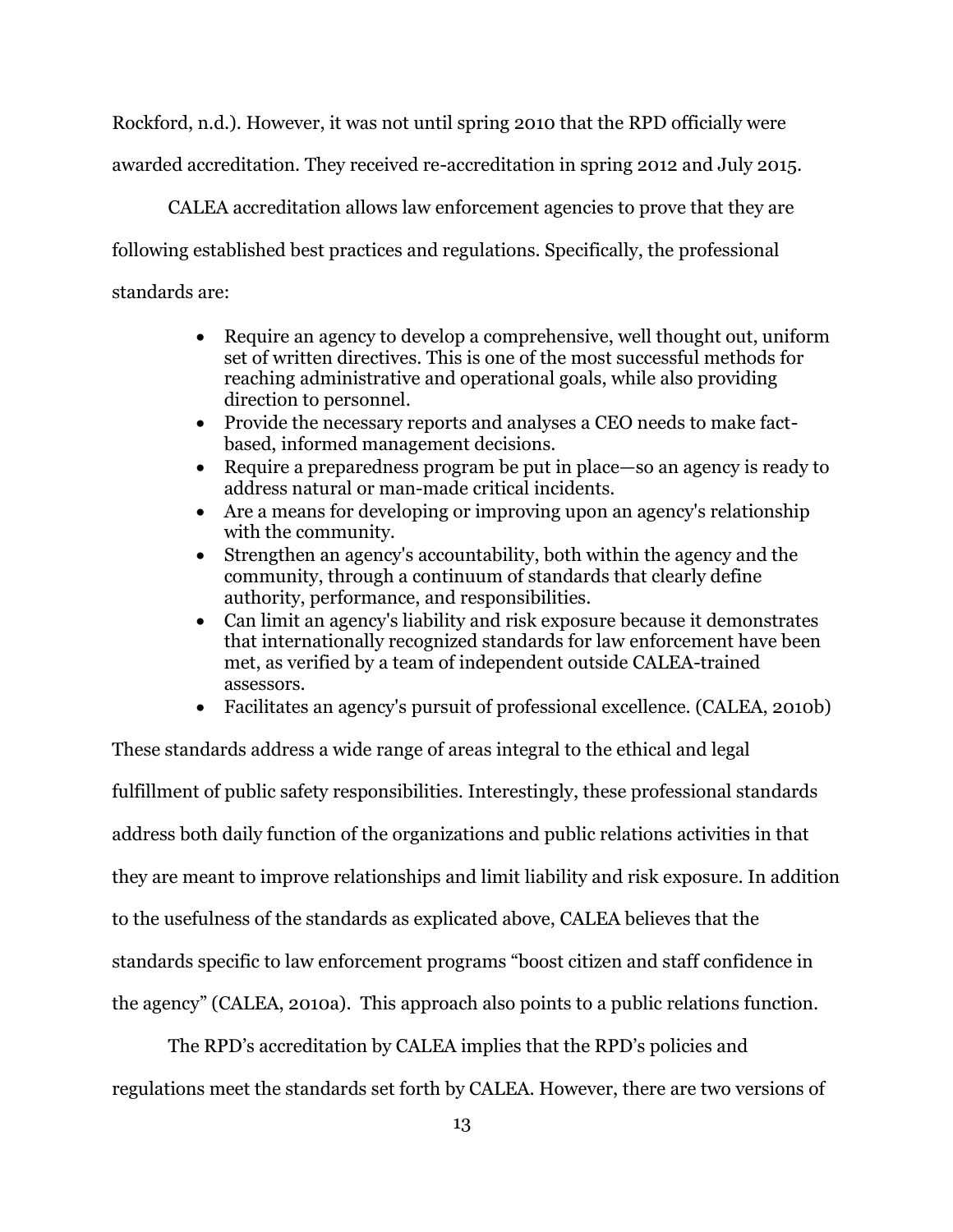CALEA standards for law enforcement programs — the Law Enforcement Accreditation Program and the Advanced Law Enforcement Accreditation Program — and it is unclear which version the RPD utilizes (CALEA, 2010b). Regardless of the version, there is not a standard title that specifically addresses external communication between the organization and the community, with the exception of news media. Additionally, there is no specific mention of social media. Even on the CALEA website, there is little guidance about social media use or external communication.

Despite the lack of guidance on social media and external communication on the CALEA website, the RPD has specific policies about the two and must abide by local, state, and federal laws regarding any release of information via any communication channel. Additionally, outdated versions of the RPD's general orders regarding social media and news media relations are publicly available through an Internet search. They were previously available on the RPD's official webpage. However, the link is now broken. I was able to access current versions of the orders through a Freedom of Information Act (FOIA) request. The general orders of a law enforcement organization are integral for the safety of the community and the officers. These orders are a series of written directives that "clearly states a police department's policies and procedures and governs the agency's general activities" (Rockford Police Department, 2011, p.1). Basically, these policies are standing orders that apply to all officers employed by the RPD. The series that is currently available online was originally issued February 6, 2004. It was reissued April 18, 2011. All orders remain in effect until they are officially revised or rescinded.

I requested access to two specific orders potentially relevant to this study. First, order 1.16 — News Media Relations. This order was originally issued July 15, 1977, and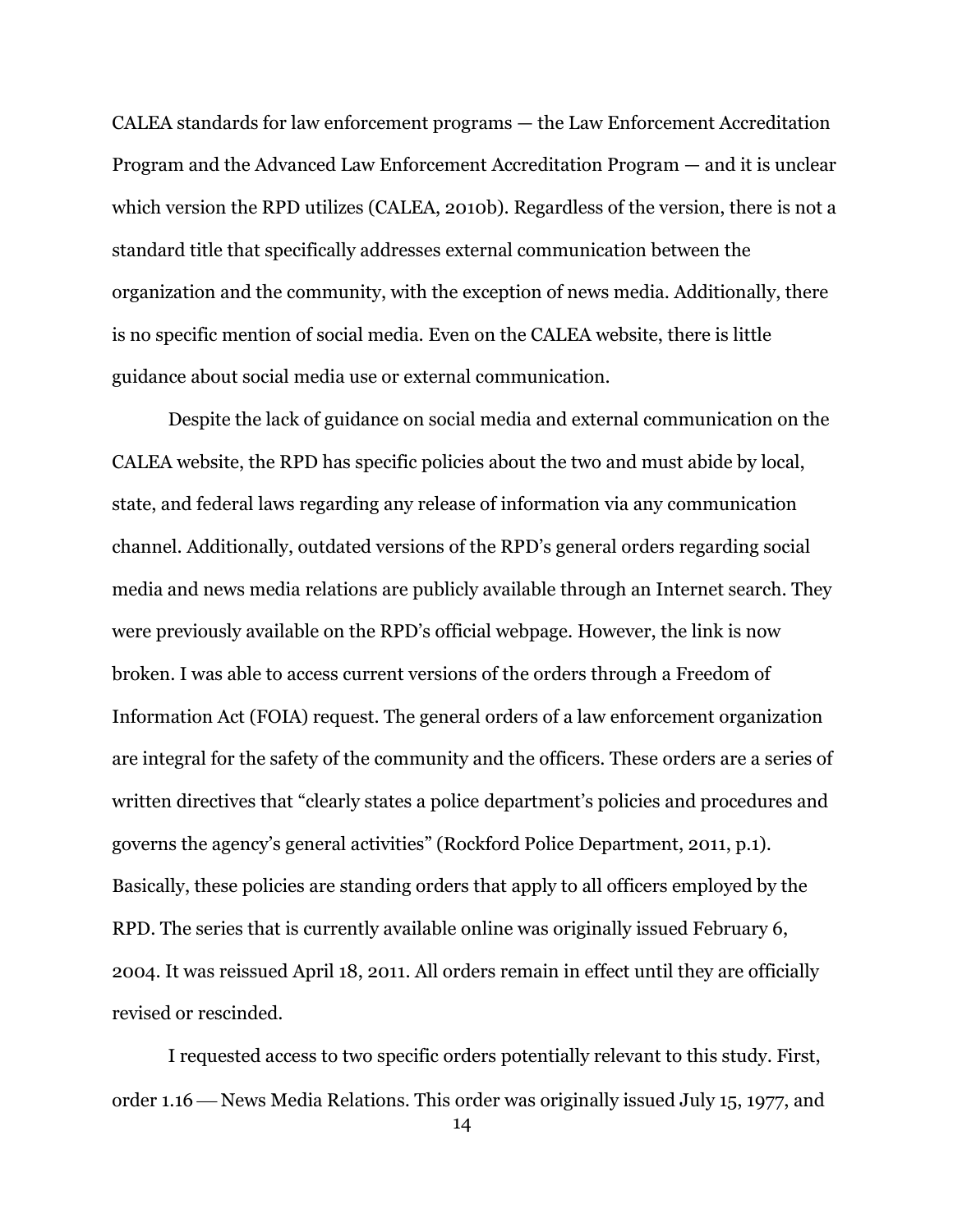was last revised April 6, 2016. As stated in the order itself, this relates directly to CALEA standards 12.2.1, 54.1.1, 54.1.2, and 54.1.3 (Rockford Police Department, 2016). While this order does detail how the RPD should interact with the news media it does not directly address online or social media based communication. However, the second requested order, 60.13 — Social Media, does directly address the manner in which the RPD communicates with the community via channels including Facebook, MySpace, and Twitter (Rockford Police Department, 2013). The order explains that social media should be used to "enhance communication, collaboration, and information exchange" (Rockford Police Department, 2013, p. 1). The order does not align with any specific CALEA standards. Potential uses for these media as outlined by the order include use as an investigative tool, manner of community outreach and engagement, and method for communicating time-sensitive notifications. The majority of this order explains the rights and responsibilities of offers using social media personally during their off duty hours.

Legally, the RPD is not allowed to release certain information. Order 1.16 News Media Relations explains that the RPD may not release information concerning prior criminal records of anyone accused of a crime, opinion as to the guilt or innocence of an accused person, information relating to the identity of anyone killed or injured prior to notification of next of kin, or the identity of juveniles accused of a crime (Rockford Police Department, 2016). Other stipulations including the release of details are also included in the order. Essentially, the RPD may release general information about an incident but no specific information as outlined above.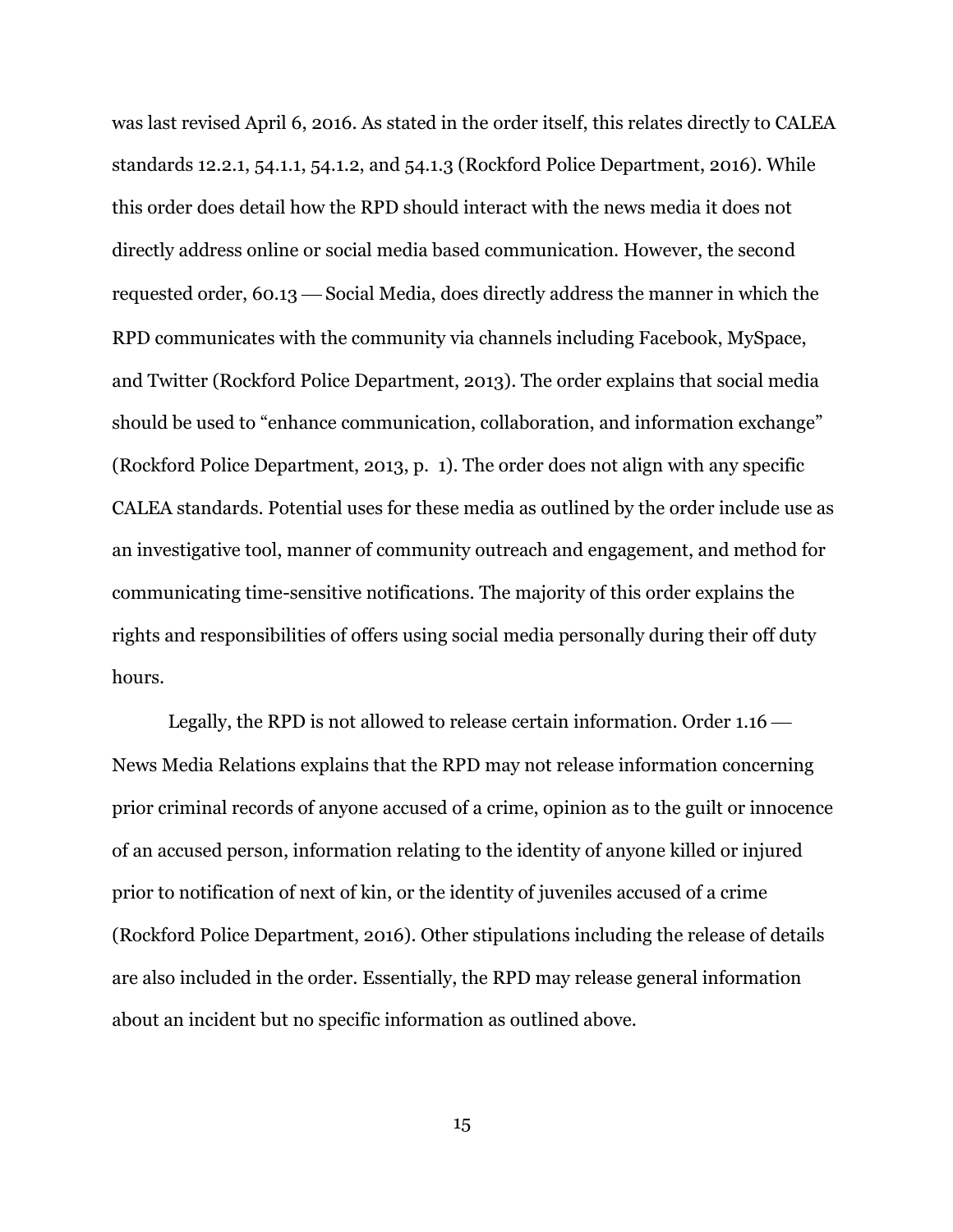## **Police Organizations and Communication**

Police organizations and their communication have been studied in various contexts, however the research has typically remained outside of the context of communication specific scholarship. Much of the available research seems to focus on their use of mass media, responses during large-scale crises, and use of strategic communication through the lens of law enforcement scholarship. However, limited research has pointed to best practices and potential means for organizational improvement.

Mass media has played a pivotal role in the distribution of information to targeted audiences. In the case of police organizations, mass media's representation of an organization, its activities, and its personnel can have consequences for the perception of the organization (Bučar-Ručman & Gorazd Meško, 2006). While it is true that personal experience adds context to each individual's perception of the police, "public opinion is on the long run greatly shaped by media presentations of police and estimations of police efficiency" (Bučar-Ručman & Gorazd Meško, 2006, p. 224). Mass media has historically served as a key source of information for the public. In the case of police organizations, mass media typically reports about crime-related incidents and the steps the police took to investigate the crime. Additionally, mass media provides information about safety campaigns and potential threats and requests for information. However, the media also tends to discuss police organizations in terms of public criticism and abuses of power. Journalism in particular seems to serve as a checks and balances system for the police, both reporting on the police organizations and ensuring that misconduct is brought to light. This level of transparency, meaning "the ability to find out what is going on inside a public sector organization through avenues such as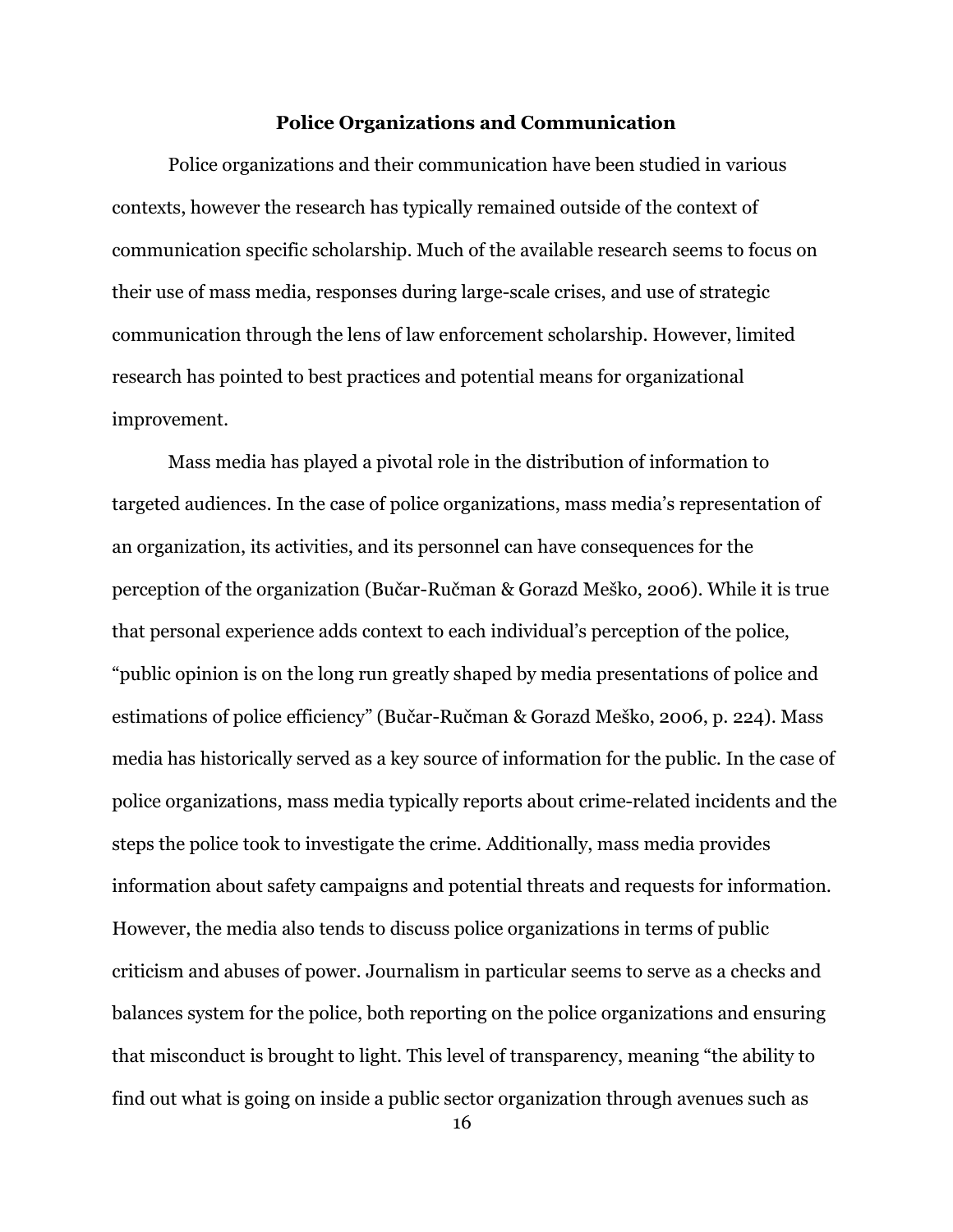open meetings, access to records, the proactive posting of information on Web sites, whistle-blower protections, and even illegally leaked information" (Piotrowski & Van Ryzin, 2003, p. 308), comes with both negative and positive effects (Cooke & Sturges, 2009). External communication has associated indirect costs, such as staff hours. Additionally, high levels of transparency could alert criminal elements to the actions of the police to a degree that the safety of the community is jeopardized. However, transparency in mass media can also lead to a greater relationship with the public and greater opportunity for dialogue between the police and community members.

# **Dialogue**

Dialogue between the police organization and the community it serves seems to be of the utmost importance in times of large-scale crises. For that reason, unsurprisingly, police communication in times of crisis is studied quite extensively. Events such as the UK riots in 2011 and active-shooter situations at schools are just two occasions in which police organizations utilized external communication to manage the public perceptions of the situation and attempt to remain in control (Denef, Bayerl, & Kaptein, 2013; Mazer et al., 2015). In both cases, social media was used to disseminate information and gauge community response to the incidents. Social media offers a quick and effective way to facilitate dialogue between the police and the public in times of crisis. Especially in the case of the UK riots, scholars note that there is more than one way to communicate with the public and, ultimately, manage the relationship that exists between the two. The police may prefer to create more or less distance between the public and police during these high-stress events. Public relations is key in strategically building relationships. Consistency in building and maintaining relationships with community members leads stakeholders to perceive the organization as effective (Balser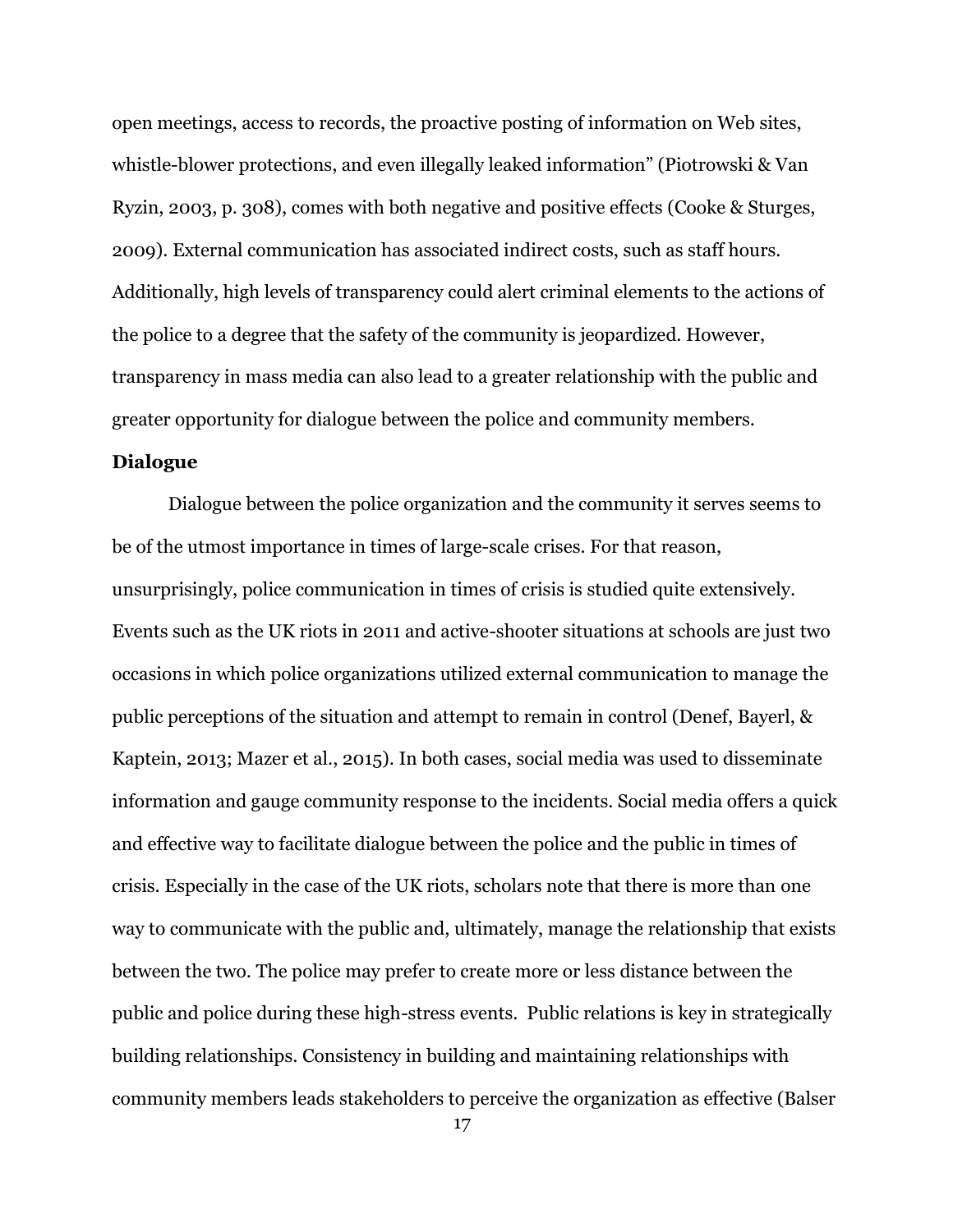& McClusky, 2005). Demonstration of a strong commitment to organizational mission and values also impacts the perception of the organization's effectiveness. This perception of effectiveness is one key element in developing the bond between organizations and their supporters. Strategic communication leads to effectiveness, which, in turn, results in gains for the organization. Communication is key in managing that distance. If the police choose to bridge that gap, they will likely take a more expressive approach, gain a greater reach, and create a greater tolerance for police mistakes (Denef, Bayerl, & Kaptein, 2013). However, this approach requires a more hands-on approach, creates ample opportunity for police to over-share information, and can create a very polarizing sentiment. This approach can be detrimental if communication is improperly managed; however, it ultimately has a better chance at strengthening the relationship between the police organization and the public.

The choice for how to communicate with the public must be made strategically in every situation. Using a focus rooted in marketing, some scholars have focused on the concept of external communication from police organizations to the public that is more focused on the consumer or benefitting public (Bohan & Yorke, 1987). This view of police organizations has been treated as somewhat radical, as it encourages the public to be involved in shaping the communication patterns of the police organization. This conceptualization of the relationship between the police and the public focuses more clearly on the needs of the community rather than just focusing on producing police work in the community. Further research indicates the a turn towards marketing the police organization is a result of governmental focus on the public as consumers, an increasing reliance on mediated communication, public outcry about the competency of the police, and high demand for police involvement at community events (Mawby &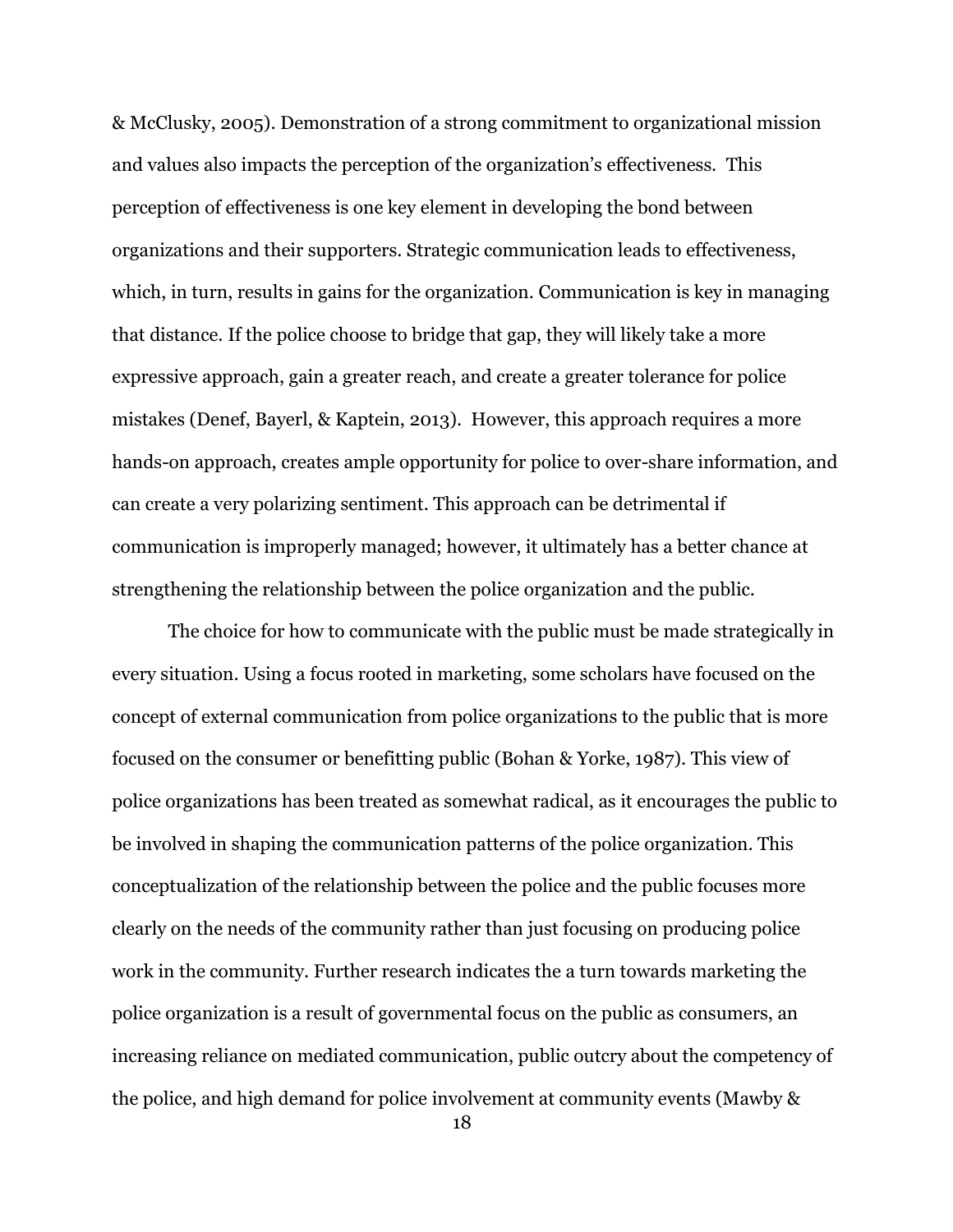Worthington, 2002). Because of these pressures, marketing has been identified as a means of making the police organization's voice heard, especially at times when the community may have a poor perception of the organization.

# **External Communication and Social Media**

External communication from the police organization is clearly a complex and important topic. Researchers have identified some best practices to ensure that the organizations are represented in the best way possible. First, Mawby and Worthington (2002) studied the use of marketing by police organizations and identified the embodiment of a police *service* rather than a police *force* as integral to a shift in public perception and a strengthening of the relationship between the police and the public. This shift will require a complete rebranding of existing police organizations to focus less on the organization's brute strength and power in the community and more on the services that benefit the individuals and the community. Second, much of the research into police communication focuses on social media use as an effective way to manage external communication, especially during crises. Denef, Bayerl, and Kaptein (2013) point to this tool as an important means for developing relationships between the police and the public. They recommend that police organizations should use this tool to communicate frequently and consistently with the public.

Additionally, the *International Association of Chiefs of Police 2015 Social Media Survey Results* indicate, "77.8% of agencies surveyed have a social media policy and an additional 11.7% are in the process of crafting a policy" (p. 1). Additionally, the Global Justice Information Sharing Initiative (2013), a federal advisory council on advising on justice information sharing, has created an informational booklet for use in developing a social media policy. The booklet specifically states, "social media tools and resources can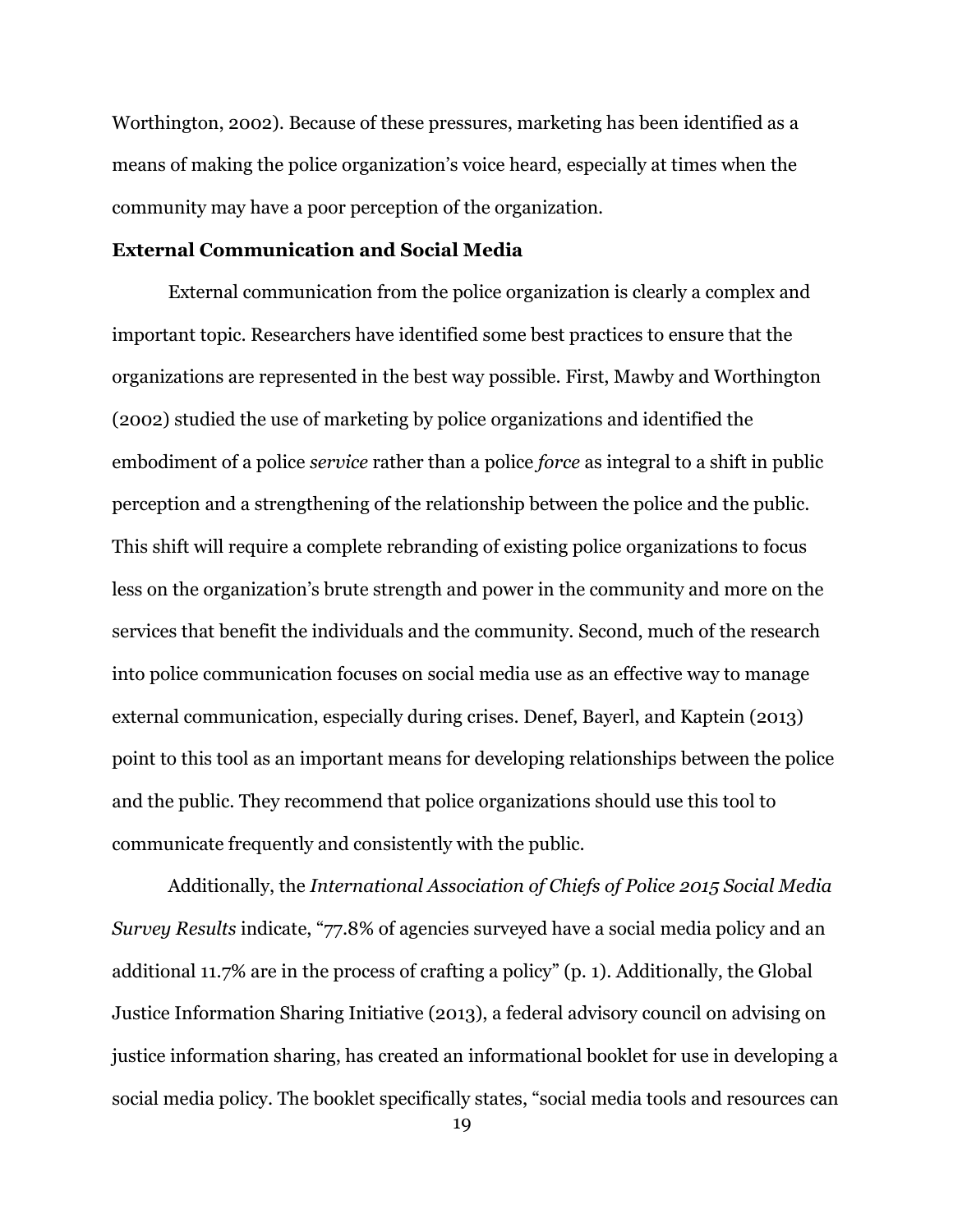be used to prevent, mitigate, respond to, and investigate criminal activity" (Global Justice Information Sharing Initiative 2013, p.5). The organization focuses on social media as a tool for interacting with the public as well as gaining and disseminating information. In addition to providing recommendations about how these social media tools can be utilized, the booklet also reminds policy makers that there are key legal issues at stake for (a) the gathering of information via social media and (b) the potential for a lack of policy to create opportunities for unprofessional conduct. However, the focus of this particular resource is protecting the Fourth Amendment rights of the community the police organization serves, rather than indicating how social media should be used. Essentially, this booklet emphasizes the potential for social media to aid the police department's investigations rather than interact with the community.

This particular perception of social media as a tool for investigation rather than communication is not rare within the law enforcement community. *International Association of Chiefs of Police 2015 Social Media Survey Results* identifies Facebook and Twitter the social media platforms most used by police organizations and indicates that 96.4% of the agencies surveyed utilize social media, but the most common use of social media is for obtaining information to be used in criminal investigations. The next most common uses of social media include notifying the public of crime and, then, ranked third, is community outreach/citizen engagement. Utilization of a communication platform for outreach and engagement—hallmarks of the platforms themselves—was ranked third. Despite the focus on information gathering and dissemination in social media use, police agencies find social media to be improving the police/community relations in their jurisdiction, although the respondents were not asked to explain the basis for this opinion. It is interesting to note that in the cases of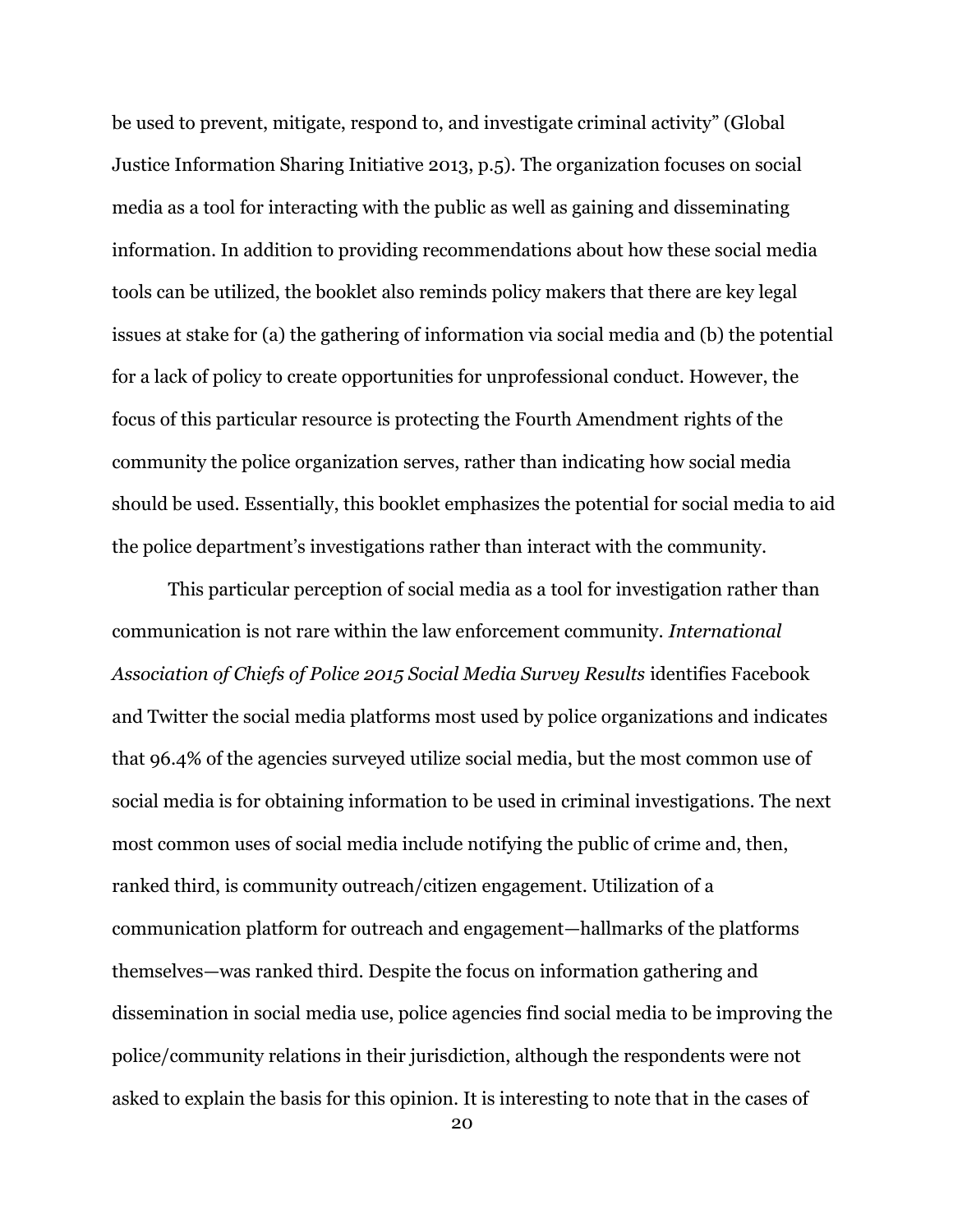police organizations that were surveyed and did not have social media accounts, the top three activities the respondents anticipate their organizations will use social media for include providing emergency or disaster-related information, notifying the public about crime problems, and addressing criminal investigations. Community outreach/citizen engagement was ranked fifth.

It would seem as though the current best practices and perceptions surrounding social media use by law enforcement focus on one-way communication. However, this conclusion seems to contradict the idea of police organizations serve as partners in interactions between themselves and the communities they serve.

Police organizations' use of communication tools for external communication with their communities tends to utilize many tools, including mass media, social media, public relations, and marketing. However, little research examining the narrative quality of the external communication has been completed. The focus has almost exclusively been on mass media and crisis communication.

Social media can be an integral tool for external communication. However, social media can also present a unique challenge as the typical power structure previously inherent in the public relations models is often reimagined in such a public sphere as social networks. Initial review of the RPD's communication practices revealed prominent use of two social media channels (Facebook and Twitter) through which narratives can be constructed.

## **Communication Models**

Communication is by no means a simple field. Grunig and Hunt (1984) identified and applied four key models of how organizations relate to their publics. Essentially, communication between organizations and their publics can be explained using one of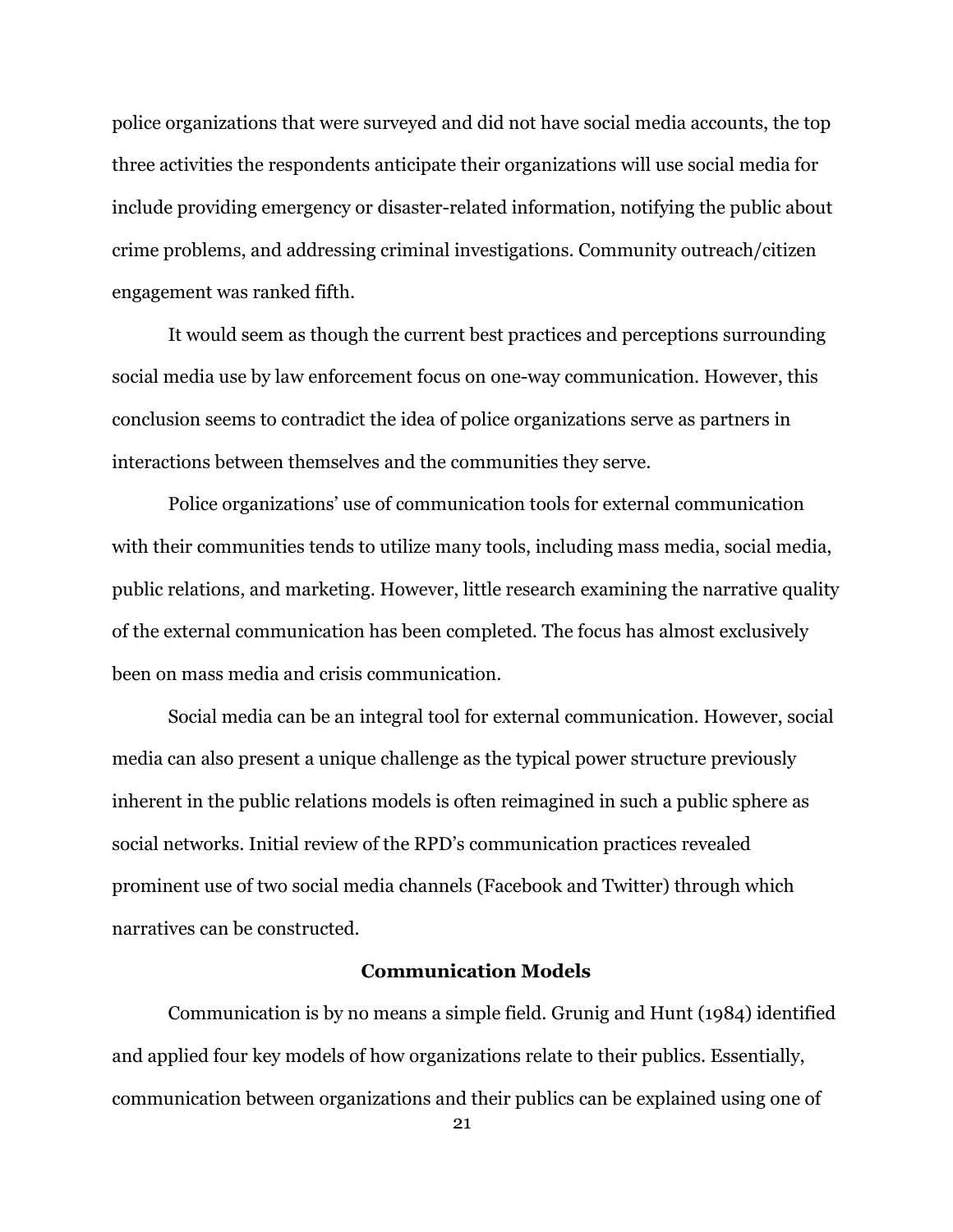four models: press agentry, public information, two-way asymmetrical, or the two-way symmetrical model (Grunig & Hunt, 1984). These models differ based on the presence or absence of dimensionality and symmetry in the communication between the organization and its publics. Press agentry is characterized by one-way communication from the organization to its publics, which is crafted in such a way as to persuade or manipulate the public into agreeing with the message of the organization. It embodies one-way, asymmetrical communication, as it does not take the publics' desires into account. The earliest examples of public relations in this model are typically considered to be some of the least ethical approaches to public relations, as the publicity can embody the manipulative propaganda function that was deeply entwined with the early conceptualization of public relations. The public information model also utilizes a oneway communication stream from an organization to a public. However, while the organization does not allow the public to offer direct feedback to the messages it receives, the organization applies audience analysis to selectively craft the messages it transmits to meet the expectations of its publics.

The two-way asymmetrical model and two-way symmetrical model require radically different preparation when considering the message design (Grunig & Hunt, 1984). The two-way asymmetrical model requires the organization to conduct primary research about its publics in order to craft a message that will be better tailored and, thus, be more apt to persuade the publics. Finally, the two-way symmetrical model takes the perspectives and goals of both the specific public and the organization into consideration. This model allows the specific public and the organization to enter into a dialogue with particular two-way communication channels about the specific issue at hand.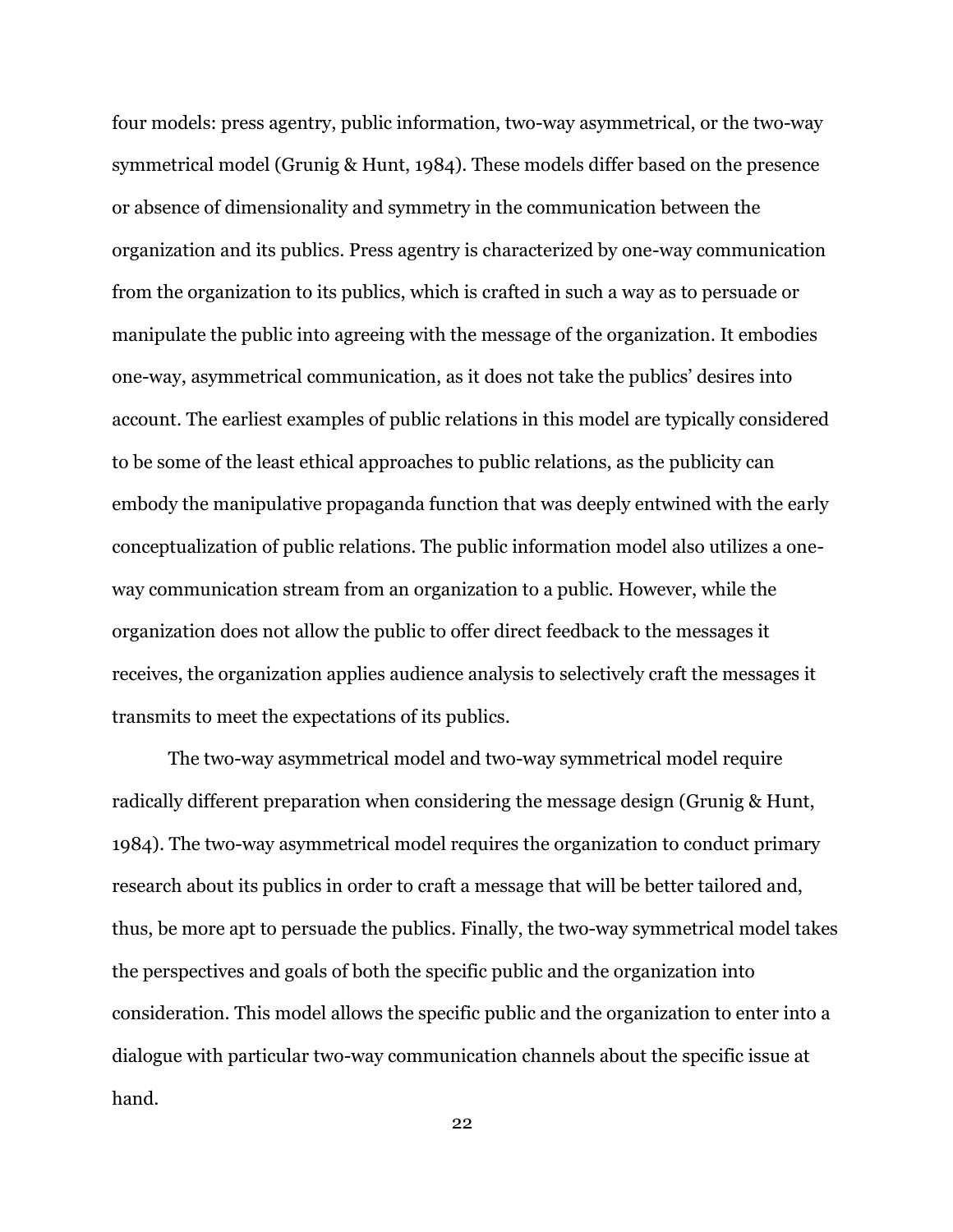The two-way symmetrical model has typically been identified as the most ethical model of public relations because it allows both the organization and its audience to actively participate in the interaction (Grunig, 1992). Including publics in a sort of dialogue with the organization requires more resources to constantly facilitate two-way communication, leads to a more transparent communication process and, thus, results in a less manipulative model of public relations.

Scholarship on communication models does extend beyond these four basic models. However, at the heart of external organizational communication, these elements are sufficient and salient. Engagement via social media is an important and debated topic. In the case of Facebook, there are several engagement features that can be tracked at the post level, including the like, share, and comment features. By analyzing these features, researchers determined that the comment feature requires the highest level of engagement because this requires users to not only read a post, but also create a personal message back to the organization's original post (Cho, Schweickart, & Haase, 2014). Utilizing the four models of public relations as proposed by Grunig and Hunt (1984), researchers examined the three engagement features to determine whether the organization's message strategies would impact the level of engagement. Unsurprisingly, organizations that utilize the highly praised two-way symmetrical form of communication, meaning that both the public and the stakeholder communicate their messages in an egalitarian manner, typically see their stakeholders having a higher level of engagement through Facebook posts. However, research has revealed that nonprofit organizations use their profiles asymmetrically to disclose information about their organizations rather than engage in two-way communication (Waters, Burnett, Lamm, & Lucas, 2009). The common use of one-way communication methods does not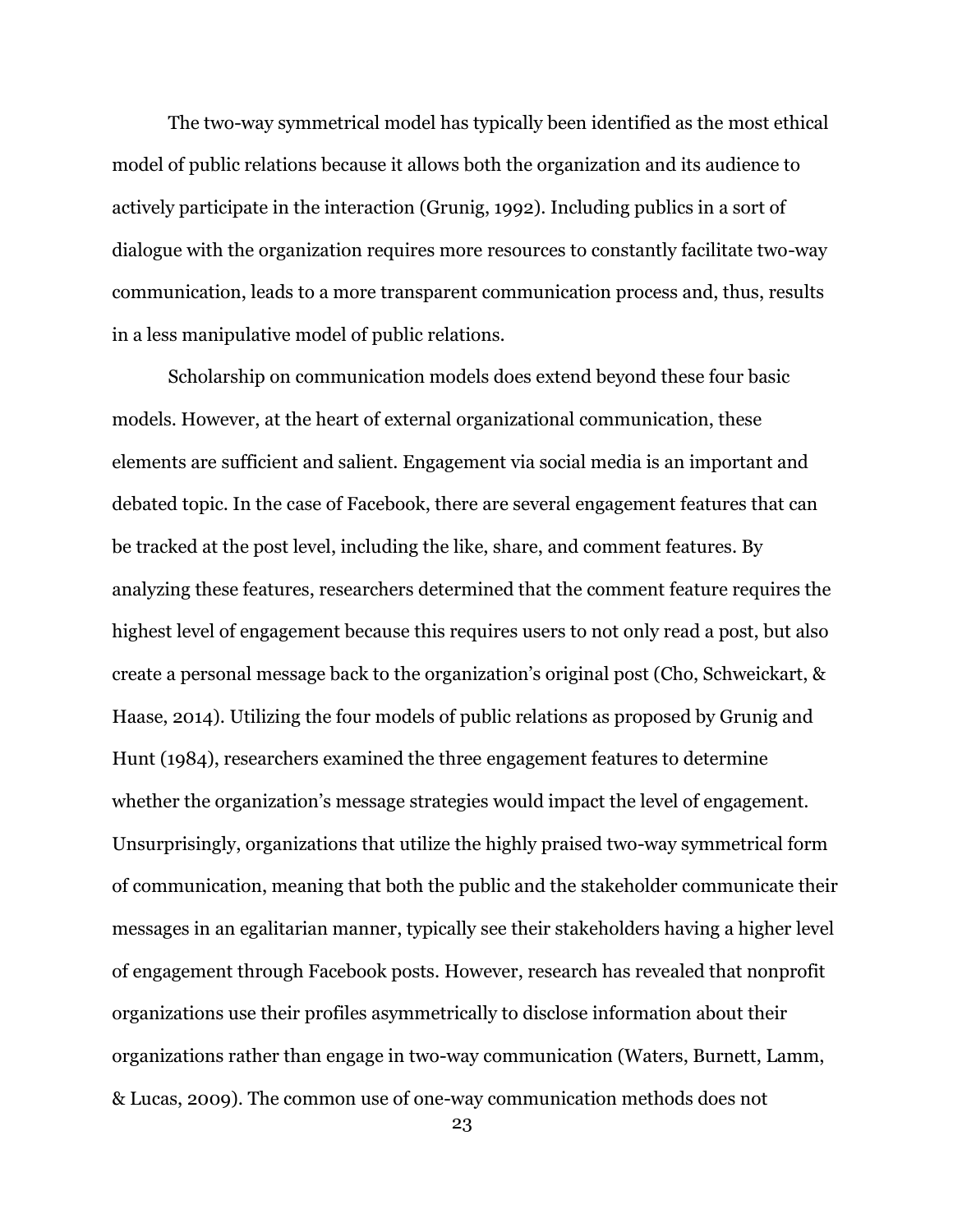necessarily indicate that users are not internally engaging with the messages of the organization (Ihm, 2015). However, one-way communication does not result in easily discernable engagement patterns because any communication could potentially be singular in occurrence and never excite a response from another party.

Understanding the differences between one-way and two-way communication is of particular importance because research has demonstrated that interactivity, implicitly fostered by two-way communication is integral to relationship-building (Saffer, Sommerfeldt, & Taylor, 2013; Cho, Schweickart, & Haase, 2014). Ultimately, one-way communication cannot be effective in relationship building as it does not demonstrate that the message sender or organization has a commitment to partnership with the community. However, two-way communication strategies can be a drain on time and resources (Lovejoy, Waters, & Saxton, 2012; Botan, 1997). Additionally, in some cases, the audience may simply not be interested in engaging with the organization via twoway communication (Botan, 1997). Ultimately, the organization should determine which messages would align best with each communication model as situations arise. For example, The RPD may choose to use one-way communication when alerting the public that a crime occurred so that all tips are funneled through one source.

On social media, these types of communication models are characterized by specific traits. One-way communication models typically utilize emoticons, pictures that symbolize a variety of concepts, and words to express emotions (Waters & Williams, 2011). Additionally, these types of posts include updates or announcements from the organization itself or information or reports from other agencies. Two-way posts, on the other hand, ask for feedback, participation in a survey or poll, or ask the audience to somehow interact with the organization via the social media channel. These posts may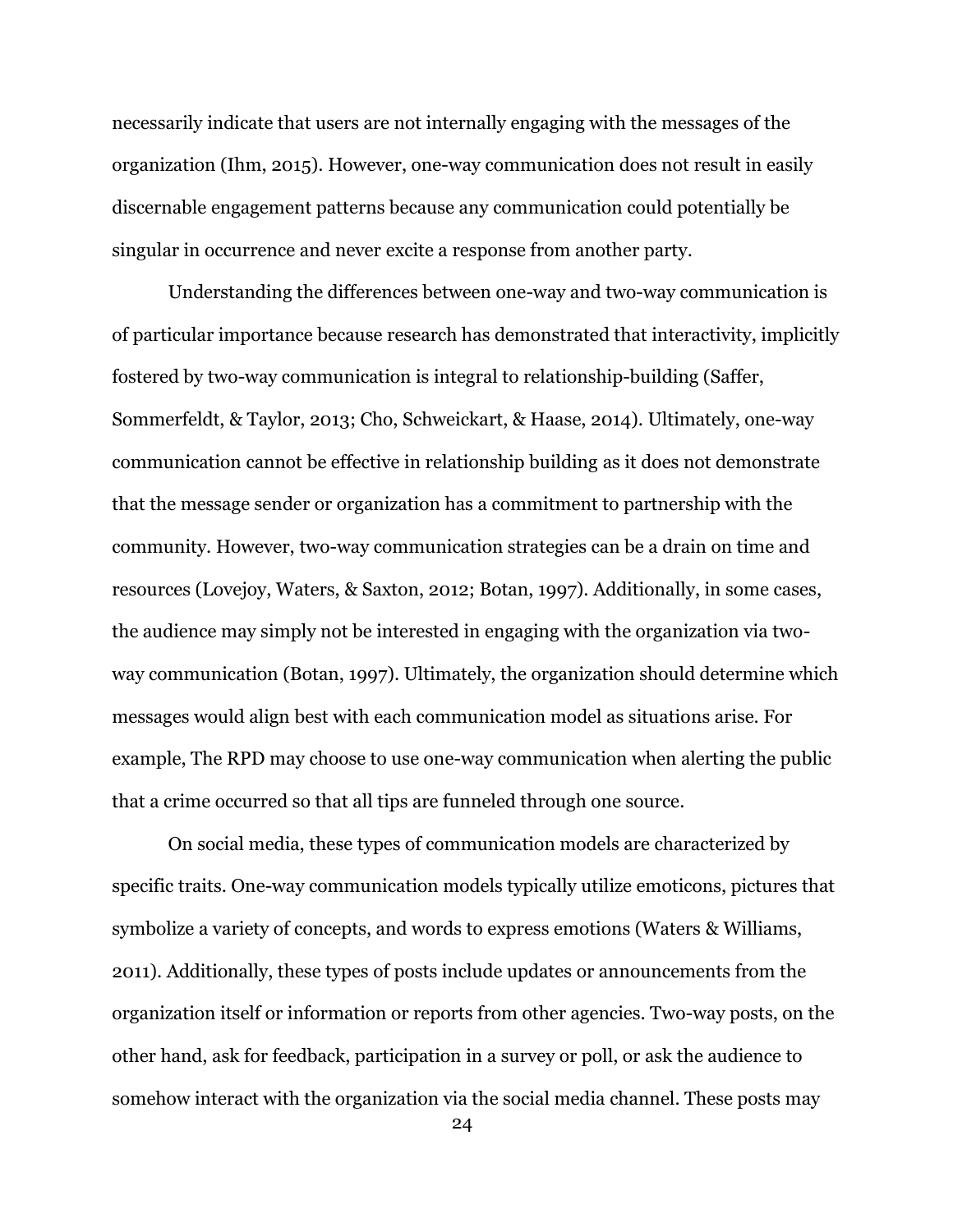also use direct messaging features, direct replies, or mentions. Waters and Williams (2011) categorize these posts based on the original content of the message, rather than public response to the messages. For example, if the organization posts an informative message, it is not inviting interaction and, thus, is a one-way communication.

## **Social Media**

Ever-evolving technology has created the double-edged sword of social media. Public relations professionals have had to evolve their practices as fast as these new media have come into existence. Social media have revolutionized the ways in which organizations are able to communicate with their publics and, in turn, how publics are able to communicate with and about organizations. For public relations practitioners, this technology fosters a uniquely transparent communication flow. Beneficially, social media allow organizations to quickly and easily distribute information about their organizational identity, identify available products or services, and encourage engagement with publics. However, an unfortunate consequence of the ease of communication is the ease with which publics can express displeasure with an organization and its offerings. Additionally, social media use is not as simple as it can seem. Like any communication effort, a great deal of thought and strategy is required to generate a successful social media campaign. Although social media are complex, scholars have arrived at a specific definition of social media. Carr and Hayes (2015) explain that social media are "Internet-based channels that allow users to opportunistically interact and selectively self-present, either in real-time or asynchronously, with both broad and narrow audiences who derive value from usergenerated content and the perception of interaction with others" (p. 7). The key portion of this definition for social media is the *perception* of interaction. While social media are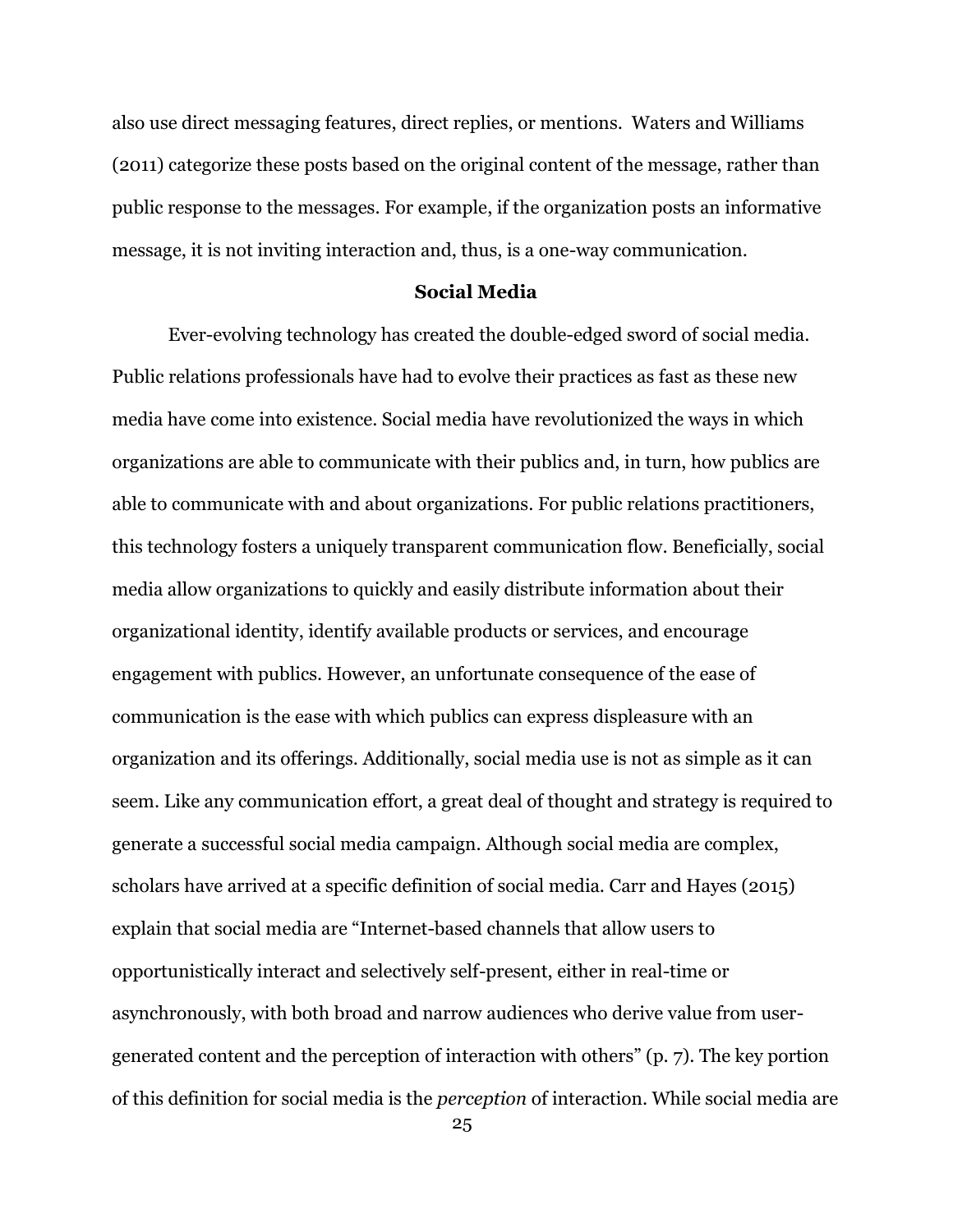based on social interactions, the interactions themselves do not have to be truly interactive as defined by communication scholarship. Those using social media only need believe that they are.

Social media embody a unique form of communication. Communication scholars have come to refer to this as masspersonal communication (Carr & Hayes, 2015). Masspersonal communication is characteristically "interpersonal communication, interpersonal channels are used for mass communication, and when individuals simultaneously engage in mass and interpersonal communication" (p. 13). As explained by O'Sullivan and Carr (2017), masspersonal communication is "defined as communication activities high in personalization yet highly accessible" (p. 7). Masspersonal communication occurs when a personalized interaction to one individual is accessible to a wide audience. An example of this would be if User A posted a message on User B's Facebook wall discussing an inside joke. The message would be personal and crafted for interaction only with User B; however, other individuals would have public access to the content and be able to add their own comments to the post. In this way, masspersonal communication occupies a space between interpersonal and mass communication.

There are a multitude of social media networks constantly providing their users with an outlet to share information and engage with the information shared by others. The top five most popular networks in the United States by unique visitors are: Facebook, LinkedIn, Instagram, Twitter, and Pinterest (Ad Age, 2016). Engagement on social media has been hotly debated. Measuring these usage statistics is not an easy task, especially across networks whose user characteristics can differ greatly, making comparisons among them nearly impossible.

<sup>26</sup>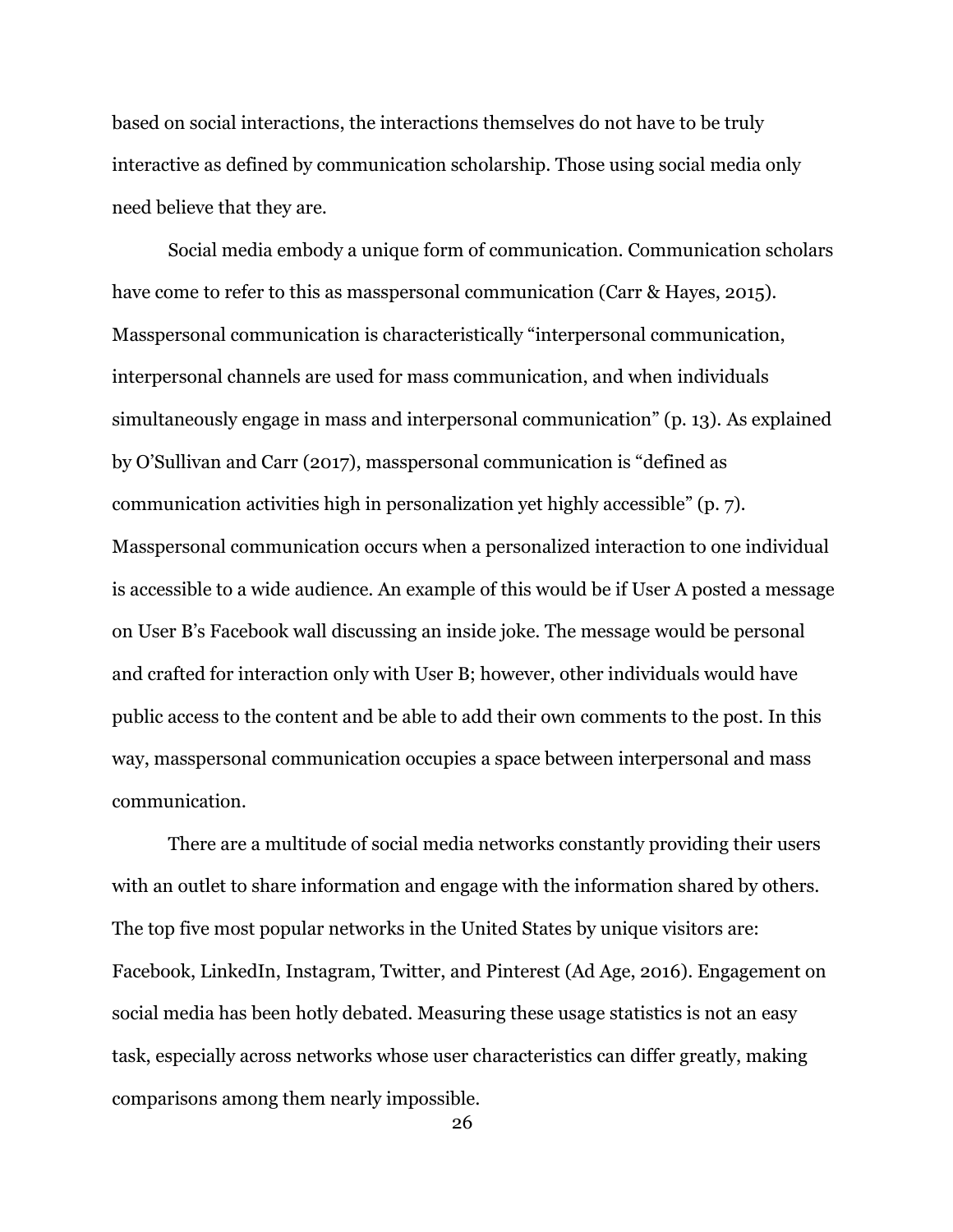For organizations, social media presents a unique opportunity for community creation, promotion distribution, and reach expansion. Organizations and brand are able to create their own pages and launch promotional campaigns of any sort to wide audiences quickly and efficiently ("Facebook pages," 2016). By creating a page, an organization can gain access to advertising tools and data explaining the success of individual posts across time. Research seems to suggest that many users interact with organizations via social media primarily for information (Valentini, 2015). This finding betrays the weakness of the publics' relationship with the organization. While an organization likely wishes to foster a strong, long-lasting relationship with its publics, the publics may not reciprocate that feeling.

Perhaps social media is not necessarily the best option for public relations, which Valentini (2015) argues. Ultimately, there is very little to prove that social media are effective for relationship building or engaging publics. In fact, Valentini (2015) argues that there is little to say that social media efforts influence the attitudes or behaviors of publics. Plus, as more and more individuals have flocked to social media and other digital technologies, the demand for content, whether the information is true or false, has only muddied the waters. For example, the 2016 U.S. presidential election has raised great concern over "fake news" that is circulated via social media. These news stories offer sensational stories that sway individuals' opinions by offering believable, but false claims (Allcott & Gentzkow, 2017). Valentini (2015) also explains that the technical use of social media by public relations practitioners does not seem to mirror the idealized two-way symmetrical model of communication. The two-way symmetrical model has typically been identified as the most ethical model of public relations because it allows both the organization and its audience to actively participate in the interaction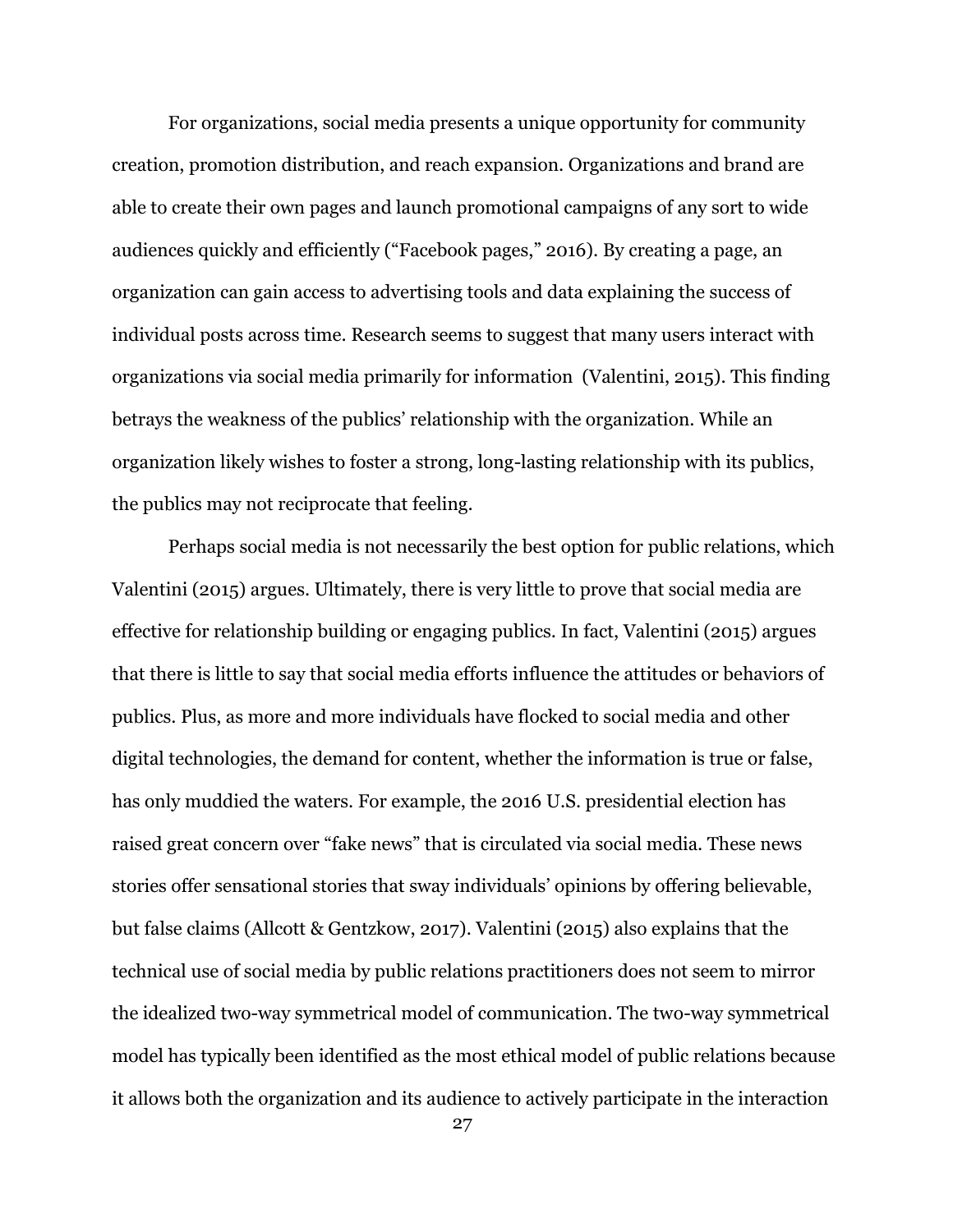(Grunig, 1992). Including publics in a sort of dialogue with the organization requires more resources to constantly facilitate two-way communication, leads to a more transparent communication process and, thus, results in a less manipulative model of public relations. According to Valentini (2015), the public relations activities actually tend to embody one-way communication and undermine the relationship building efforts of public relations professionals.

Despite the potential gains associated with social media use, there are some inherent risks. Transparency or openness and authenticity or truthfulness of voice are considered of the utmost importance for publics (Ott & Theunissen, 2015). Content creators must find a balance between honestly and clearly releasing information to the public not only to keep them informed, but also to manage the reputation of the organization. Ultimately, the organization's leadership should create a strategic plan to clearly outline the organization's objectives and measurement tools so that the effectiveness of the organization's communication can be measured and tracked over time (Smudde, 2015). These plans are typically in flux and must adapt as the organization's environment changes.

In addition, as the tendency to include online technologies in the communication process increases, so does the potential to alienate others. Human physical contact continues to be replaced with virtual reactions (Oliver, 2010). This switch not only creates a sense of isolation between individuals, but also increases the chances for a miscommunication to occur and damage relationships. Public relations practitioners must be aware of the potential for messages to be taken in by a variety of individuals from a variety of backgrounds that may attach different values, intonation, and context to certain words, phrases, or images.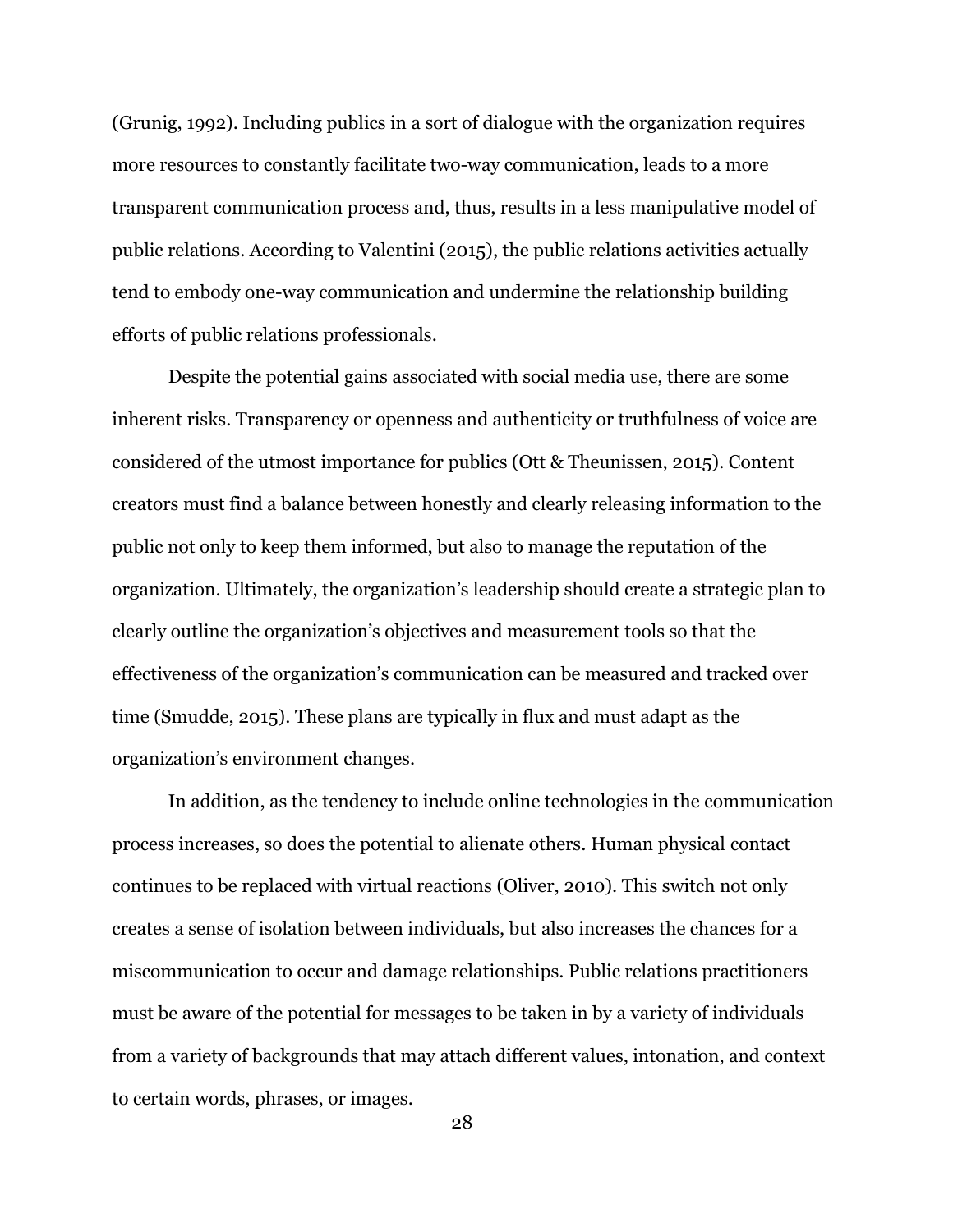Social media can be a valuable resource for organizations. However, public relations practitioners may put too much stock in its ability to build relationships between the organization and the community.

## **Facebook**

Facebook has emerged as the leading social media network in the United States (Ad Age, 2016). Based on preliminary research into the communication channels the RPD actively uses, Facebook is a primary channel through which the RPD communicates with the Rockford community. Originally offered only to college students, Facebook now is available to anyone with an email address and boasts that 1.71 billion users access the network monthly ("Investor relations," 2016). Facebook consistently dominates advertising revenue among social media networks (Ad Age, 2016). In particular, Facebook seems to enjoy a wide reach and the financial benefits that reach brings.

According to its mission, Facebook is meant to allow users to connect with family and friends, provide a way to stay up to date and interconnected with global events, and share information about the things they are passionate about ("Investor relations," 2016). Users do this by creating text posts about their opinions, experiences, and thoughts, uploading photos and videos, checking in at various locations and "friending" those they know. Users can even "like" products, companies, and organizations or create and join groups meant to unite likeminded users.

Users can post and interact with posts at any time day or night though a variety of actions. Essentially, there are low, medium, and high-level engagement actions available on Facebook as the "like," "share," and "comment" functions respectively. First, users can like a post. Facebook's "like" feature allows a user to demonstrate their approval of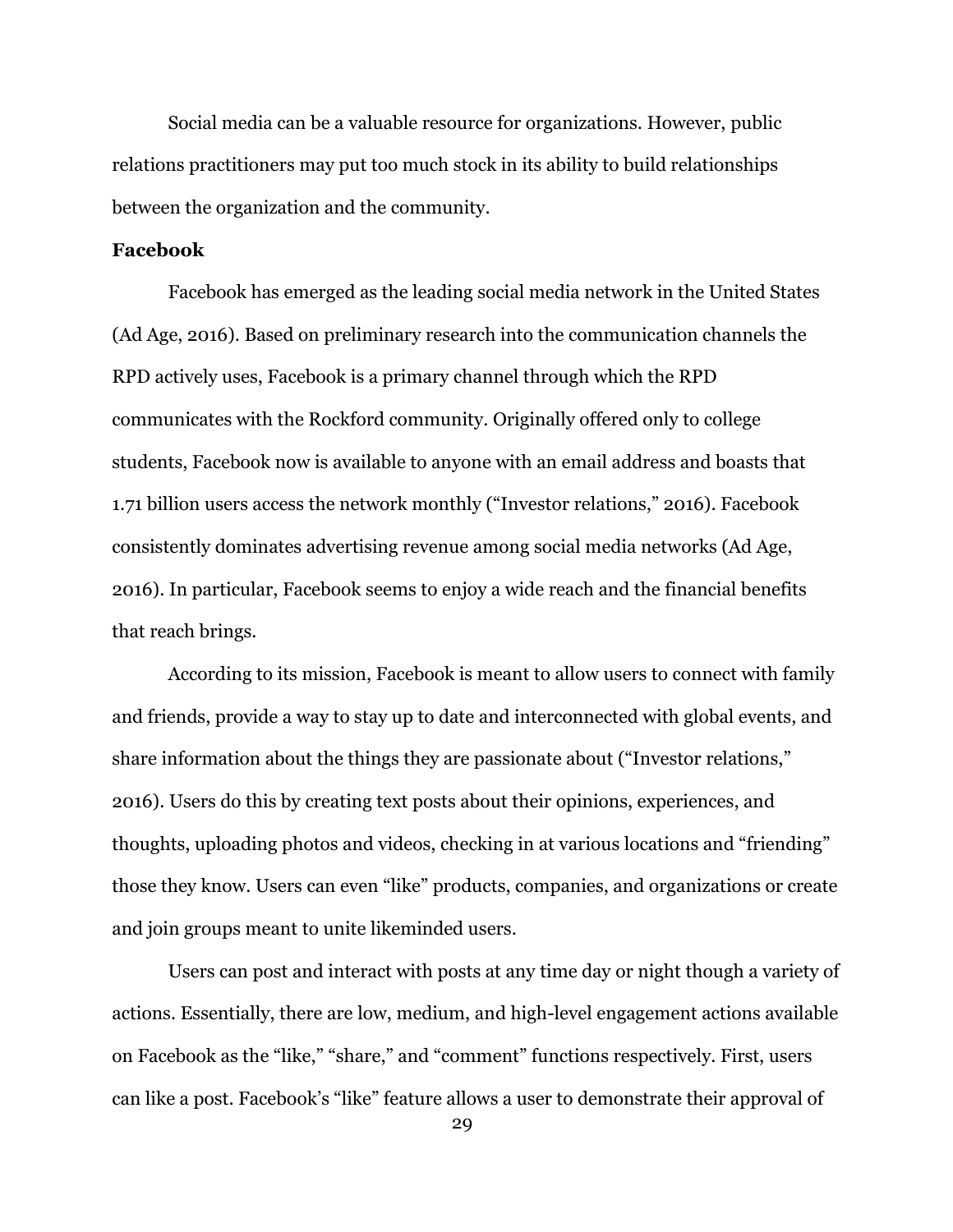or agreement with a post without creating a verbal message (Cho, Schweickart, & Haase, 2014). Secondly, users can share a post. The "share" function allows a user to distribute another's message to their particular friend group by essentially reposting the same content. Finally, users can comment on the posts of others. The "comment" feature allows users to craft their own message in response to someone's post. This particular feature is seen to represent the highest level of engagement, as users must put much more effort into this action than simply clicking the like or share buttons.

## **Twitter**

The micro-blogging tool known as Twitter has also generated quite a bit of engagement for nonprofit organizations. Essentially, Twitter allows users to send realtime messages of 140 characters or less, creating a short public message (Lovejoy, Waters, & Saxton, 2012). Similar to Facebook, Twitter also has many ways for users to engage with individual messages including replying, retweeting, and liking messages. Lovejoy and Saxton (2012) analyzed organizations' use of Twitter and found that organizations primarily use Twitter to disseminate information, foster dialogue, and build community among supporters. Yet, as in the case of Facebook, organizations focus on information dissemination above all else. This usage represents a key weakness in nonprofit organizations' use of Twitter. Despite the complexity and potential of Twitter, organizations are primarily communicating using a one-way communication channel and, ultimately, neglecting to invite their stakeholders to join in any sort of two-way dialogue (Lovejoy, Waters, & Saxton, 2012; Waters & Jamal, 2011). Effective use of this communication channel requires strategy and, to an extent, story-telling (Valentini, 2015).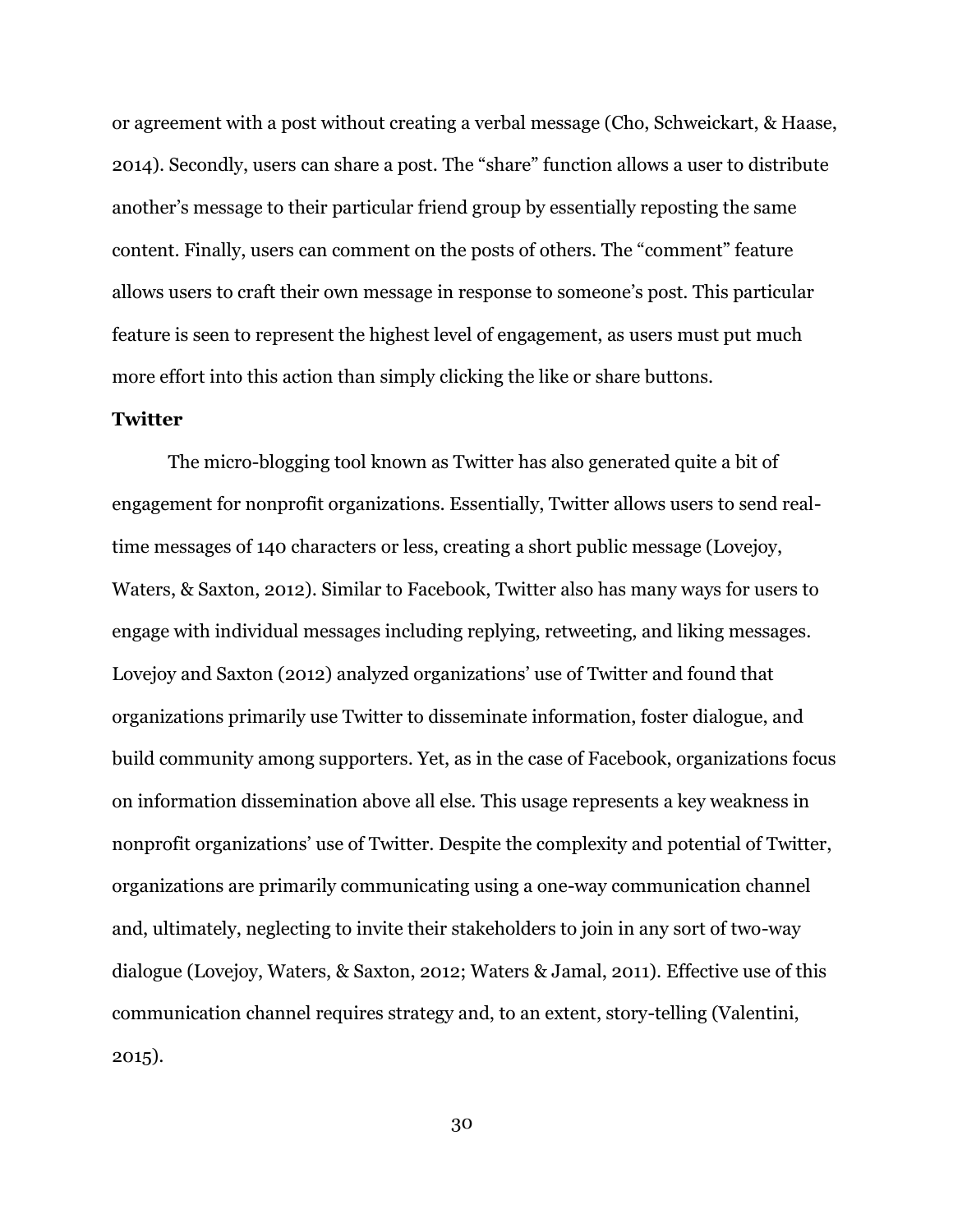#### **Narrative Paradigm**

People in organizations craft messages in various discourse forms that explain a strict view of the world they would like their targeted publics to know. The importance of narration in the human experience is not a new concept. In fact, the study of communication can trace its roots to the early study of rhetoric (Fisher, 1984). Walter Fisher used the foundation of rhetoric to construct his "narrative paradigm." Fisher explained that this paradigm is "a theory of symbolic actions — words and/or deeds that have sequence and meaning for those who live, create, and interpret them" (Fisher, 1984, p. 266). This paradigm holds that most conceptualizations of humanity are based upon understanding the human experience by accounting for or recounting the decisions that individuals make. Essentially, to understand the human experience, individuals tell stories. They try to understand the truth of the human condition narratively.

Fisher (1984) based this paradigm on several underlying principles. First humans are, at the most basic levels of their existence, storytellers. Storytelling is a fundamental experience that crosses cultures and time. Second, individuals typically make their decisions based on what they consider to be good reasons. People do not act without a reason to do so. Third, good reasons are completely subjective and entirely dependent on context and the situation. Good reasons change with time, place, and experience. Fourth, the rationality of a narrative is based on the principles of "narrative fidelity" and "narrative probability." Essentially, these concepts explain that a narrative is not rational if the story told is not reliably and effectively told. Finally, individuals must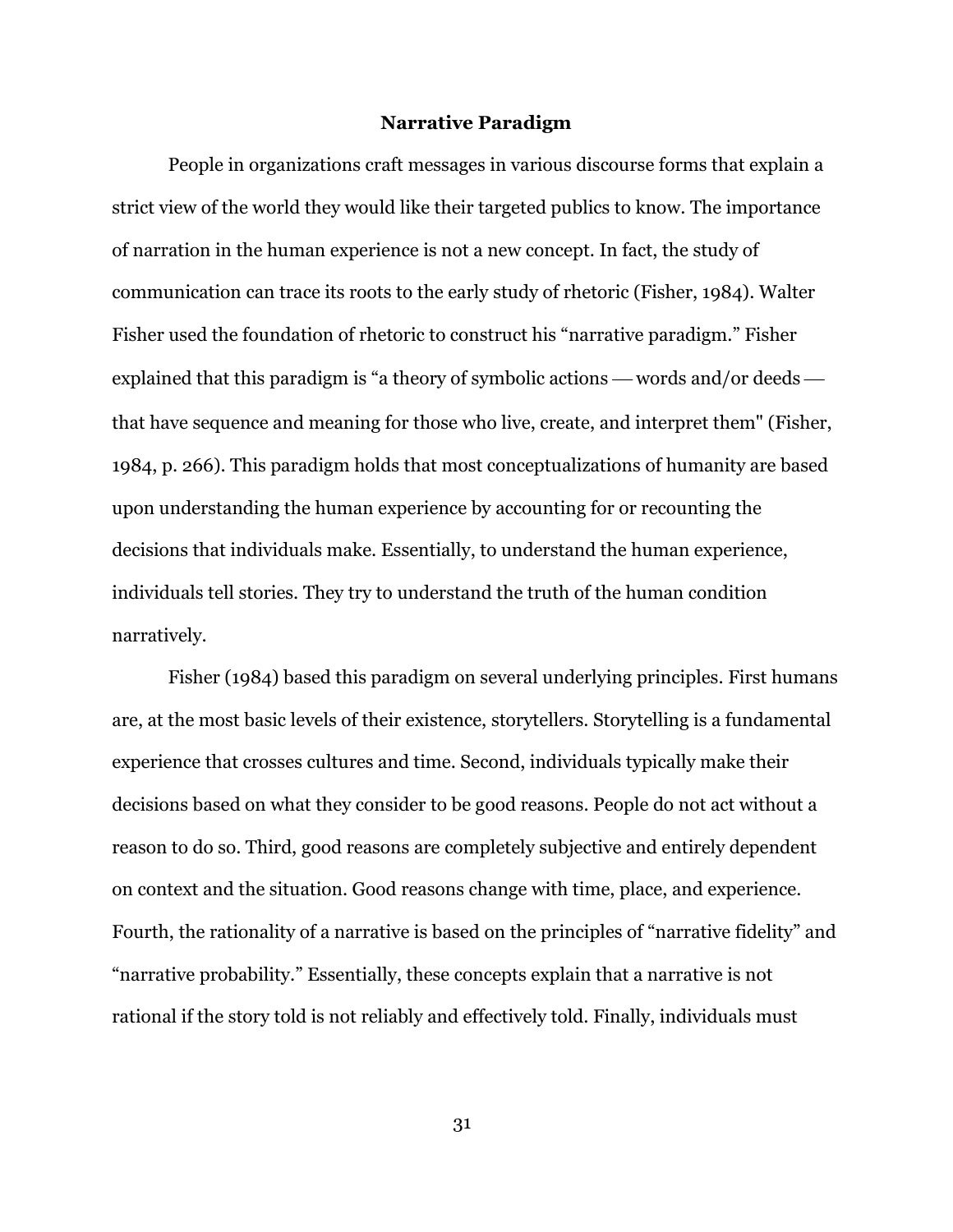choose which narratives to act upon. Individuals must choose from the available narratives which reality they will create for themselves.

Narration clearly plays a pivotal role in the human experience. Not only does it allow for a rational and reasonable way to determine the best course of action, but it also creates a method of understanding the decisions of others (Fisher, 1984; Burke, 1985). All humanity relies on the same basic stories to make sense of the world around them. In fact, narration is "intimately connected to the ways that people think and act" (Heath, 2004, p. 175). Thus, if individuals use good reasons to act upon a particular story and the actions create a rational story, it should be relatively simple to understand why a person would do a certain thing (Fisher, 1984; Burke, 1985). Being that individuals represent and act upon the interests of organizations, it should be relatively easy to understand the actions of an organization using the same principles. Understanding the actions of individuals and organizations is a step towards building relationships (Gray, 2009). In all cases, the narratives themselves must be rational to be understood. However, every individual will develop a subjective view of the world and their role in it through exposure to narratives and the fit of their own experiences to those narratives.

The notion of subjectivity is particularly important when considering organizations. Essentially, all organizational narratives can be considered constructions, formed for specific reasons, in that they are strategically created, rather than spontaneously occurring (Barry & Elmes, 1997). With that in mind, the idea of using narratives becomes substantially more complex as individuals must decide with which narratives to engage based on similar aspects that draw attention to a great story of any kind or size. Basically, "the successful strategic story may depend less on tools like comprehensive scanning, objective planning, or meticulous control/feedback systems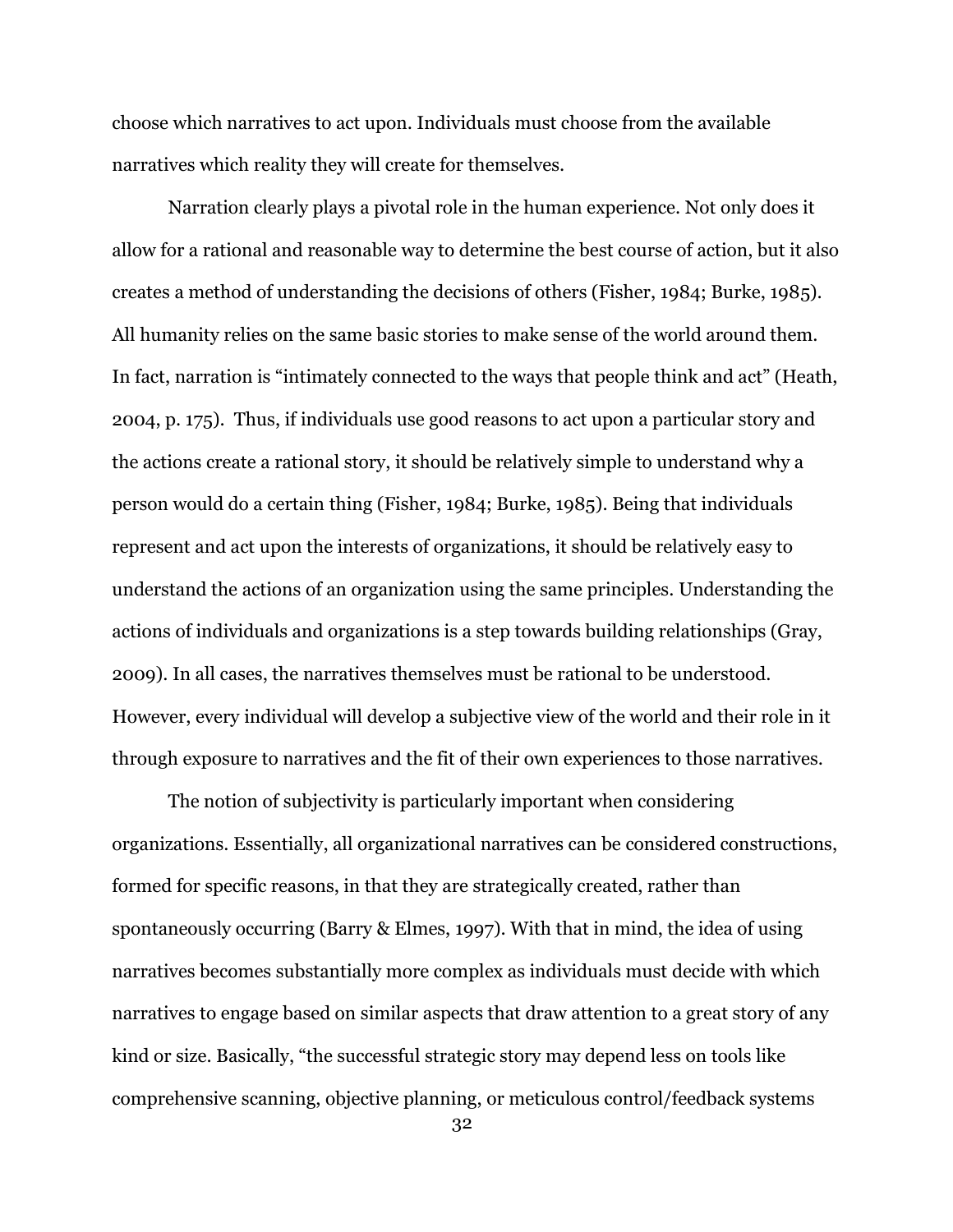and more on whether it stands out from other organizational stories, is persuasive, and invokes retelling" (Barry & Elmes, 1997, p. 6). At the heart of telling a believable story lie two concepts similar to those identified by Fisher as being the hallmarks of a rational narrative: credibility and defamiliarization.

Credibility relates closely to the concepts of narrative fidelity and narrative probability. Fisher identified narrative fidelity as the idea that a story "rings true" with the audience's personal experiences (Fisher, 1984). For example, if an individual knows that apples grow on trees and a story explains that apples grow on stalks like corn, the audience is unlikely to consider that rational, as it does not correspond to their personal experiences. Narrative probability simply refers to coherence or whether or not the story as a whole is probable or "hangs together." For example, if throughout a story the main character is depicted as a staunch vegetarian and then the story ends with them casually eating a steak dinner, the story is no longer coherent and the ending is improbable. Similarly, in this case, credibility refers to believability (Barry & Elmes, 1997). This result can be achieved through several devices, including materiality, voice, perspective, ordering, setting, and readership targeting. Through these devices, credibility especially affects ethical decision-making for and in the narrative (Barry & Elmes, 1997).

Presenting a credible narrative is key in ensuring that audiences adopt the narrative as truth. Several devices work together to create this effect in a narrative (Barry & Elmes, 1997). Materiality refers to the physical element of the narrative, both literally and figuratively. Literally, materiality refers to the physical expression of the narrative. Whether it is the length of the narrative, a doctor's poor handwriting, or even the use of a tangible rather than abstract concept, the physical representation of a narrative is a powerful element. This can be seen in the strategic choice of a media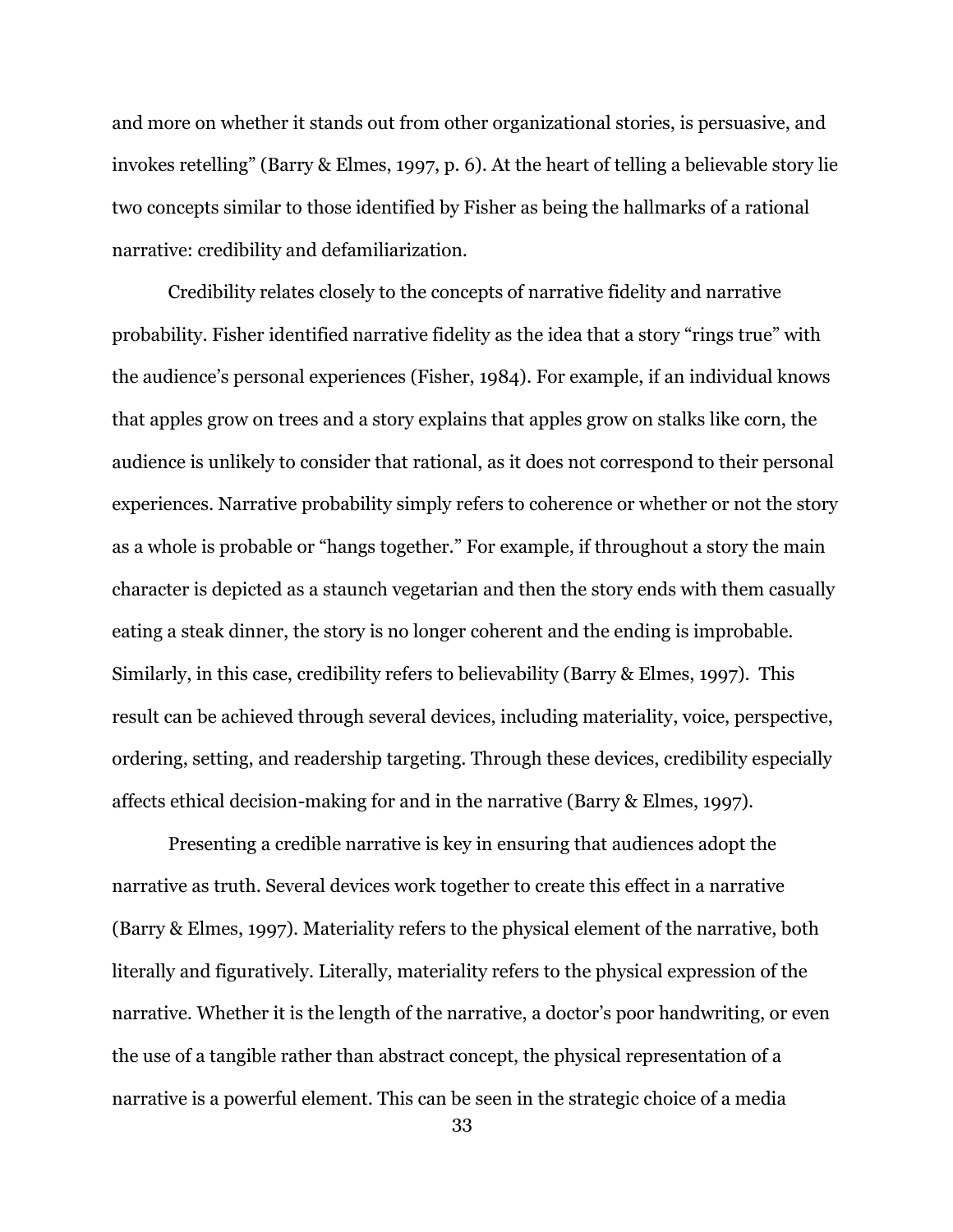channel. A recorded interview shown on the local news could have a greater impact on a targeted audience than a letter to the editor in the local newspaper. Similarly, the voice and perspective utilized in presenting the message can influence the perception of the message. These features have been described as "who says" and "who sees" (Barry & Elmes, 1997, p. 8). A letter to the editor of the local newspaper from the CEO of a local business as the first source announcing a massive layoff may have a different effect than the local manager of the business meeting with the employees to announce the layoff. Organizations must be careful that the perceived author and audience are appropriate for the situation in context.

Ordering, setting, and plots relate closely to the concept of probability (Barry & Elmes, 1997). The overall structure of the story must be consistent and should evoke an immediate recognition by the audience. The use of commonly known myths is useful for evoking a consistent and specific response. Narratives typically follow a plot that is easily recognizable, if not present in every culture. These archetypical stories are part of the fabric of humanity's identity, yet are shaped by the specific cultures they are found in (Kent, 2015). These stories can include archetypes, such as the quest, which has been a fixture in every culture and is easily recognized in works such as *The Odyssey*, the rivalry, or the sacrifice. The plots that are considered archetypal are immediately recognizable to most cultures. Finally, readership explains how the interpretation of a narrative lies not only in the way the narrative is written, but also in the context the audience brings to the narration (Barry & Elmes, 1997). Basically, the "interplay of text, author, and reader suggests that the interpretation of a text is both pluralistic reflecting the author's intent and the reader's construction of meaning  $-$  and dynamic"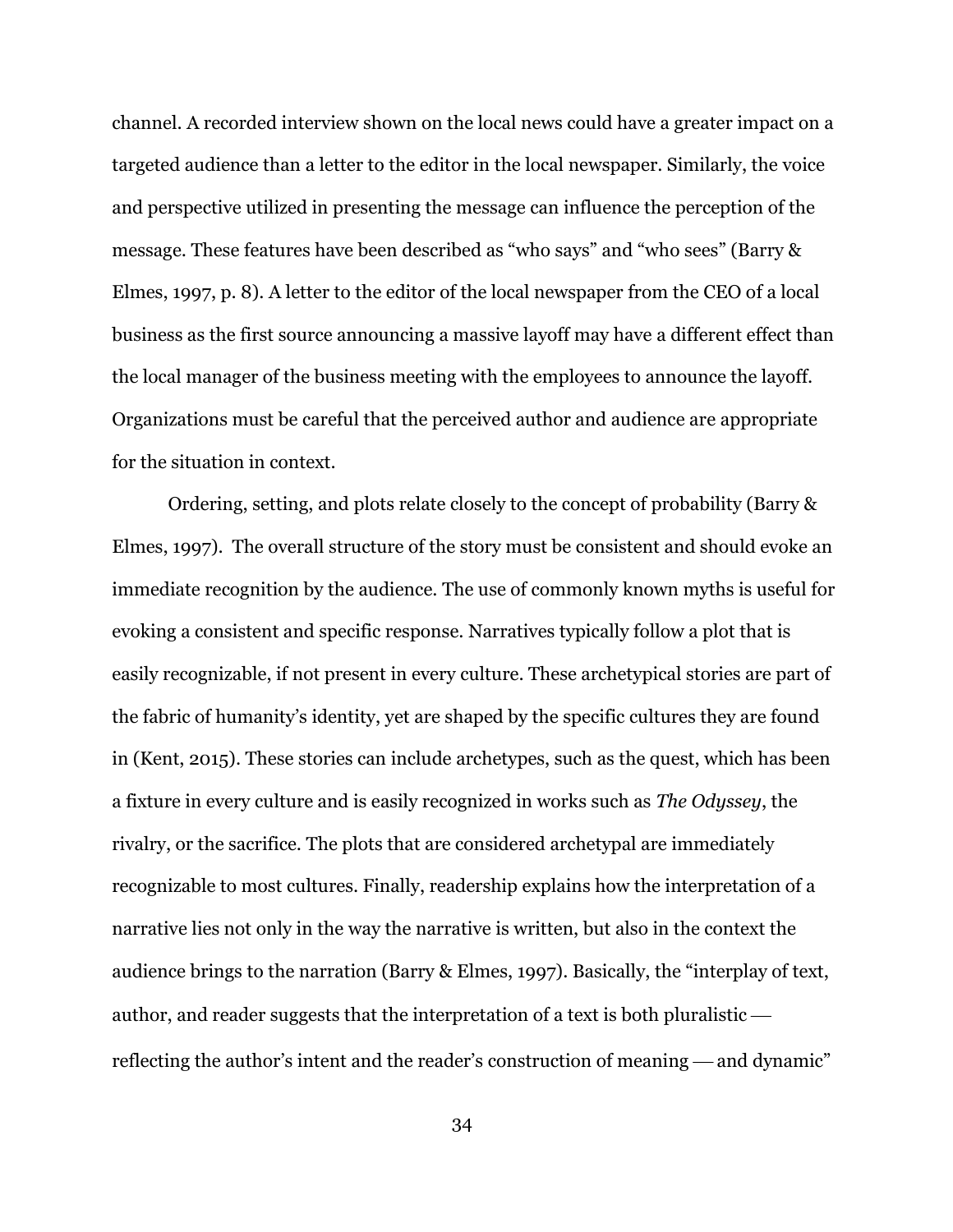(p. 10). All of these devices work together to create a story that is rational in the minds of the audience.

Defamiliarization is radically different from the abovementioned concepts and devices. This concept refers to the narrative's novelty (Barry & Elmes, 1997). Defamiliarization points to the idea that, regardless of a narrative's coherence, in order to remain relevant to the audience, the narrative must offer something new and exciting to grab the audience's attention. Narratives can be particularly useful in building relationships, if the narrative is effectively created and managed. Probability, fidelity, and defamiliarization are key concepts to utilize when organizations are attempting to utilize the concept of narration to influence their audience.

The use of narrative can shape the perception of reality. This characteristic allows narrative to be linked to the creation of identity and power (Hartelius & Browning, 2008). This means that the way stories are told and the story itself shapes the way an individual conceives of themselves and sees their position in the world relative to others. Individuals and organizations tell stories to make sense of and shape the reality around them by positioning them in relation to others. Bourdieu (1985) explains that every person is born into a world in which their identities are shaped by their culture, family, and social class. For organizations, leaders use language to create analogies that explain how organizations fit into reality (Hartelius & Browning, 2008). The identity of an organization is essentially explained through stories about its relationship to others. However, this explanation can be particularly problematic as the identity itself could be manipulated to fit the needs of an organization at a particular time. For example, in order to understand a dishwashing liquid, the manufacturer may create advertisements that demonstrate how the liquid compares to other brands in terms of smell, ability to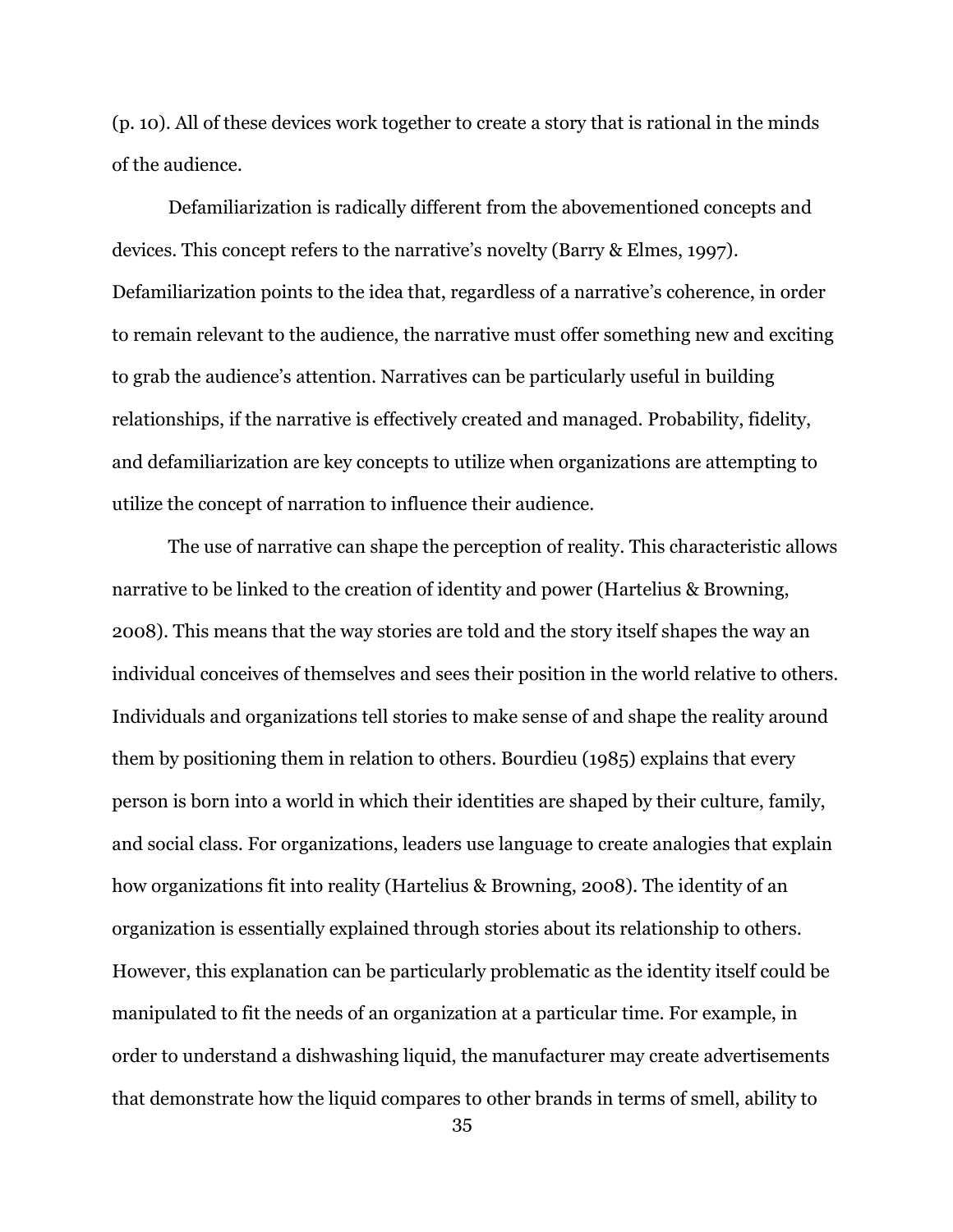clean greasy messes, and effect on the environment, regardless of how the product actually compares to another brand in its effectiveness.

However, beyond that, narrative also has power to elevate particular entities and individuals to a position of power (Barry & Elmes, 1997). Additionally, narratives have the ability to point to structures of power inherent in the process of communication. The leader of any organizations is elevated to a position of power when they speak on behalf of the organization. Furthermore, not every member of the organization is consulted in the crafting of every aspect of the narrative. Thus, the creation of the narrative itself betrays the distances in power that exist within the organization. Additionally, not every narrative is made public to every member. Thus, the very act of granting access to the narrative demonstrates a further power structure.

Power, especially in terms of public relations, a form of strategic communication that seeks to directly influence key publics in order to persuade or inform, can be negatively perceived (Botan, 1997). Typically, it seems that power is considered to be a phenomenon based in community interactions (Smudde & Courtright, 2010). It is based on the relationships we form and hierarchies that are held as a result.

Smudde and Courtright (2010) explain that there are three dimensions of power that make public relations and power compatible. First, power is hierarchical. This refers to the idea that within an organization, each individual has a rank and position, which is associated with a certain prescribed amount of power. Second, power is rhetorical. This dimension of power is perhaps most closely related to the study at hand. The rhetorical dimension of power refers to the ability to use language to influence and persuade. This type of power can very easily do either good or harm. Finally, there is a social dimension of power created by the relationships among people. For organizations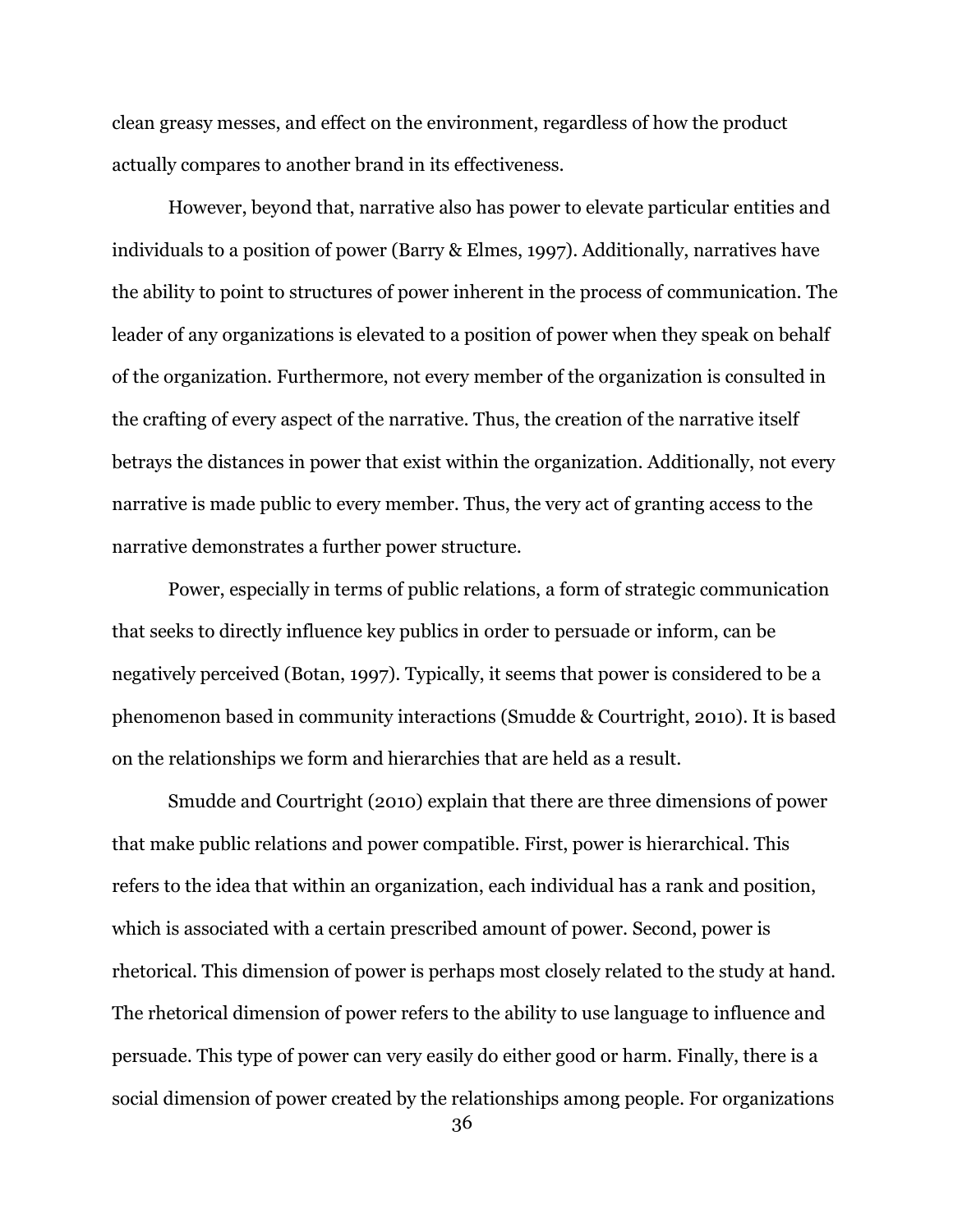this power is impacted by the interactions between community members and the organization. In terms of the RPD all three types of power are at play. First, within the RPD, various organizational members have different amounts of power relative to their rank. This influences the narrative concept of voice as only certain members of the RPD are allowed to speak via social media on behalf of the organization. Second, the rhetorical dimension of power of the RPD refers to the organizations ability to utilize messaging via social media to influence and persuade the community. Finally, the social power of the RPD makes it so that the messages crafted by the RPD carry a certain weight and that weight makes it possible for the messages themselves to affect public perception.

Grunig believes that public relations should act primarily, but not solely in the advocate role (Grunig, 2006, p. 165). Grunig (2006) explains, "public relations should be able to improve the ethics and social responsibility of organizational behaviors" (p. 165). In this manner of understanding, public relations practitioners would be responsible for providing and maintaining ethical framework within the organization. Grunig argues that this is only possible when public relations practitioners are able to be members of a dominant coalition of their organization.

The dominant coalition of an organization refers to "an informal coalition, whose members can be both inside and outside the organization and who can come from different levels of an organizational hierarchy" (Grunig, 2006, p. 164). This coalition is not necessarily the sole source of power within the organization; however, a dominant coalition has a certain amount of power over at least a limited scope of decisions.

Smith and Place (2013) feel similarly about the power of public relations within an organization. They say, "power for practitioners comes down to autonomy, or one's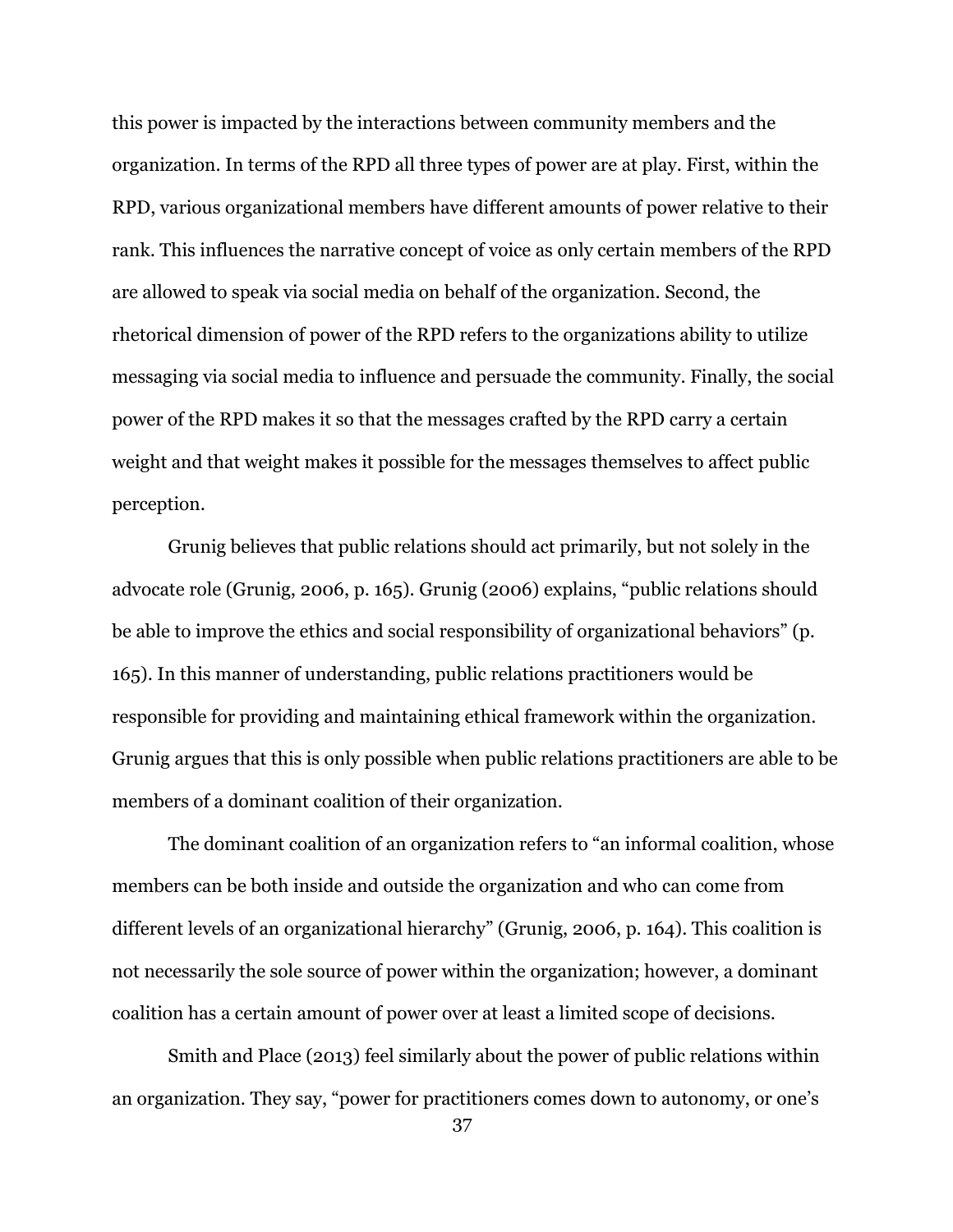capacity to make decisions over one's primary subject area" (p. 178). The power of the practitioner lies in their decision-making capabilities. However, their argument goes one step further by identifying the potential to gain power. Smith and Place (2013) argue, "public relations stands to gain power through the expertise of the individual practitioner and the use of social media, which yields tangible evidence for the organization to assess the value of the public relations function" (p. 179). Essentially, public relations gains power as organizations continue to see its value as tangible results.

Yet, the idea of public relations having power remains a contested issue. Ethically charged concerns regarding public relations are not just limited to discussions of power, however. Botan (1997), for instance, discusses his concerns in terms of how information is communicated. Botan believes public relations as a practice requires exchange of information in order to remain ethical. Essentially, Botan argues that public relations practitioners should avoid a monologic approach to public relations. Botan says, "Although not seeking to be deceitful, to short circuit rational decision making, or to manipulate publics; the technician model has no specific interest in avoiding these behaviors" (Botan, 1997, p. 197). Botan instead favors the dialogical approach in which: practitioners would begin from the assumption that target publics have interpretations of the world that are as varied and valid as the client's interpretations. They would assume that the real goal is not reducing publics to the service of the client through instrumental mastery but joining with the publics in the process of negotiating new mutual understanding. (Botan, 1997, p. 197)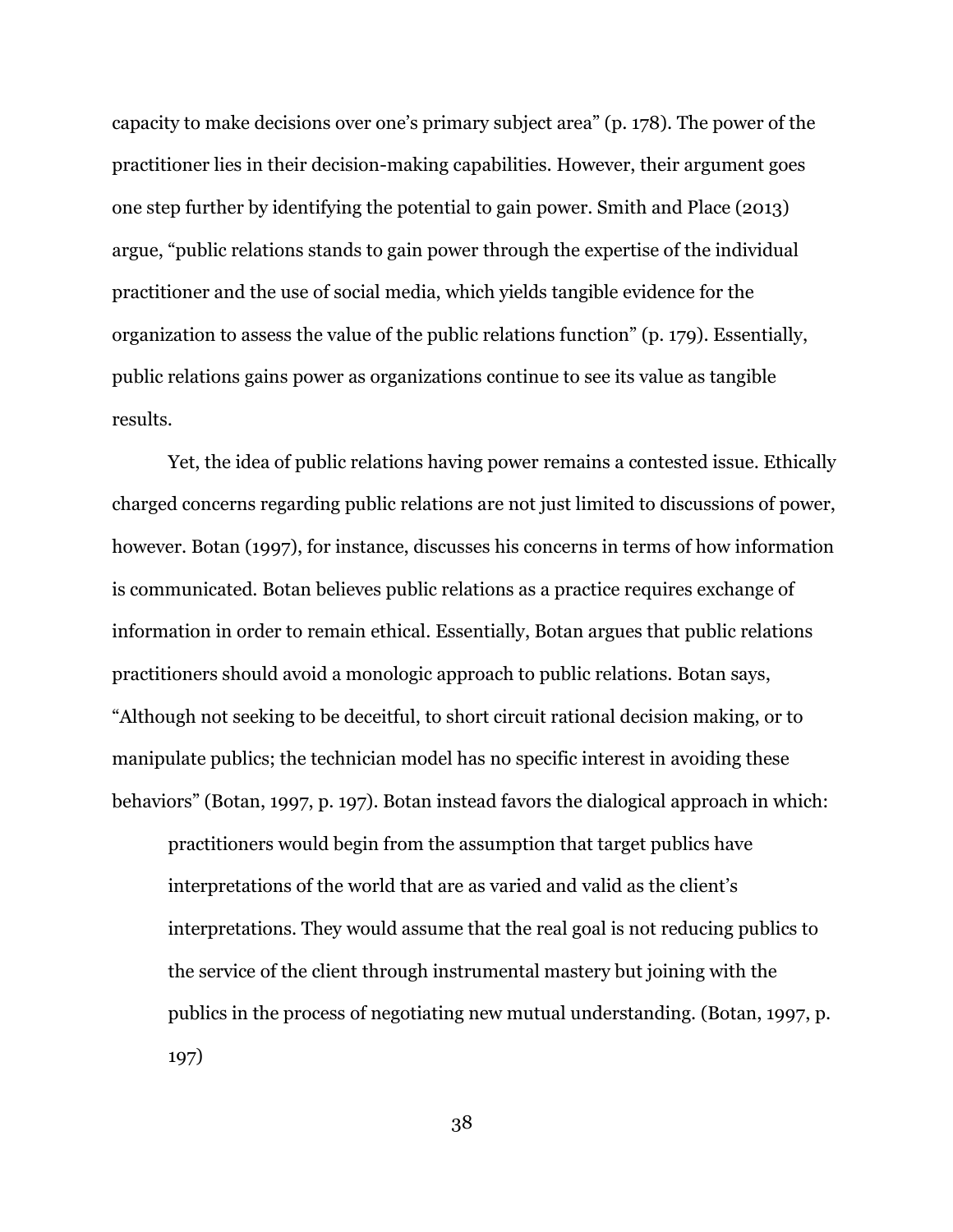Through creating a dialogue, the practitioners indicate their concern for the effects of their work and wish to solely provide the publics with facilitation and information leading to an informed decision.

Dialogical communication is possible through public relations efforts; however, it is not always practical, as it requires more resources than public relations practitioners typically have at their disposal (Grunig, 1992; Valentini, 2015). Dialogue, as defined by Kent and Taylor (2002) has five basic characteristics: mutuality, empathy, propinquity, risk, and commitment. Mutuality refers to the idea that the organization and its publics are linked. Empathy refers to the support and trust necessary for the dialogue to be achieved. Propinquity or dialogic exchange is characterized by three features including "immediacy of presence," "temporal flow," and "engagement" (Kent & Taylor, 2002, p. 26). Risk refers to the unpredictability and vulnerability that are associated with dialogue. Finally, commitment refers to authenticity, commitment to the conversation, and commitment to interpretation. All of these aspects of dialogue are important, and yet, costly and difficult to achieve.

Although many of these concepts have not yet been studied in terms of police organizations and their communication, the use of storytelling to create reality and reinforce structures of power is relevant and integral to understanding the policecommunity relationship. The very structure of the messages created and disseminated by the RPD could realistically affect the development of the relationship between the RPD and the community, which, in turn, would influence the effectiveness of the RPD in enforcing laws, preventing crime, and seeking justice for victims. Narrative theory offers key insight into how the simple act of storytelling affects the complex nature of civil society in the Rockford region.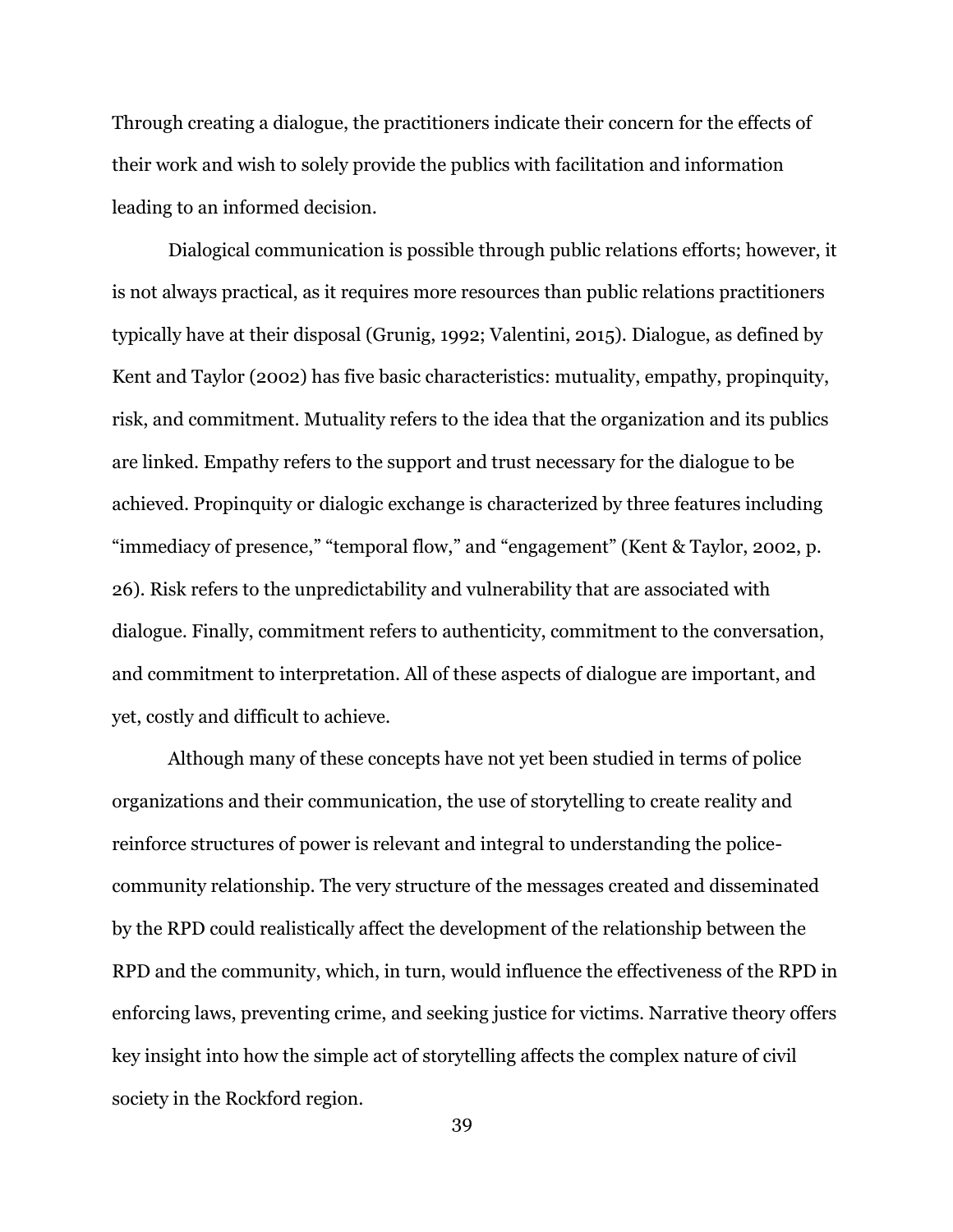## **Civic and Political Communication**

As in narrative theory, scholars recognize that the form and design of the messages and communication spaces may ultimately affect the norms or models of political communication that takes place (Freelon, 2015). The style of communication and the type of citizenship engaged in will be determined by the spaces created online. Political communication refers to any messaging that concerns public policy and any political topic (Freelon, 2015), while civic engagement refers to how individuals interact with political information and structures (Bennett, Wells, & Freelon, 2011). In the case of the RPD, the organization's communication can be considered political communication and inviting of civic engagement because the RPD takes a leadership role in the administration of local government and can be seen as both a policy maker and influencing other policy makers. What I mean by this is that the RPD plays a role in the governing of the city and assists in creating and enforcing rules that apply to all community members. When the RPD communicates, it asks the community to take part in the communication that shapes the political structure of the community.

The impact of the Internet and online communication on citizens' civic engagement in the United States has been an important topic in the study of communication. Being the police organizations engage in political communication and utilize the internet, the ways in which these types of organizations communicate with the communities they serve has been affected too. In terms of the engagement of youth in the changing landscape of democratic deliberation, there are two differing paradigms examining political engagement (Bennett, 2018). These paradigms include the engaged youth and disengaged youth. Essentially, scholars either acknowledge that Internet technologies and new forms of civic life facilitated by online technologies offer a form of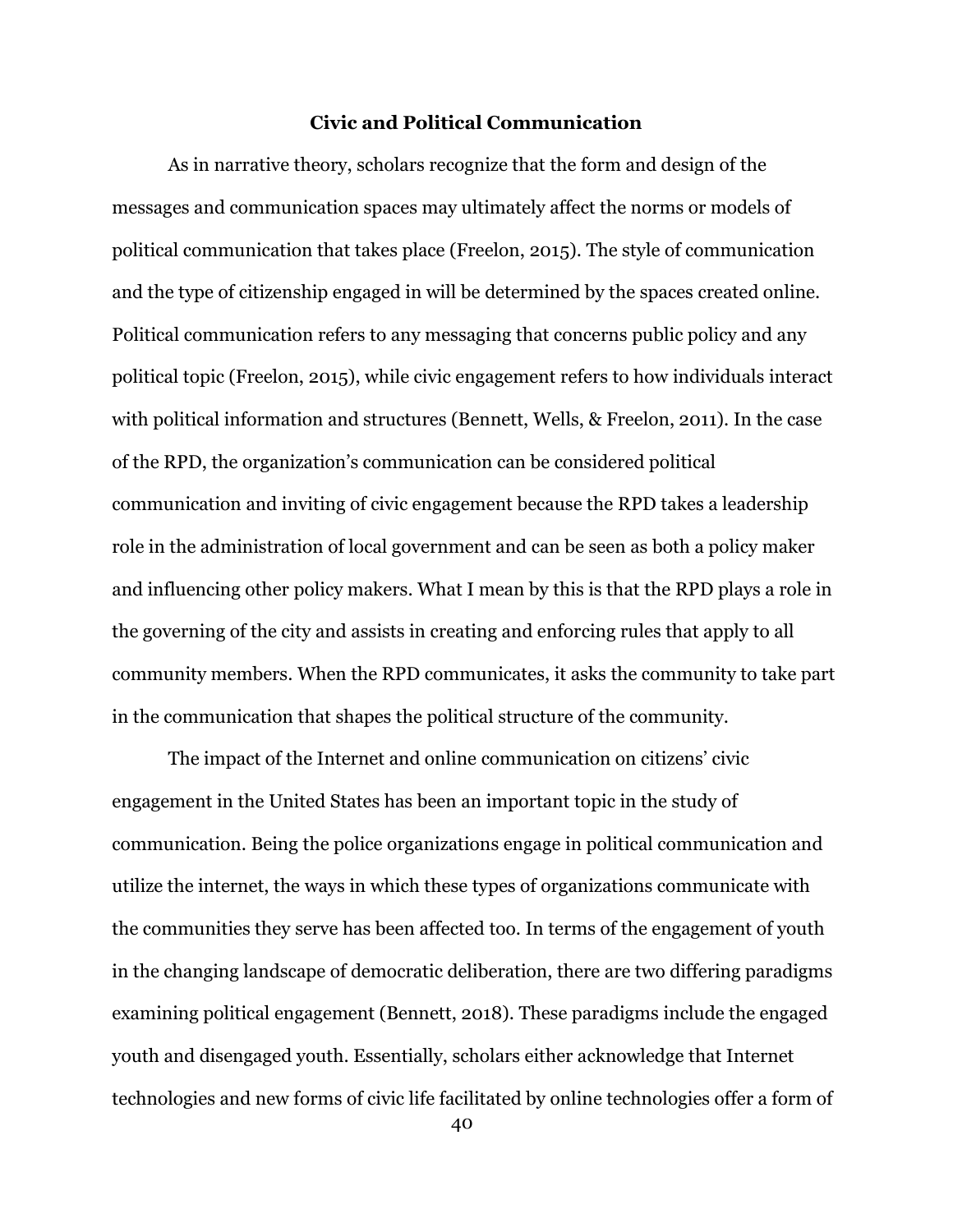civic and political engagement in which individuals can express their ideas and beliefs in a non-traditional format, or they fear that the individualistic tendencies of Internet use are creating media engagement without connecting individuals to actual civic or political affairs.

In the realm of civic education, there seems to be a large body of research explicating two main citizenship paradigms present in the United States as a result of this debate about civic engagement in the era of the Internet. This manner of understanding citizen engagement allows for analysis of police organizations' communication in terms of the authority they have in their communities. These include dutiful citizenship (DC) and actualizing citizenship (AC) (Bennett, Wells, & Freelon, 2011; The Education Commission of the United States, 2012; Bennett, Wells, & Rank, 2009). DC is exemplified by participation in civic life through group settings. This paradigm is typified by the activity of political parties and other groups active throughout the United States in which many individuals come together to express their civic engagement as a group. In the case of these individuals, they become and remain engaged through a sense of personal duty. This particular model is an older model of engagement that has seen a certain amount of decline in younger generations.

AC sees a marked turn from the DC tradition (Bennett, Wells, & Freelon, 2011; The Education Commission of the United States, 2012; Bennett, Wells, & Rank, 2009). AC engagement shows a lesser regard for typical authority figures and groups. This type of engagement typically sees looser peer groups organizing around shared resources and social technologies and is particularly prevalent in the generations of digital natives. In this case, individual expression is highlighted and there is a lesser focus on staunchly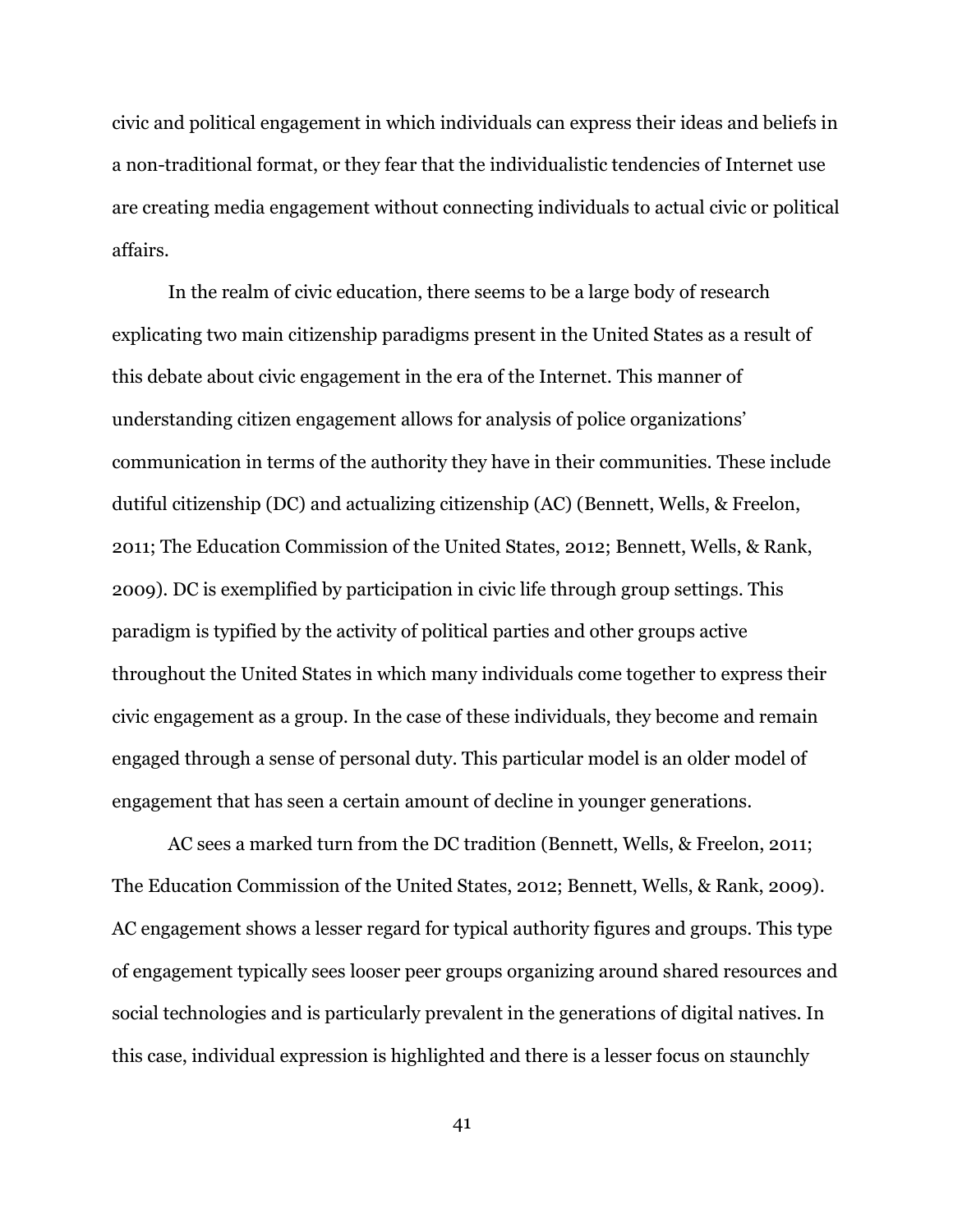established groups. Four key civic competencies that scholarship points to as being accessible via web technologies include:

- 1. The *Knowledge* necessary to be an effective citizen.
- 2. The *Expression* skills needed to communicate effectively.
- 3. The skills needed for *Joining Publics* (groups or networks) that can emerge, coordinate, and organize around an issue or candidate.
- 4. The skills needed to *Take Action* to address a specific issue or policy. (Bennett, Wells, & Freelon, 2011, p. 840-841)

These competencies have leaned heavily toward the DC style (Bennett, Wells, & Freelon, 2011; The Education Commission of the United States, 2012). However, scholars have expanded the understanding of the AC competencies at work in civic engagement. Scholars have found several key differences in the way each style is expressed. DC style relies on information provided by the authorities, training for traditional forms of public address, membership in traditional organizations, and activities that are managed by traditional organizations. On the other hand, the AC style relies on peer-generated information, self-created media, membership in peer-defined networks, and peer supported activities. This also ties directly to Bohan & Yorke (1987) and the idea that the conceptualization of law enforcement is shifting. There has been a turn toward encouraging the public to be involved in shaping the communication patterns of the police organization. This conceptualization of the relationship between the police and the public focuses more clearly on the needs of the community rather than just focusing on producing police work in the community and points toward a shift from the DC to AC paradigm of citizenship.

Scholars also point to three distinct types of norms found in political communication (Freelon, 2015). Depending on the structure of the posts made by the RPD, the organization's posts will fall into one of the following categories. First, there is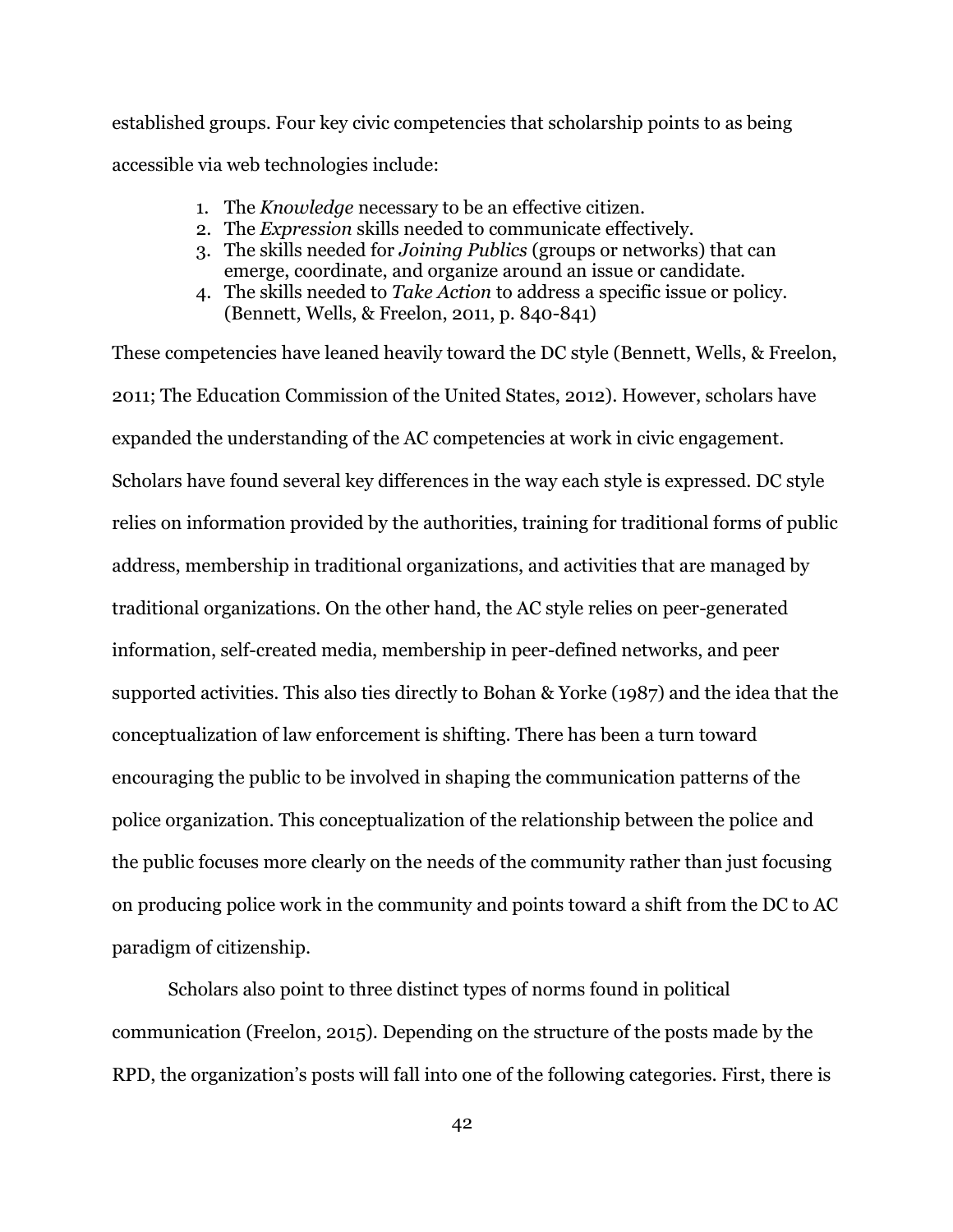a deliberative norm that focuses on asking questions and giving answers. Second, there is the communitarian norm that encourages homogenous thought and actions. Finally, there is a liberal individualist norm, which advocates for individualist behavior and thought. Dahlberg (2001) further explains the liberal individualist seeks to use online platforms for personal expression. The communication style is decidedly one-way, with the individual only examining other peoples' points of view for the purpose of refuting them. The communitarian model, on the other hand, is meant to reinforce or create community ties. These groupings may be based on identity or social characteristics such as gender, race, or ideology. This style reinforces ingroup and outgroup boundaries, as well as interaction and collective identities. Basically, this style prefers to separate people into groups using specific characteristics to define members of groups and those that do not fit into a group (Freelon, 2015; Dahlberg, 2001). Finally, the deliberative style encourages open dialogue, free of restriction. This approach, theoretically, should lead to greater understanding and the potential for individuals to change their opinions based on argument and reason.

All three models are characterized by selected features (Freelon, 2015). The liberal individualist tends toward monologue, personal revelation, personal showcase, and flaming. Monologue refers to the general lack of "the listening, responsiveness, and dialogue that would promote communicative actions" (Wilhelm, 1999, p. 98). This approach is characterized by a distinct focus on the personal narrative without regard for other perspectives. Personal revelation is simply the decision to reveal personal information about oneself; whereas, personal showcase is the decision to engage is a sort of self-promotion (Freelon, 2015). Flaming is communication based in hostility for the sake of harming another. This behavior can be done for personal satisfaction,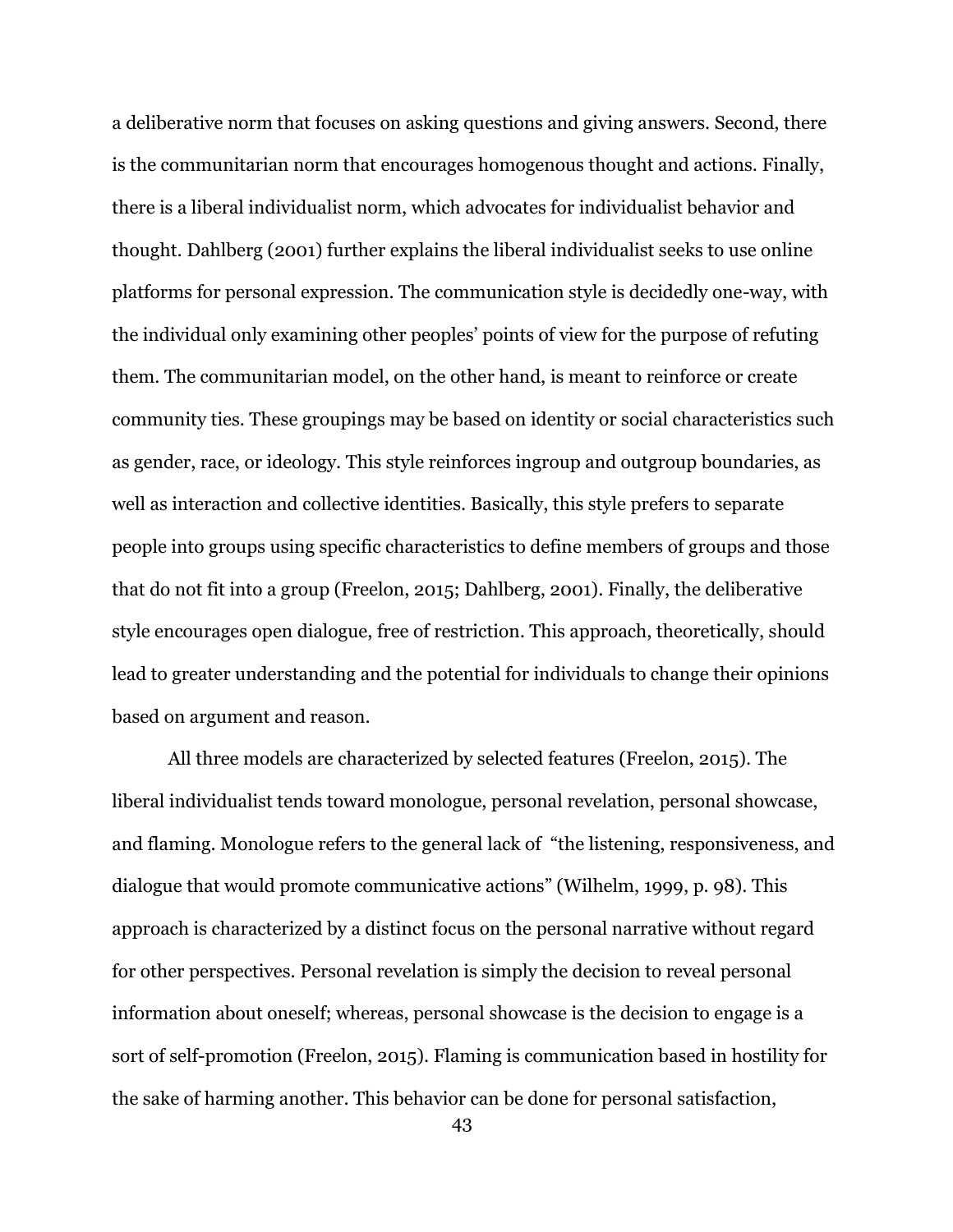releasing tension due to holding opinions that may be unpopular and, thus, inappropriate in everyday interaction or simply to antagonize others.

The communitarian model is radically different. It is characterized by ideological fragmentation, mobilization, community identification, ingroup reciprocity, and ingroup questioning (Freelon, 2015). Essentially ideological fragmentation points to the idea that the group is ideologically homogenous. All members believe the same thing. Mobilization refers to the idea that the members will act together to further their ideals. Also, the members identify as members of a group, meaning they share a community identity. Finally, the group members communicate primarily within the group and ask each other questions, rather than engaging with other groups and ideas.

Finally, the deliberative model is characterized by rational-critical argument, public issue focus, equality, discussion topic focus, outgroup reciprocity and outgroup questioning (Freelon, 2015). Many of these characteristics seem self-explanatory. Individuals utilizing the deliberative model will argue rationally, with public interests in mind. They do not focus on either their own individual desires or the desires of a homogenous group. They interact with those of differing viewpoints and ask honest questions to gain a better understanding of issues.

This literature review has presented information on national standards for police organizations and the RPD itself, police communication, communication models, social media, the narrative paradigm, and civic and political communication. It is my belief that ultimately an analysis of the RPD's communication through those lenses will produce results that allow the RPD to have a stronger relationship with the community, create a social media strategy that takes into account changing preferences in civic engagement, and ultimately develop a basis upon which national standards for police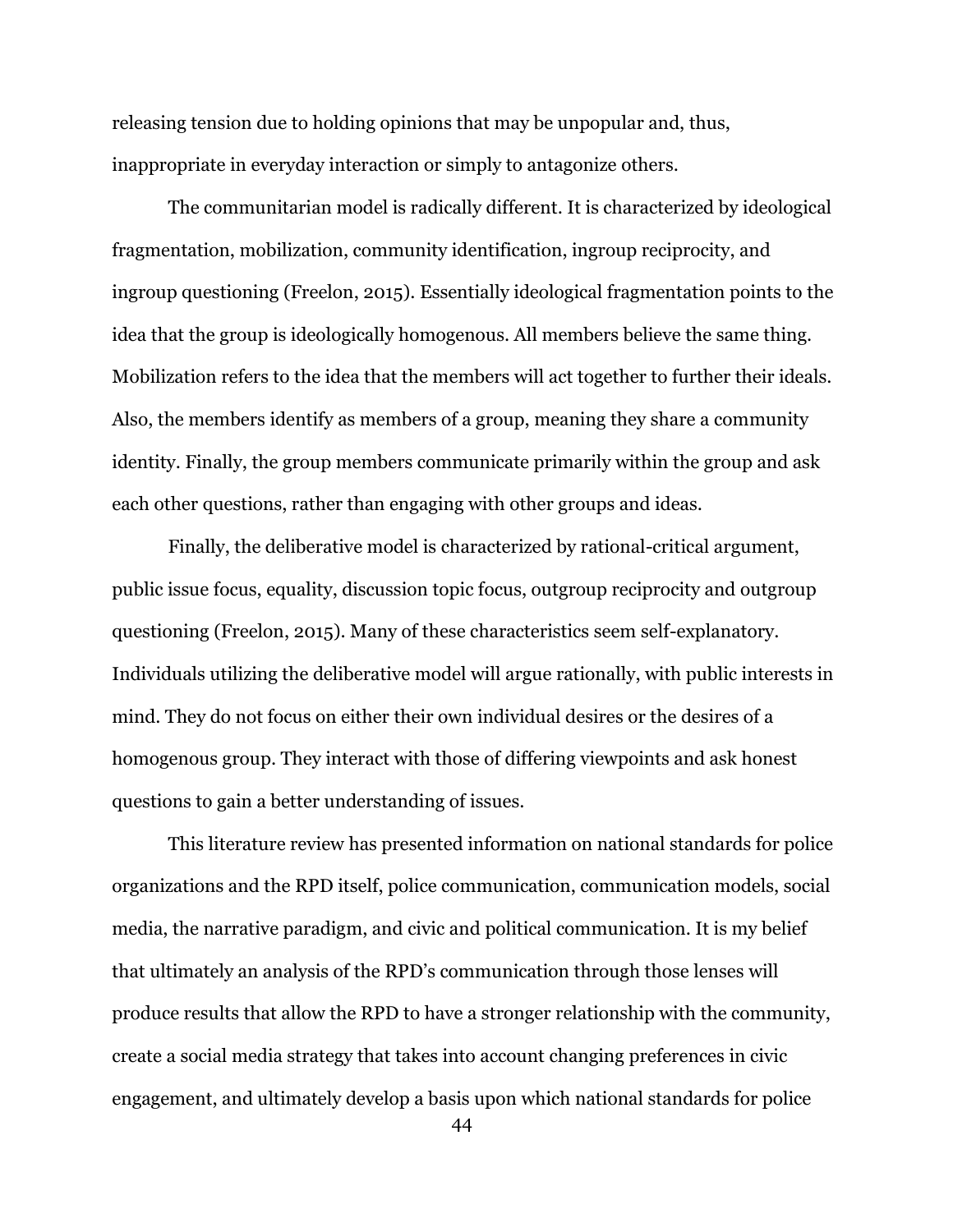organizations' social media use can be created. This analysis will lead to a safer Rockford community and could potentially lead to safer communities across the nation.

## **Research Questions**

The above review of literature has led me to the following questions regarding the RPD's use of social media to create and maintain the relationship between the RPD and the community:

- RQ1 What themes are prevalent in the social media communication of the RPD?
- RQ2 How does the RPD use Fisher's narrative elements and one-way or two-way communication models to operationalize its relationship with the Rockford community via social media posts?
- $RQ<sub>3</sub>$  How does the RPD's use of social media change over time, especially corresponding to the major milestones including the October 30, 2013 welfare check incident; September 16, 2015 DOJ report; November 13, 2015 retirement of Chet Epperson; April 18, 2016 swearing in of Chief Dan O'Shea; and July 18, 2016 encryption of the police scanners?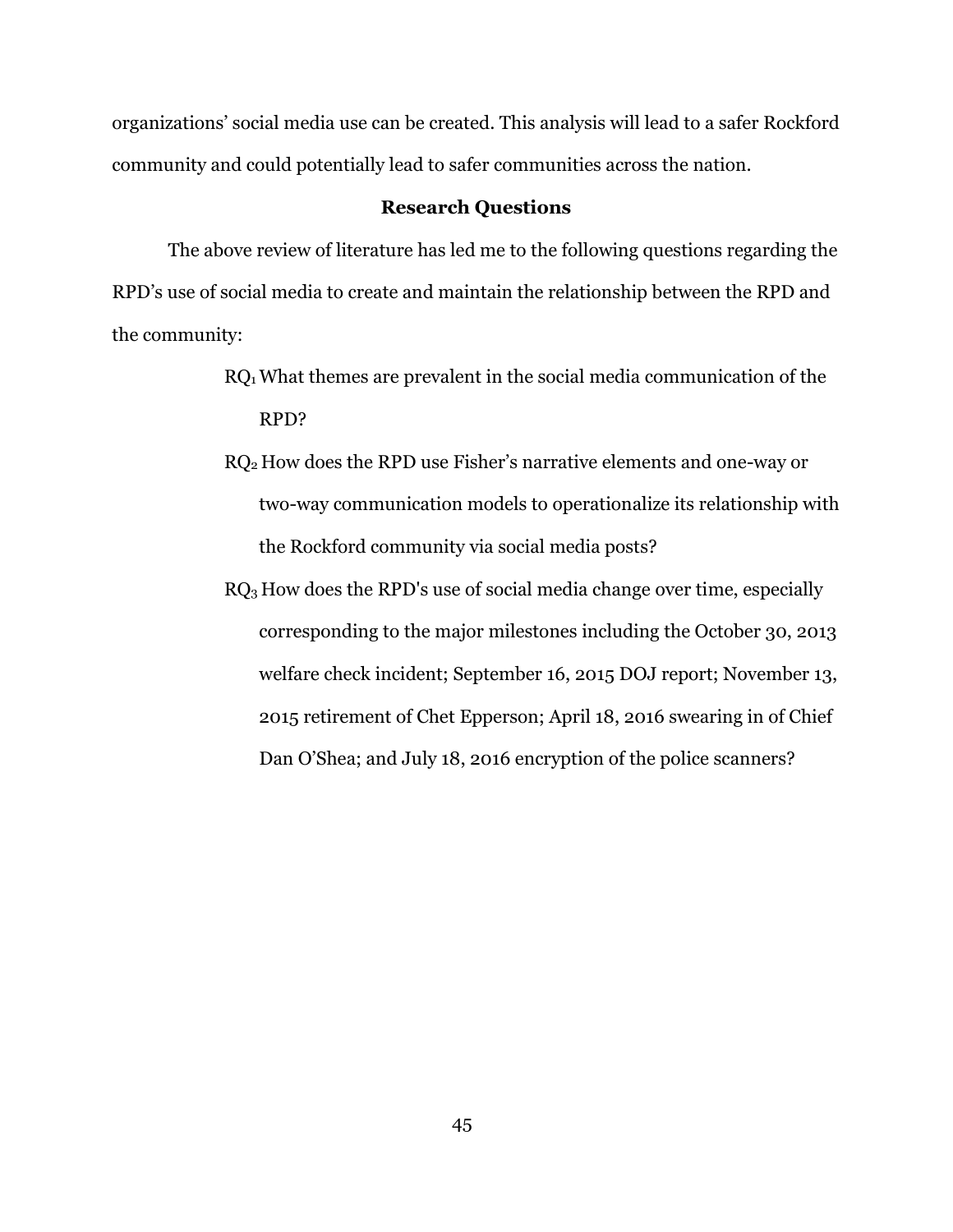#### CHAPTER III

#### **METHODOLOGY**

This chapter outlines my methods for a narrative analysis of the RPD's social media communication. It includes a detailed description of my sample and an explanation of why this particular sample was chosen. The chapter also explains the procedures I used for the data collection and analysis.

### **Sample**

The social media communication of the RPD is the specific focus of this analysis. This focus narrows the range of data to material (i.e., texts) that is readily available to the immediate community and those who may be interested in the community and the RPD, but who are not located in the Rockford community.

The messages studied were all published on Facebook and Twitter between June 17, 2013, and April 15, 2017. This timeframe encompasses all the social media posts created by official RPD accounts until the beginning of this analysis. The RPD first posted to Facebook on June 17, 2013, and continues to utilize that particular channel. The RPD first used Twitter on August 5, 2015. Printing the webpages to PDF files has preserved the social media history of both the Facebook and Twitter accounts associated with the RPD. The Facebook posts will encompass the time periods, including the publication of the DOJ report and the transition of leadership from former Chief Epperson to Chief O'Shea.

The focus on a purely social media-based sample was chosen for several reasons. First, the use of social media allows for the RPD to reach constituents regardless of their physical location. Students away at school, families on vacation, and those who are considering traveling to the region are all able to access the same information as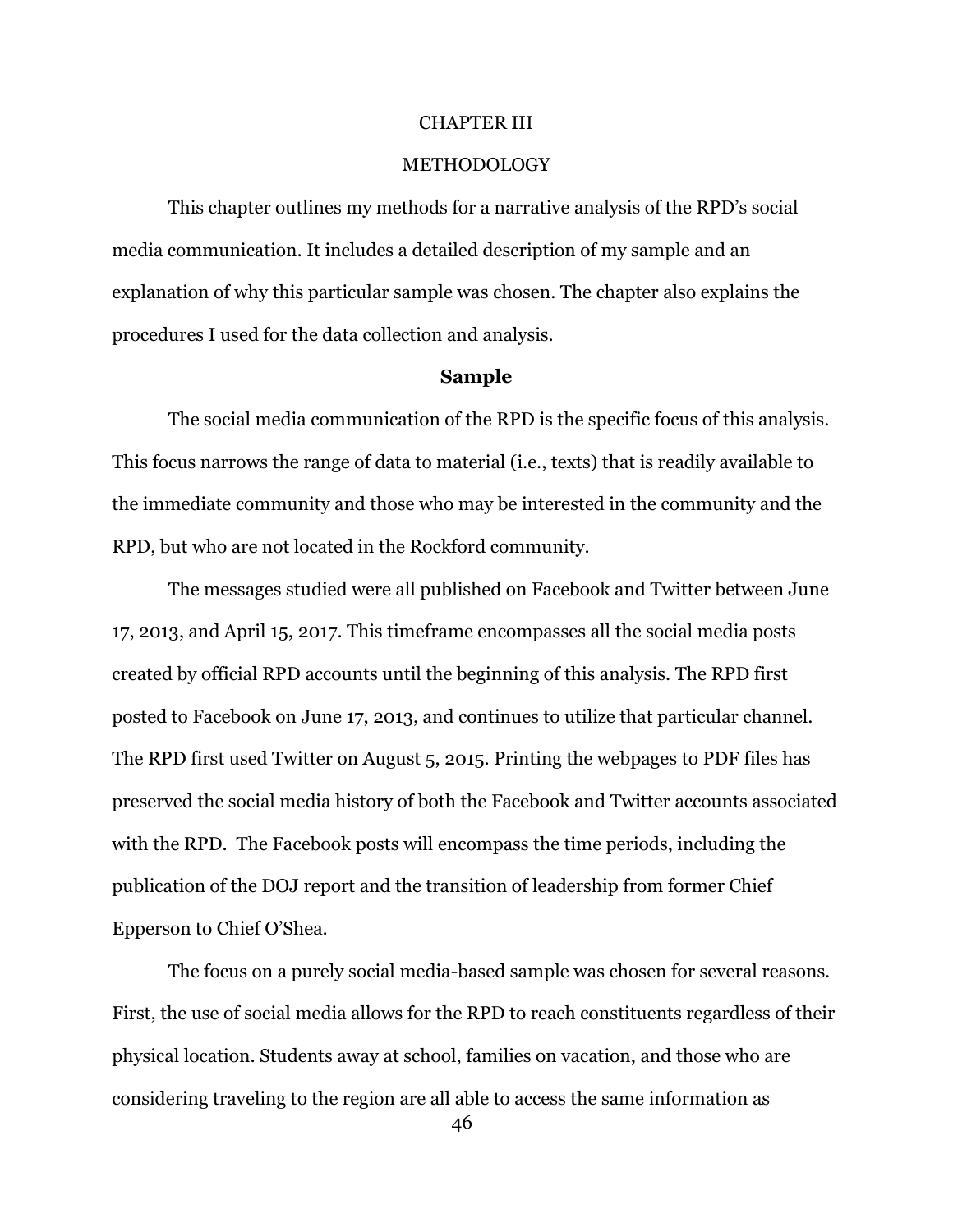someone located in the heart of Rockford. However, it is important to note that, as discussed in the literature review, some community members will be implicitly excluded from any social media communication due to their lack of technology requisite for social media use (U.S. Census Bureau, 2014). Secondly, as explained in detail in the proceeding literature review, social media is affecting the ways in which citizens with social media access are participating in democratic society Kent (2013). In the past, media gatekeepers served as mediators between citizens and organizations. This means that journalists and other media professionals would gather, interpret, and disseminate information to citizens, whereas now citizens receive information directly from organizations, without media professionals, many of whom are experts in particular areas, interpreting information first. Citizens are able to quickly and easily access information that affects their perception of their community and their role in it. For police organizations, this shortened boundary between authority and civilians undoubtedly creates challenges and opportunities. Finally, as also explained in greater detail in the literature review, the RPD's unique role in the community as an organization that is responsible for enforcing the legislative decisions of the governing body of the City of Rockford, forces the RPD to walk a fine line between being the authority in the region and relying upon openness with the community to generate tips and leads (Denef, Bayerl, & Kaptein, 2013). The transparency of social media presents an interesting challenge, as the RPD must find a balance between information sharing, relationship building, and appropriate boundary maintenance.

Rockford is a particularly useful community to study because of its diverse and large population. Approximately 17.8% of the population identifies as Hispanic, and approximately 20.9% of the population identifies as Black or African-American.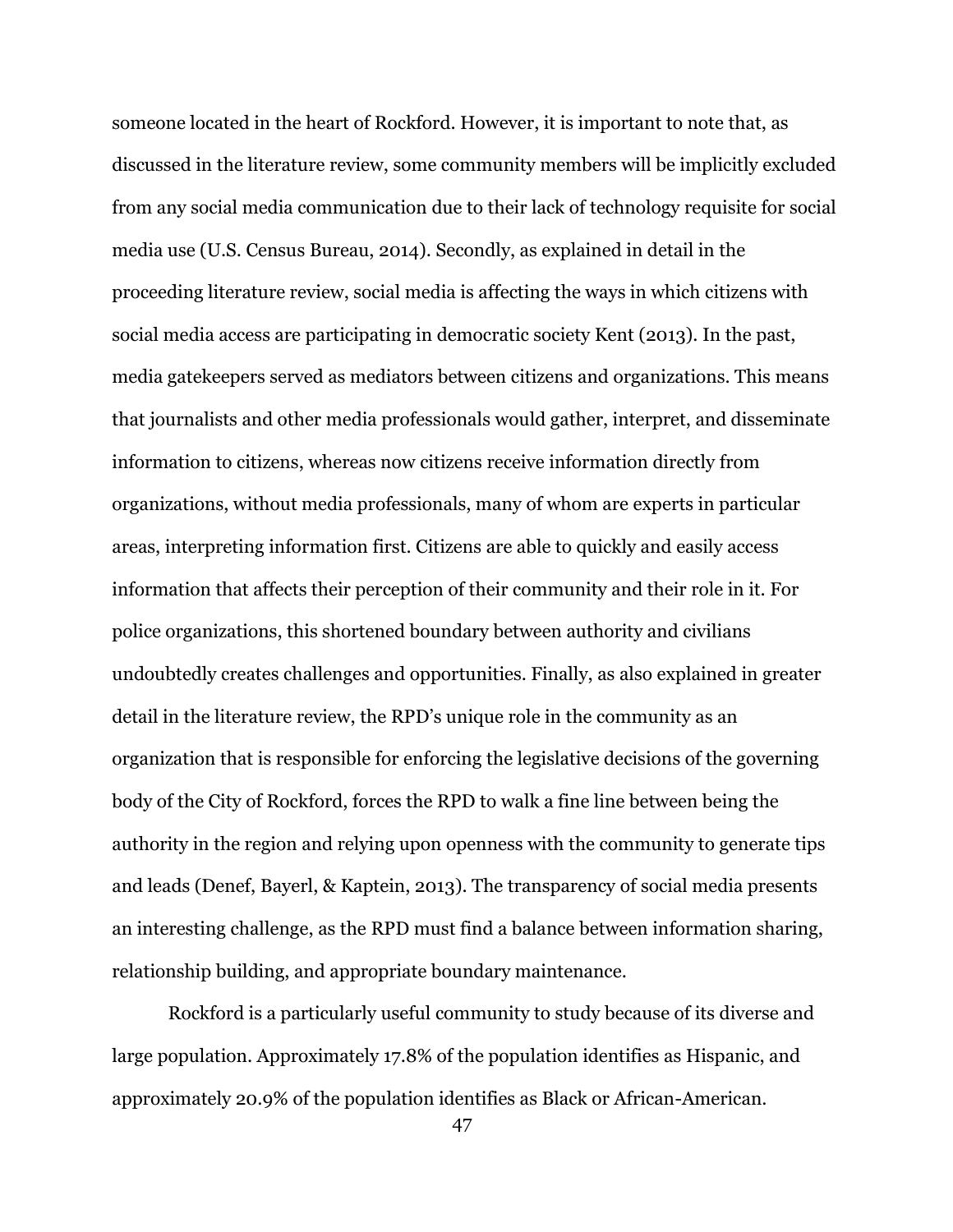Additionally, 24.8% of the population lives below the poverty level (US Census Bureau, 2015b). While no research specific to the Rockford community links poverty and a lack of Internet access in the home, 45.3% of those who do not have Internet access in their homes live below poverty level as defined as less than \$25,000 for a family of four (U.S. Census Bureau, 2014). Additionally, this does not account for those who are able to access the Internet via smartphones and other technologies outside of the home. However, it does point to a potential flaw in potentially relying upon social media to disseminate information about emergencies and crime. If citizens would have to leave their homes to gain access to that information, it could easily exasperate the existing emergency due to a lack of information.

#### **Procedures**

I used Fisher's (1984) narrative paradigm to examine the ways in which aspects of social-media discourse creation have shaped and characterized the narrative presented by the RPD. This narrative is of the utmost importance, as the narrative truth presented by the RPD will ultimately be reflected in the relationship between the RPD and the community it serves. Ultimately, this theory focuses on what is said more than on how it is said (Riesmann, 2008). This paradigm will be important to this particular analysis, as it explains the components that are necessary to develop a narrative about any particular aspect of human experience and several of the components that influence how a story is crafted. Additionally, this paradigm will allow for the critical analysis of the rationality of any narrative put forward by and about the RPD and the Rockford community.

The analysis of the data in this study follows the methodology explicated by Braun and Clarke (2006) and Taylor and Ussher (2001). Braun and Clarke (2006)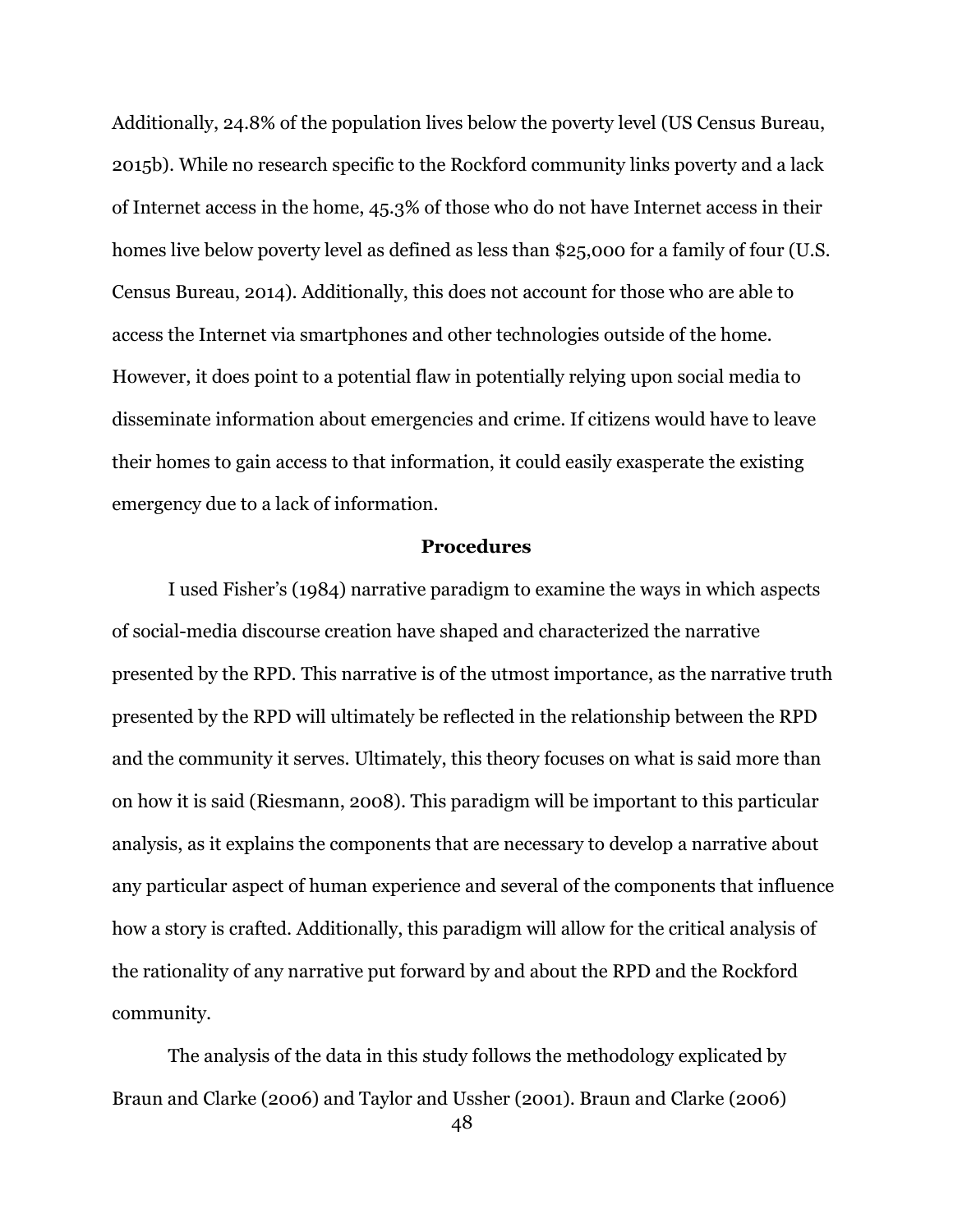maintain that thematic analysis is particularly useful for scholars, as it reveals the rhetorical facets that are salient in human communication and can be utilized with a variety of methodologies. The pair focused on the creation of guidelines for the completion of a thematic analysis. They explain that this particular type of analysis places an, "emphasis upon the multiplicity of interrelated, subjective and often oppositional understandings, each with their own inherent validity. Realities are viewed as constructions, truth as multiple and subjective" (Braun and Clarke, 2006, p. 9). They detailed particularly useful examples of successfully completed thematic analyses, including Taylor and Ussher (2001). Taylor and Ussher (2001) approach research with the philosophy that they could better understand a phenomenon by understanding how those who experience the phenomenon make sense of it through their personal narratives. Based on their thematic analysis of the psychology of sado-masochism and integrating concepts from Fisher's narrative paradigm and communications models, I followed the following procedures:

- 1. Identify initial narrative themes from all social media posts within the determined time frame. For the purpose of this analysis, a theme will be considered a recurring pattern in terms of the plot of the post (Ezzy, 1998).
- 2. Group themes together to identify emerging patterns, variability, and consistency.
- 3. Interpret themes by reading and rereading the social media posts within the historical context. Utilize relevant literature to assist in this interpretation.
- 4. Review any changes in the themes over time and what appears to be the impetus for change.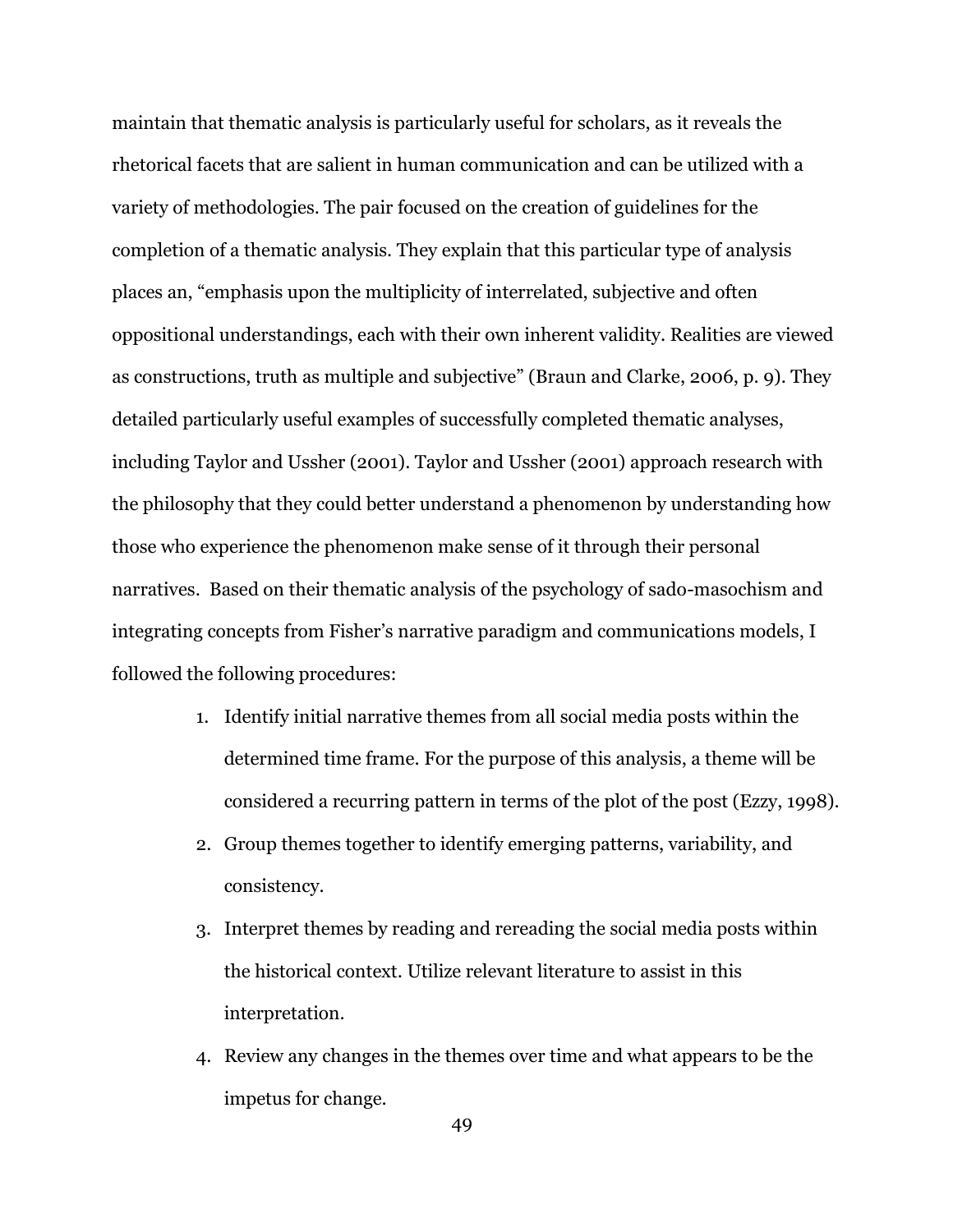- 5. Review all social media posts within the determined timeframe for their narrative structure and use of narrative elements, specifically tracking narrative fidelity, probability, credibility, and defamiliarization.
- 6. Review all social media posts to determine whether they exemplify oneway or two-way models of communication as explicated by the coding methods of Waters and Williams (2011). The key differentiation between one- and two-way communication methods is that two-way communication will specifically ask the audience to interact with the RPD via the specific social media channel, while one-way will not contain a specific invitation to communication via the specific communication channel.

Ultimately, this analysis is guided by the use of narrative theory. Key characteristics I specifically analyzed repeated themes in terms of the ways the relationship between the RPD and the community is expressed through examining the media channel, intended audience, context, and perceived voice of the organization in each post. Additionally, I tracked the overall narrative fidelity, probability, credibility, and defamiliarization to ascertain if and how the RPD has told a consistently realistic story about its relationship with the community over time. All of these concepts will be analyzed to gain a complete picture of the narrative expressed by the RPD.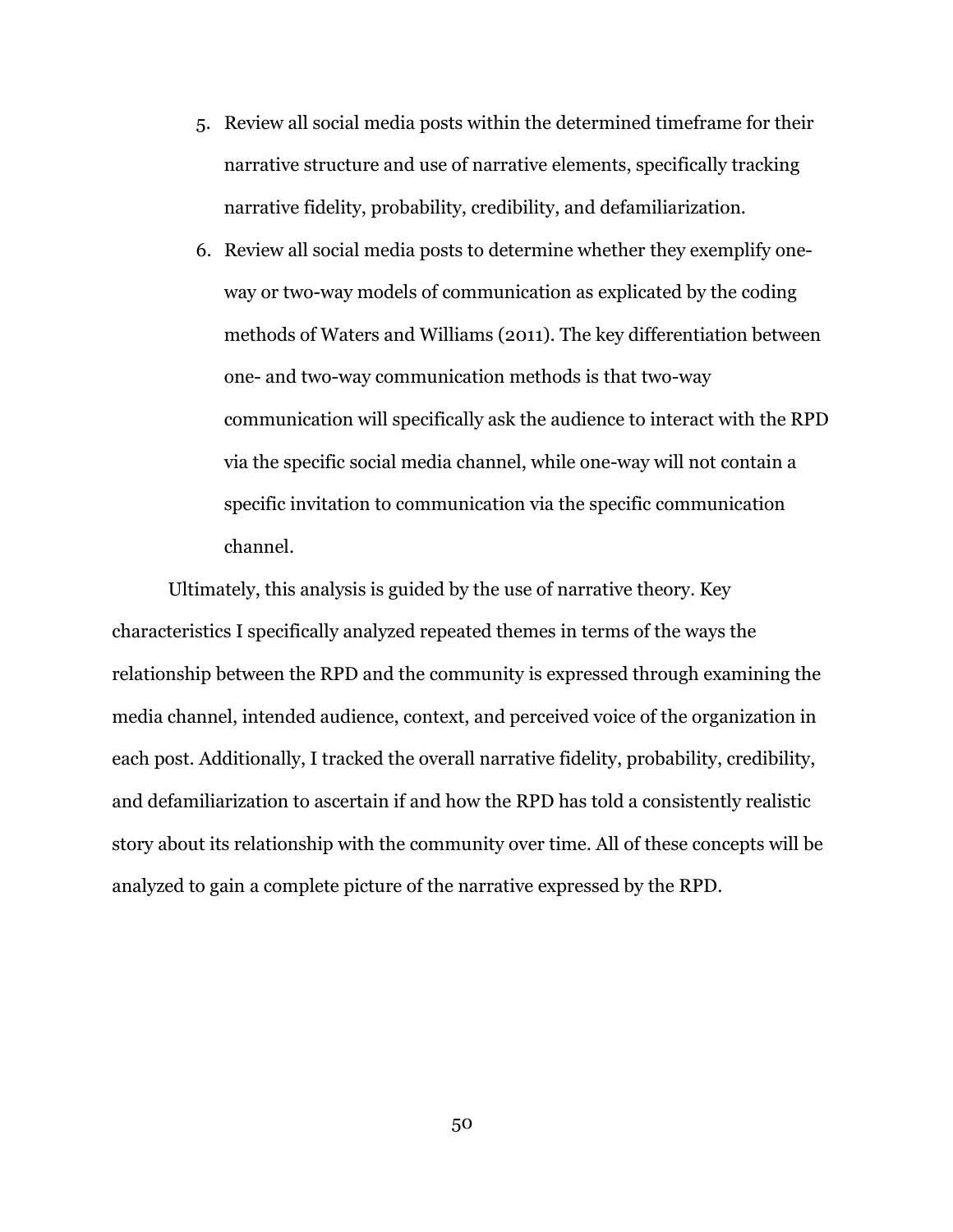#### CHAPTER IV

#### FINDINGS

I examined all social media posts created by the RPD. The posts were all published between June 17, 2013, and April 15, 2017. The department first joined Facebook on June 17, 2013 and Twitter on August 5, 2015. The following sections will describe my results in terms of each of my research questions.

### **Message Themes**

Research question one explores the specific themes prevalent in the messages created by the RPD and distributed via social media. Through the data analysis, several key themes were identified in Facebook and Twitter posts. These include Outing Criminals (OC), Community events (CE), Crime reports (CR), and Public interest pieces (PI). Evidence of these themes is outlined below. Posts that were considered to be outing criminals featured a suspects name and/or photograph for the purposes of identifying them to the community. Community events posts were those that invited the community to join the RPD in participating in an event. Typically these featured details about the event itself including the time, date, and location. Crime reports were posts that discussed the details of a specific crime, but did not divulge the name or photo of an accused person. Finally, public interest pieces are any posts that existed to inform the community about a particular topic and did not fit into the above-mentioned categories.

### **Outing Criminals (OC)**

A vast majority of the Facebook posts made by the RPD go beyond simply reporting criminal activity. The RPD publicizes the names and mug shots of suspected criminals and their arrest reports. This is technically a legal practice. For example, on March 21, 2017, the RPD posted a photo of Valeisa Jones along with a detailed account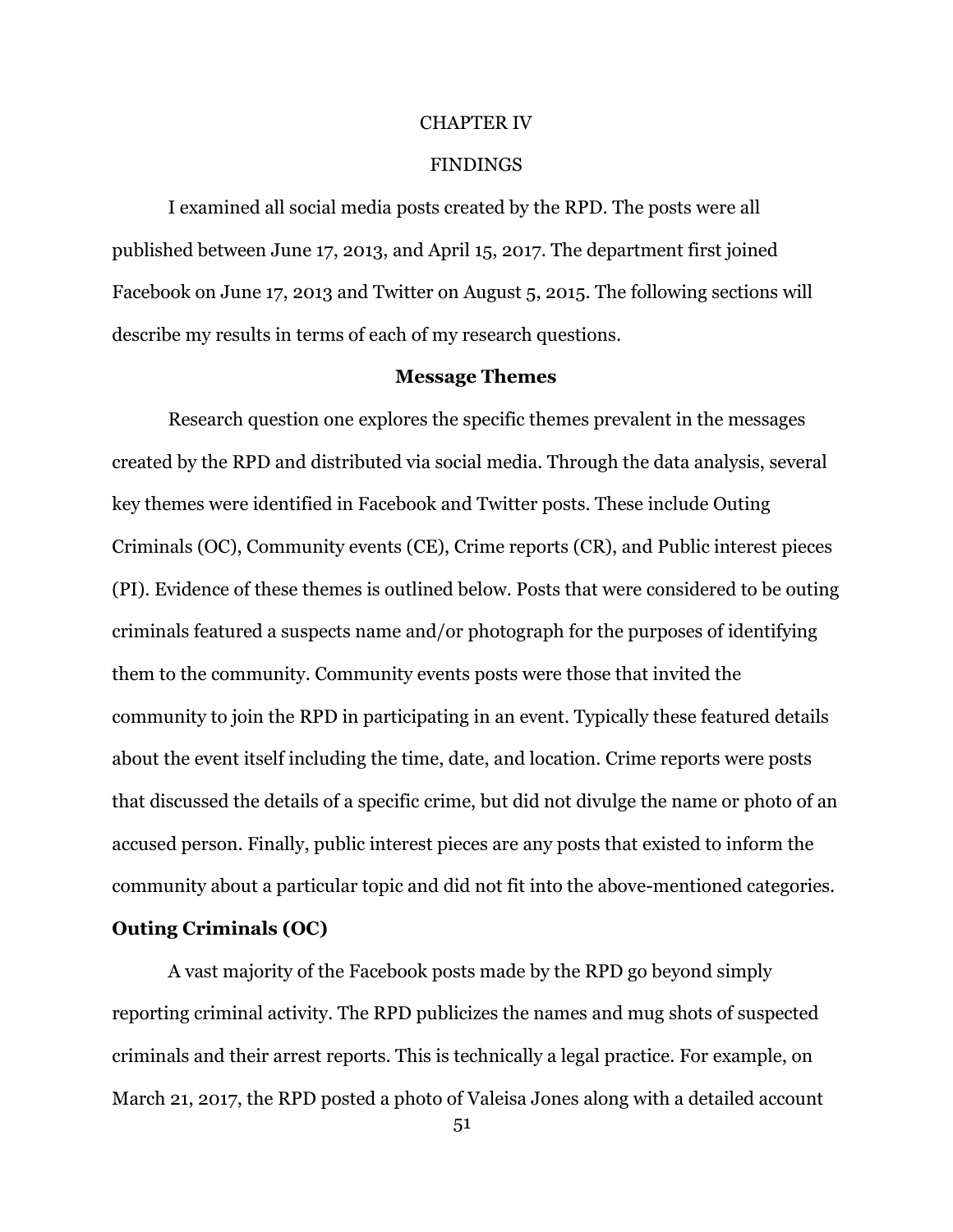of how RPD officers made contact with her on their patrol, learned she had active warrants, and arrested her. The post concludes, "The charges against Jones are merely accusations. She is considered innocent until proven guilty in a court of law." However, regardless of her guilt or innocence, she has had her photo posted on the RPD's Facebook page and shared twice. Jones is not the only community member to be treated in this manner. Eighteen-year-old Shannalee Rivera was found as a passenger in a stolen minivan on March 6, 2017. The RPD posted:

On Monday, March 6, 2017, shortly before 7:30 p.m., officers from the Rockford Police Department S.C.O.P.E. team conducted a traffic stop on a vehicle in the 900 block of 9th Street. At that time the van was driven by a 17-year-old juvenile male and occupied by another 17-year-old male and an 18-year-old female, later identified as Shannalee Rivera. Officers were able to determine that the minivan had been reported stolen and the license plates had also been stolen.

All three of the occupants of the vehicle were taken into custody. Rivera and one of the juvenile males were wanted on arrest warrants for unrelated incidents.

ARRESTED: Shannalee Rivera, 18-years-old, Rockford, Ill. CHARGES: Criminal Trespass to a Vehicle Warrant

ARRESTED: 17-year-old Juvenile Male, Rockford, Ill. CHARGES: Possession of a Stolen Auto Possession of Stolen Property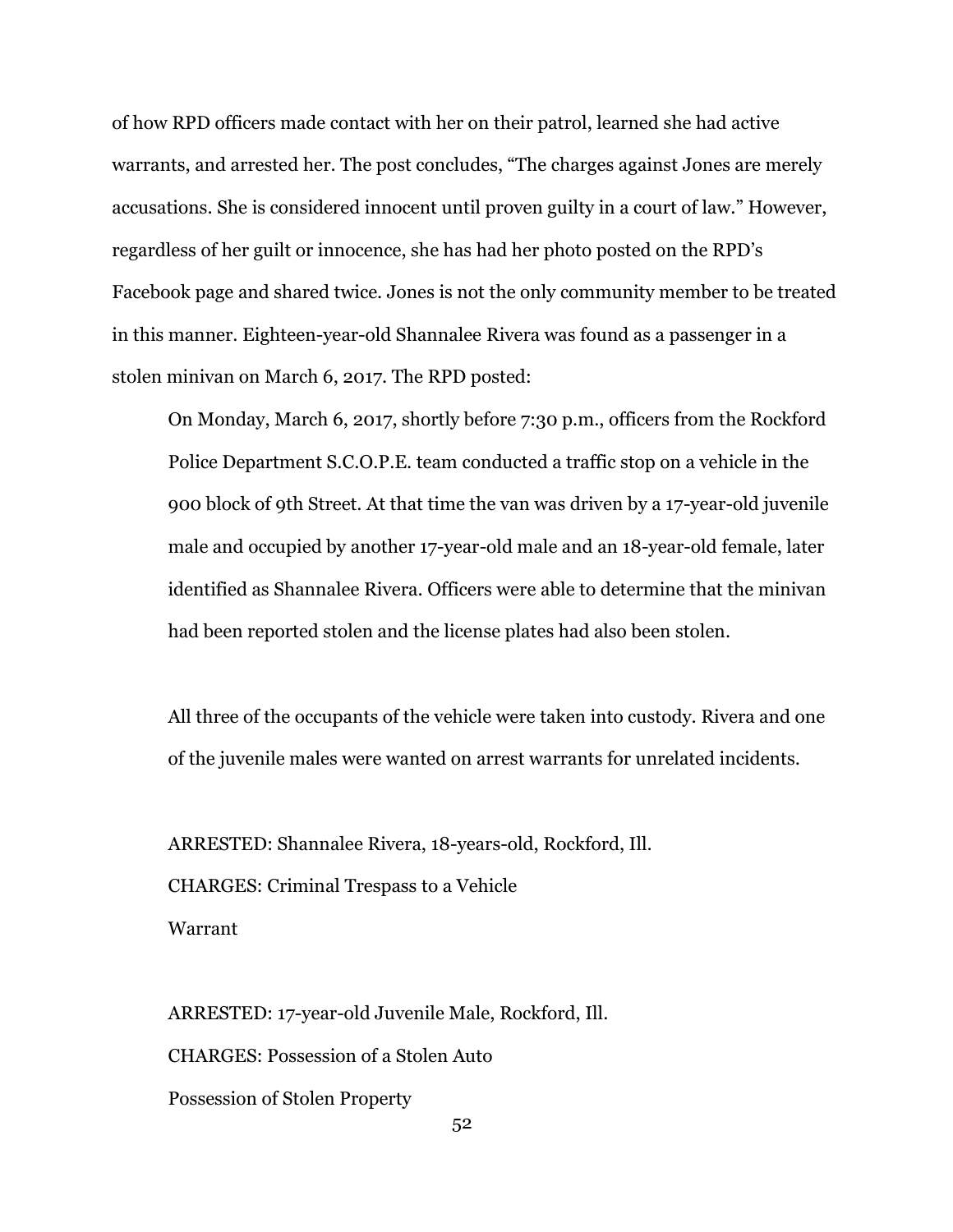No Valid Driver's License Warrant

ARRESTED: 17-year-old Juvenile Male, Rockford, Ill. CHARGE: Criminal Trespass to a Vehicle

Rivera was lodged in the Winnebago County Jail. Her photo is attached. The juvenile driver was lodged in the Winnebago County Juvenile Detention Center. The second juvenile was released to a parent.

The charges against all of the suspects are merely accusations and not evidence of their guilt. As with defendants in all criminal cases the suspects are considered innocent unless proven guilty in court.

Rivera's photo was attached to the post. This particular type of post details personal information and the officers' account of what occurred and does have a disclaimer that all suspects are considered innocent until proven guilty in a court of law.

### **Community Events (CE)**

In addition to public information about crime in the area, the RPD does utilize Facebook to promote events. Examples include the recap of the annual "Guns and Hoses" ice hockey game between the RPD and the Rockford Fire Department. The RPD posted, "Rockford Police enjoyed participating in the Annual Guns & Hoses Charity Game last weekend, a game made even better by a Police win! Proceeds from this year's event benefit Heartland Home Health, Hospice and IV Care Memorial Fund" along with several photos from the event. However, the RPD does not make much use of the actual "Events" feature in Facebook. Rather, the RPD makes text posts and attaches photos to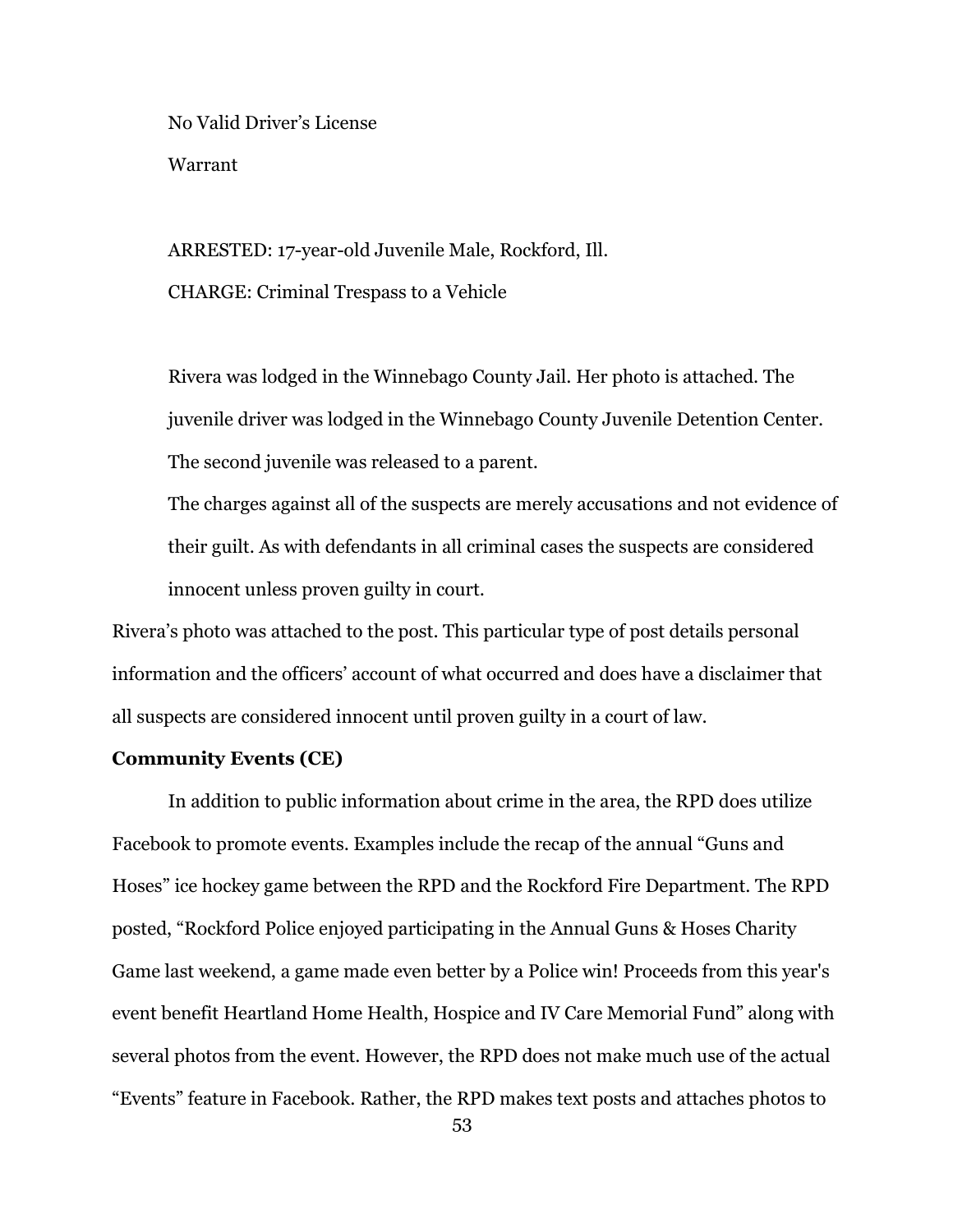them. For example, on March 29, 2017, the RPD posted about their swearing-in and promotion ceremony. The RPD invited the public by saying:

The Rockford Police Department invite the public to attend a swearing-in and promotion ceremony on Friday, March 31 at 2:00 p.m. The ceremony will be held in the District 2 Community Room, 1410 Broadway. Please join us as we celebrate, support and congratulate these individuals.

The RPD also attached a flier with further details about the event. This particular post contains a direct call to action for the community members. In other cases, the RPD simply offers a recap of the event and photos of the gathering. For example, on March 22, 2017, the RPD posted photos of community members gathering together and the information:

District 3 Police enjoyed sitting down with the 5 Pointers/Log Cabin Arbor/Bella Meade Neighborhood Assoc last week for its first Senior Coffee, a forum where residents can meet each other, discuss ideas, share concerns and learn about ways in which they can get involved.

This post does not contain a direct invitation for future involvement. However, it does explain the event and its purpose.

The RPD has specifically utilized Twitter to create messages concerning the community events and events that have taken place. In fact, the very first action the RPD took on Twitter was to retweet a post inviting the community to attend an event that was cosponsored by the RPD and the United Way of the Rock River Valley. The RPD tweeted, "Join us tomorrow for #StrongNeighborhoods Days w/ @CityofRockford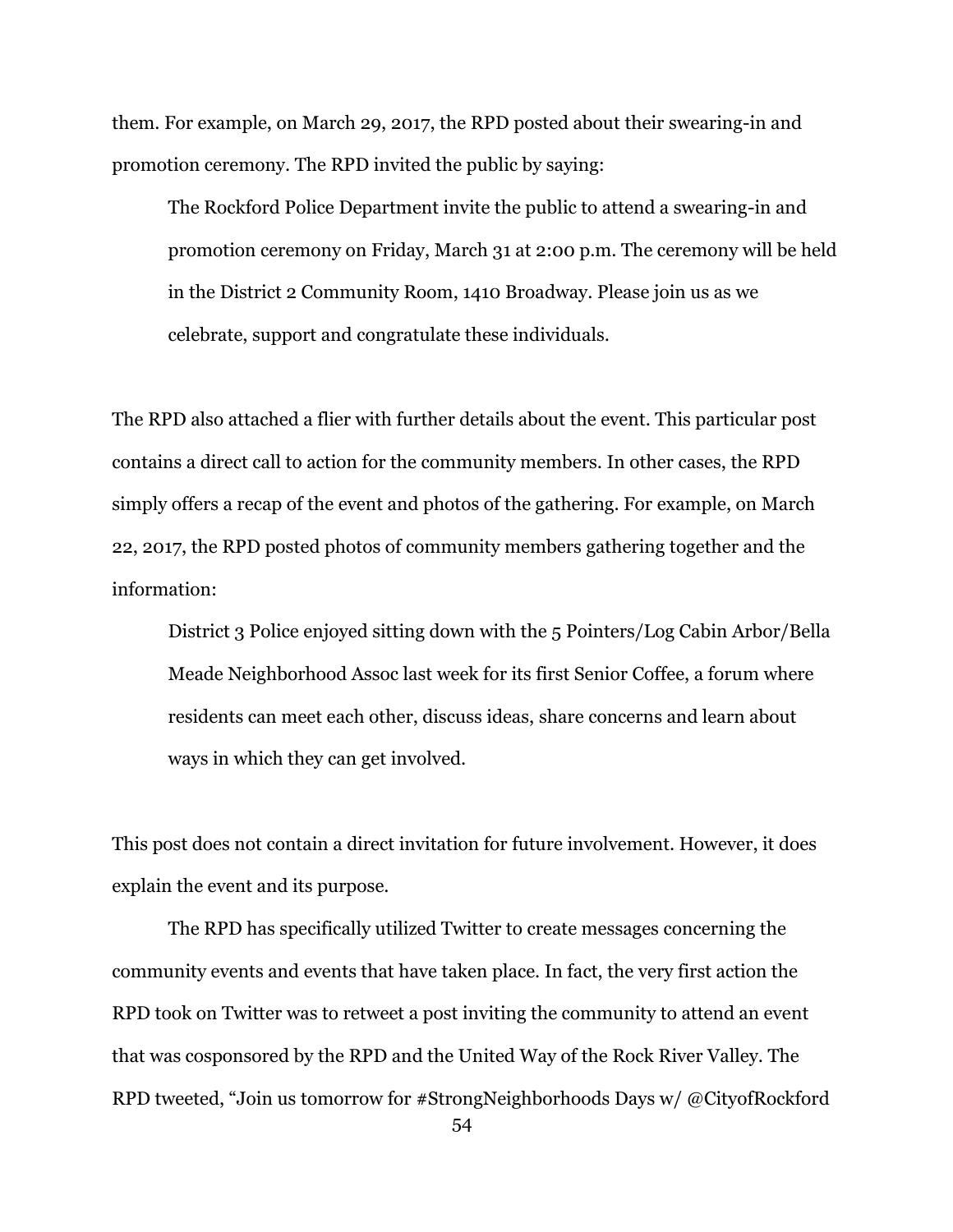police dept. & meet your neighbors: http://ow.ly/QwFGf #LIVEUNITED." However, some messaging provides event information without a direct call to action. For example, on February 8, 2016, the RPD tweeted, "Monthly public CompStat meeting 2/10, 3p, Regional Design Center - 315 N. Main. #accountability #publicsafety." In this instance, the event details are explicated without any direct call for attendance or participation on behalf of the audience. It seems that the events that are focused on building relationships and increasing public visibility of police officers in the community, especially when children are involved in the event, are covered in several successive tweets. For example, on March 28, 2016, the RPD tweeted, "Join us 3/29, 1-3p for Kites for Kids @ Ellis Arts Academy Field, Browns Park, Churchill Park, St. Edwards School Playground, & Gambino Park" and then, on March 30, 2016, the RPD tweeted an event recap saying, "We were thrilled to hand out more than 400 kites yesterday during Kites for Kids! #community #springbreak" with a video of their event. Additionally, the connotations of the words chosen to describe certain events via Twitter are particularly interesting. The RPD uses terms like "breaking bread and embracing the community" and "Strong Neighborhoods Block Party" evoking a community atmosphere. In relation to these events, the RPD has also tweeted encouraging messages such as, "Team work makes the dream work!!!" in concert with the collaborative, neighborhood focus of the event. Photos and videos accompanied many of the more recent event centered posts.

# **Crime Reports (CR)**

This particular theme is considered altogether different from the theme of outing criminals because this type of post does not include the name or photo of the accused. On occasion, the posts of the RPD indicate crimes that have occurred without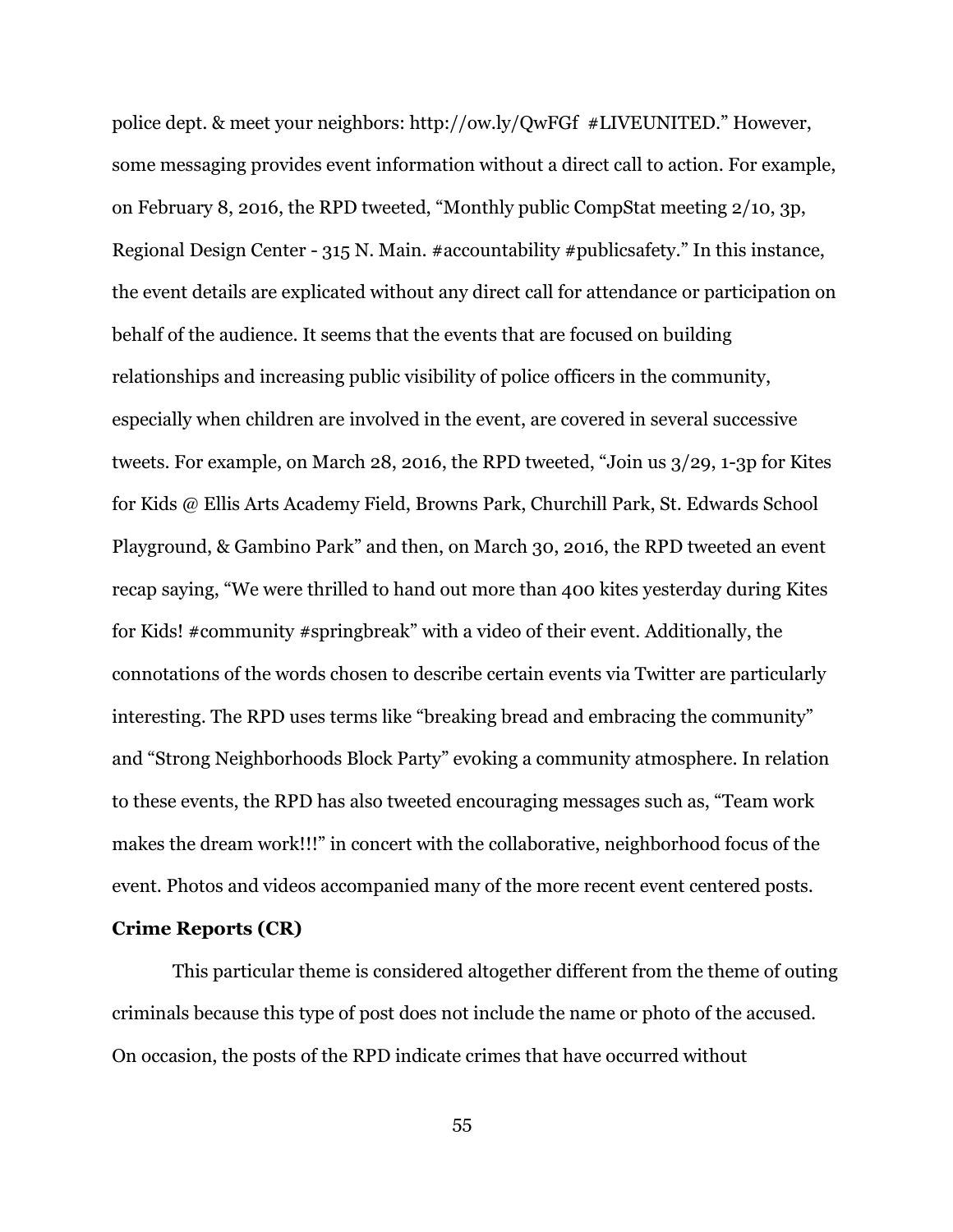publicizing any particular suspect or individual involved. On August 9, 2014, the RPD posted:

On Thursday, August 7th, 2014 at 0202 hours Rockford Police and Rockford Fire Department responded to the 3300 block of N. Main St. to investigate a male lying in the roadway bleeding. Three citizens located the male and called 911.

The investigation revealed the male was a victim of a Hit and Run traffic crash involving a pedestrian. The victim, 55 year old Rockford resident Robert Hill was transported to a local hospital for serious/life threatening injuries.

On August 9, 2014 at 1:31 pm Robert Hill died from his injuries.

The investigation is still ongoing. Anyone with information is urged to contact the Rockford Police Department at (815) 987-5824 or Crime Stoppers at (815) 963- 7867

This post details a report to the police, the results of the report, and the outcome of the incident. In addition, this particular post contains a call to action for community members to engage in the investigation by offering tips to the RPD. Another similar example would be the RPD's post on June 30, 2014. The RPD posted:

On Monday June 30, 2014 at approximately 06:00 a.m. members of the Rockford Police Department responded to the 300 block of North Alpine Road regarding a suspicious death.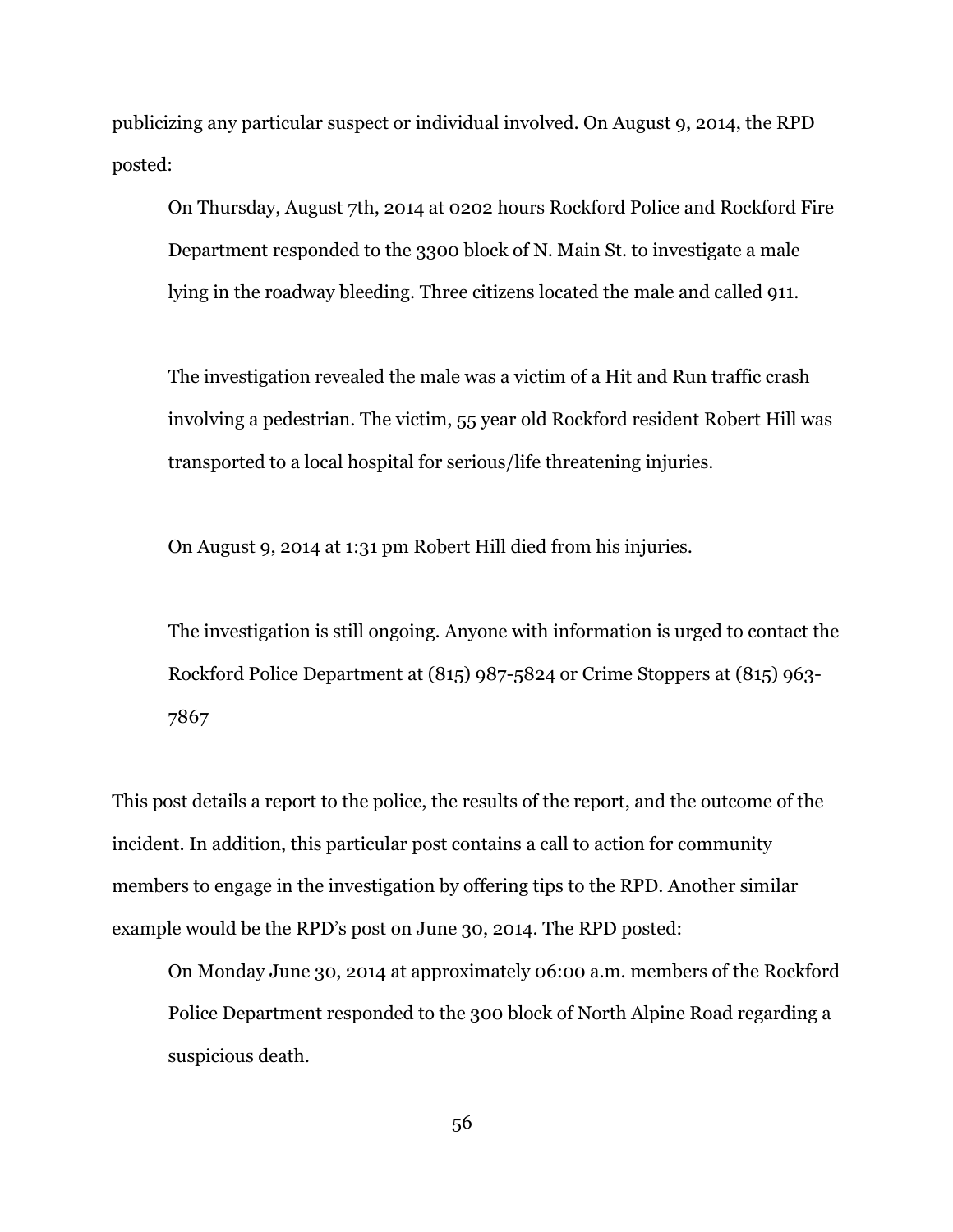The Rockford Fire Department had responded to this location at about 05:30 a.m. in reference to an alarm. Upon checking the interior of the building fire department personnel found a deceased white male. The deceased male had been partially burned.

Evidence at the scene indicated that the suspicious death was a homicide.

The victim has been identified; however, the victim's identity will be withheld until the notification of the next of kin has been completed.

Anyone with any information regarding this investigation is encouraged to contact the Rockford Police Department at 815-987-5824 or Crime Stoppers at 815-963-7867.

Again, the RPD included a specific call to action, seeking the assistance of local community members. In this case, however, the RPD refrained from including personally identifying information until the next of kin of the victim could be notified. Unsurprisingly, the RPD focuses many of its tweets on local crime. For instance, on April 29, 2016, the RPD tweeted, "Terrell Ellis is in custody on an IDOC warrant. Ellis is a person of interest in the homicide of his girlfriend Monica Box." On May 2, 2016, the RPD tweeted another update in the case saying, "Terrell Ellis now charged w/ 2 counts of murder in the slaying of Monica Box and held on \$2M bond." On June 29, 2016, the RPD tweeted, "Rockford PD on the scene of a murder of a 51 year old woman in the 3300 block of Lapey. No further details at this time." In both instances, the RPD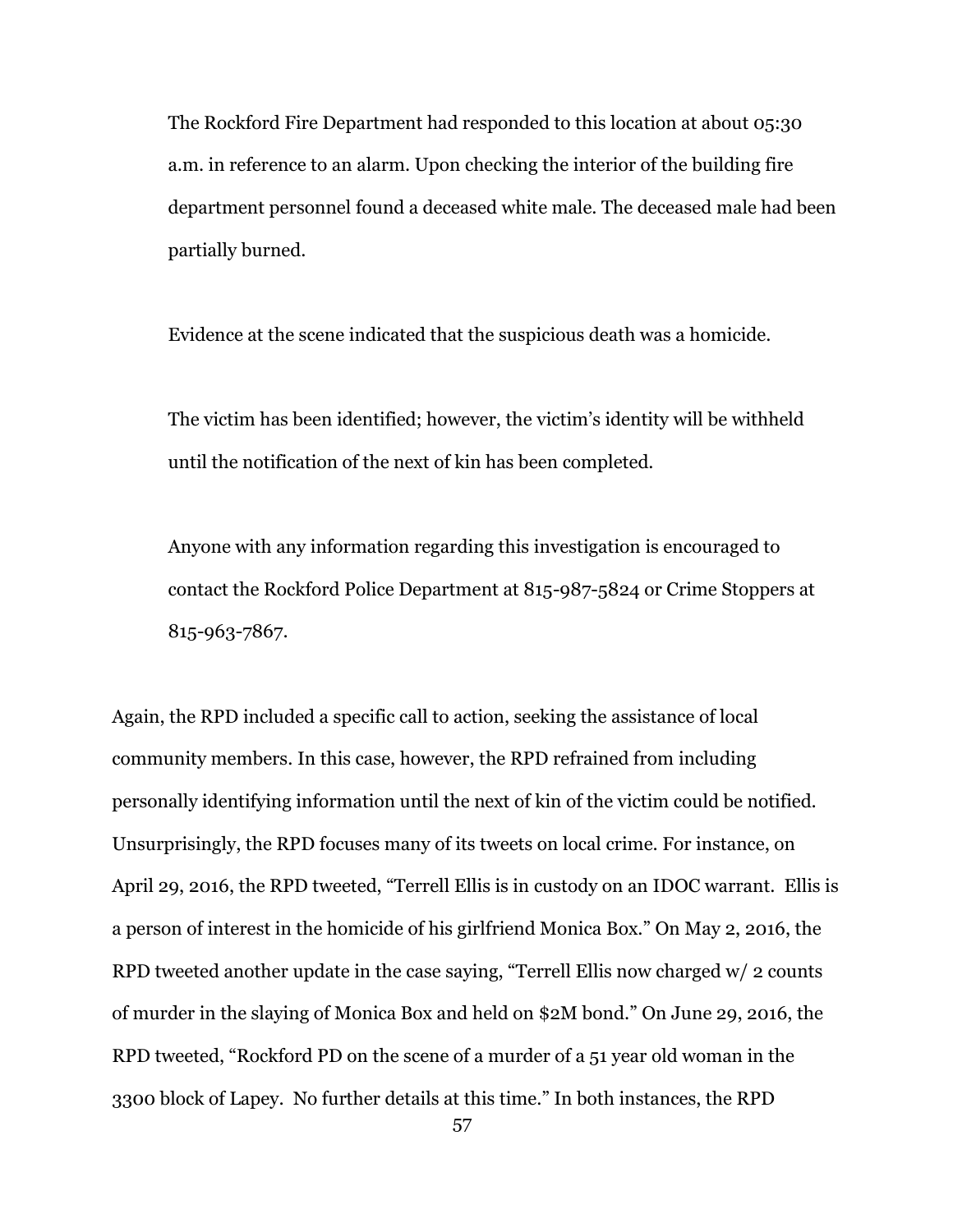utilized Twitter to update the community about the actions of the RPD. This utilization of Twitter as a manner of updating the community about crime has also been used in ongoing incidents to provide multiple updates about the situation. On November 11, 2016, the RPD tweeted several times to update the community about a specific, on-going situation. The tweets unfolded as follows:

- 8:32 pm "The Rockford Police Department is on the scene of a shooting incident in the area of Bruce St. and Woodlawn Ave."
- 10:43 pm "Update to shooting investigation in the area of Bruce St. and Rockton Ave. (900 N. Rockton Ave."
- 10:47 pm "Police located two juvenile gunshot victims. Paramedics pronounced one dead at the scene and transported the other to a local hospital."
- 10:49 pm "The victim at the hospital has non-life-threatening injuries. A press release will be posted later."

However, no press release was ever linked on Twitter. No additional details about the incident were ever released via Twitter. This type of rapid-response tweeting has been used in several situations in which an ongoing threat to the community existed. Another instance of this was seen on January 20, 2017, when a local bank was robbed. Tweets explained:

5:18 pm "Rockford Police are on scene of attempted bank robbery at Alpine Bank on Spring Creek and Mulford."

5:19 pm "Media staging at First Free Rockford Church, southeast corner of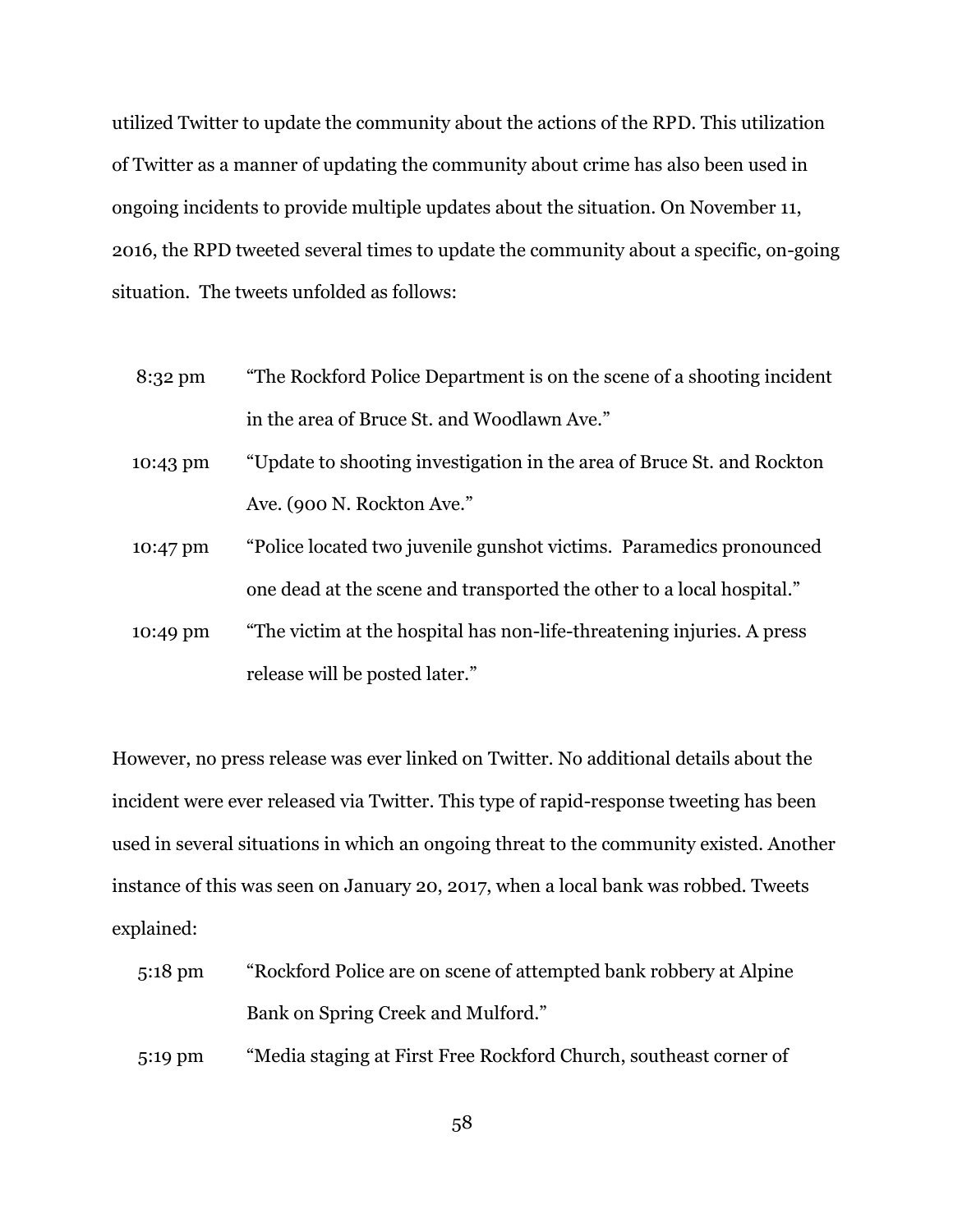Mulford and Spring Creek."

| $5:21$ pm         | "Suspect shot, more information to follow."                      |
|-------------------|------------------------------------------------------------------|
| 5:55 pm           | "Live media briefing video at                                    |
|                   | https://www.facebook.com/RockfordIllinoisPoliceDepartment/video  |
|                   | $s/1217883441598990/$ "                                          |
| $5:55$ pm         | "Suspect is deceased, this is now a homicide investigation."     |
| $5:56 \text{ pm}$ | "Southbound traffic on Mulford and Spring Creek remains closed." |
| $6:06 \text{ pm}$ | "Southbound traffic at Spring Creek and Mulford is now open."    |

That was the last update on the incident at the time. In fact, the incident was not mentioned in tweets until the investigation was closed and the bank guard who shot the bank robber was cleared of any wrongdoing. On March 14, 2017 the investigation came to a close and the following series of tweets were posted:

- 12:36 pm "Metro officer shot Laurence Turner in self-defense and in defense of other employees. Had Turner survived injuries, charges as indicated." (image)
- 12:37 pm "No charges against Metro officer."
- 12:48 pm "Metro officer was a retired Sheriff's deputy and not working in a law enforcement capacity"
- 12:52 pm "Turner linked to other armed robbery incidents including Mincemoyer Jewelry, Member's Alliance Credit Union, and Harvard State Bank."
- 12:55 pm ""...There's no doubt that Metro officer's actions saved the life of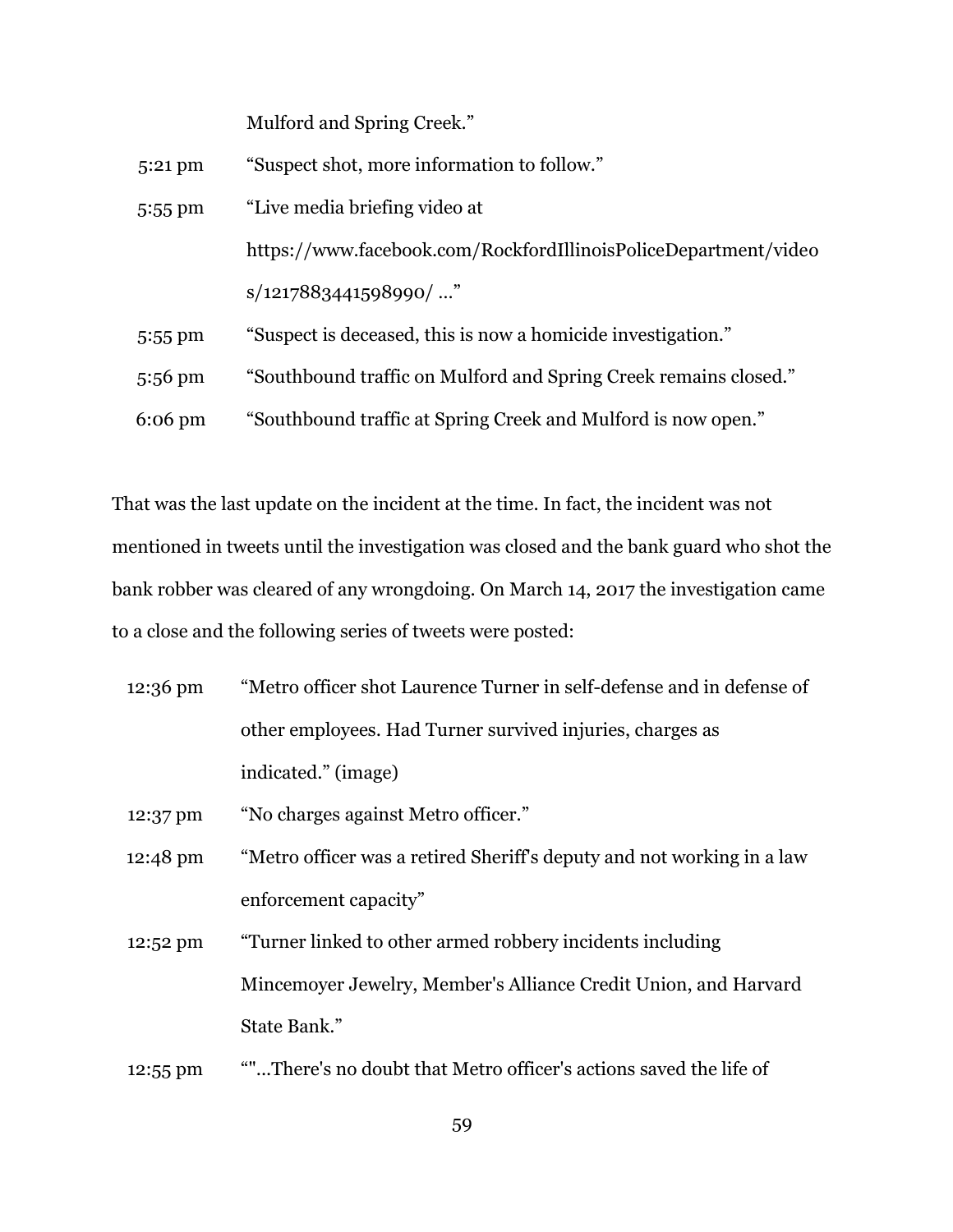those in the bank and himself" @WCSAJoe"

| $12:56 \text{ pm}$ | "Images from armed robberies linked to Turner" (image)         |
|--------------------|----------------------------------------------------------------|
| 12:57 pm           | "Turner's family was helpful and cooperative throughout the    |
|                    | investigation. They were not complicit in his crimes." (image) |
| 12:58 pm           | "THC and opiates found in Turner's system during autopsy."     |

Those were the last updates on the case. At that point in time the case was considered closed. Additional details were explained via other media including national news.

Unsurprisingly, the RPD focuses many of its tweets on local crime. For instance, on April 29, 2016, the RPD tweeted, "Terrell Ellis is in custody on an IDOC warrant. Ellis is a person of interest in the homicide of his girlfriend Monica Box." On May 2, 2016, the RPD tweeted another update in the case saying, "Terrell Ellis now charged w/ 2 counts of murder in the slaying of Monica Box and held on \$2M bond." On June 29, 2016, the RPD tweeted, "Rockford PD on the scene of a murder of a 51 year old woman in the 3300 block of Lapey. No further details at this time." In both instances, the RPD utilized Twitter to update the community about the actions of the RPD. This utilization of Twitter as a manner of updating the community about crime has also been used in ongoing incidents to provide multiple updates about the situation. On November 11, 2016, the RPD tweeted several times to update the community about a specific, on-going situation. The tweets unfolded as follows:

8:32 pm "The Rockford Police Department is on the scene of a shooting incident in the area of Bruce St. and Woodlawn Ave."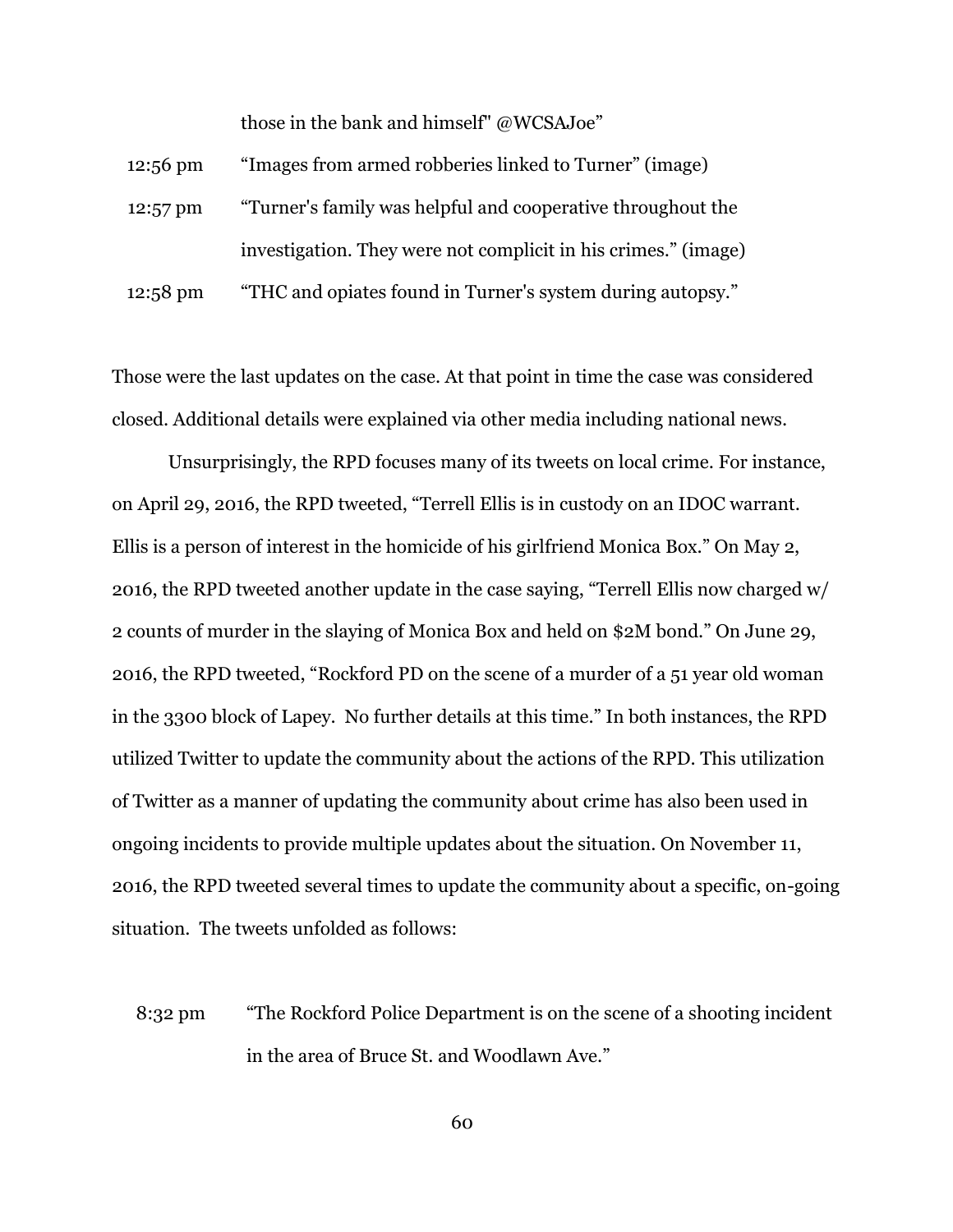- 10:43 pm "Update to shooting investigation in the area of Bruce St. and Rockton Ave. (900 N. Rockton Ave."
- 10:47 pm "Police located two juvenile gunshot victims. Paramedics pronounced one dead at the scene and transported the other to a local hospital."
- 10:49 pm "The victim at the hospital has non-life-threatening injuries. A press release will be posted later."

However, no press release was ever linked on Twitter. No additional details about the incident were ever released via Twitter. This type of rapid-response tweeting has been used in several situations in which an ongoing threat to the community existed. Another instance of this was seen on January 20, 2017, when a local bank was robbed. Tweets explained:

| $5:18$ pm | "Rockford Police are on scene of attempted bank robbery at Alpine |
|-----------|-------------------------------------------------------------------|
|           | Bank on Spring Creek and Mulford."                                |
| 5:19 pm   | "Media staging at First Free Rockford Church, southeast corner of |
|           | Mulford and Spring Creek."                                        |
| 5:21 pm   | "Suspect shot, more information to follow."                       |
| 5:55 pm   | "Live media briefing video at                                     |
|           | https://www.facebook.com/RockfordIllinoisPoliceDepartment/video   |
|           | $s/1217883441598990/$ "                                           |
| 5:55 pm   | "Suspect is deceased, this is now a homicide investigation."      |
| 5:56 pm   | "Southbound traffic on Mulford and Spring Creek remains closed."  |
| $6:06$ pm | "Southbound traffic at Spring Creek and Mulford is now open."     |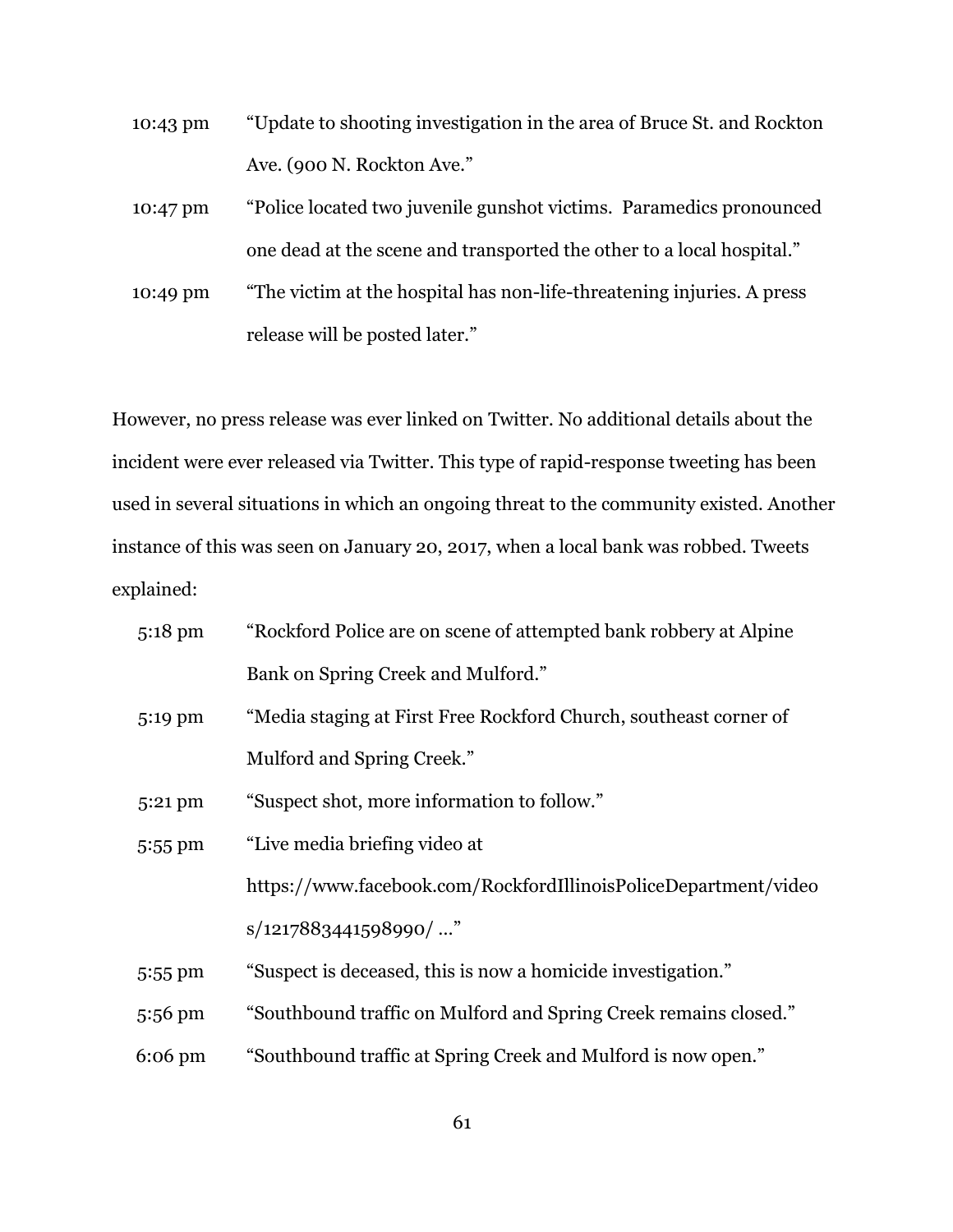That was the last update on the incident at the time. In fact, the incident was not mentioned in tweets until the investigation was closed and the bank guard who shot the bank robber was cleared of any wrongdoing. On March 14, 2017 the investigation came to a close and the following series of tweets were posted:

- 12:36 pm "Metro officer shot Laurence Turner in self-defense and in defense of other employees. Had Turner survived injuries, charges as indicated." (image)
- 12:37 pm "No charges against Metro officer."
- 12:48 pm "Metro officer was a retired Sheriff's deputy and not working in a law enforcement capacity"
- 12:52 pm "Turner linked to other armed robbery incidents including Mincemoyer Jewelry, Member's Alliance Credit Union, and Harvard State Bank."
- 12:55 pm ""...There's no doubt that Metro officer's actions saved the life of those in the bank and himself" @WCSAJoe"
- 12:56 pm "Images from armed robberies linked to Turner" (image)
- 12:57 pm "Turner's family was helpful and cooperative throughout the investigation. They were not complicit in his crimes." (image)
- 12:58 pm "THC and opiates found in Turner's system during autopsy."

Those were the last updates on the case. At that point in time the case was considered closed. Additional details were explained via other media including national news.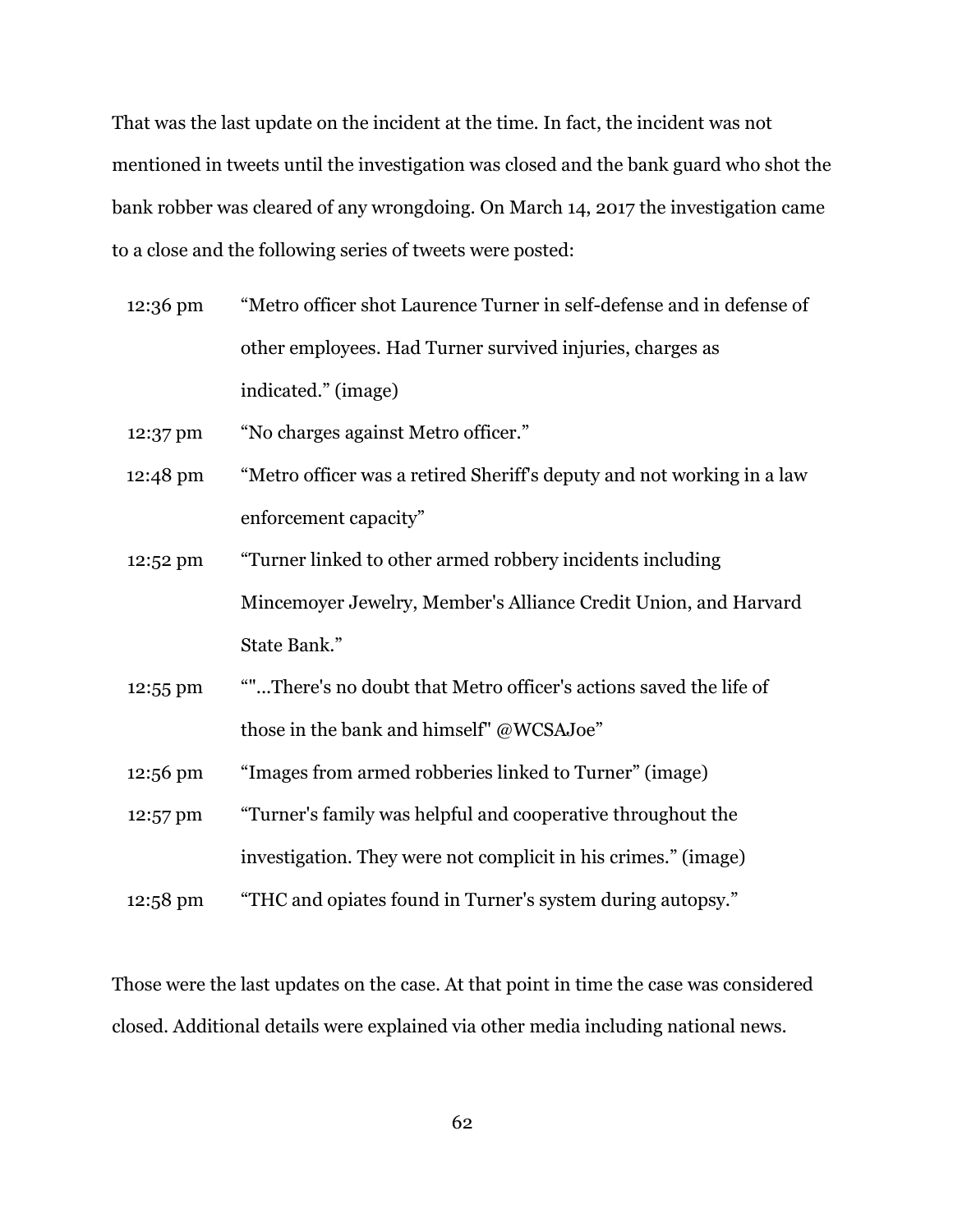## **Public Interest Pieces (PI)**

The RPD posts pieces from the local news media that may be of interest to the local community on its Facebook page. In some cases, including the July 21, 2014, posting of the *Rock River Times* article, "Seven arrested on prostitution-related charges" (Online Staff). The RPD added its own text to the post saying:

On July 20, 2014, officers from the Rockford Police Department Neighborhood Response Unit (NRU) conducted a Street Crimes Detail within District 2, the Pilot Police District. During the course of the operation officers worked in an undercover capacity focusing on street level nuisance crimes. As a result of the detail, 7 arrests were made. The charges were for Prostitution, Soliciting Rides in the Roadway, and Improper Walking in the Roadway. Names and charges listed below.

Cynthia K. Saack, 42 years old, PROSTITUTION

Rebecca J. DuFoe, 41 years old, SOLICITING RIDES ON ROADWAY Corinne J. Medders , 51 years old, SOLICITING RIDES ON ROADWAY Brittany N. Singletary, 27 years old, PROSTITUTION/POSSESSION OF DRUG EQUIPMENT Deborah J. Sawtelle, 48 years old, PROSTITUTION

Shonda N. Baker, 42 years old, SOLICITING RIDES ON ROADWAY Melody L. Phillips, 41 years old, IMPROPER WALKING ON ROADWAY

Although this article also contains the names of those arrested and a crime, the article itself is informative for members of the public. Similarly, on May 1, 2014, the RPD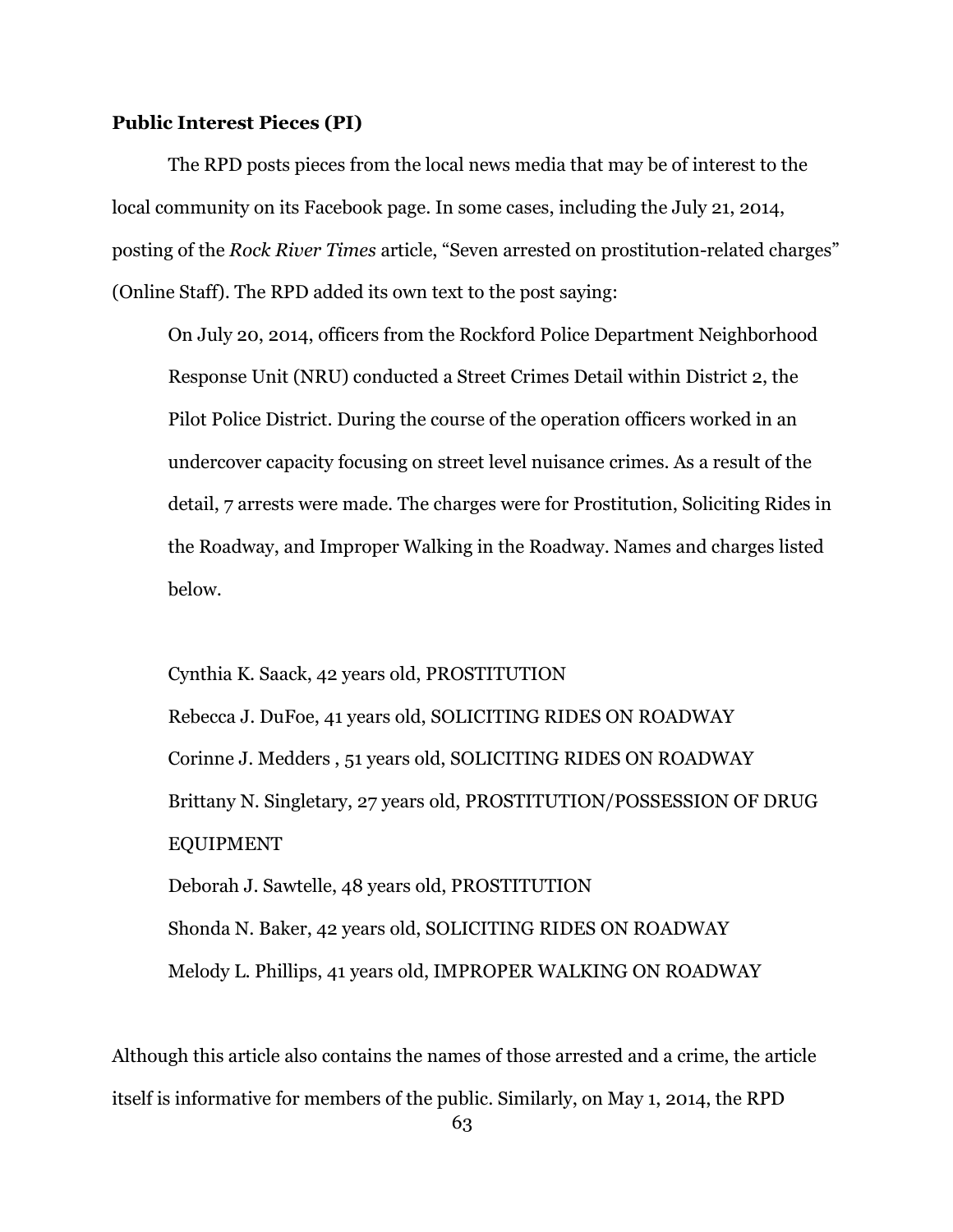posted a link to a news article about the department's officers being trained for worst case-scenarios, specifically for active shooter situations. While there was no additional editorial offered with the post, the article itself offers the community unique information about a specific training the RPD officers underwent.

In addition to the typical crime reports that are pushed out via RPD's Twitter account, there are also safety warnings. The RPD tweets about significant traffic disruptions due to traffic accidents. For example, on April 6, 2017, the RPD tweeted, "AVOID north bound N. Alpine Rd at Moray Drive due to a traffic crash with lane blockage.<http://nixle.us/9AAMR>." This intersection is particularly busy, and an accident there would cause large-scale backups and, potentially, other accidents. Additionally, the RPD tweets about severe weather warnings, such as one on March 7, 2017, when the RPD tweeted, "Severe Thunderstorm Warning until 12:00AM Tuesday <http://nixle.us/99BZJ>." The RPD also retweets important messages from other official city accounts such as the City of Rockford's December 14, 2016, tweet, "City Issues Update of Winnebago and Boone Counties Warming Centers<http://bit.ly/2g20wwJ>." These messages are meant as warnings for the community about potential dangers and how to diminish risk for community members.

# **Narrative Elements, Communication Models, and Masspersonal Communication**

Research question 2 explores the use of narration in the RPD's social media posts. As detailed in the literature review, there are several key elements of the narration that create a sense of rationality, which include materiality, voice, perspective, ordering, setting, plots, and readership. As the following data will explain, the RPD creates a narrative that possesses both narrative fidelity, meaning it is told reliably, and narrative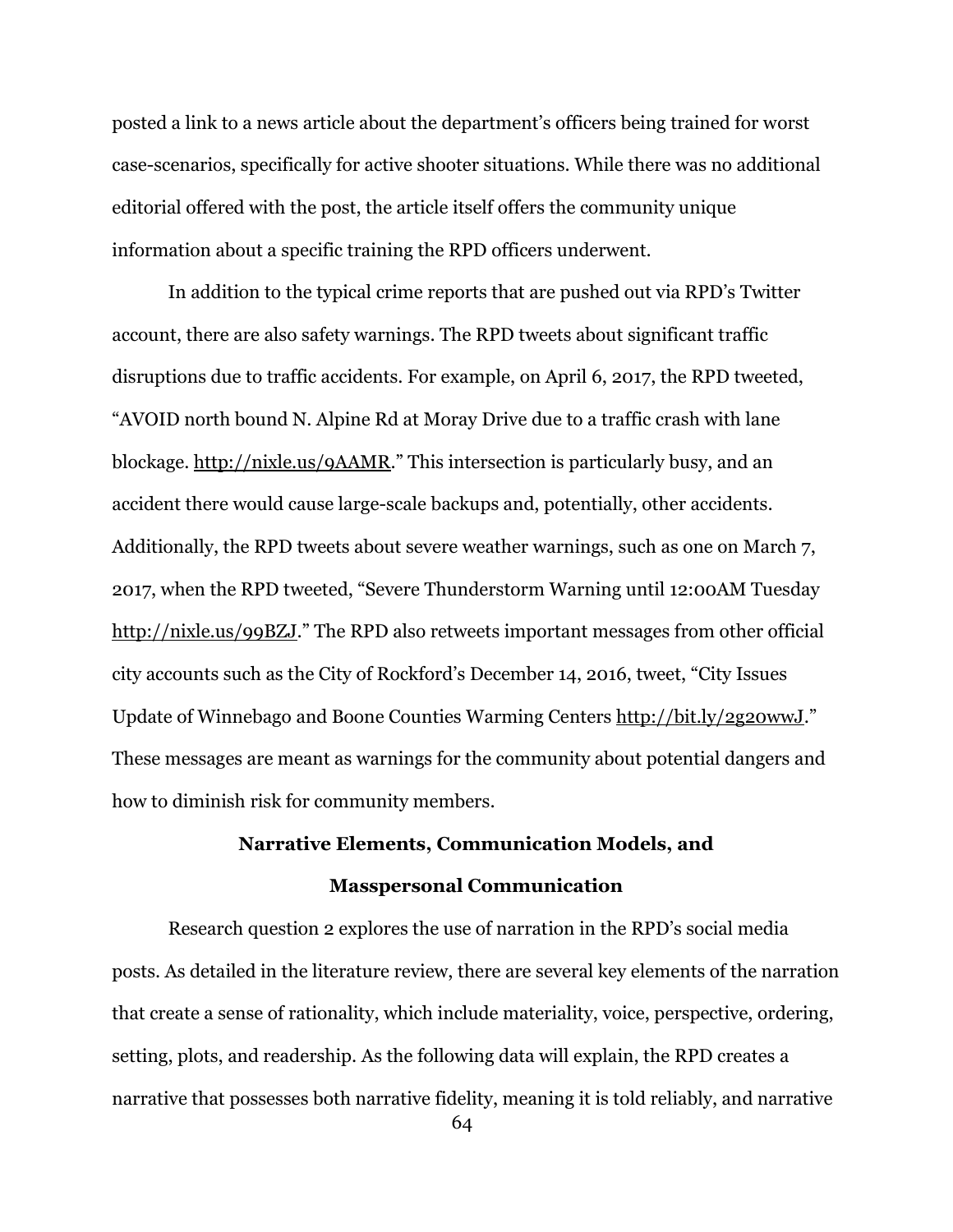probability, meaning it is told effectively by using narrative elements. Additionally, while the RPD has not created messages that specifically encourage two-way communication, the community does interact with the RPD's messages.

The first element to be analyzed is the materiality of the messages. The physical space occupied by the social media posts is actually virtual in nature. The social media posts are short in length and exist only on the Internet. Unlike other organizational communication, the messages created in these media are not published in any tangible form, unless someone specifically prints the post. The second element to be analyzed is the voice. The voice of the RPD on Facebook and Twitter takes the form of an unnamed organizational representative, embodying the organization. This omniscient voice is clearly in a leadership position. Evidence of the true author is clear; Kimberly Bruce, strategic communications manager for the City of Rockford, is the contact on the RPD's social media accounts. No historical data about this point of contact is available. However, it is possible that there are other individuals who regularly create and publish content to the account. Next for analysis is the audience's perspective. Because these posts are available for public access on social media, the perspective is particularly broad. Essentially anyone and everyone can see these posts.

A far as a coherent story, the posts as a whole collection maintain a sense of chronological order. In the cases for which the RPD offers chronological updates in a tightly grouped time span for a specific incident, the posts offer updates in an order that is sensible for the action as it takes place. For example, on January 20, 2017, when a local bank was robbed, tweets explained: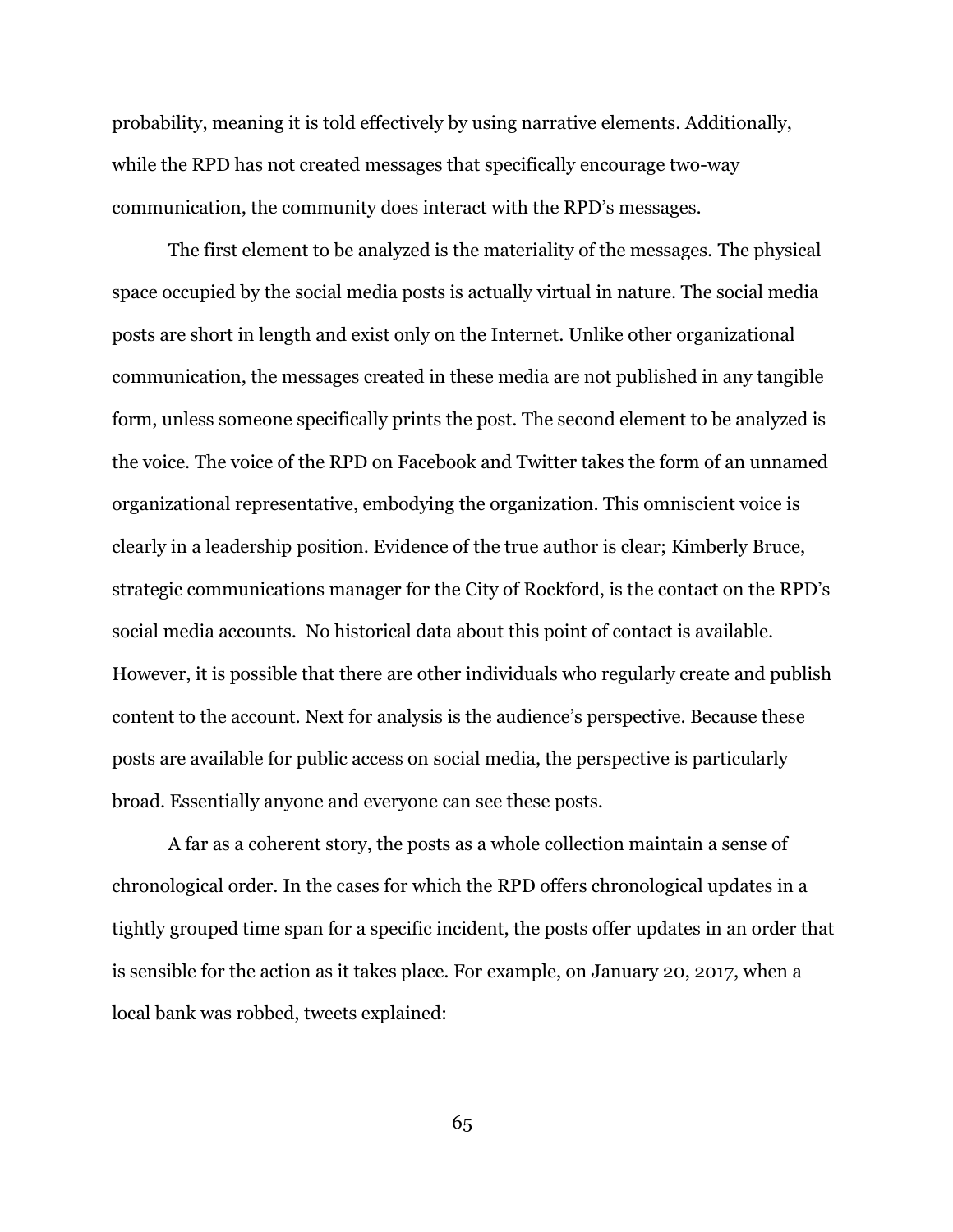| $5:18 \text{ pm}$ | "Rockford Police are on scene of attempted bank robbery at Alpine |
|-------------------|-------------------------------------------------------------------|
|                   | Bank on Spring Creek and Mulford."                                |
| 5:19 pm           | "Media staging at First Free Rockford Church, southeast corner of |
|                   | Mulford and Spring Creek."                                        |
| $5:21 \text{ pm}$ | "Suspect shot, more information to follow."                       |
| $5:55$ pm         | "Live media briefing video at                                     |
|                   | https://www.facebook.com/RockfordIllinoisPoliceDepartment/video   |
|                   | $s/1217883441598990/$ "                                           |
| 5:55 pm           | "Suspect is deceased, this is now a homicide investigation."      |
| 5:56 pm           | "Southbound traffic on Mulford and Spring Creek remains closed."  |

6:06 pm "Southbound traffic at Spring Creek and Mulford is now open."

The information was released in chronological order. Additionally, the setting of the story is also central to the story at play. Again, with this example, the setting of the action and the narration is sensible for the story. The media were staged directly across the street from the action and the additional updates regarding traffic flow are relevant to the location where the action was taking place. Finally, the readership of the social media posts was taken into consideration when crafting these particular and other messages on social media. Keeping with the above example, the RPD did not need to explicate further which bank was robbed and was able to use local landmarks and major intersections to explain the time and place of the action. Based on criteria established by Waters and Williams (2011), the RPD never has utilized two-way communication on Facebook, meaning the RPD never invited the community to interact with the organization via the social media channel. However, the RPD does utilize two-way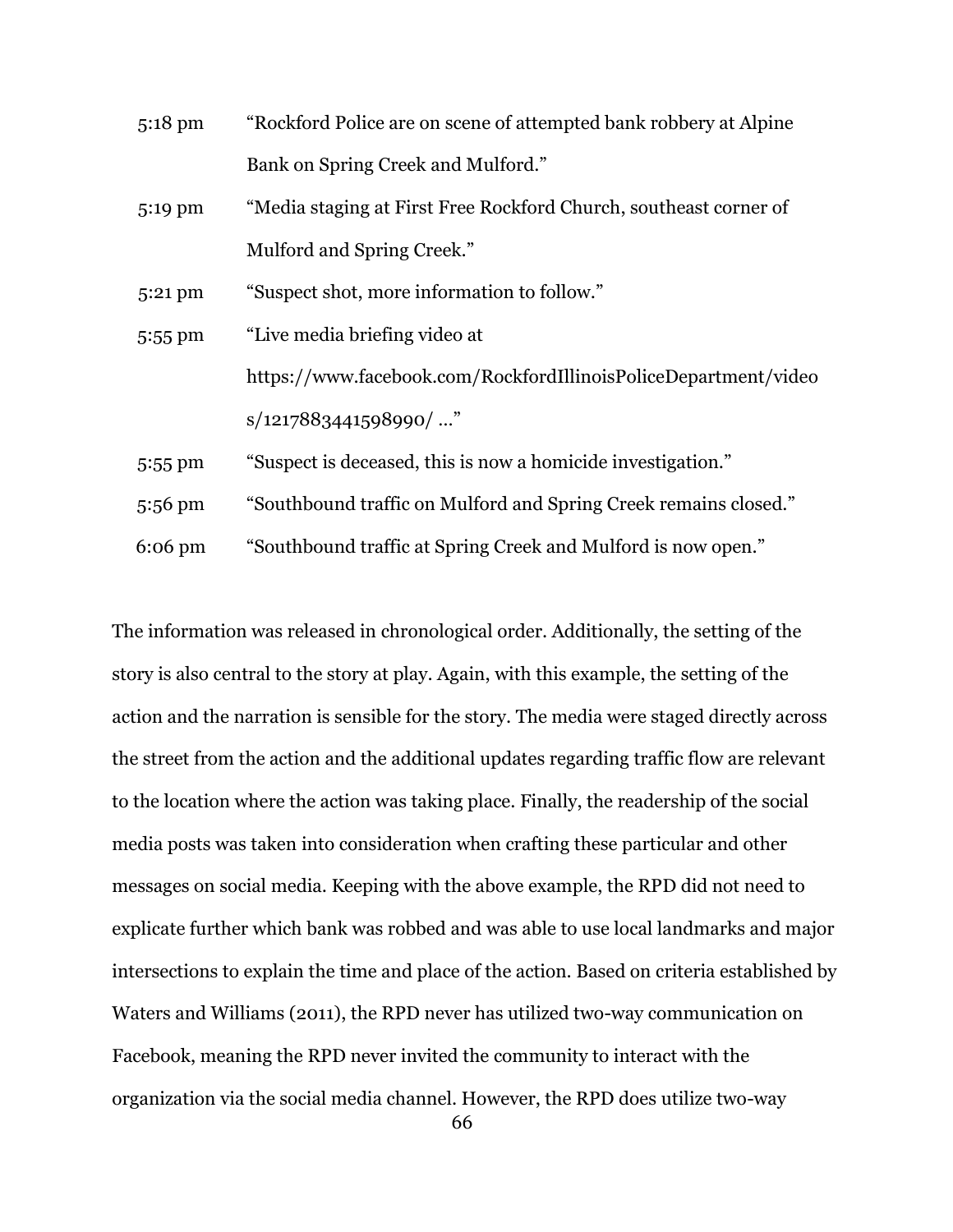communication in the form of an indirect conversation. The RPD used the "@" feature to tag another Twitter user in their tweet. Approximately 6.71% of the RPD's tweets utilized this form of communication. Approximately 93.29% of the tweets utilized oneway communication. Despite the nature of the posts the RPD has created, 99.806% of the RPD's Facebook posts and 80.519% of the RPD's Twitter posts have some sort of measureable community response to them. Additionally, the community's responses tend to fall into one of four themes. The first theme is characterized by the community responding with a direct question to the RPD, which is almost always left unanswered. These types of questions include Karla L Hardman's February 27,2014 comment, "How can I share this with family that are not in Facebook. It will not let me copy it." that was made in response to the RPD's February, 2017 post:

On Monday, February 24th, shortly after 8:00 a.m. the Rockford Police Dept. was made aware of a suspicious incident near the intersection of Elm St. and Howard Ave. Witnesses reported that a White Male in his 40's approached a group of female juveniles and attempted to lure them into his vehicle. Detectives from the Rockford Police Dept., assisted by members of the Winnebago County Sheriff's Dept., conducted a follow-up investigation into the incident.

On Wednesday, February 26th, a suspect and the suspect vehicle were located near the intersection of Chestnut St. and Stewart Ave. The results of the investigation were reviewed by the Winnebago County State's Attorney's Office. At this time no charges related to the suspicious incident have been authorized, however the investigation is on-going.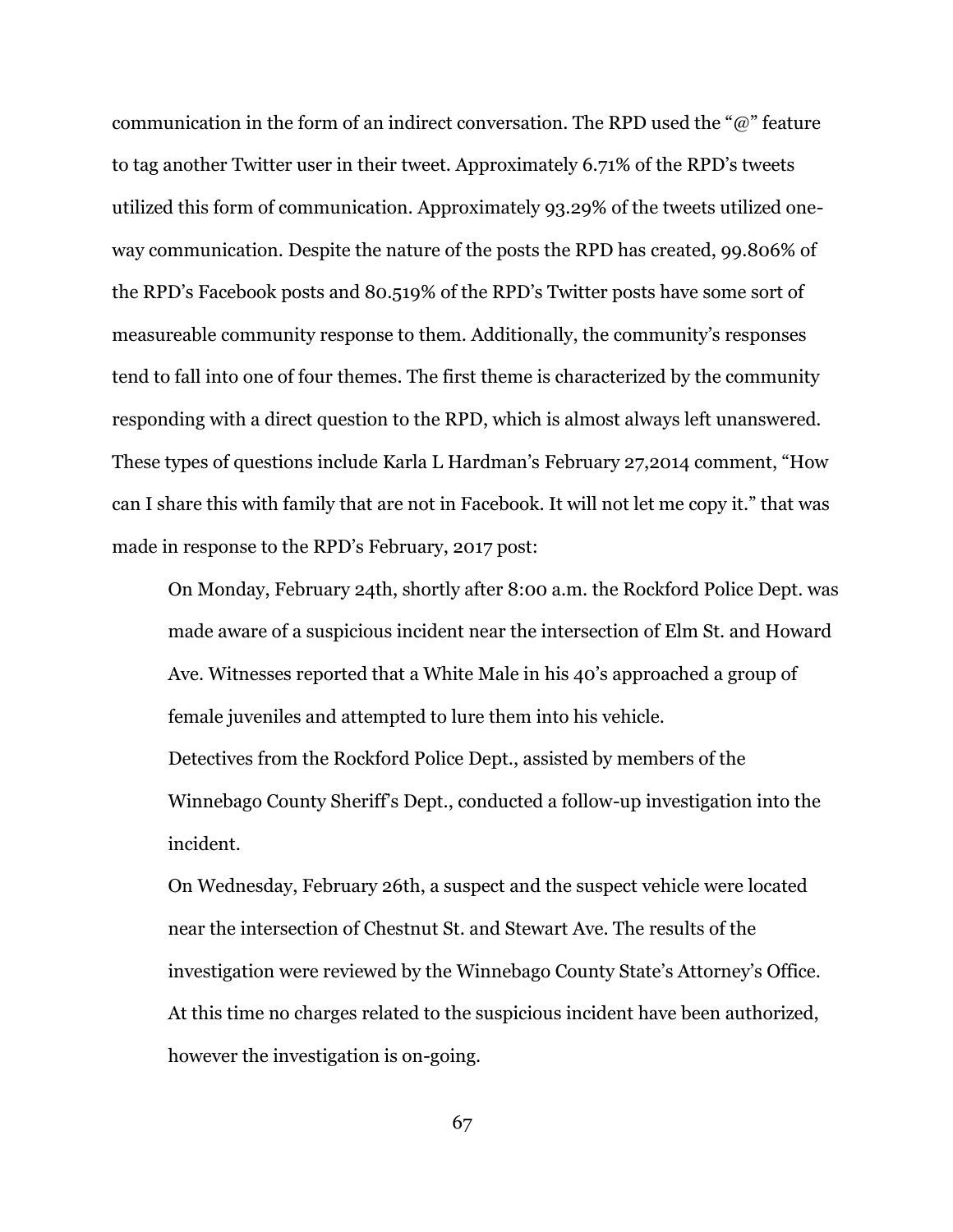Investigators are no longer searching for the Green Chevrolet Pickup believed to be involved in the original incident.

Her question was never answered. The next theme of community responses is praise of the RPD. Many commenters have posted messages congratulating the RPD on an arrest or promotion. Additionally, posts fall into the theme of criticism of criminals. In response to RPD posts outing criminals, such as the RPD's January 8, 2014 post:

On Tuesday, January 7th Rockford Police Officers responded to the Wal-Mart at 3902 W. Riverside in reference to two children left in a vehicle that was not running. Upon officers arrival a six year old female and a 6 month old male were found in the vehicle. Rockford Fire responded and determined both children were cold but not frostbitten or otherwise harmed.

Surveillance video shows the children's mother, Sharnice Longwood, parked her vehicle in the lot at 5:46 pm and entered the store without the children. Longwood returns to the vehicle at 6:18 pm and loads groceries into the vehicle and then returned to the store where she was seen plugging her cell phone into a charger and making a call. At 6:27 pm Longwood left the store and is seen walking through the parking lot. At 6:34 pm Officers arrived and removed the children from the vehicle. At 6:37 pm Longwood returned to her vehicle and spoke with the officers. At the time the children were located inside the vehicle the outside temperature was -4 degrees. Longwood was arrested and charged with two counts of Child Endangerment. Both Children were released to the care of the Illinois Department of Children and Family Services.

Arrested: Longwood, Sharnice B/F 24 years old, Rockford resident.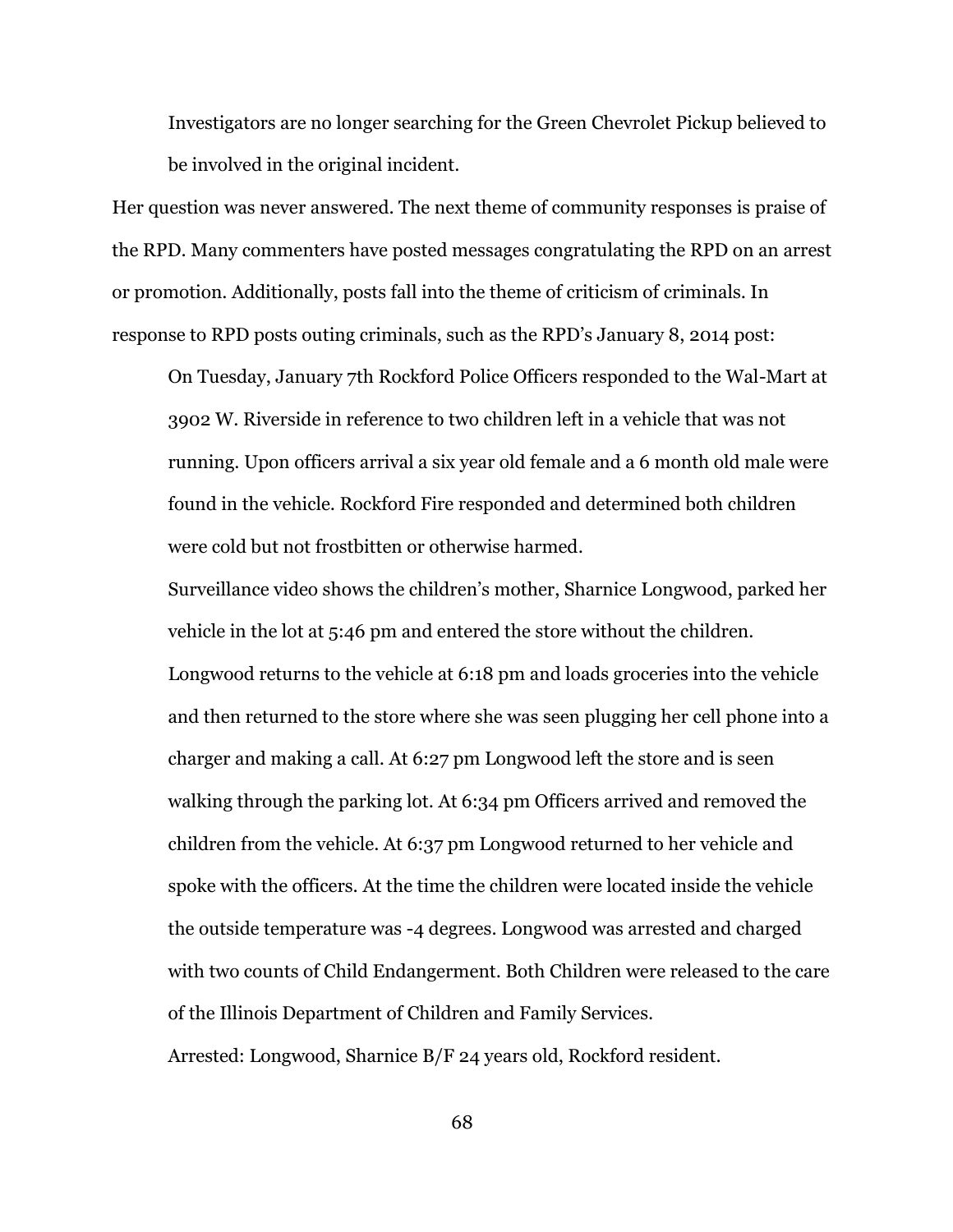The RPD's post included a photo of the accused. Community members responded with direct criticism of the suspect. For example, Cheri Webster-Carlson's January 8, 2014 comment said, "Thank God for video surveillance cameras that have a good cause against her now. Hope she loses her kids for good and tie her tubes so she can't have anymore." The final theme is tagging another individual in a comment so that they are made aware of the RPD's post. In this instance there is rarely any other information included other than the individual's handle. In addition to comments, other features both on Facebook and Twitter allow uses to like, share, favorite, or retweets content. However, these actions could not garner a measurable response from the RPD.

Defamiliarization or the use of novelty in messages, on the other hand, is seen in the novelty of posts. This can be seen in the variety of media the accompany posts. The interesting photos and videos that the RPD published with their posts create eye catching, visually interesting elements to the stories. The content itself focuses on new stories that are relevant to the current time. For example, on November 20, 2015, the RPD's Facebook post concerned a narcotics-related arrest. Leading up to that post, the RPD focused on a snow emergency, and immediately following that post the RPD focused on a new piece of equipment that can destroy illicit narcotics, and then the RPD reported that the Jefferson Street Bridge was closed. While some topics remain on the same subtopic, such as the two narcotics-related posts, the RPD does not typically dwell on the same story for more than one post or, in the case of Twitter, one day.

## **The RPD's Use of Social Media over Time**

Research question 3 explores if and how the RPD's social media use changed over time as several key events took place. There were several changes that occurred over the specific time periods studied. As explicated in the problem statement and literature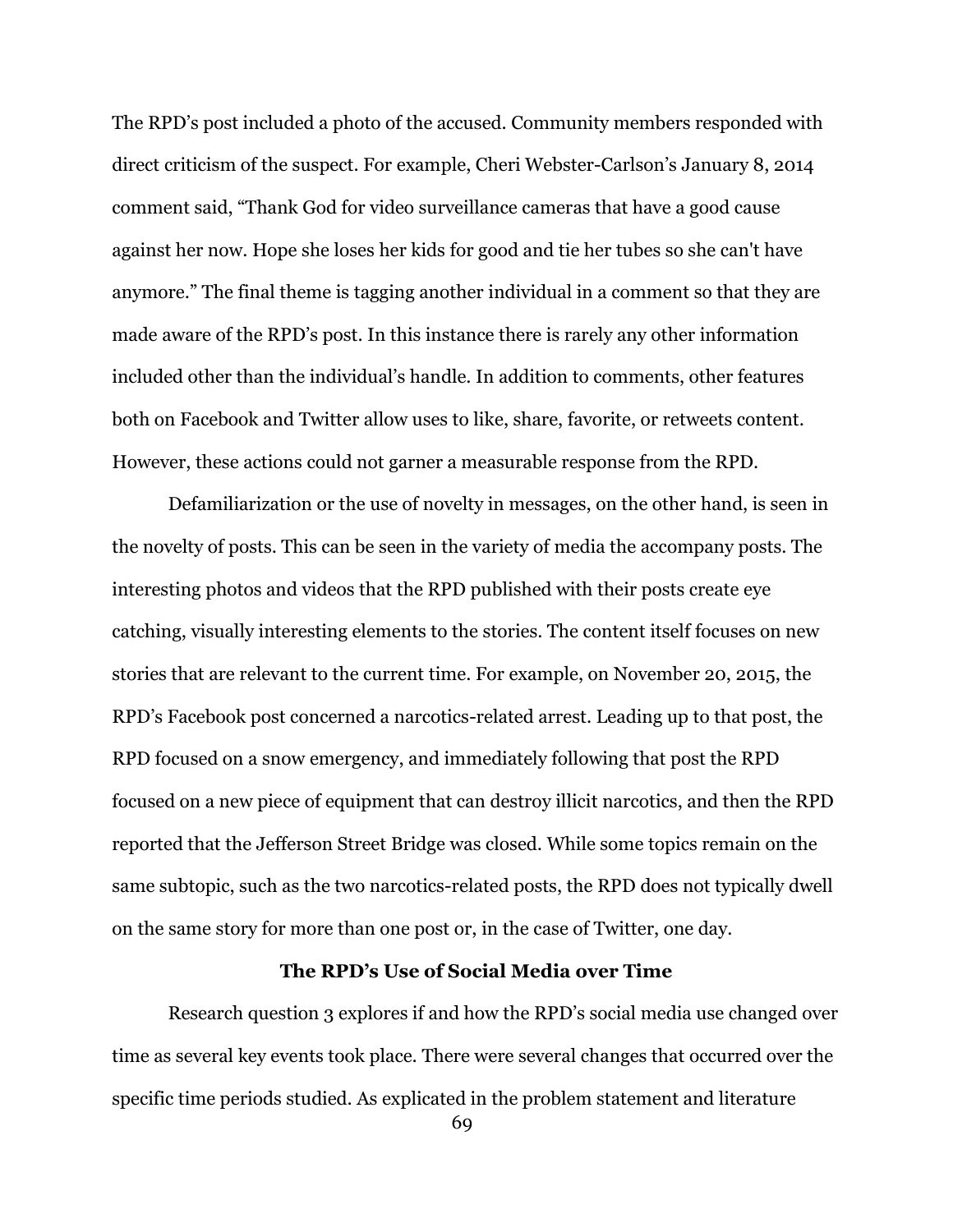review, the RPD has had several critical events affect the public perception of the RPD in recent history. These include the October 30, 2013, welfare check incident; September 16, 2015, DOJ report; November 13, 2015, retirement of Chet Epperson; April 18, 2016, swearing in of Chief Dan O'Shea; and July 18, 2016 encryption of the police scanners. Each of these events represents a significant event in the history of the RPD and a public event that had the potential to affect the relationship of the community with the RPD.

## **June 17, 2013, to October 30, 2013**

During this time period 147 posts were made on Facebook at a rate of 1.081 posts per day. The first post directly outing a criminal and including a photo of the accused was not posted until July 18, 2013. That post explained:

Several months ago members of the Rockford Police Department's Narcotics Unit and agents with the U.S. Drug Enforcement Administration (D.E.A.) began investigating numerous individuals who were suspected of selling heroin throughout the city of Rockford. During the course of the investigation, the list of individuals involved grew and it was learned some of the suspects were delivering heroin to customers and other suspects were selling heroin from residences at different locations throughout Rockford.

Six individuals have been arrested and charged with various criminal charges stemming from this investigation. One subject, who has been identified as Johnny M. Jackson, remains at large and has an active warrant for his arrest. If anyone has information on the whereabouts of Johnny M. Jackson, please contact the Rockford Police Department at 815-987-5824 or CRIMESTOPPERS at 815-963-7867. Photo of Jackson is attached.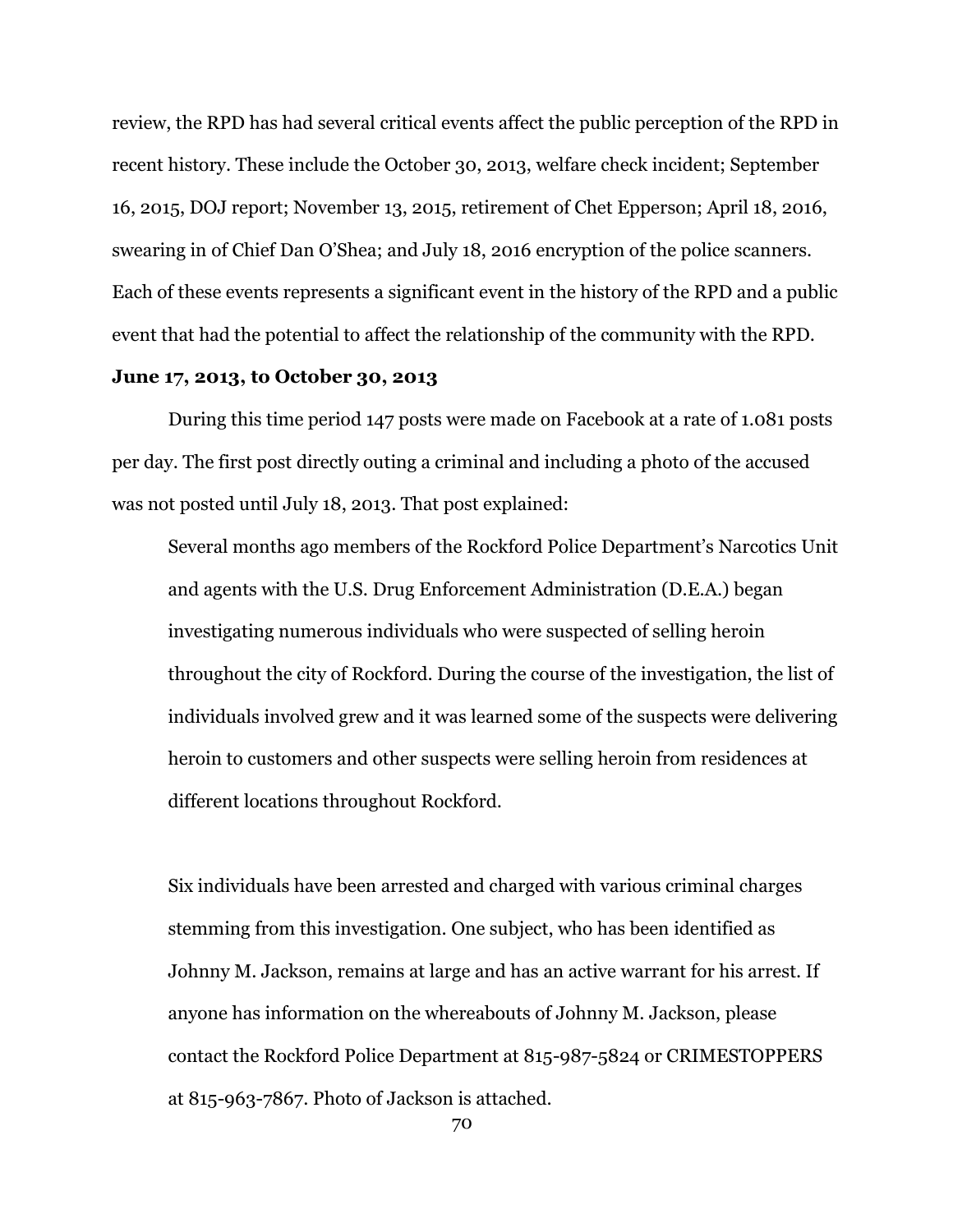During the course of this investigation heroin, U.S.C. a handgun, ammunition, and other items associated with drug trafficking were recovered. The involved individuals are listed below

Arrested: Butler, William E. 58, Belvidere – Arrested 7-16-13 Charges: Criminal Drug Conspiracy, Bond: \$500,000

Arrested: Butler, Julius M. 60, Rockford - Arrested on 6/3/13 Charge: Possession with intent to deliver 1-15 grams of heroin within 1,000 feet of school

Bond: Remains in custody with at \$250,000 bond and a Illinois Department of Corrections Parole violation hold.

Arrested: Leonard, Willie R. Jr 59, Rockford – Arrested on 3/21/13 Charge: Possession with intent to deliver 15-100 grams of heroin. Bond: Remains in custody with a \$75,000 bond.

Arrested: Williams, Albert 59, Rockford – Arrested on 7-16-13 Charges: Two counts of unlawful delivery of heroin, Possession with intent to deliver 1-15 grams of heroin, resisting arrest, obstructing justice, battery to a police officer, unlawful use of weapon by a felon.

Bond: \$500,000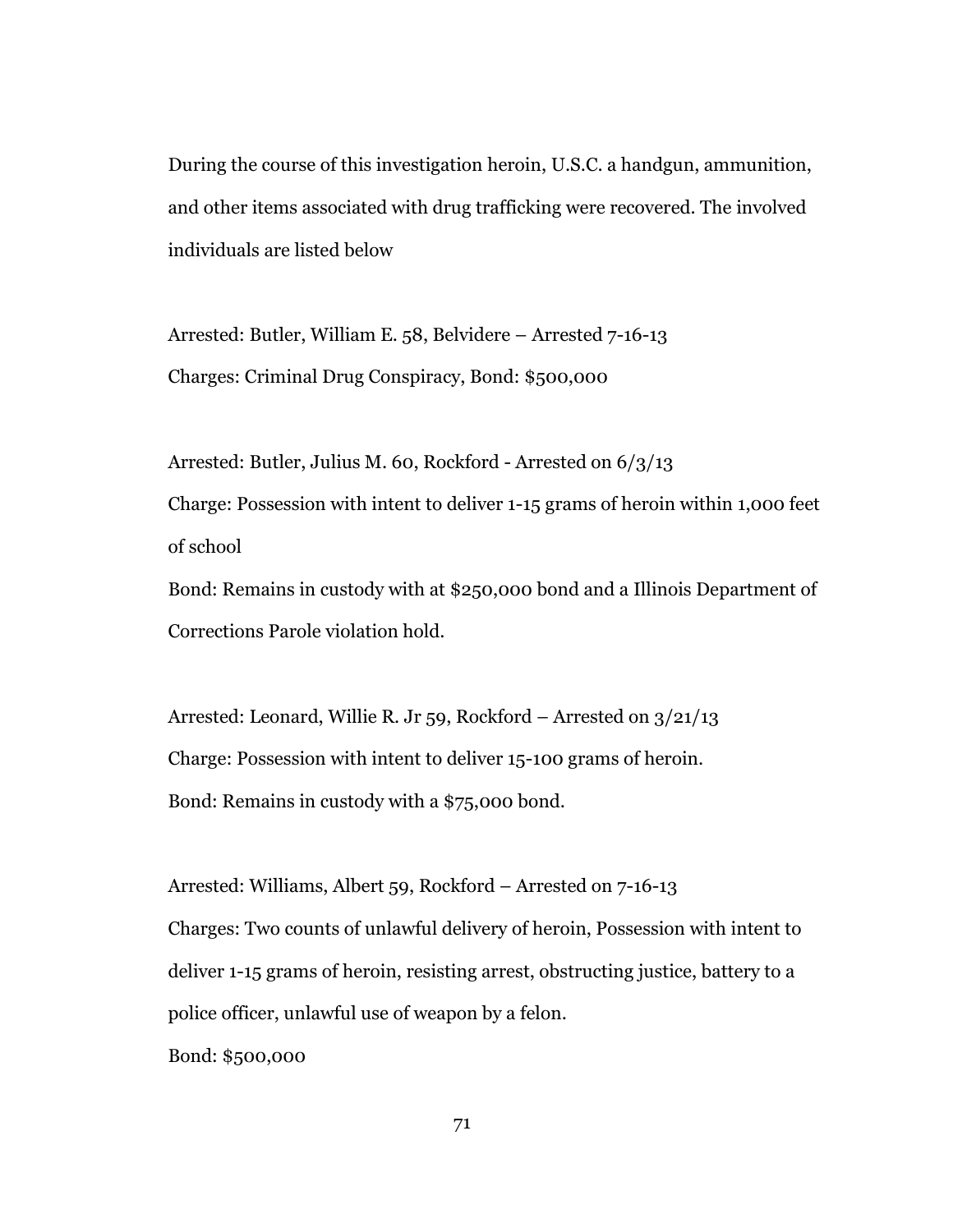Arrested:Kuykindall-Thomas, Charmyne L. 52 Rockford – Arrested 7-16-13 Charge: Unlawful delivery of 1-15 grams of heroin, No F.O.I.D card Bond: Released on bond.

Arrested: Williams, Tyrone 47, Rockford – Arrested 7-17-13 Charge: Two counts of delivery of heroin Bond: Released on bond. All subjects are innocent until proven guilty in a court of law.

Despite six individuals being charged in connection with the incident, only one photo was shared. Many of the other posts made during this time period included tips about how to remain safe, information about specific crimes committed in the community, and special events that were taking place. Many posts included community information related to the proper installation of an air conditioner, heat advisories, and roadside safety check rules implemented by the Illinois State Police.

During this time period, the RPD posted on Facebook almost every day, usually more than once per day. Toward the end of this time period, more and more photos and graphics were being included in posts. This habit became especially evident in August 2013, when officers were promoted and several new recruits joined the force. On the date of the welfare check that caused great scrutiny of the RPD, no posts were made on Facebook. In fact, it appears that to never have been mentioned on Twitter was not utilized until August 2015.

After analyzing the total number of posts made during this time period, it became clear that public interest pieces dominated the posts, representing 38% of the messages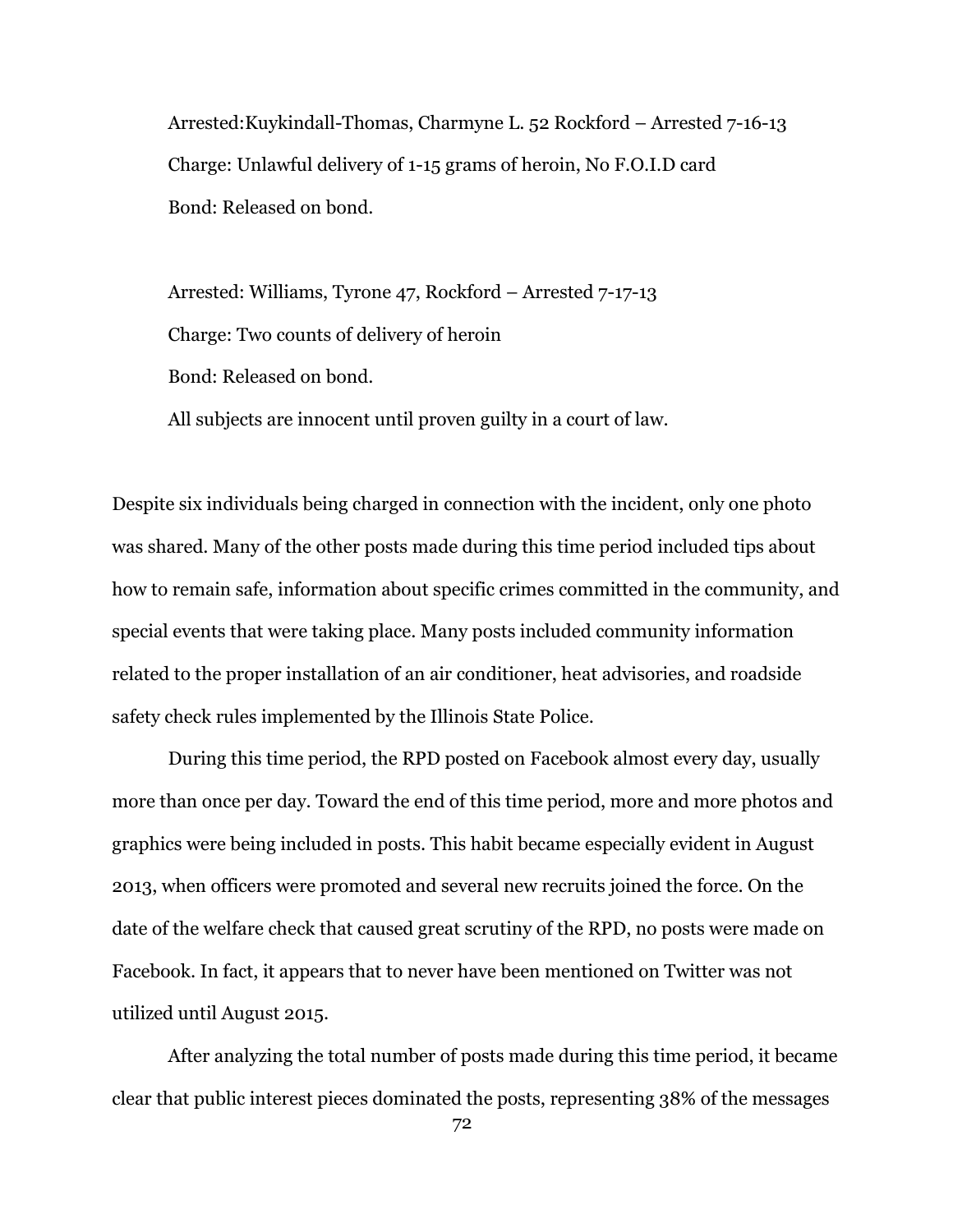posted by the RPD. Community events were included in 19% of posts, crime reports were represented by 14% of posts, and criminals were "outed" in 29% of posts. Table 1.

| CE % | CR % | OC % | PI% |
|------|------|------|-----|
| 19%  | 14%  | 29%  | 38% |

*Facebook Posts by Category June 17, 2013, to October 31, 2013*

## **October 31, 2013, to September 16,2015**

During the time immediately following the welfare check incident and preceding the publication of the DOJ report, 499 posts were made on Facebook at a rate of 0.727 posts per day. Many of the posts during this time period included graphics and photos highlighting event information and officers interacting with their community. Additionally, quantified crime data was often included in posts, including information explaining the data. For example, on September 12, 2014, the RPD posted, "At this month's RockStat, the Rockford PD shared some positive data for the city's crime trends. Group A incidents, Violent Crime and Property Crime were down in all three Districts." As with the previous time period, there were few posts specifically outing criminals. After analyzing the total number of Facebook posts made during this time period, it became clear that public interest pieces dominated the posts, representing 48% of the messages posted by the RPD. Community events were included in 17% of posts, crime reports were represented by 10% of posts, and criminals were "outed" in 25% of posts.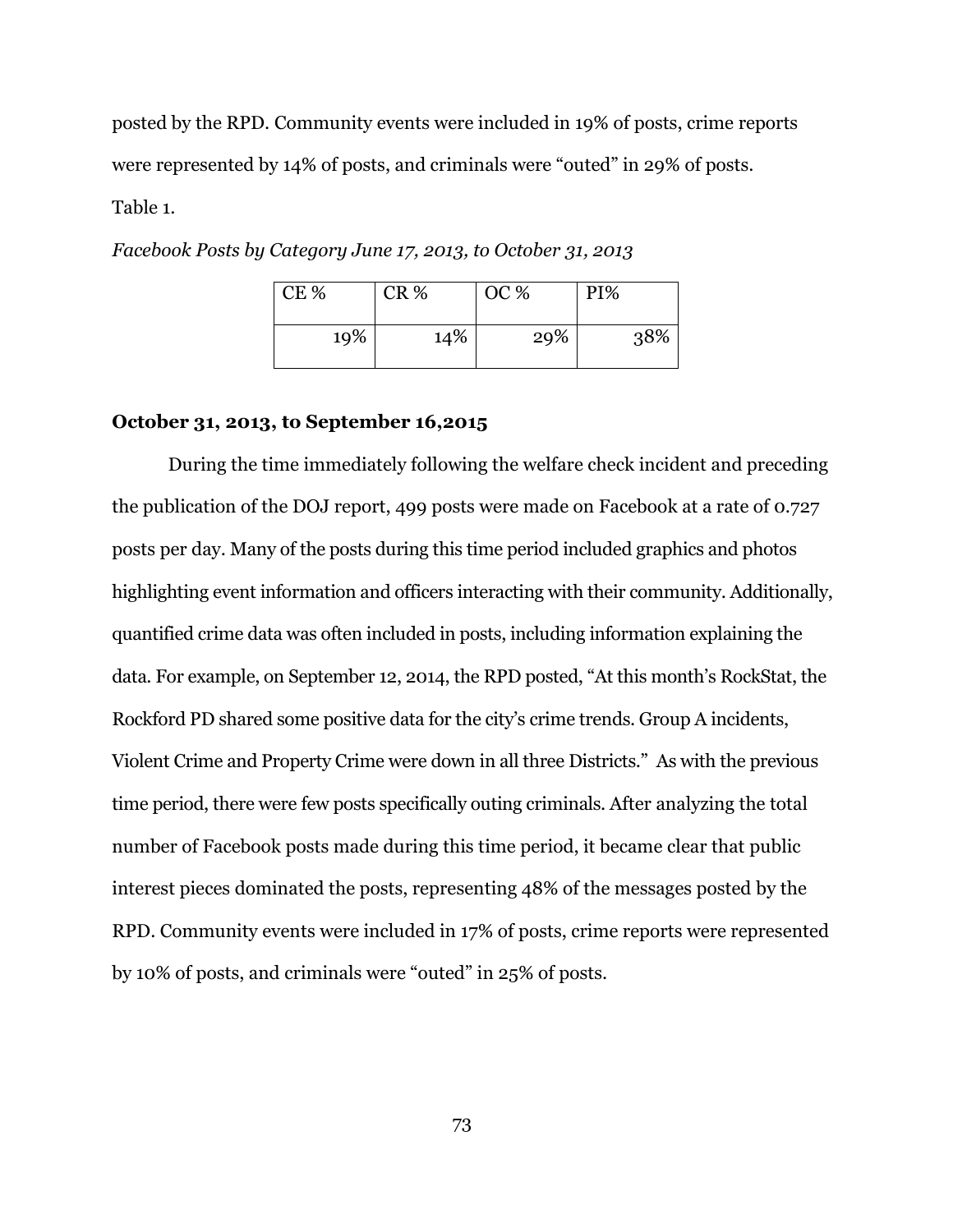## Table 2

*Facebook Posts by Category October 31, 2013, to September 16, 2015*

| CE % | CR % | OC % | PI% |
|------|------|------|-----|
| 17%  | 10%  | 25%  | 48% |

Twitter was not utilized until August 2015. Only then was Twitter used primarily to inform the public about community events. On occasion fliers detailing the events and which officers would be present was also included. During this time period, 10 posts were made on Twitter at a rate of 0.0146 posts per day. After analyzing the total number of Twitter posts made during this time period, it became clear that public interest pieces dominated the posts, representing 50% of the messages posted by the RPD. Community events were included in 40% of posts, crime reports were represented by 0% of posts, and criminals were "outed" in 10% of posts.

## Table 3

*Twitter Posts by Category October 31, 2013, to September 16, 2015*

| CE% | CR % | OC % | PI% |
|-----|------|------|-----|
| 40% | 0%   | 10%  | 50% |

## **September 17, 2015, to November 13, 2015**

In the short time between the release of the DOJ report and Chief Epperson's retirement, 47 posts were made on Facebook at a rate of 0.810 posts per day. Many posts discussed the officers' presence in the community, community events, and personal achievements. During this time, many posts also contained information about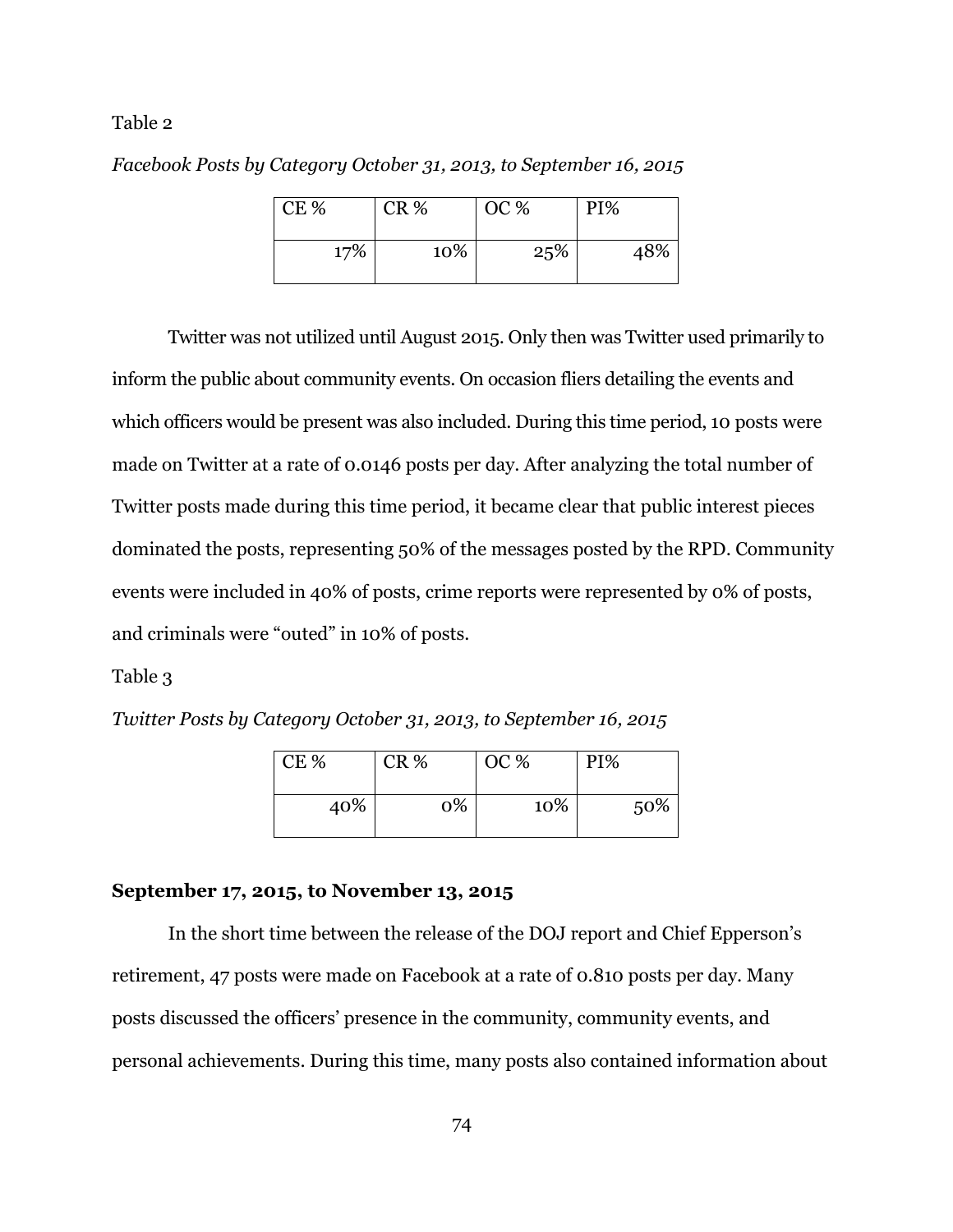improvement in crime statistics. For example, on September 24, 2015, the RPD posted a number of data charts and the text:

Rockford Police CompStat presentations was held this afternoon. The attached District Scorecards show the Group A offenses and select crimes that the Rockford Police track on a daily basis.

District 1 (City's west side) saw an almost 10% decrease in Group A offenses, 47% decrease in Aggravated Battery and Shots Fired, and 63% decrease in Robberies in August.

District 2 (City's near east side) saw an 11% decrease in Aggravated Battery and Shots Fired and a 41% decrease in Robberies in August. District 3 (Far east side) has a 0.76% increase in Group A offenses as compared to the same time in 2014.

The Rockford Police Department recognizes that there is a lot more work to do but these numbers show that progress is being made and that is mainly because of the support we get from our great citizens.

Posts like these focused on the positive effects of the police officers in the community in contrast with the destructive nature of criminals.

After analyzing the total number of Facebook posts made during this time period, it became clear that public interest pieces dominated the posts, representing 55% of the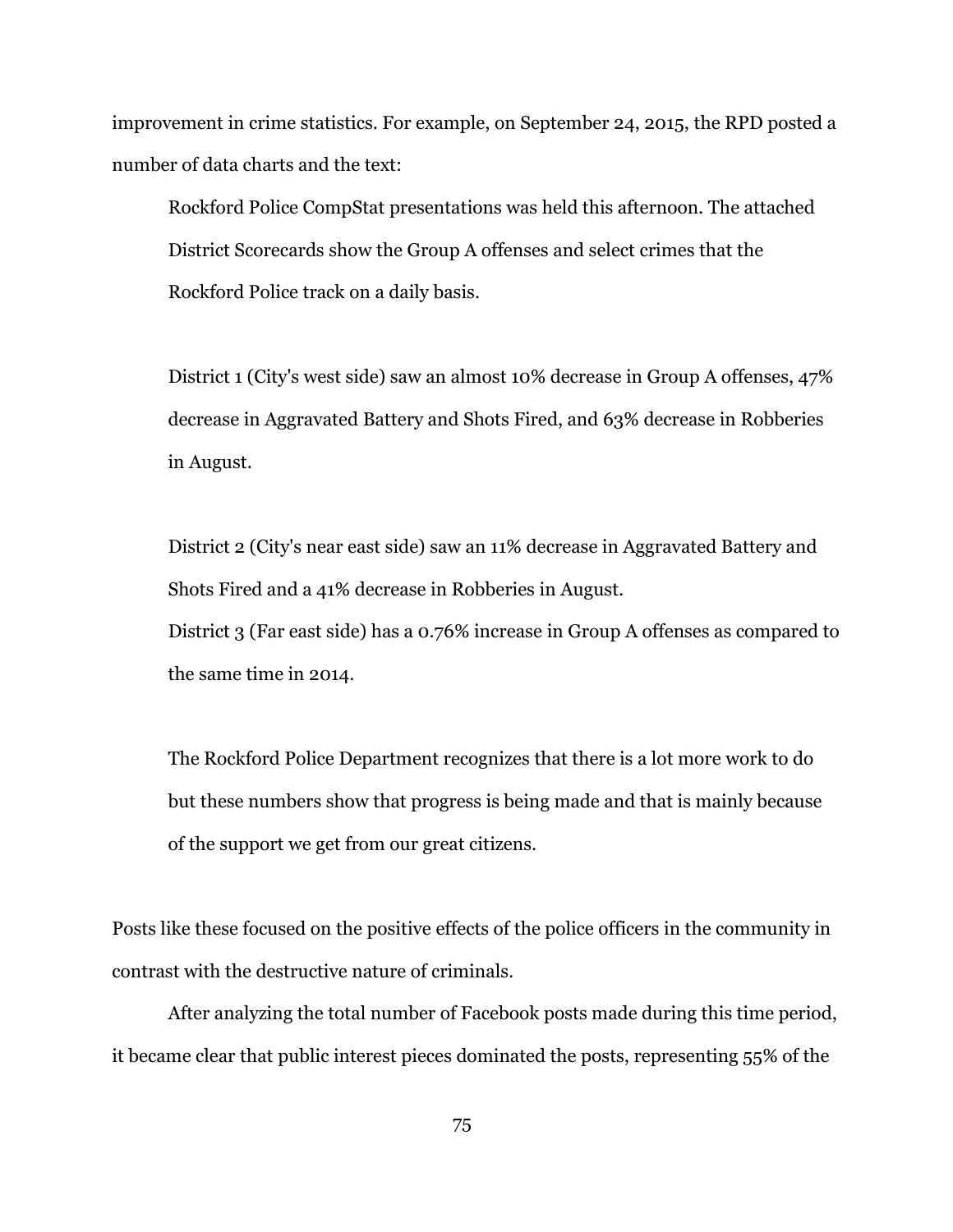messages posted by the RPD. Community events were included in 15% of posts, crime reports were represented by 13% of posts, and criminals were "outed" in 17% of posts. Table 4.

| Facebook Posts by Category September 17, 2015, to November 13, 2015 |  |  |
|---------------------------------------------------------------------|--|--|
|                                                                     |  |  |

| CE % | <b>CR %</b> | OC % | PI% |
|------|-------------|------|-----|
| 15%  | 13%         | 17%  | 55% |

This pattern seemed to be mimicked on Twitter. However, one key difference was the manner in which an incident at Rockford's Crusader Clinic on September 28, 2015, was described on Twitter versus Facebook. On Facebook the event was described in the following posts:

| Approximately 4 PM | "Rockford Police are on the scene at Crusader Clinic, 1100      |
|--------------------|-----------------------------------------------------------------|
|                    | Broadway, in reference to a white, male subject in his 30's who |
|                    | had allegedly fired several shots inside the building.          |
|                    | Negotiators are on the scene and communication with the         |
|                    | subject has been established. There are no reports of any       |
|                    | injuries at this time."                                         |
| Approximately 7 PM | "The suspect is in custody. Media briefing to be held shortly." |
| Approximately 9 PM | "On Monday September 28, 2015 at about 2:15 p.m., Rockford      |
|                    | Police Officers responded to Crusader Community Health at       |
|                    | 1100 Broadway for a report of a man with a gun inside the       |
|                    | building and there were shots fired. Upon arrival, Officers     |

encountered numerous patients and staff members fleeing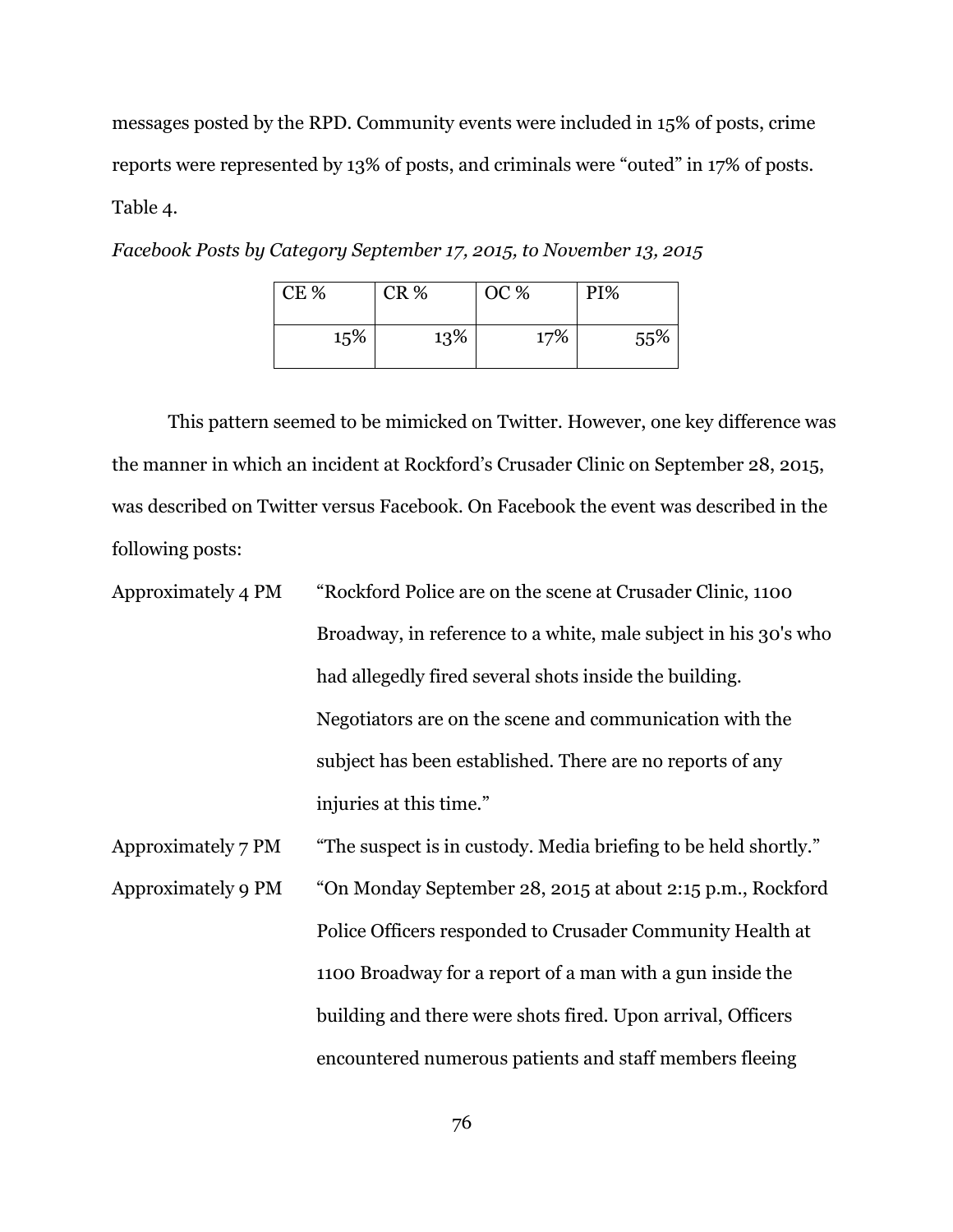from the building and learned the gunman was on the second floor. Officers immediately entered the building and located the armed suspect, 36-year-old Steven Dummer of Rochelle, in a second floor waiting room threatening suicide. The officers secured the immediate area and began negotiation with Dummer. As other officers arrived to assist, including officers from the Rockford Police Department, Winnebago County Sheriff's Office, and Rockford Park District, they secured the exterior of the building and conducted an evacuation. Rockford Police negotiators responded and they negotiated with Dummer for about four hours before Dummer surrendered to officers without further incident. Rosecrance Health Network crisis counsellors responded and stood-by at the scene as expert resources for negotiators.

Rockford Fire Department transported Dummer to a local hospital where he was medically cleared before being transported to the Winnebago County Jail and lodged in lieu of a \$100,000 bond. Dummer faces charges of Aggravated Discharge of a Firearm and Aggravated Unlawful Use of Weapons, and Dummer should be considered innocent until proven guilty in a court of law.

The rapid response and preparation of Crusader Community Health employees followed by an effective response by the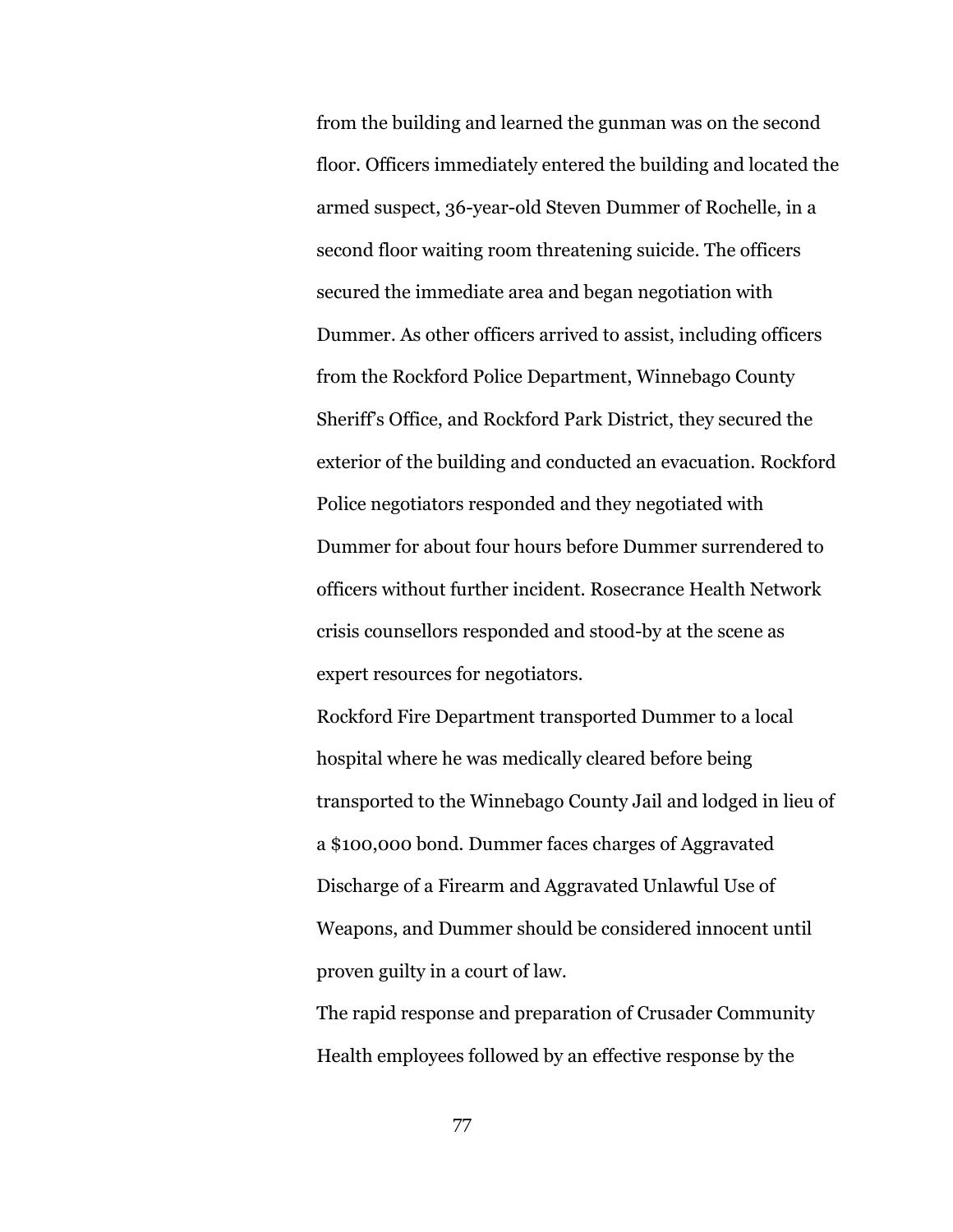Police Department and partnering agencies led to a peaceful resolution to this very critical incident with no injuries to anyone."

These three posts are generally longer form and seem to be posted with some delay from actual events. On Twitter, the RPD posted:

- 5:14 PM "Rockford Police are on the scene at Crusader Clinic, 1100 Broadway."
- 5:14 PM "In reference to a white, male subject in his 30's who had fired several shots inside the building."
- 5:14 PM "Negotiators are on the scene and communication with the subject has been established. There are no reports of any injuries at this time."
- 5:46 PM "Media staging at 7th and 12th Avenue.
- 7:25 PM "The suspect is in custody and is being transported to local hospital for mental health evaluation."
- 7:28 PM "Press release with additional details to be distributed later this evening."

Additional information was never distributed via Twitter, and the individual in question was never specifically identified. Additional tweets during this time period focused on community warnings about severe weather and information about community events and honors, such as "Boy Scouts honor three community members - http://WREX.com – Rockford's News Leader." Twitter and Facebook seem to serve radically different purposes at this point in time.

During this time period, 12 posts were made on Twitter at a rate of 0.207 posts per day. After analyzing the total number of Twitter posts made during this time period, it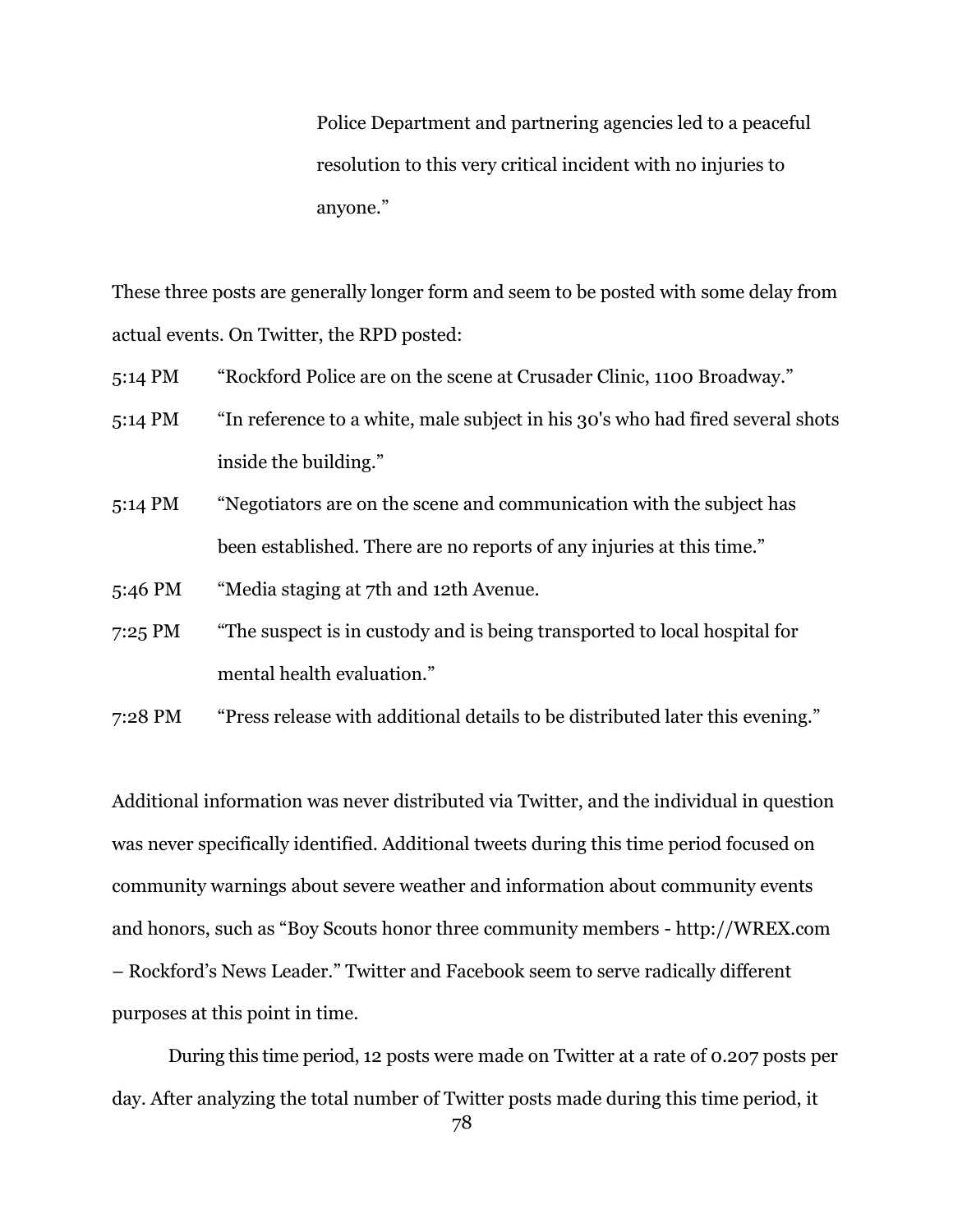became clear that public interest pieces dominated the posts, representing 75% of the messages posted by the RPD. Community events were included in 0% of posts, crime reports were represented by 25% of posts, and criminals were "outed" in 0% of posts. Table 5.

*Twitter Posts by Category September 17, 2015, to November 13, 2015*

| CE % | CR % | OC % | PI% |
|------|------|------|-----|
| 0%   | 25%  | 0%   | 75% |

### **November 14, 2015, to April 18, 2016**

Between the retirement of Chief Epperson and the swearing in of Chief O'Shea, the use of Facebook continued to focus on community events and recognizing the successes of officers, which falls into the theme of public interest pieces. During this time period 118 posts were made on Facebook at a rate of 0.752 posts per day. While there continued to be alerts about local crime, there continued to be a focus on the incidents themselves rather than outing the criminals who committed the crimes. While this type of post continued to exist, posting of photos of criminals remained sporadic. In addition, posts continued to praise the RPD for supposedly reducing crime in the region. On March 10, 2016, the RPD posted the link to a news article entitled, "Crime Analysts Credited for Drastic Improvements." However, data charts with any sort of proof of lower crime statistics no longer were posted.

After analyzing the total number of Facebook posts made during this time period, it became clear that public interest pieces dominated the posts, representing 66% of the messages posted by the RPD. Community events were included in 8% of posts, crime reports were represented by 6% of posts, and criminals were "outed" in 20% of posts.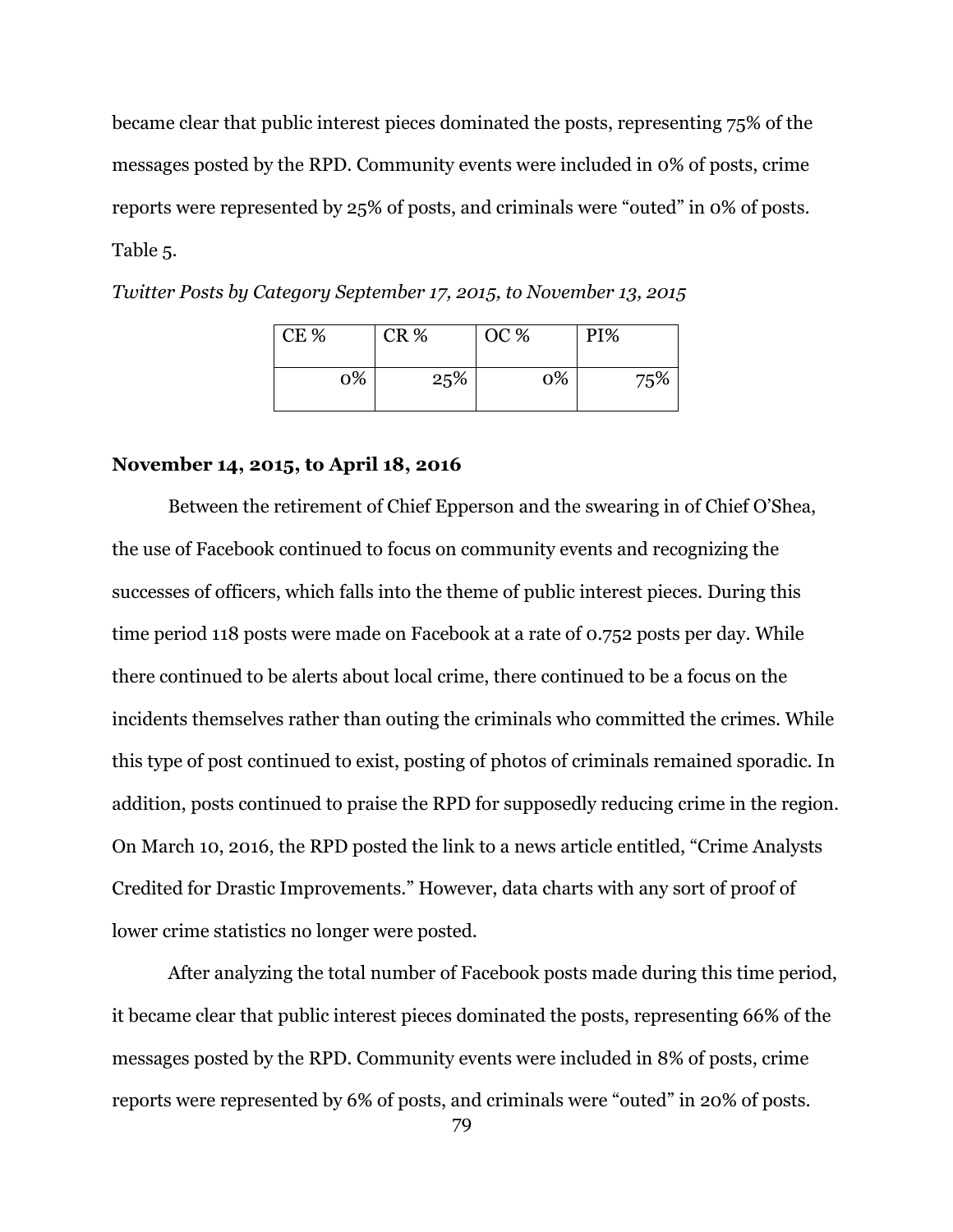Table 6.

*Facebook Posts by Category November 14, 2015, to April 18, 2016*

| CE % | CR % | OC % | PI% |
|------|------|------|-----|
| 8%   | 6%   | 20%  | 66% |

On Twitter, posts during this time also focused on community events and public interest pieces. However, during this time period, there was an increase in retweeting the posts of community members. For example, when discussing a partnership between the US Drug Enforcement Agency (DEA) and RPD, the RPD chose to retweets as many as four community members' accounts in addition to creating their own posts.

During this time period, 103 posts were made on Twitter at a rate of 0.656 posts per day. After analyzing the total number of Twitter posts made during this time period, it became clear that public interest pieces dominated the posts, representing 91% of the messages posted by the RPD. Community events were included in 4% of posts, crime reports were represented by 2% of posts, and criminals were "outed" in 3% of posts. Table 7.

| CE % | CR % | OC % | PI% |
|------|------|------|-----|
| 4%   | 2%   | 3%   | 91% |

*Twitter Posts by Category November 14, 2015, to April 18, 2016*

# **April 19, 2016, to July 18, 2016**

This time period signaled a marked change in the RPD's use of Facebook. During this time period 175 posts were made on Facebook at a rate of 1.923 posts per day. Posts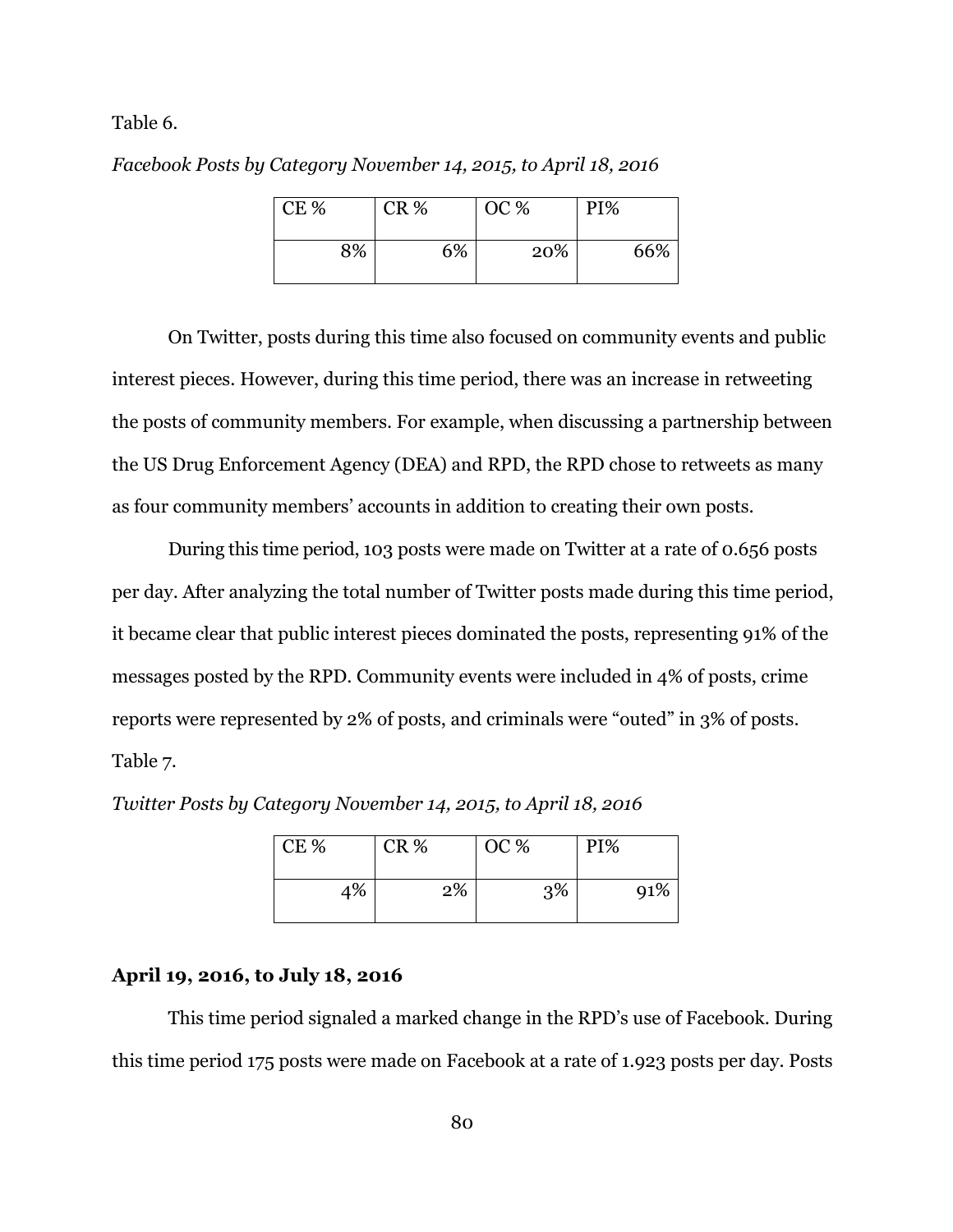during this time shifted to a focus on crime reports and outing criminals versus public interest pieces. Posts also included community events and public interest pieces; however, there was a much heavier focus on including photos of suspected criminals.

After analyzing the total number of Facebook posts made during this time period, it became clear that public interest pieces dominated the posts, representing 53% of the messages posted by the RPD. Community events were included in 21% of posts, crime reports were represented by 69% of posts, and criminals were "outed" in 18% of posts. Table 8.

 $CE \%$   $CR \%$   $OC \%$   $PI%$ 

*Facebook Posts by Category April 19, 2016, to July 18, 2016*

The Twitter posts during the time between O'Shea being sworn in and the decision to encrypt the police scanner system were focused primarily on celebrations. Specifically, the swearing in of Chief O'Shea was followed with several community events including a promotion, swearing-in, retirement and award ceremony marked the beginning of Chief O'Shea's tenure with excitement. The RPD's tweets during this time often included graphics including the design of the new police station, fliers for a safety fair, and promotional material for the "Cop on the Rooftop" fundraiser. Few posts focused on crime reports or incidents in the community.

 $21\%$  9% 18% 53%

During this time period, 119 posts were made on Twitter at a rate of 1.308 posts per day. After analyzing the total number of Twitter posts made during this time period, it became clear that public interest pieces dominated the posts, representing 85% of the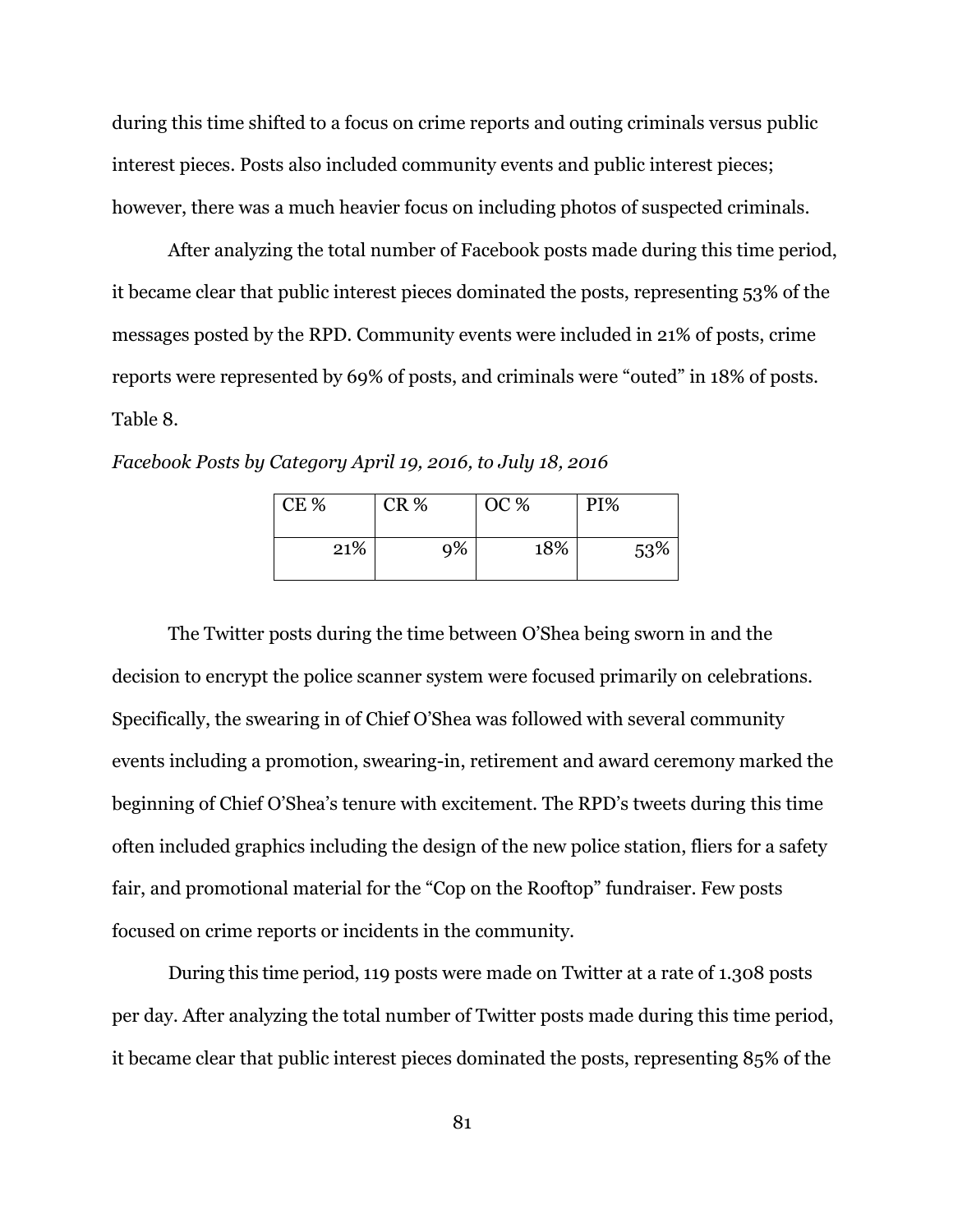messages posted by the RPD. Community events were included in 9% of posts, crime reports were represented by 3% of posts, and criminals were "outed" in 3% of posts. Table 9.

| CE % | CR % | OC % | PI% |
|------|------|------|-----|
| 9%   | 3%   | 3%   | 85% |

*Twitter Posts by Category April 19, 2016, to July 18, 2016*

### **July 19, 2016, to April 15, 2017**

In July 2016, the RPD's police scanner became encrypted, which spurred much debate in the community. Following this decision, the trend of outing criminals publicly on Facebook by posting their photos and documenting their arrests continued to increase. The RPD continued to post about community events, crime reports, and public interest pieces, including information about police station open houses and a winter warning not to leave cars running unattended. During this time period 566 posts were made on Facebook at a rate of 2.089 posts per day. However, it seems that almost every week and sometimes multiple times a week during this time period the RPD chose to publish a photo of a suspected criminal. For example, on January 16, 2017, the RPD posted:

82 On 01/14/2017 at about 10:30pm, members of the Rockford Police SCOPE team attempted to conduct a traffic stop on a 2001 Saturn for a traffic violation. As the driver came to a stop in the 700 block of North Horsman Street, both he and the front seat passenger quickly exited the vehicle and fled on foot. They ran to a residence in the 700 block of North Horsman Street. Officers chased both subjects and observed the passenger, later identified as 21 year old Rockford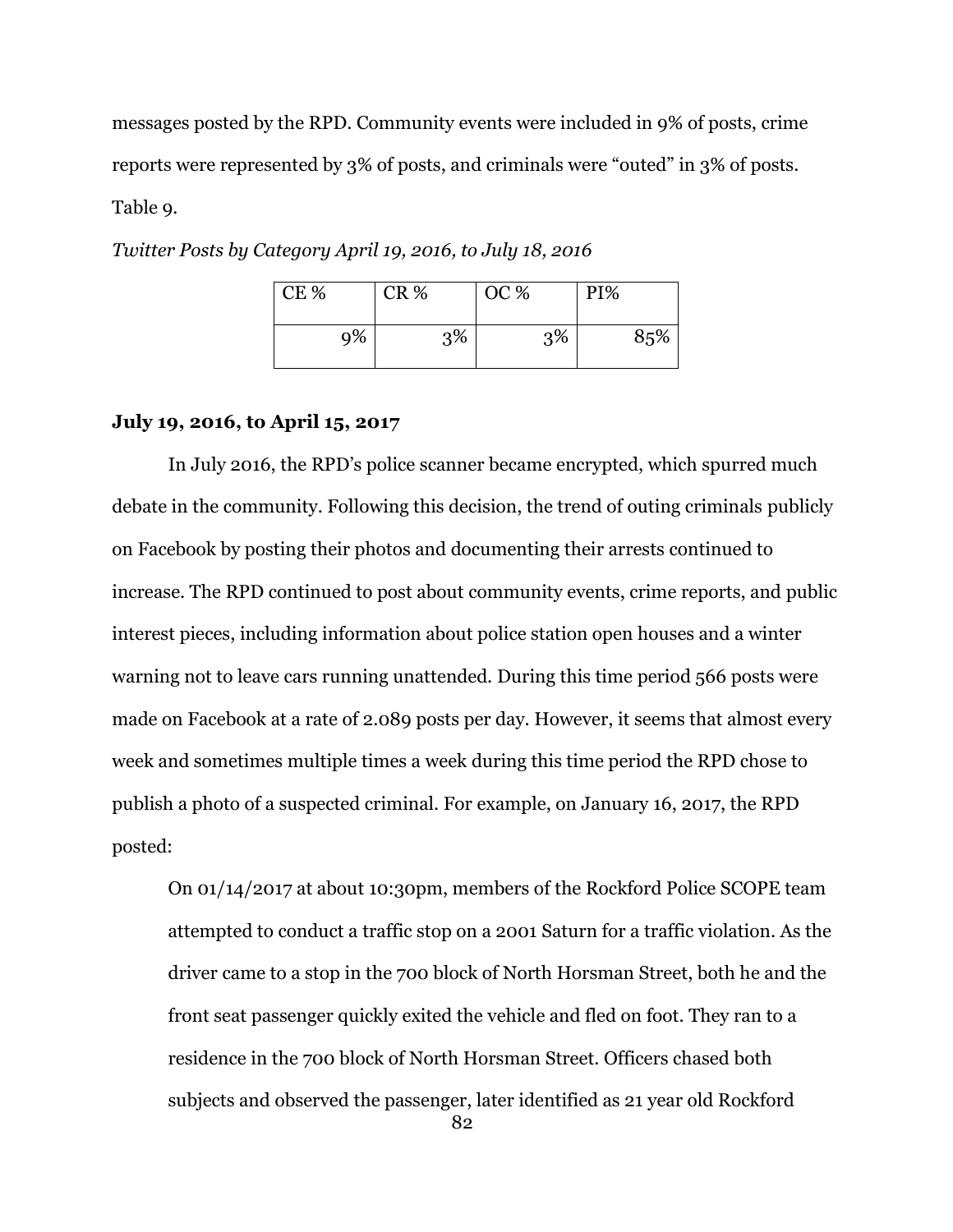resident Cameron Frazier, discard two handguns. Frazier then attempted to gain entry into the residence but officers were able to apprehend him. The driver of the vehicle escaped. Officers recovered both handguns.

Officers searched the vehicle and located a quantity of marijuana. Officers also located a quantity of cash on Frazier's person.

Frazier was charged with the following offenses:

Armed Violence

Aggravated Unlawful Use of a Weapon (2 counts) Possession with Intent to Deliver Cannabis (30-100 grams) Violation of the Firearm Owner's Identification Act (No FOID) Resisting Frazier was transported to the Winnebago County Jail where he was lodged. A

photo is attached. The charges against Frazier are merely accusations. He is considered innocent until proven guilty in a court of law.

This is an on-going investigation. No further information is available at this time. Anyone with any information regarding this incident is encouraged to call the Rockford Police Department at 815-966-2900 or Crimestoppers at 815-963-7867.

Then, not a full week later, the RPD posted another outing-type post. On January 20, they explained: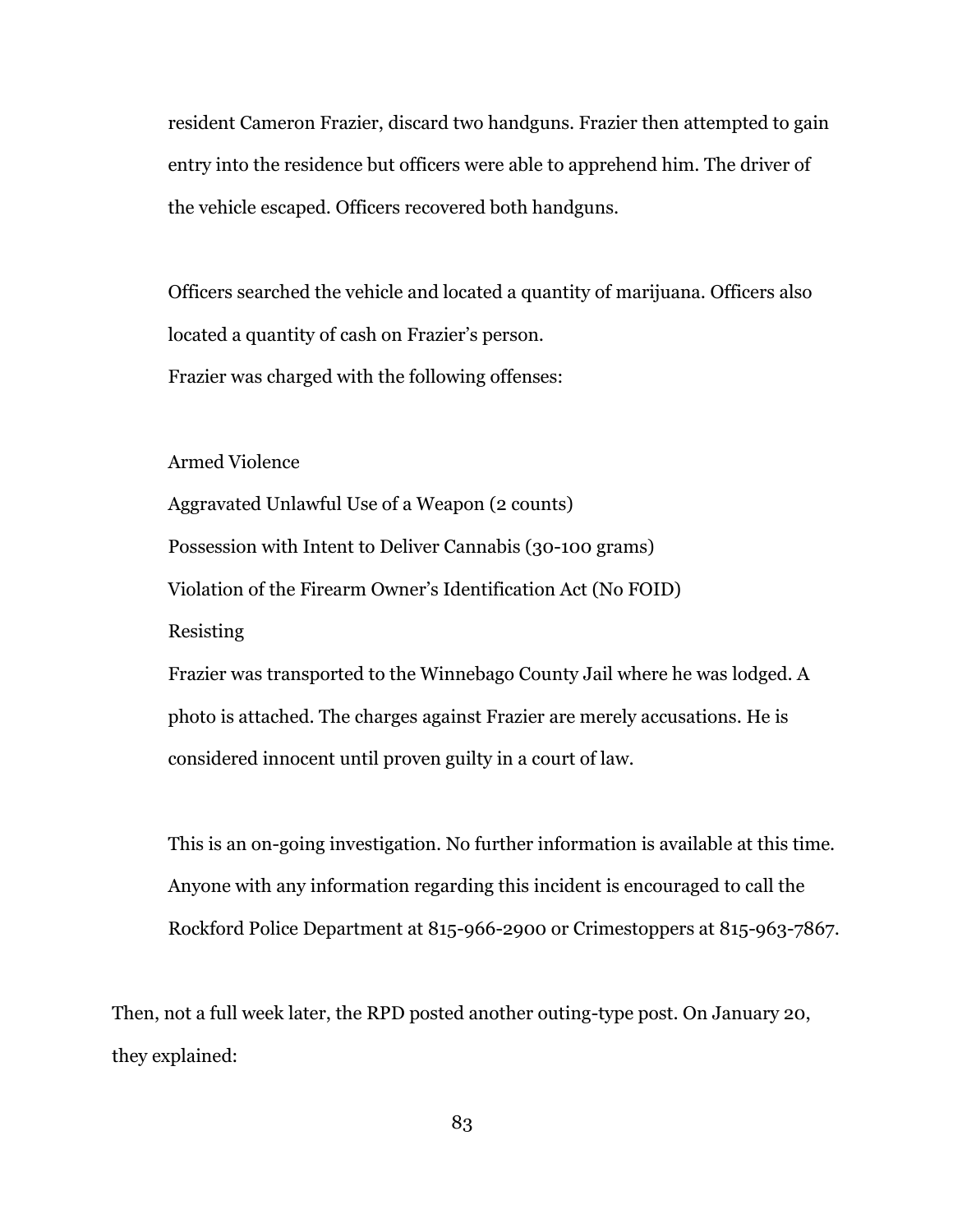On Wednesday, January 18, 2017 at approximately 8:00 a.m., the Rockford Police Department assisted the U.S. Department of Agriculture, Food and Nutrition Service (USDA) and the Internal Revenue Service (IRS) in a federal investigation related to fraudulent use of the Supplemental Nutrition Assistance Program (SNAP), also known as food stamps.

During the operation, USDA and IRS agents along with the Rockford Police conducted a series of coordinated search warrants at the following locations:

- Mr. Clark's Grocery, 1019 South Main Street
- S and B Discount, 1207 Broadway Street
- Platinum Electronics, 1114 Broadway Street
- Thaim Hin Grocery Store, 1103 Broadway Street

As a result of the operation, each of these businesses were condemned for numerous code violations by the City of Rockford. The following four individuals were arrested on federal food stamp and wire fraud charges:

- Vansy Xayvandy, 41, Rockford
- Aung Gyaw, 22, Rockford
- Som Xayvandy, 45, Rockford
- Feuy Khaikham, 55, Rockford

Rockford Police arrested and the charged the following individuals with State of Illinois offenses:

ARRESTED: Feuy Khaikham, 55, Rockford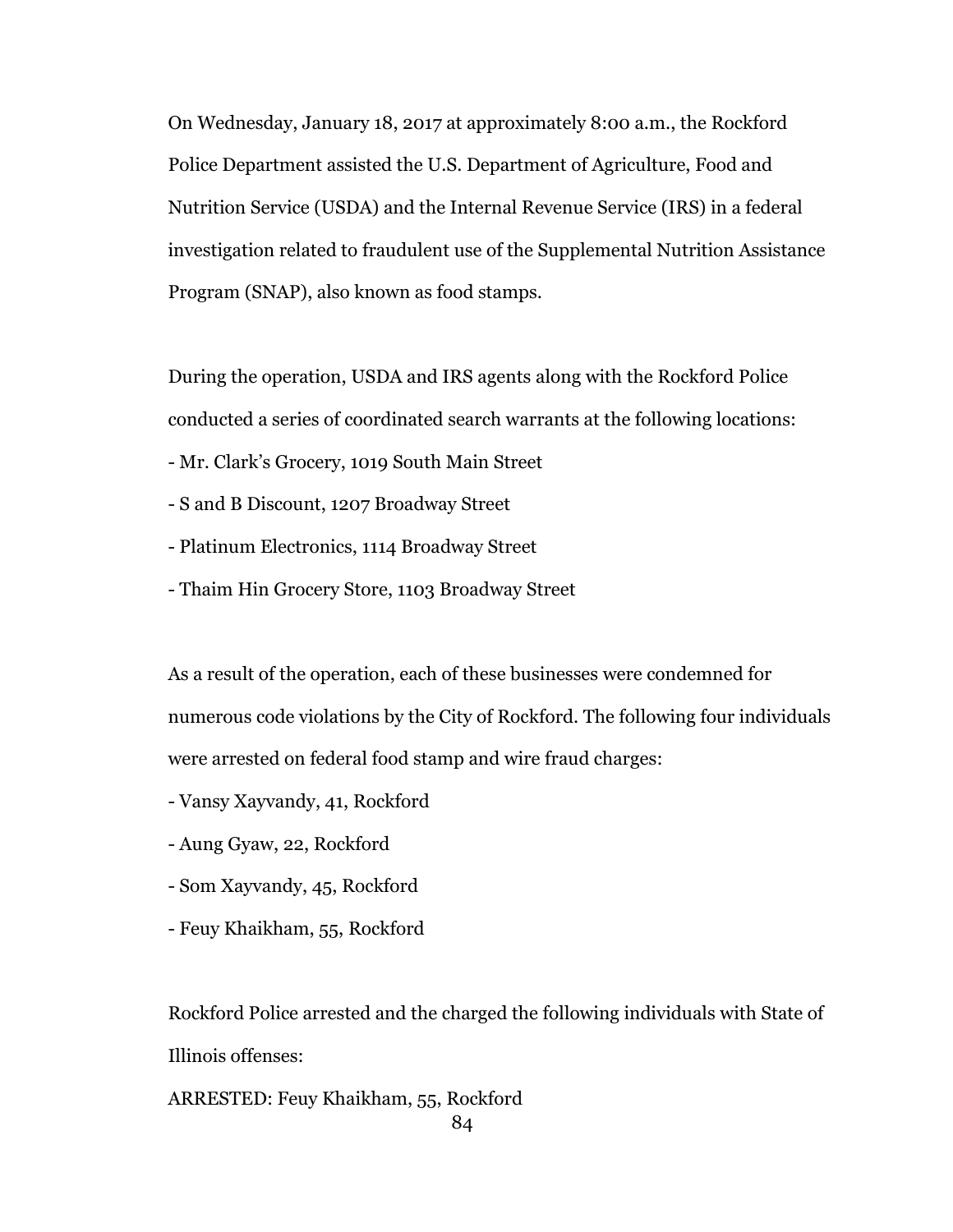### CHARGE: No FOID

ARRESTED: Soulivanh Bounleutay, 46, Rockford CHARGE: Armed Violence

In part of the operation, federal agents and the Rockford Police conducted a search warrant at 2525 Cerro Vista Drive. Federal agents interviewed the residents; however, no arrests were made.

No further information is available at this time. Additional information may be released as it becomes available.

For more information on the federal investigation, please visit http://bit.ly/2jgd9mR.

All charges are merely allegations and parties are presumed innocent until and unless proven guilty in a court of law.

For reasons that remain unclear, despite the fact that six individuals were charged with crimes in this instance, only two individuals had their photos posted.

After analyzing the total number of Facebook posts made during this time period, it became clear that public interest pieces dominated the posts, representing 48% of the messages posted by the RPD. Community events were included in 11% of posts, crime reports were represented by 13% of posts, and criminals were "outed" in 28% of posts.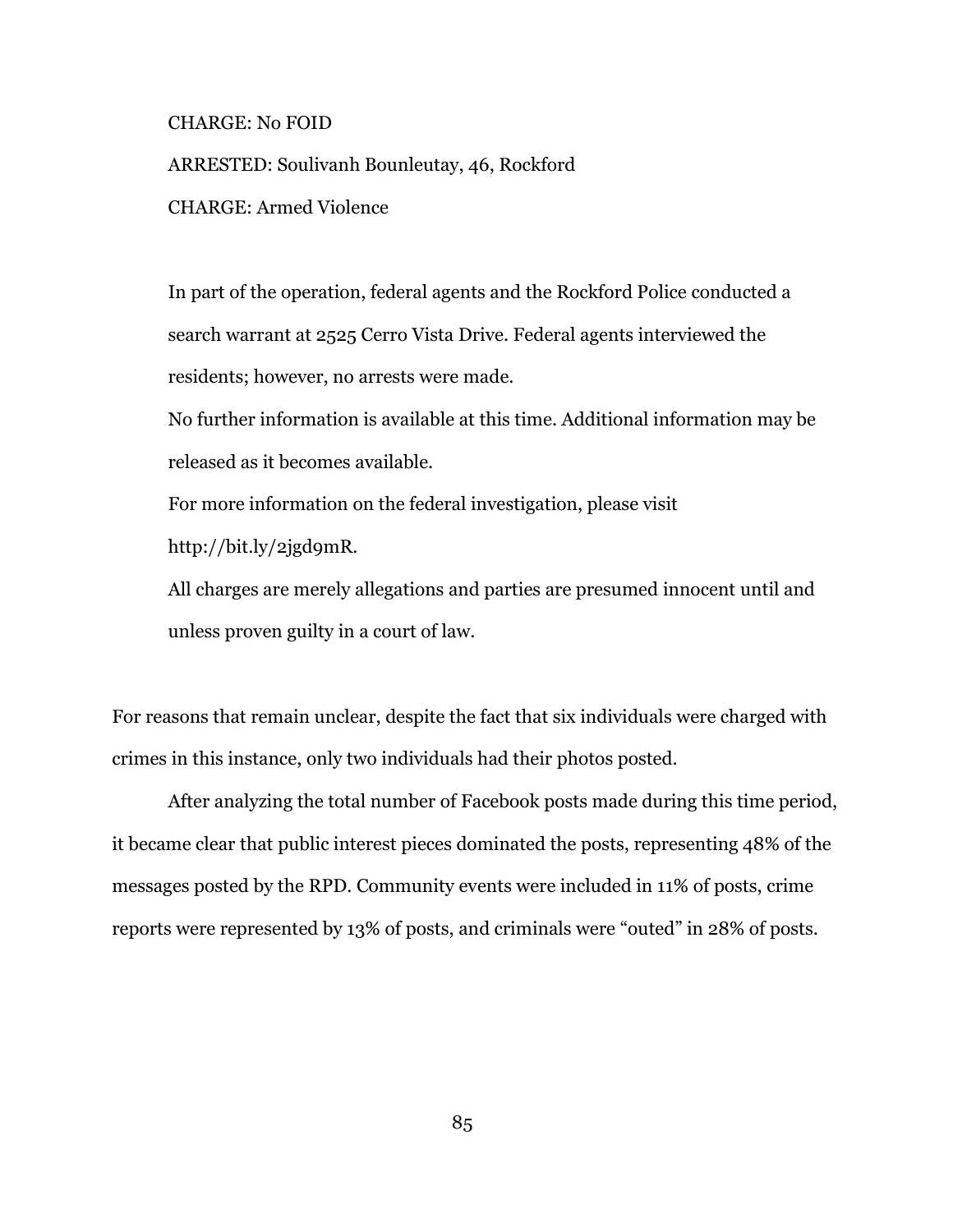Table 10.

*Facebook Posts by Category July 19, 2016, to April 15, 2017*

| <b>CE %</b> | CR % | OC % | PI% |
|-------------|------|------|-----|
| 11%         | 13%  | 28%  | 48% |

On Twitter during this time, the RPD posted about a variety of community events, crime reports, and public interest matters. For example, the RPD tweeted on November 4, 2016, about a car accident, saying, "Avoid E. State St between Fairview Ave and Alpine Rd due to a serious traffic crash.<http://nixle.us/95PEH>." It seems that during this time period Twitter became used more and more for the distribution of information to community members.

During this time period, 218 posts were made on Twitter at a rate of 0.804 posts per day. After analyzing the total number of Twitter posts made during this time period, it became clear that public interest pieces dominated the posts, representing 82% of the messages posted by the RPD. Community events were included in 4% of posts, crime reports were represented by 14% of posts, and criminals were "outed" in 1% of posts. Table 11.

| CE% | OC %<br>CR % |    | PI% |     |
|-----|--------------|----|-----|-----|
| 4%  | 14%          | 1% |     | 82% |

*Twitter Posts by Category July 19, 2016, to April 15, 2017*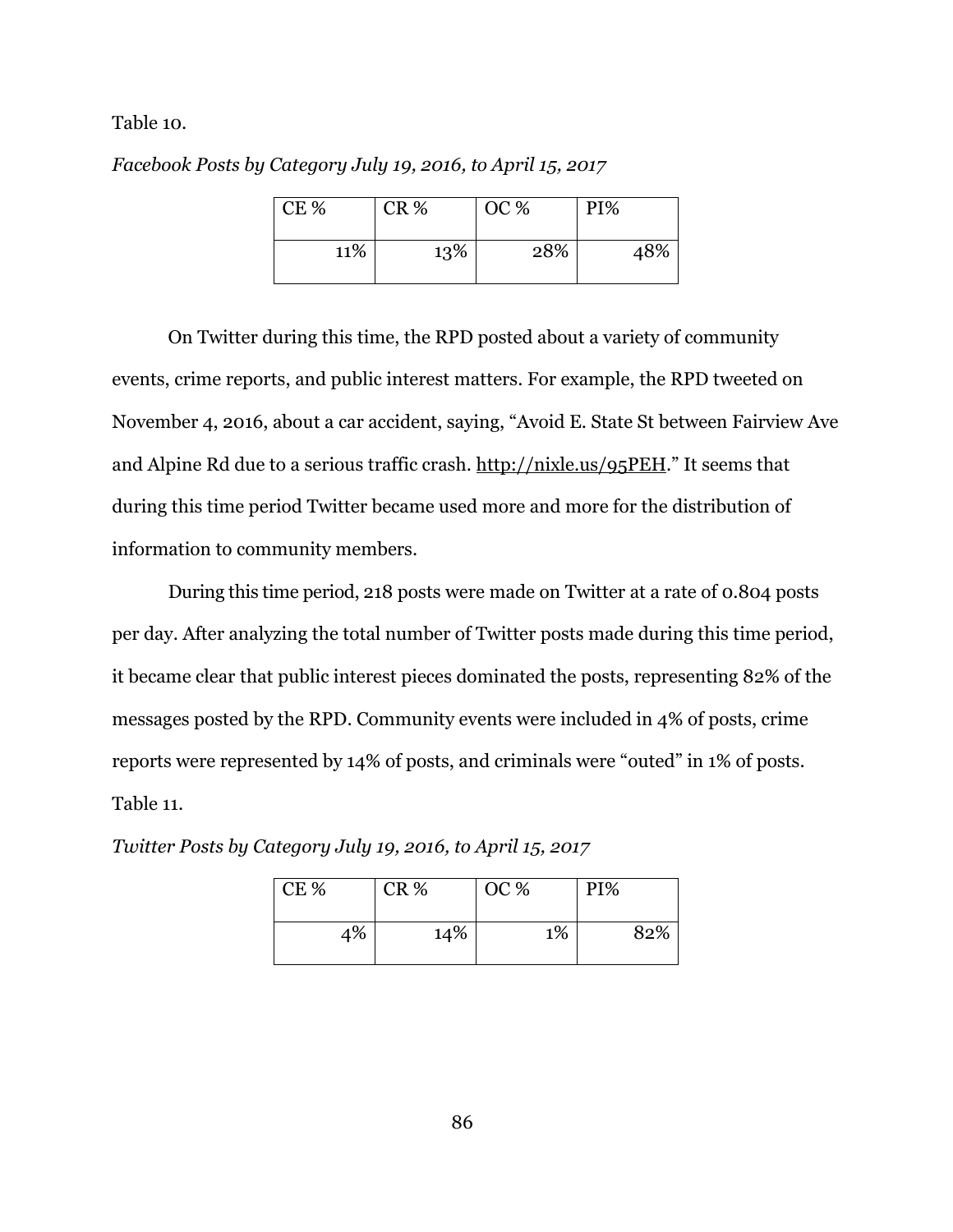#### **Summary**

The data described above demonstrates how the RPD has utilized social media to communicate with the community it serves. The next section will analyze this data to explain the impact of these findings on that relationship and community.

Four themes emerged from the analysis of the posts. These include community events, crime reports, outing criminals, and public interest pieces. Community events posts included specific details about events that made it possible for a community member to join the RPD in the event. Crime reports posts included information about a specific crime, but did not name a suspect. Outing criminals posts were posts that reported a specific crime, but included the name, other identifying information, and the mug shot specific to a suspect, often one who has been charged, but not convicted, of the crime in question. Finally, public interest pieces were any posts that included information about a particular topic that might be of interest to community members. Often these included links to news stories or pictures of RPD officers receiving awards.

The narrative form and elements in the RPD's posts indicates that despite the unique materiality of the messages, traditional narrative elements have been retained. The organization's collective voice has remained evident across posts. No one officer's perspective is obviously dominant. Additionally, the RPD maintains the sense of accurate chronology throughout the posts, even utilizing social media to update the community in a timely manner when dangerous situations occur.

Overall, the sample of Facebook posts included 1,552 posts over 1,399 days. This means that the RPD posted on Facebook approximately 1.109 times per day. During this entire time period, public interest pieces was the dominant post theme. For the below charts, the time periods are labeled on the x-axis as explained in Table 12.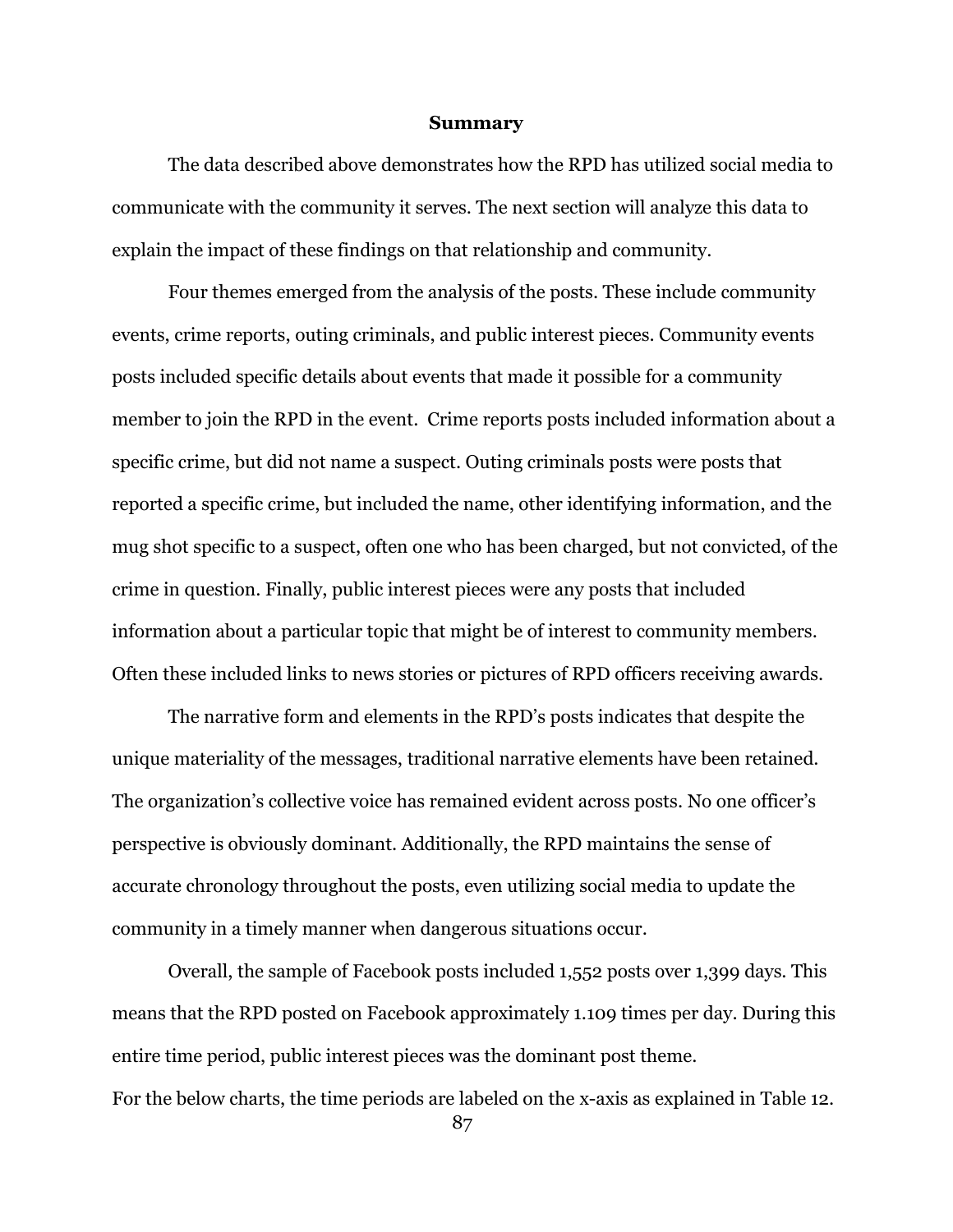Table 12.

|  |  |  | Time Periods Relevant to the Study |
|--|--|--|------------------------------------|
|--|--|--|------------------------------------|

| Number         | <b>Time Period</b>          | Significance              |
|----------------|-----------------------------|---------------------------|
| 1              | June 17, 2013 - October 30, | Beginning of RPD's social |
|                | 2013                        | media use - Welfare       |
|                |                             | Check                     |
| $\overline{2}$ | October 31, 2013, to        | Welfare Check –           |
|                | September 16,2015           | Publication of DOJ        |
|                |                             | Report                    |
| 3              | September $17, 2015$ , to   | Publication of the DOJ    |
|                | November 13, 2015           | report - Retirement of    |
|                |                             | <b>Chet Epperson</b>      |
| 4              | November 14, 2015, to April | Retirement of Chet        |
|                | 18, 2016                    | Epperson - Swearing in of |
|                |                             | Chief Dan O'Shea          |
| 5              | April 19, 2016, to July 18, | Swearing in of Chief Dan  |
|                | 2016                        | O'Shea - Encryption of    |
|                |                             | the police scanners       |
| 6              | July 19, 2016, to April 15, | Encryption of the police  |
|                | 2017                        | scanners – Beginning of   |
|                |                             | Analysis                  |

*Figure 1.* Facebook Category Use Comparison by Time Period

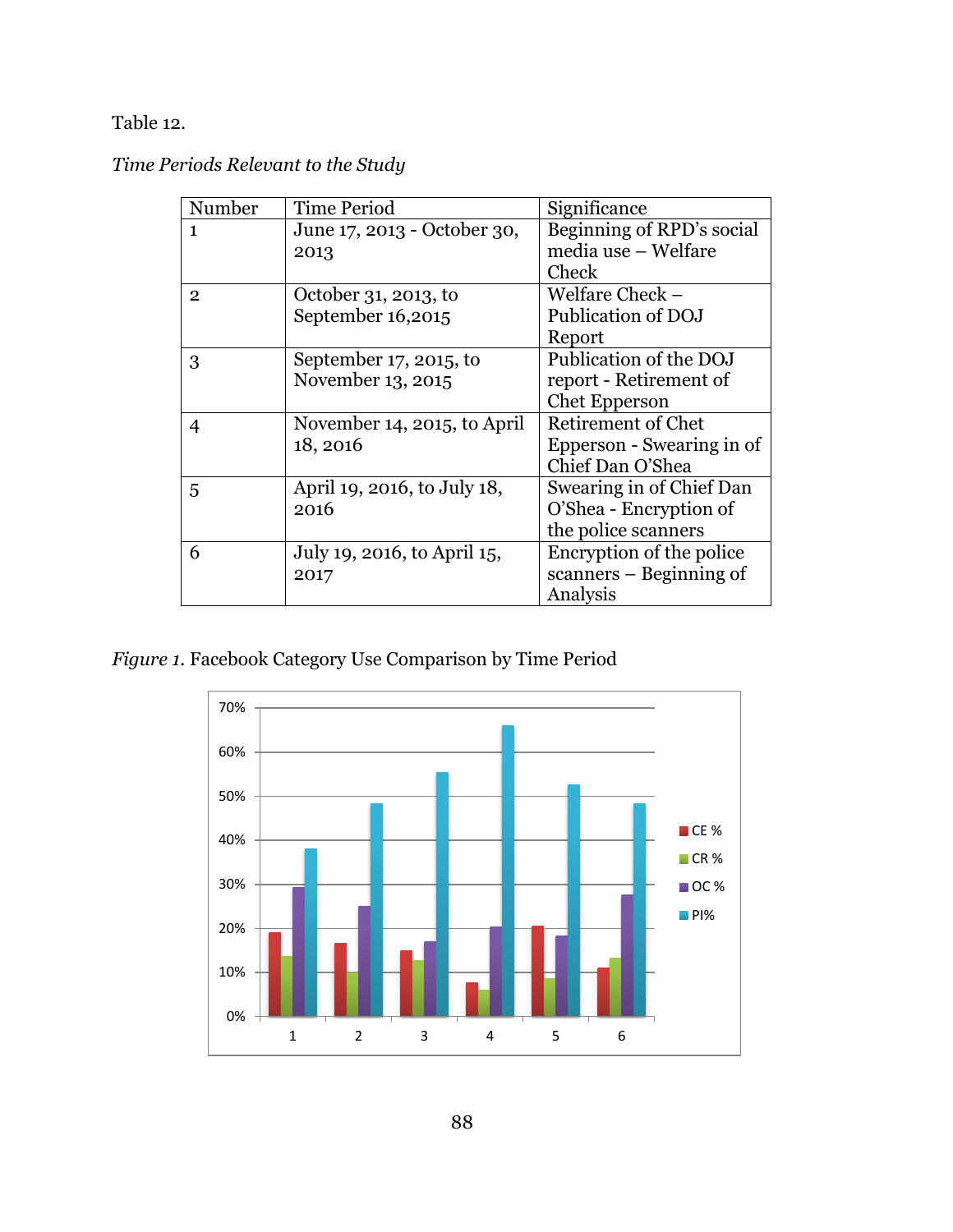



However, there were additional trends of particular interest. First, the crime reports theme was the least popular post theme across all time periods. Second, the outing criminals theme saw peak popularity during time period one and six. These times represent the time between the RPD joining Facebook and the welfare check situation and the time after the police scanners were encrypted. In contrast, the theme was least popular during time periods three and five. The periods represent the times between the DOJ report and Chief Epperson's retirement and between the swearing in of Chief O'Shea and the encryption of the radios. Finally, the outing criminals theme popularity rose 10% between periods five and six. Period five represents the time between the swearing in of Chief O'Shea and the encryption of the radios and period six represents the time after the police scanners were encrypted.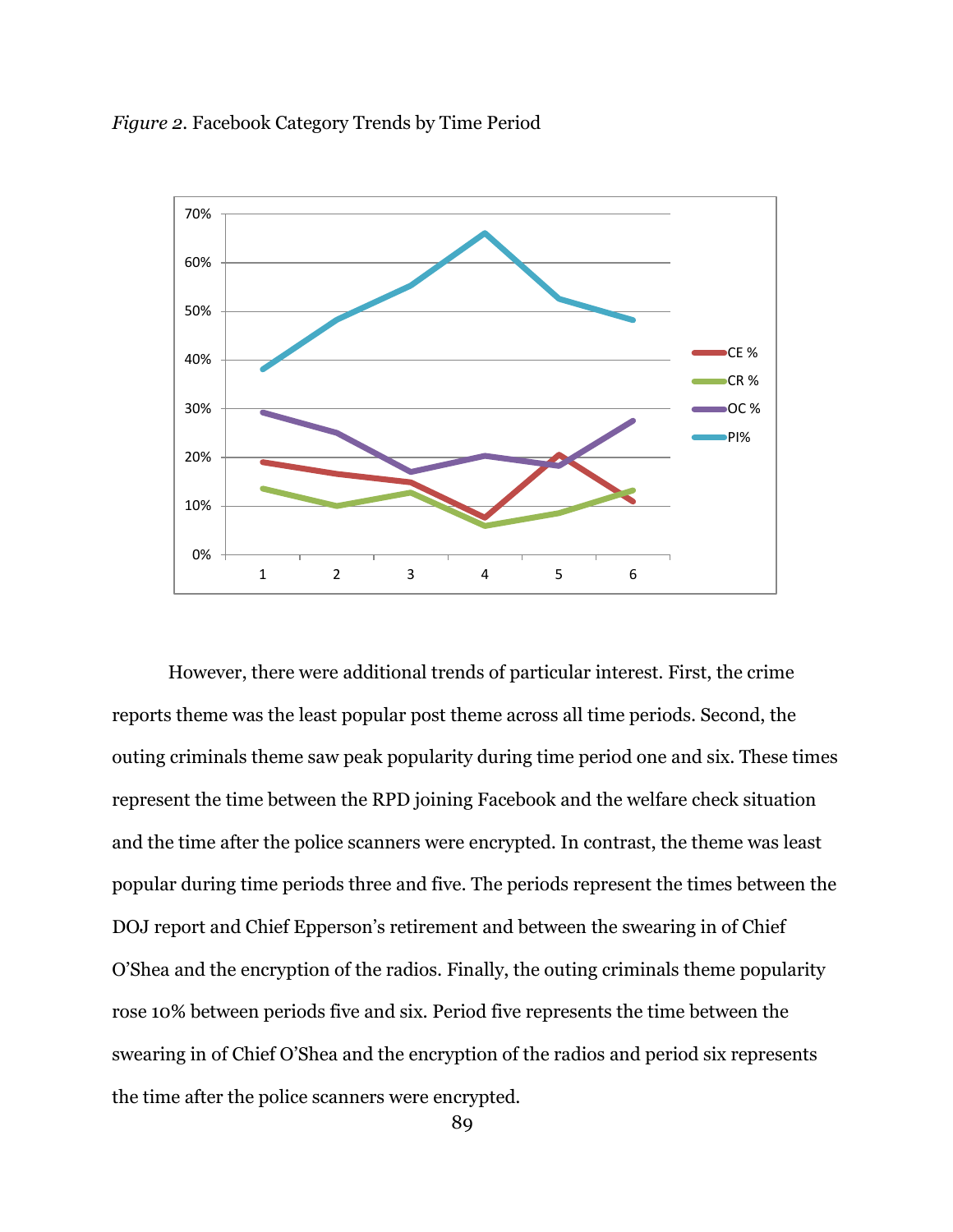The sample of Twitter posts included 462 posts over the entire 1,399-day period the sample was drawn from. However, the Twitter account only existed for 610 days of that period. Over the entire sample period, the RPD tweeted approximately 0.330 times per day. However, over just the period of time the Twitter account existed for, the RPD tweeted approximately 0.757 times per day. As with Facebook, public interest pieces was the dominant post theme. In some time periods, nearly all the posts were in regards to public interest pieces.

In addition to the incredibly predominant use of the public interest pieces theme, trends involving the themes crime reports and community events are particularly interesting. First, the use of the crime reports theme peaked in period three, between the DOJ report and Chief Epperson's retirement. However, its use has increased 11% between periods five and six, representing the time between Chief O'Shea's swearing in and the encryption of the radios. Finally, use of the community events theme peaked in period two, representing the time between the welfare check situation and the DOJ report. However, its use has decreased 5% between periods five and six.

*Figure 3.* Twitter Category Use Comparison by Time Period

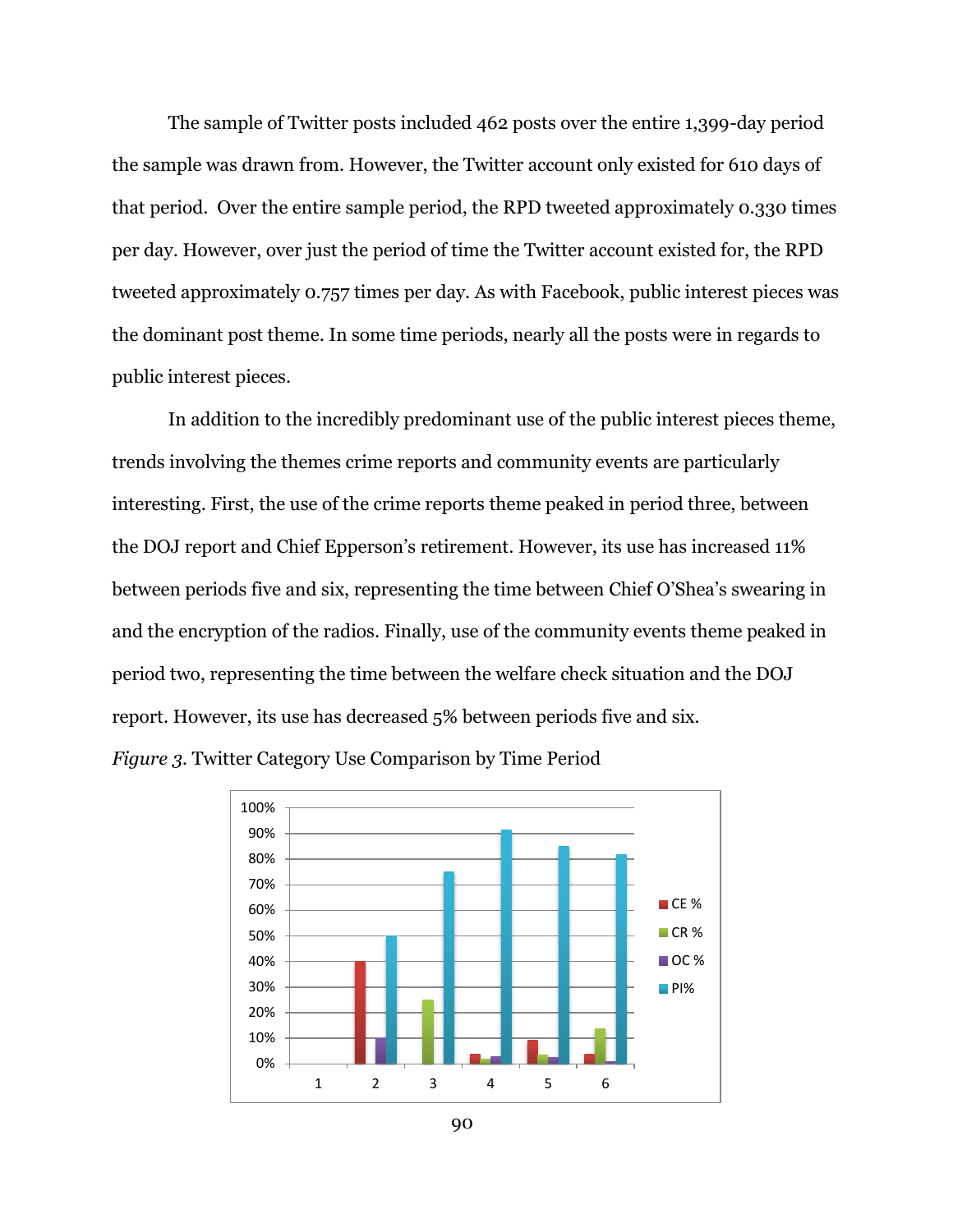# *Figure 4.* Twitter Category Trends by Time Period



The data generated through this analysis has led to interesting revelations regarding the RPD's use of social media. In the next chapter, these findings will be analyzed so that the data can generate actionable recommendations.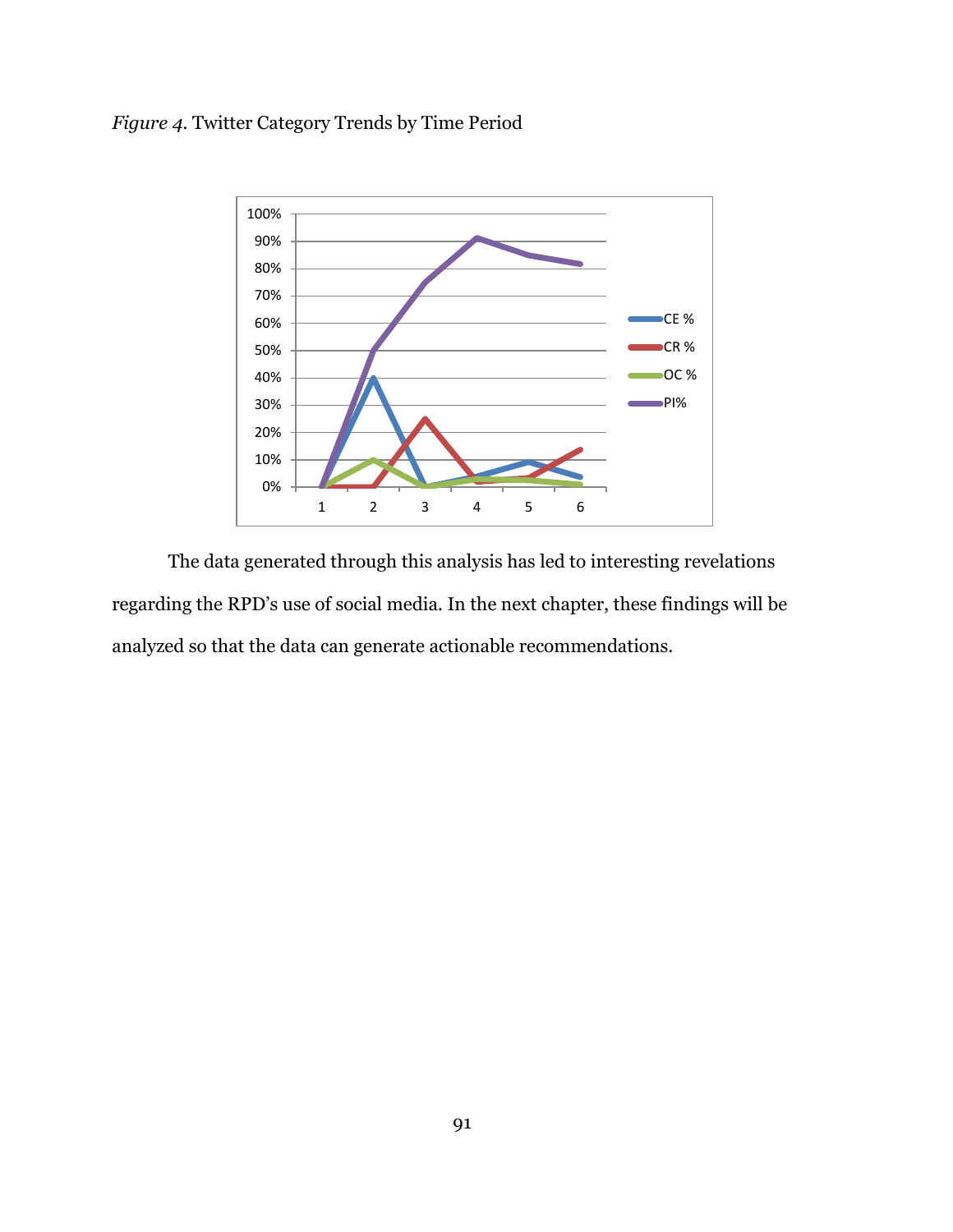#### CHAPTER V

#### ANALYSIS

Social media use is gaining steam among police organizations. *The International Association of Chiefs of Police 2015 Social Media Survey Results*, 96.4% of the organizations surveyed utilize social media, 73.8% of the surveyed organizations that do not currently use social media are considering adoption of social media, and 83.5% of the organizations using social media believe its use has improved communityorganization relations. While Valentini (2015) argues that there is little to say that social media efforts influence the attitudes or behaviors of publics, chiefs of police seem to have faith in the channel's ability to improve police-community relations. This coupled with the organization's ability to exercise control over the specific message that the community is presented (Bučar-Ručman & Gorazd Meško, 2006), and social media's effect on civic and political communication make it incredibly important to understand social media communication by police organizations. (Bennett, Wells, & Freelon, 2011; The Education Commission of the United States, 2012; Bennett, Wells, & Rank, 2009).

I conducted an analysis of the social media posts the RPD made during the time frame June 17, 2013, through April 15, 2017. After reviewing literature regarding the RPD's role in the community, police communication in general, the narrative paradigm, and political communication, I narrowed the scope of my analysis to determine key themes in the RPD's messaging, the RPD's use of narrative elements, and the change, if any exists, in the messages of the RPD across time. In this chapter, I will discuss my findings and interpret the data in terms of the theories I explored in my literature review.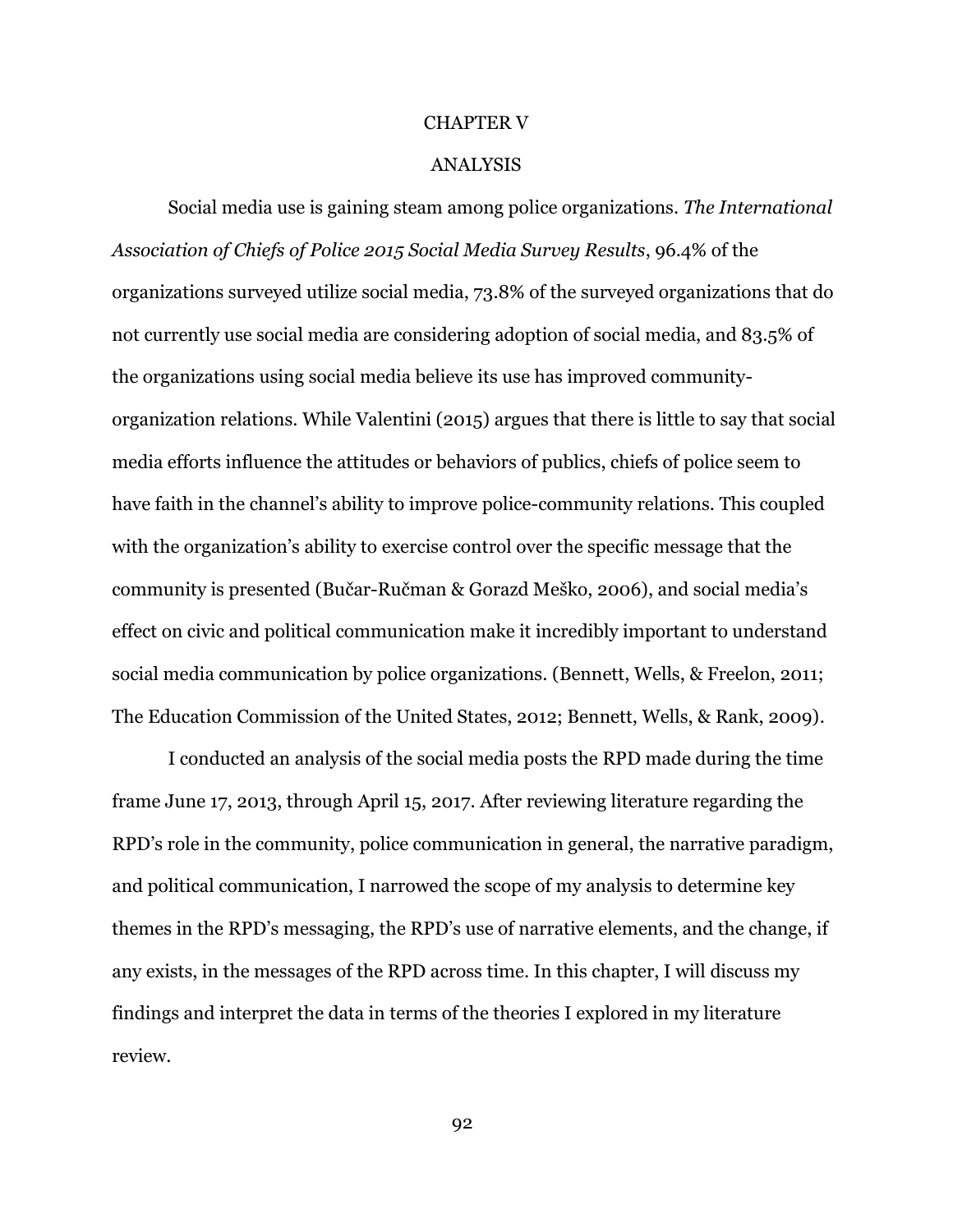### **Message Themes**

Research question one asked, "What themes are prevalent in the social media communication of the RPD?" The RPD uses Facebook and Twitter to distribute messages to the community. The goal of research question one, was to gain an understanding of the key themes at play in the messages the RPD creates via social media. The messages created on Facebook typically explore themes of outing criminals, community events, crime reports, and public interest pieces.

The RPD's use of social media relies heavily on the traditional DC citizenship paradigm. This paradigm relies heavily on the traditional form of political engagement in which individuals rely upon the traditional authority and power structure to provide information and shape their attitudes and beliefs (Bennett, Wells, & Freelon, 2011; The Education Commission of the United States, 2012; Bennett, Wells, & Rank, 2009). In the case of the RPD's use of Facebook, the RPD retains the typical authoritative control over the content shared. While the RPD does share public interest pieces in the form of news articles and updates about their officers, the RPD retains control of how the information is presented and the content is shaped in the perspective of the public.

Furthermore, the themes represented in the social media posts attempt to directly tie the RPD to the community and, essentially, create a gap between law-abiding citizens and those accused of crimes. The repeated focus on the RPD's officers' involvement in the community and publicizing of events in local neighborhoods demonstrates the officers' willingness to meet the community in local neighborhoods and actively communicate create opportunities for communication between the RPD and the community. In addition, the RPD focuses on crime alerts and public interest pieces that serve to inform the community about current events and potentially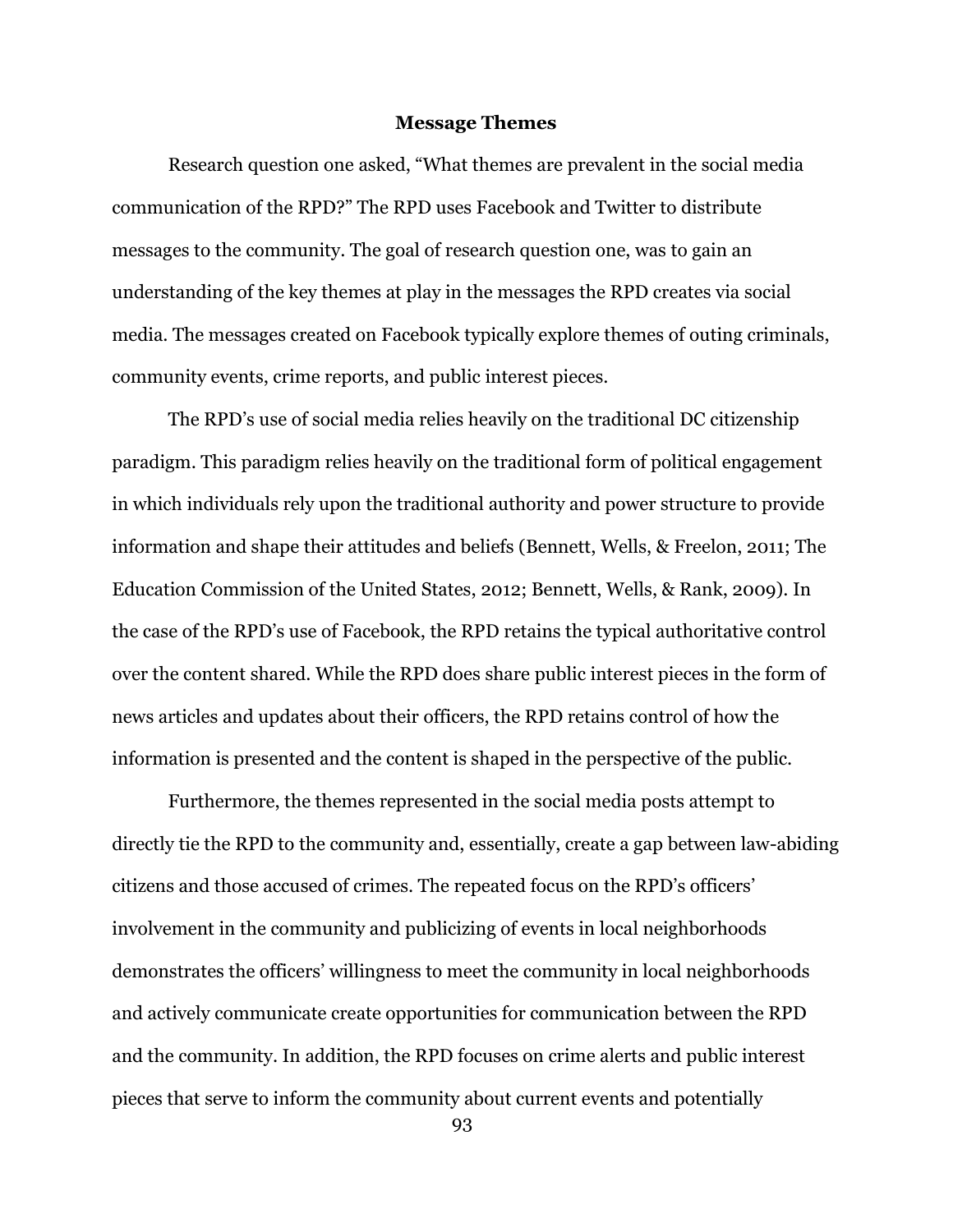dangerous situations for the community to avoid. These posts also seem to invite community involvement, explaining, "The investigation is still ongoing. Anyone with information is urged to contact the Rockford Police Department at (815) 987-5824 or Crime Stoppers at (815) 963-7867." While this approach seems to invite two-way communication, as explained by Grunig & Hunt (1984), it is neither symmetrical nor guarantees a public response. Additionally, this communication is not indicative of the masspersonal communication as the messages are not personalized (O'Sullivan & Carr, 2017); the RPD does not seem to invite interaction, but more realistically is simply pushing a one-way message to a broad audience over a potentially two-way channel. Finally, the theme of outing criminals is particularly interesting. Many of the accused who have been targeted in the RPD's posting of photos have not actually been convicted of a crime at the time that their photo is posted. They have been charged, and the RPD does include a disclaimer that all of the accused are innocent until proven guilty in a court of law.

However, the posting of these photos betrays a key weakness in the RPD's use of social media. Ultimately, this particular theme is troubling as it creates an increased distance between those accused of crime versus the RPD and the rest of the community. Especially if the accused is later found innocent, this action of outing or "othering" the accused could very likely drive a wedge between the accused and the community. The stigma of being accused of a crime in a very public way could be damaging to a person's self-esteem and reputation in the community, not to mention alienate potential witnesses to crimes. Any community member who is aware of the preponderance of crime in this community will recognize that every accused criminal is not featured on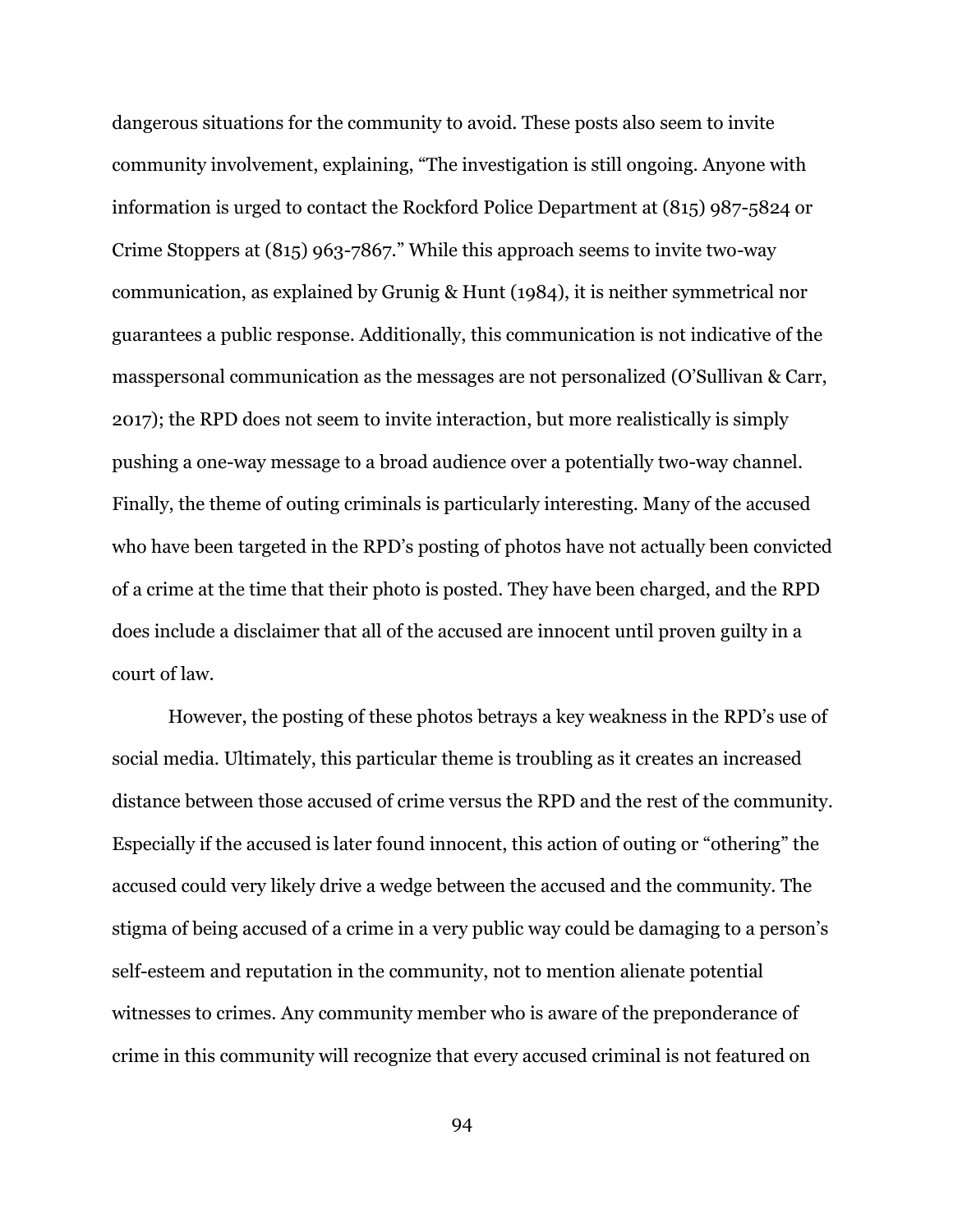the RPD's social media. Whoever retains editorial control of the RPD's Facebook posts is making strategic decisions about which photos to publicize.

While the RPD has not violated any existing laws about the dissemination of such information, many have begun to question the ethical legitimacy of posting such things on social media (Bidgood, 2015; MacLeod, 2015). Several leaders of law enforcement organizations have come forward to speak about their concerns that posting mug shots or booking photos on social media does little good for communities, and, ultimately, only serves to disrupt the lives of those who may, other than a brief and relatively inconsequential run-in with the law, be law-abiding citizens. For example, Sheena Foley of Burlington, Vermont was arrested after rolling through a stop sign and not having a current license (MacLeod, 2015). While this is considered a lawful arrest, she did not hurt anyone and committed a minor traffic violation. However, her mug shot was posted to the local police department's Facebook page and she was publicly humiliated for her transgression. The chief of police there has now ended the practice of posting mug shots, referring to posts on social media as, "a bell you can't unring" (MacLeod, 2015). Essentially, while the First Amendment protects this practice, it almost subverts the right to due process, as the posts seem to lead to a form of public punishment similar to that of wearing a scarlet letter (Bidgood, 2015; MacLeod, 2015).

Twitter seems to be used more to provide real time updates about situations in progress until they are resolved. This is indicative of the opinion expressed in the *International Association of Chiefs of Police 2015 Social Media Survey Results* (2015) that the second most-common use of social media by law enforcement agencies is to notify the public of crime. In addition, the RPD rarely uses Twitter to directly call attention to the identity of those accused of crimes in the community. Rather, Twitter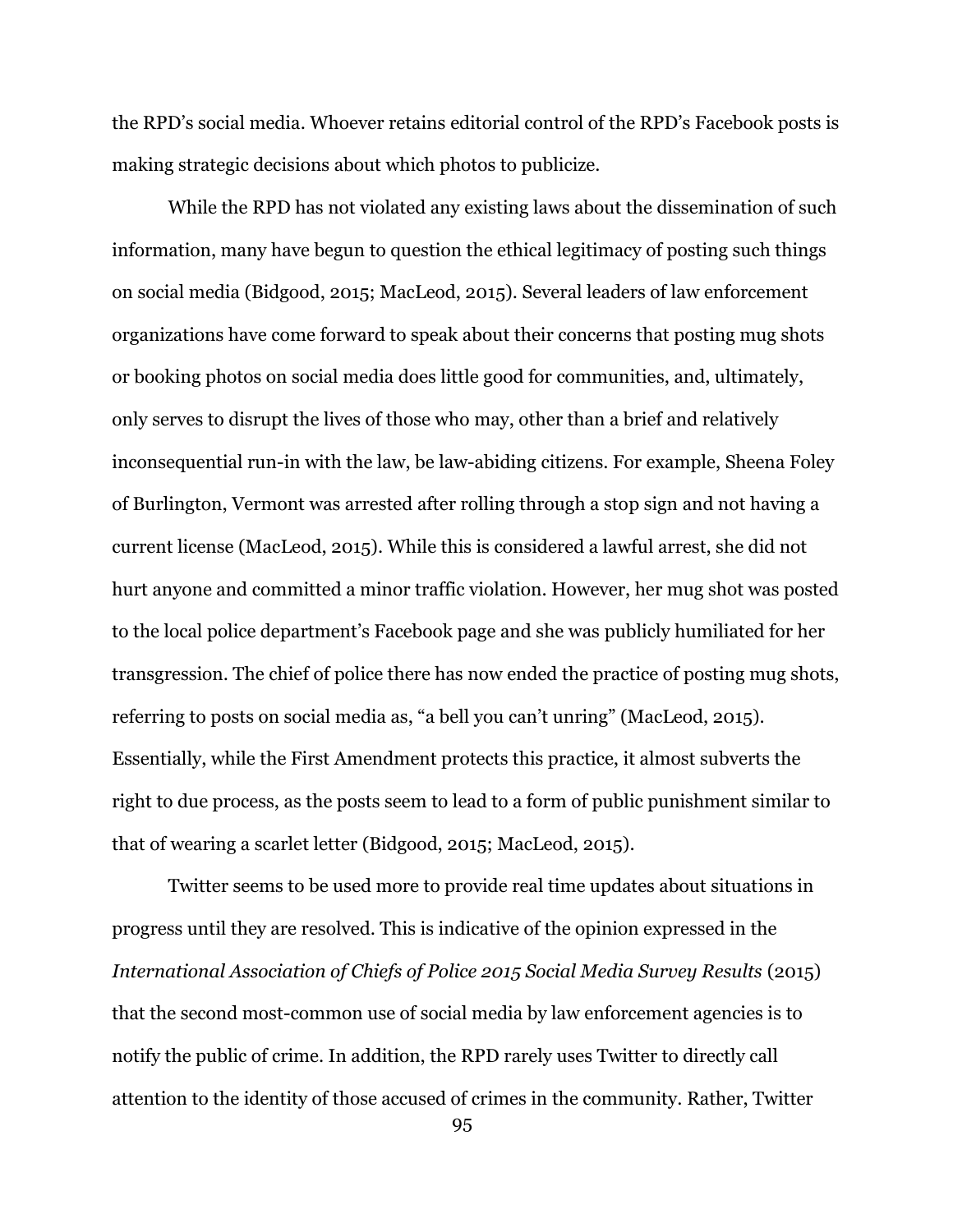seems to remain a sort of neutral party, truly protecting the privacy of those who are accused, but not legally guilty.

# **Narrative Elements, Communication Models, and Masspersonal Communication**

Research question two asked, "How does the RPD use narrative elements to conceptualize its relationship with the Rockford community via social media posts?" The RPD's use of narrative in the creation of its Facebook and Twitter posts has created a unique identity expressed through social media and influenced the relationship between the community and the RPD. First, consider the materiality of the posts. The use of graphics and photos and, indeed, the choice of photos utilized has certainly influenced the perception of the RPD. Photos included in the RPD's posts are of several varieties. First, the RPD posts photos of its officers being honored. Photos like this typically include swearing in ceremonies and community recognition of officers. These photos typically display the officers well dressed and smiling with well-respected and well-known community members. Second, the photos display officers at community events. These typically include officers with smiling children and community members who seek to be involved in the betterment of the community. They are typically portrayed as productive and most often smiling. These photos are in direct contrast with the often-unflattering photos of accused criminals that are often posted. This practice degrades those charged with a crime, creating the perception that they are simply criminals, rather than community members who may have made a bad decision or a mistake and elevates the RPD officers to a high, morally superior status by creating the perception that there are only two options or extremes. This creates the perception that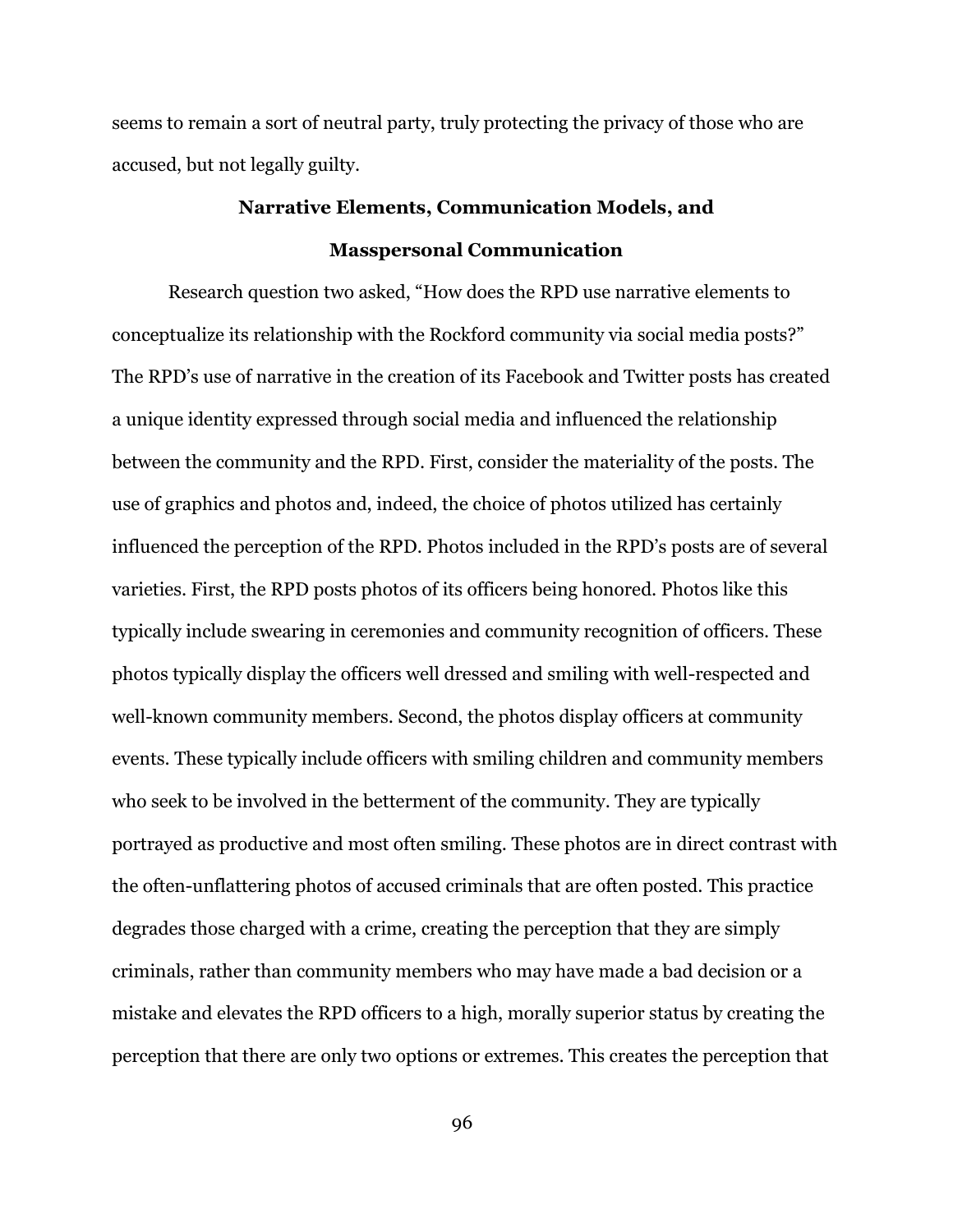community members can either be criminal or respected community member, rather than acknowledging that there are, in some cases, shades of gray in between.

Whether the RPD realizes it or not, its use of narrative elements is particularly damaging in this instance. In this case, materiality, or the actual physical text and images of this narrative is affecting the community's perception of the truth of the narrative it presents (Barry & Elmes, 1997). To the average community member, the choice of images presents a dichotomy that is simple to understand and seemingly undeniable: the choice between right and wrong. In this case, presenting the image of a community member who may not seem to be of an affluent background and may seem defiant or uncaring in their photo reinforces the idea that there is a fundamental difference between those charged with a crime and those who have not been. It reinforces stereotypes about what "good" people and "bad" people look like.

When community members are presented with these pictures, their responses are rarely positive. For example, Hornswoggle Blister commented on June 6, 2014:

to bad that they won't allow you to shoot this loser when you see him and receive a reward. instead they want you to report it. they didn't say they had him cornered in a house once but weren't allowed to go in after him did they ,

hmmmm! hope one of his victims friends or family finds him first! While the crime in question, area shootings, is undoubtedly serious, it seems inappropriate that the RPD did not moderate this threatening comment.

The authoritative distance is furthered by the RPD's use of voice. Barry and Elmes (1997) explain that voice is the perception of who is telling the story. Although the voice espoused through the communication channel is never explicitly named, it is clear that the voice represents the collective authority and opinion of the RPD.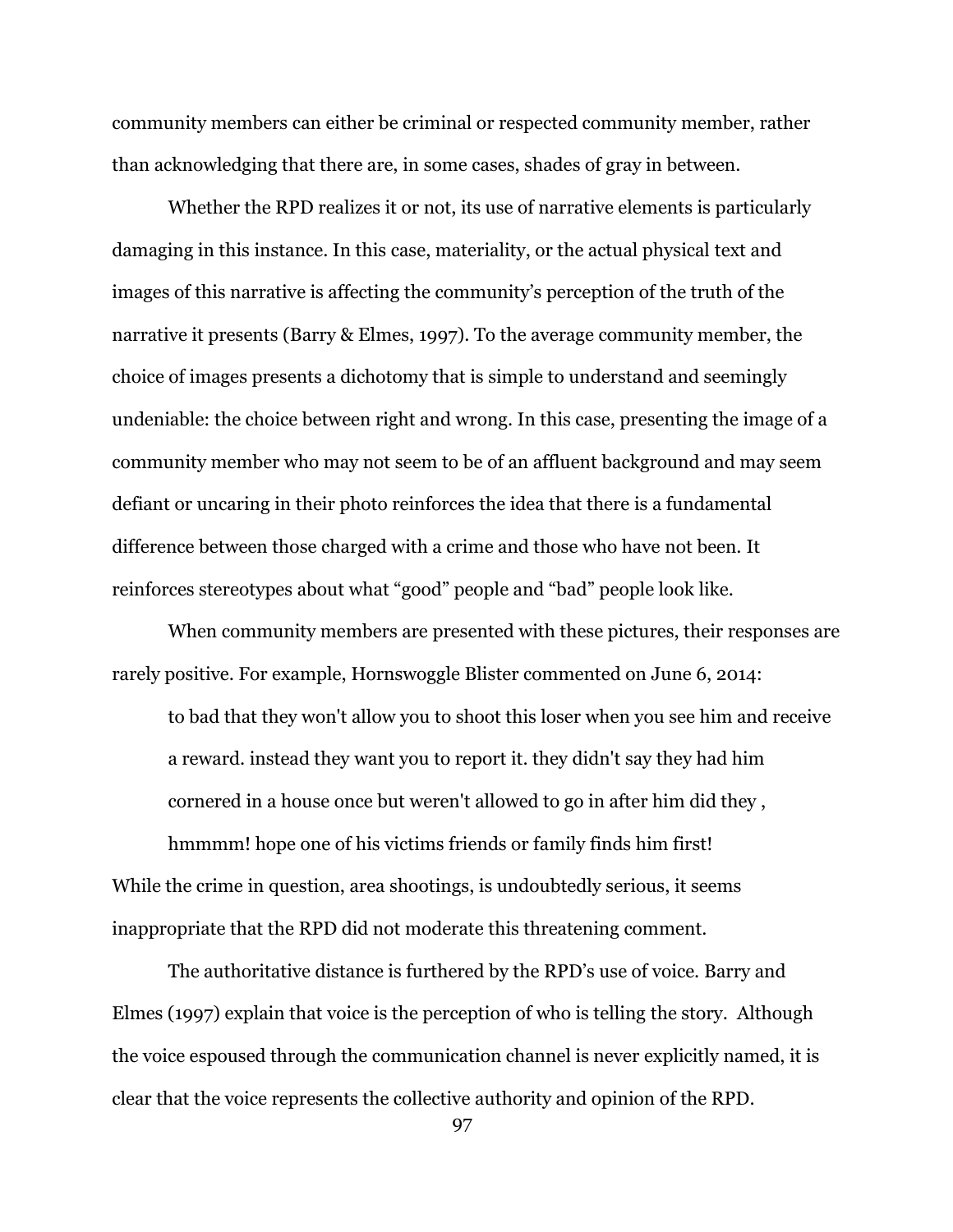Additionally, the RPD's different treatment of voice on Facebook and Twitter seems to create contradictory paradigms of citizenship  $-$  both dutiful citizenship (DC) and actualizing citizenship (AC) (Bennett, Wells, & Freelon, 2011; The Education Commission of the United States, 2012; Bennett, Wells, & Rank, 2009). First, on Facebook, the RPD, as discussed above, relies solely on its own voice to shape and produce content. While the RPD does share public interest stories created by news outlets, the RPD does not share posts or allow outside voices to take ownership of the content. This demonstrates a DC style of citizenship in that it relies on traditional authority figures and political groups to disseminate political opinion and information about current events (Bennett, Wells, & Freelon, 2011; The Education Commission of the United States, 2012; Bennett, Wells, & Rank, 2009). In contrast, on Twitter, the RPD often utilizes the retweets function, which demonstrates an AC style. This style allows for individuals rather than authorities to create the content and, thus, the meaning.

Ultimately, however, the RPD retains control over which voices are considered worthy of notice. This type of style seems to be better attuned to the needs and desires of younger generations. Never the less, both channels seem to support a more homogenous, communitarian communication style rather than a more nonconformist, liberal individualist communication style. Essentially, the RPD creates a homogenous opinion group on Facebook by differentiating between those accused of a crime and other community members and asking for community members to contribute to the prevention and solution of crimes. They use the platform to clearly define an ingroup or "us" and an outgroup or "them," which is particularly unsettling being that those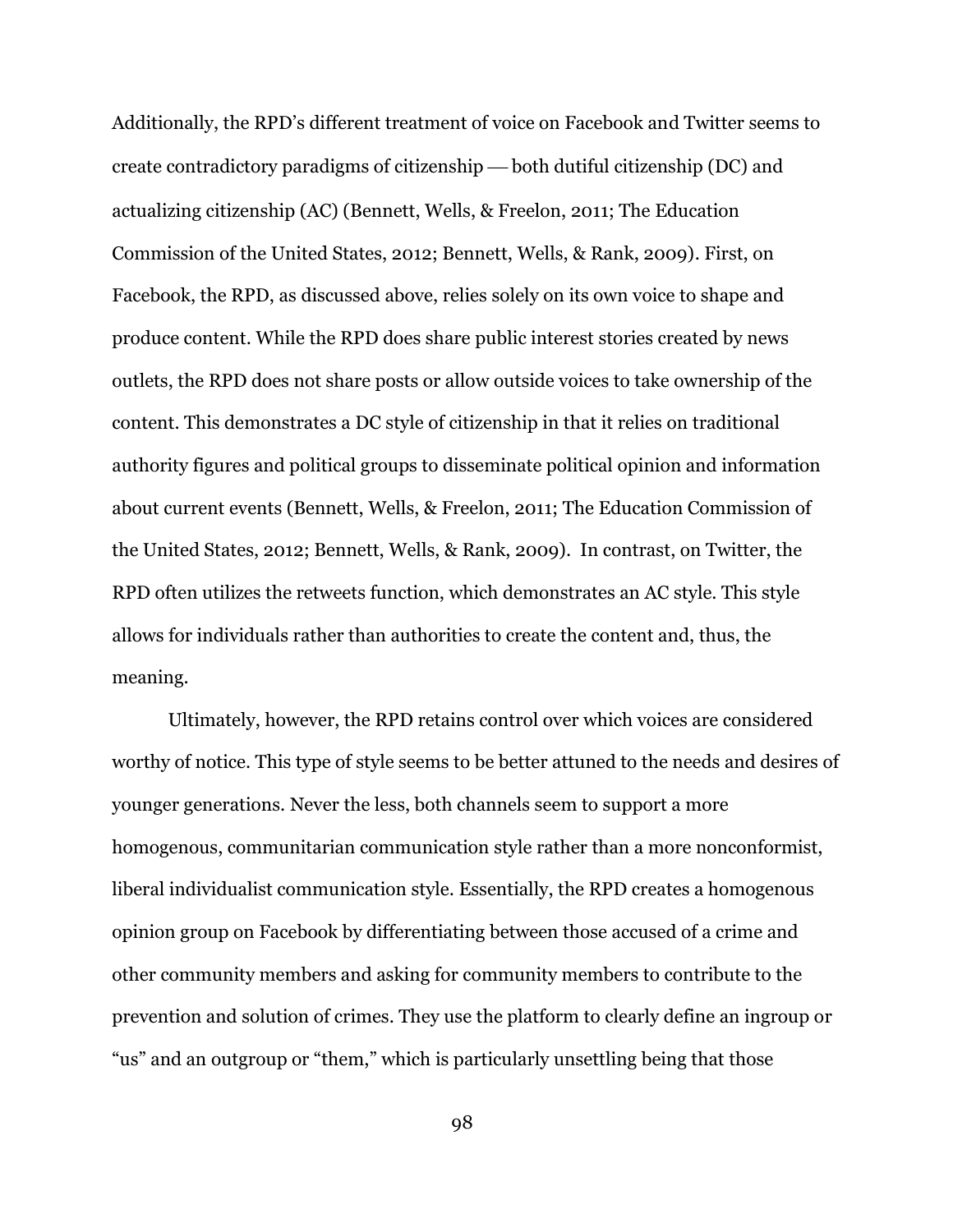relegated to the outgroup may be the very witnesses to crimes that the RPD could benefit from a strong relationship with. On Twitter, the RPD espouses its opinion and sometimes that of those with similar opinions. While on Twitter the RPD does not often request community input, the RPD does occasionally retweet messages that align with its own collective opinions. This dominant voice is ultimately a weakness in the RPD's social media use. The voice of the RPD is distant from the public it serves. Furthermore, as younger generations turn toward an AC style of communication, the RPD risks alienating younger community members who will eventually become either law-abiding assets to the RPD or criminals who wreak havoc in the community. Either way, the RPD must be prepared to meet these generations where they stand and develop a healthy relationship with them.

The posts and, thus, the opinions of the RPD are all publicly available to any who go looking for them. However, it is interesting to note that a Google search for the RPD's Twitter account did not yield results. One must search directly within Twitter to locate the account. Again, the narrative element of materiality is directly related to this behavior (Barry & Elmes, 1997). The posts of the RPD are only available in digital format, thus alienating any community members who are not able to access the Internet or social media as a result of personal choice or circumstances. Furthermore, the RPD decided to encrypt its police scanners as of July 18, 2016, supposedly to keep criminals from monitoring the scanner. However, the RPD continues to use Facebook and Twitter to post updates about key incidents that may disrupt the community. For example the RPD repeatedly tweeted about a bank robbery that occurred January 20, 2017. Had the robbery turned into a hostage situation, the robber could have monitored the situation via social media much more easily than they could have via the scanner. Finally, the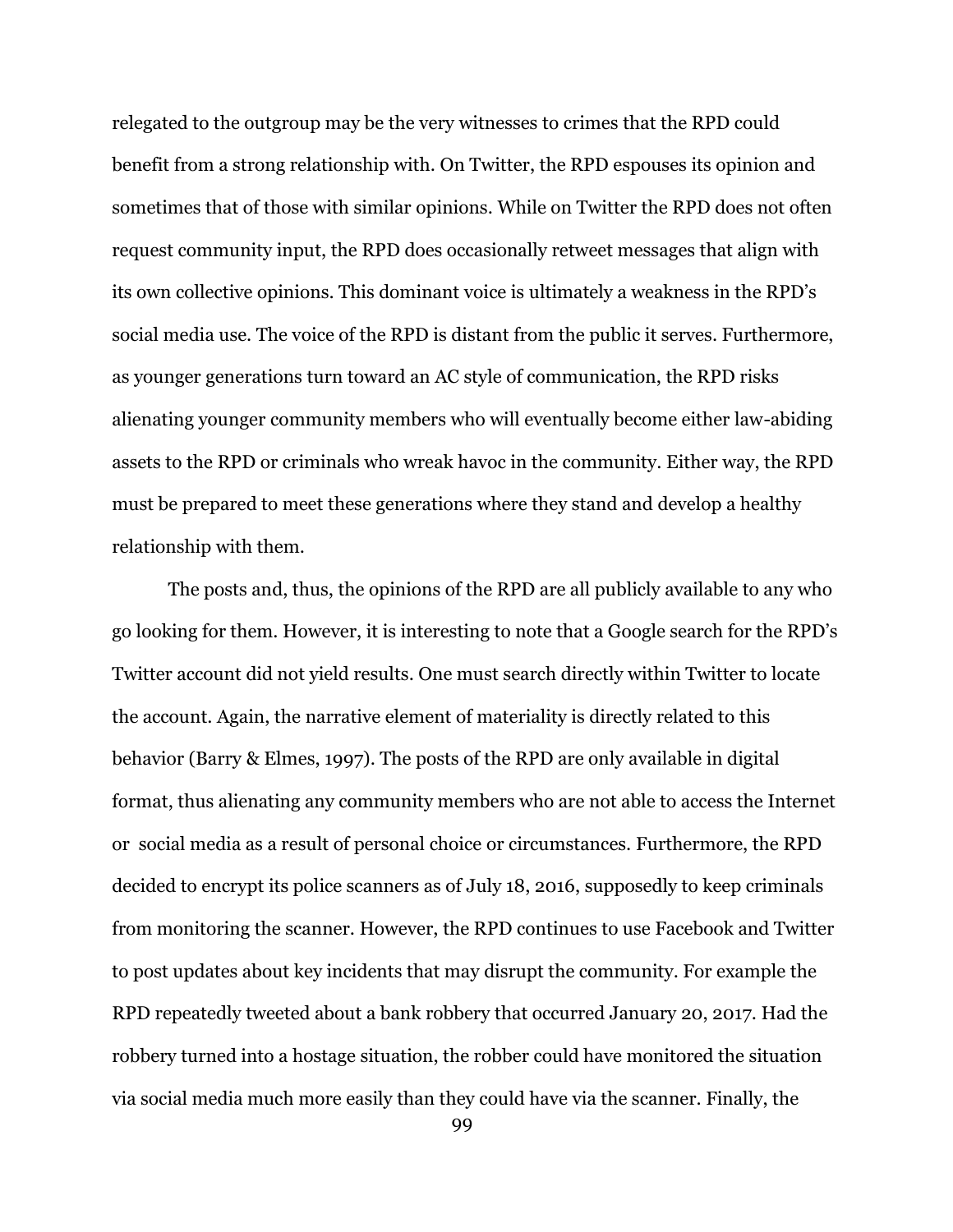RPD does effectively create a coherent story through a chronological plot and realistic setting. The RPD frequently posts from locations that are well known to community members are closes the physical gap between the RPD and the community.

Grunig (1992) explains that two-way symmetrical messaging is the most-ethical form of communication, explaining that both the organization and the audience to have some control of the information flow; the balance of power between the speaker and audience make this the most ethical form of communication. Later PR research, including Valentini (2015) casts doubts on the effectiveness of social media for relationship building. Valentini (2015) explains that many public relations practitioners believe in the power of social media as a tool for dialogue. However, dialogue cannot exist without interactions among users and two-way exchange of communication. In fact, similar to the RPD's use of social media, most social media use embodies the oneway model of communication and, in fact, does not foster dialogue or audience interactivity necessary for relationship building (Saffer, Sommerfeltd, & Taylor, 2013). The RPD's lack of intentional two-way communication on social media is not necessarily out of the ordinary for organizational social media use. However, this focus on one-way communication makes it nearly impossible for the RPD to build a relationship with the community via social media. It is possible that the RPD believes it is utilizing two-way communication in part due to the communication channel it is using. Being that community members do choose to interact with the RPD's posts on social media, it is likely that the RPD would receive positive responses to their adoption of two-way communication. Furthermore, masspersonal communication, which can be achieved through one-way or two-way communication, could also be utilized to create highly personalized messages that seem to be directed to a single user, but are visible to the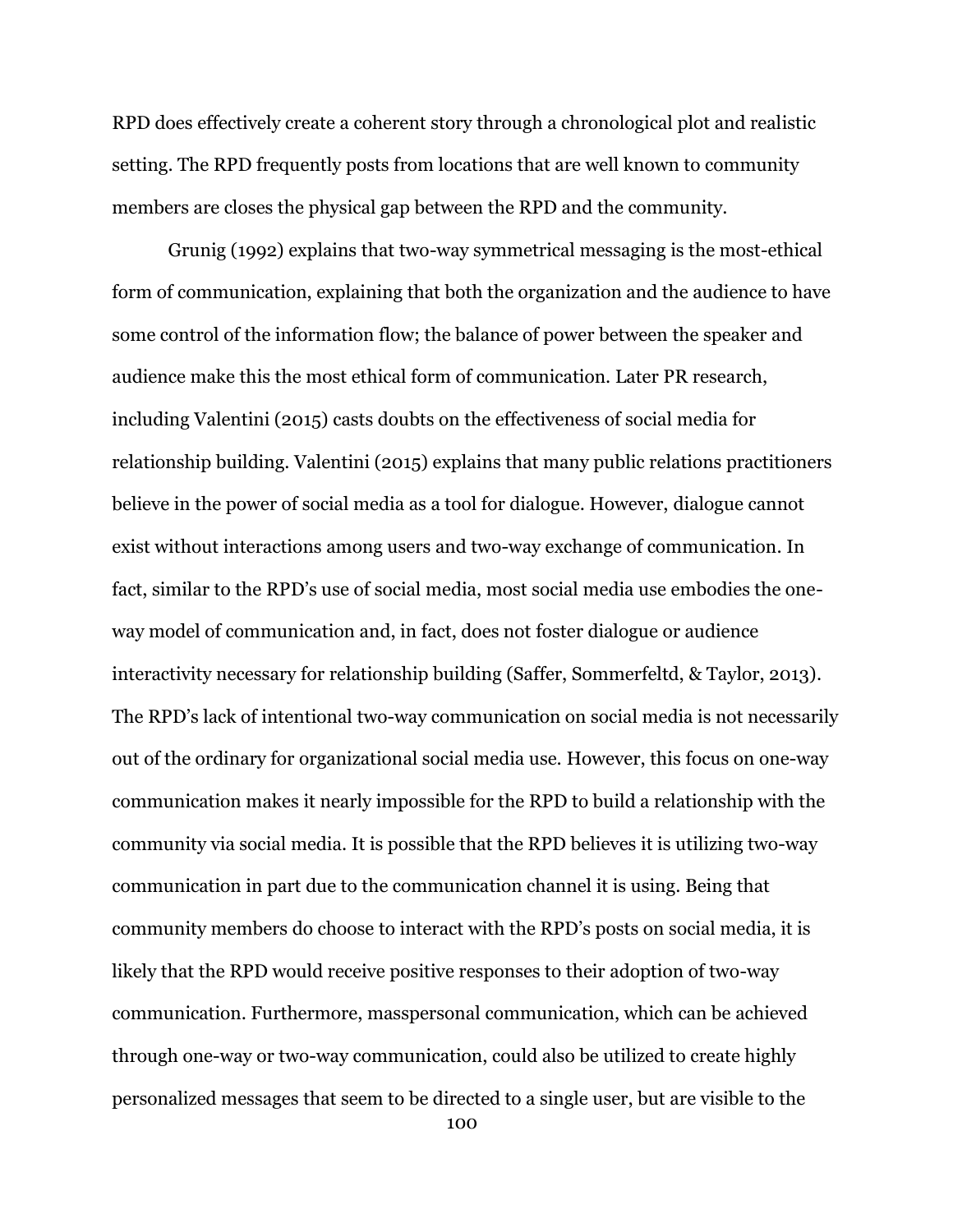entire community. These posts would engage a specific community member, but also engage the rest of the community. Additionally, being that Grunig (1992) explains that two-way symmetrical communication is the most ethical communication model, implementation of these strategies would make the RPD's social media accounts a more ethical resource for the community.

Ultimately, the RPD does effectively use narrative elements to create a coherent and realistic story of their involvement in the community. However, the RPD does create contradictory views of the manner in which it views civic engagement. The RPD's use of Facebook and Twitter, in some ways, creates contradictory perceptions of how the RPD wishes to interact with the community via social media.

## **The RPD's Use of Social Media over Time**

Research question three asked, "How does the RPD's use of social media change over time, especially corresponding to the major milestones including the October 30, 2013 welfare check incident; September 16, 2015 DOJ report; November 13, 2015 retirement of Chet Epperson; April 18, 2016 swearing in of Chief Dan O'Shea; and July 18, 2016 encryption of the police scanners?" The RPD's use of social media has evolved over time. Beginning in June 2013, the RPD dipped its toe into the complex channel of Facebook. Since the very beginning of the RPD's use of Facebook, the RPD posted almost every day, sometimes multiple times a day. However, one particularly interesting finding of this project is that between the last two time periods, the outing of criminals theme on Facebook has been used more and more frequently. In fact, it was not until Chief O'Shea was sworn in and the RPD encrypted its police scanners that this type of post has become more and more common. Additionally, 67% of these types of posts do include a photo of at least one suspect Also interesting to note along with the frequency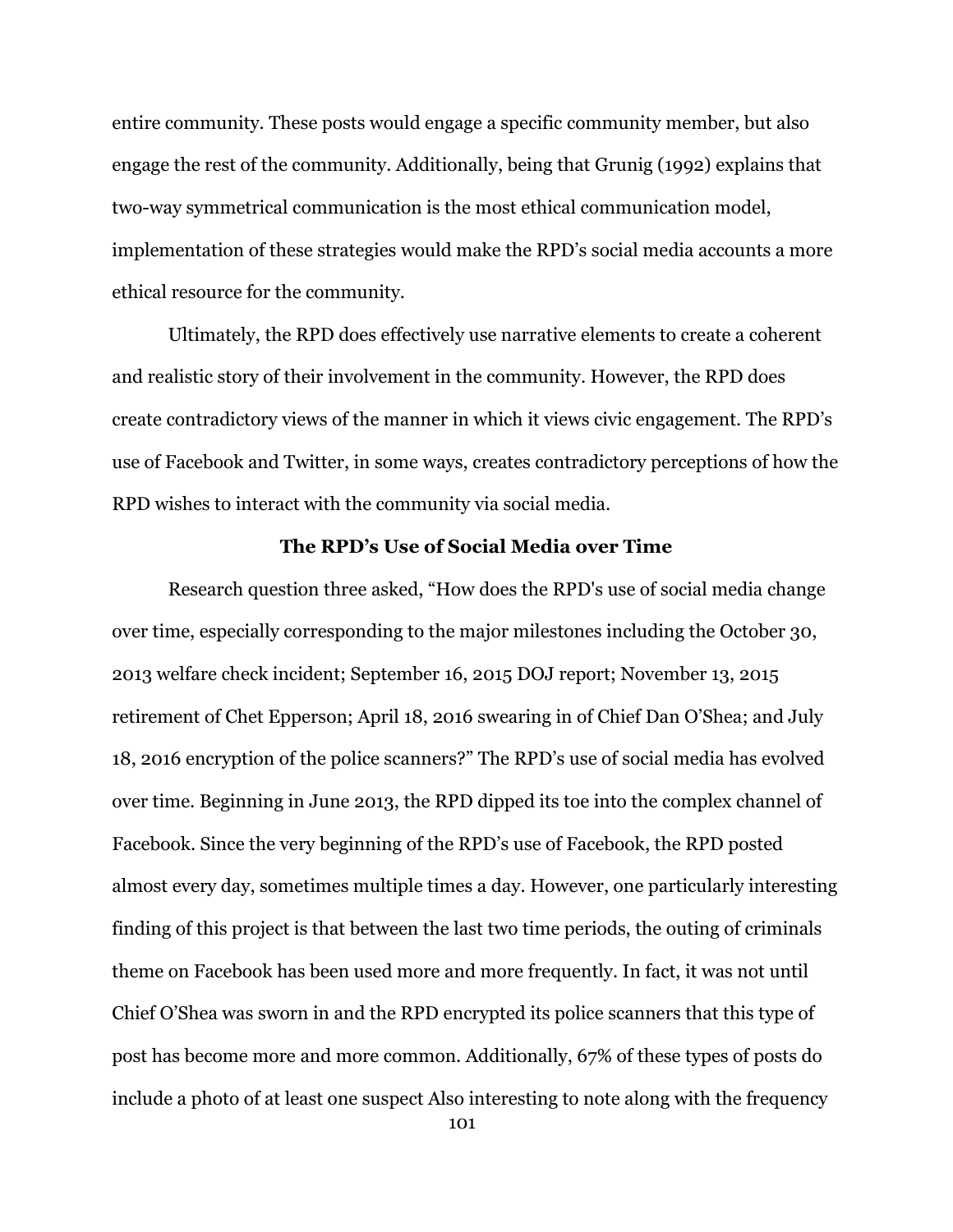of this trend, is that throughout the RPD's history of making such types of posts, it has been common that not every individual mentioned in the post has had their photo included. In some cases the photos are withheld due to the age of the accused, but in others there does not seem to be a clear logic behind the choice. In these cases, all parties are of legal age and have been charged with a crime.

Additionally, over time, the RPD has not acknowledged the scandals and incidents that have cast scrutiny over the department. For example, the October 30, 2013, welfare check situation was never mentioned on the RPD's Facebook page. In addition, Chief Epperson did retire, still under the shadow of an investigation into the welfare check situation, the RPD posted overwhelmingly positive information about the embattled Chief, thanking him for his service and focusing on his achievements.

Furthermore, once Chief O'Shea took command of the RPD, the use of Twitter to disseminate information increased dramatically. In fact, Twitter has only been utilized by the RPD since July 2015. This was mere months before the DOJ's report was made public. There has not been a radical change in the way the RPD utilizes social media. Yes, several themes became more prevalent and Twitter is utilized more. However, there has not been a noticeable shift in the overall strategy behind the social media use despite the potential for change. The following chapter will outline practical suggestions for more effective use of social media and narrative elements.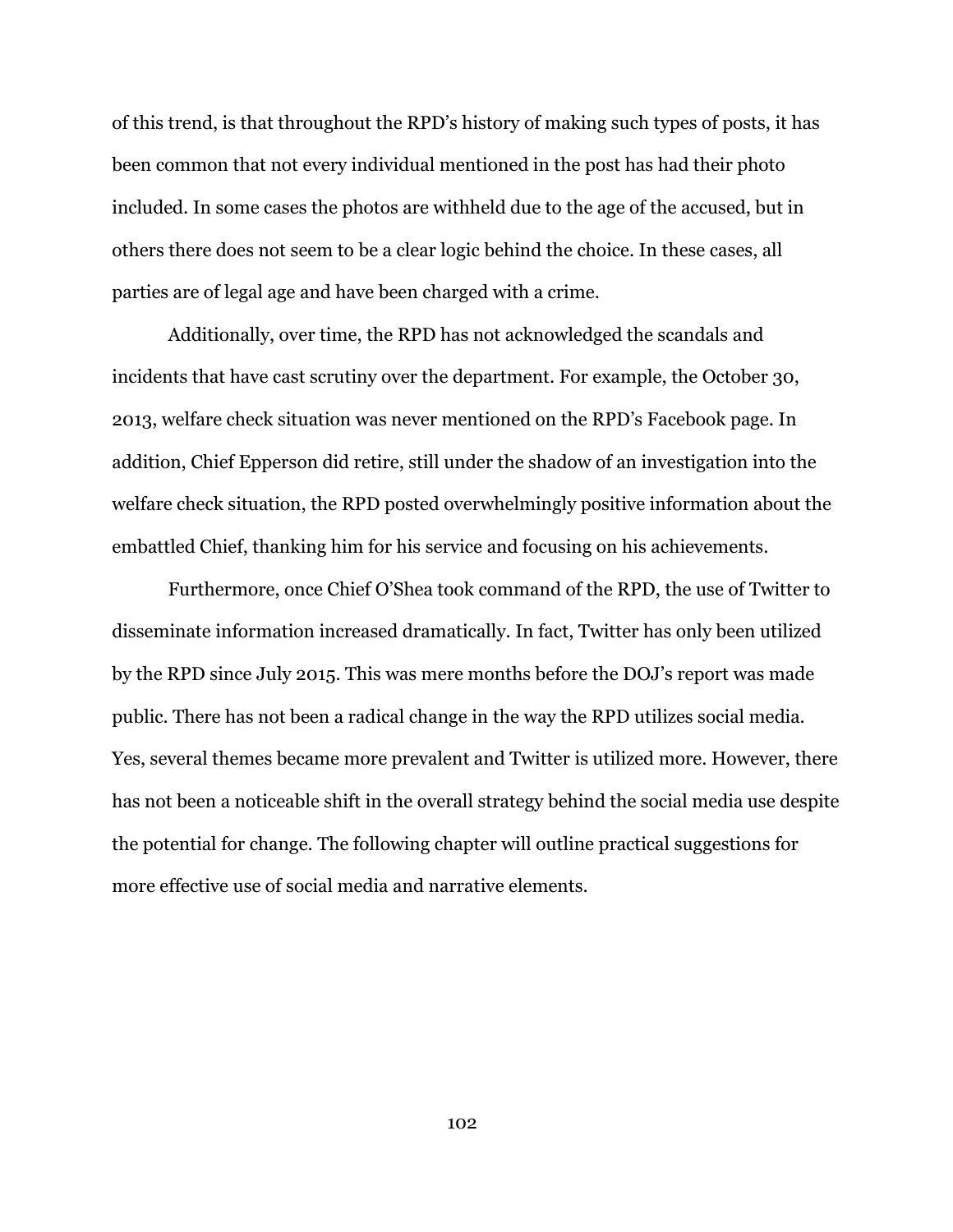#### CHAPTER VI

# PRACTICAL SUGGESTIONS

Based on the analysis of the RPD's social media use and the best practices explored in the literature review, I have developed several practical suggestions that should have a positive influence on the RPD's maintenance of its relationship with community members through social media. These recommendations include integrating one-way, two-way, and masspersonal communication strategies into social media posts, communicating with both DC and AC paradigms in mind, avoiding outing criminals type posts and using the RPD general orders on social media use, and integrating narrative elements into social media strategies. Table 1 serves as a digest version of the theory the suggestions and based on and how the suggestions can be implemented.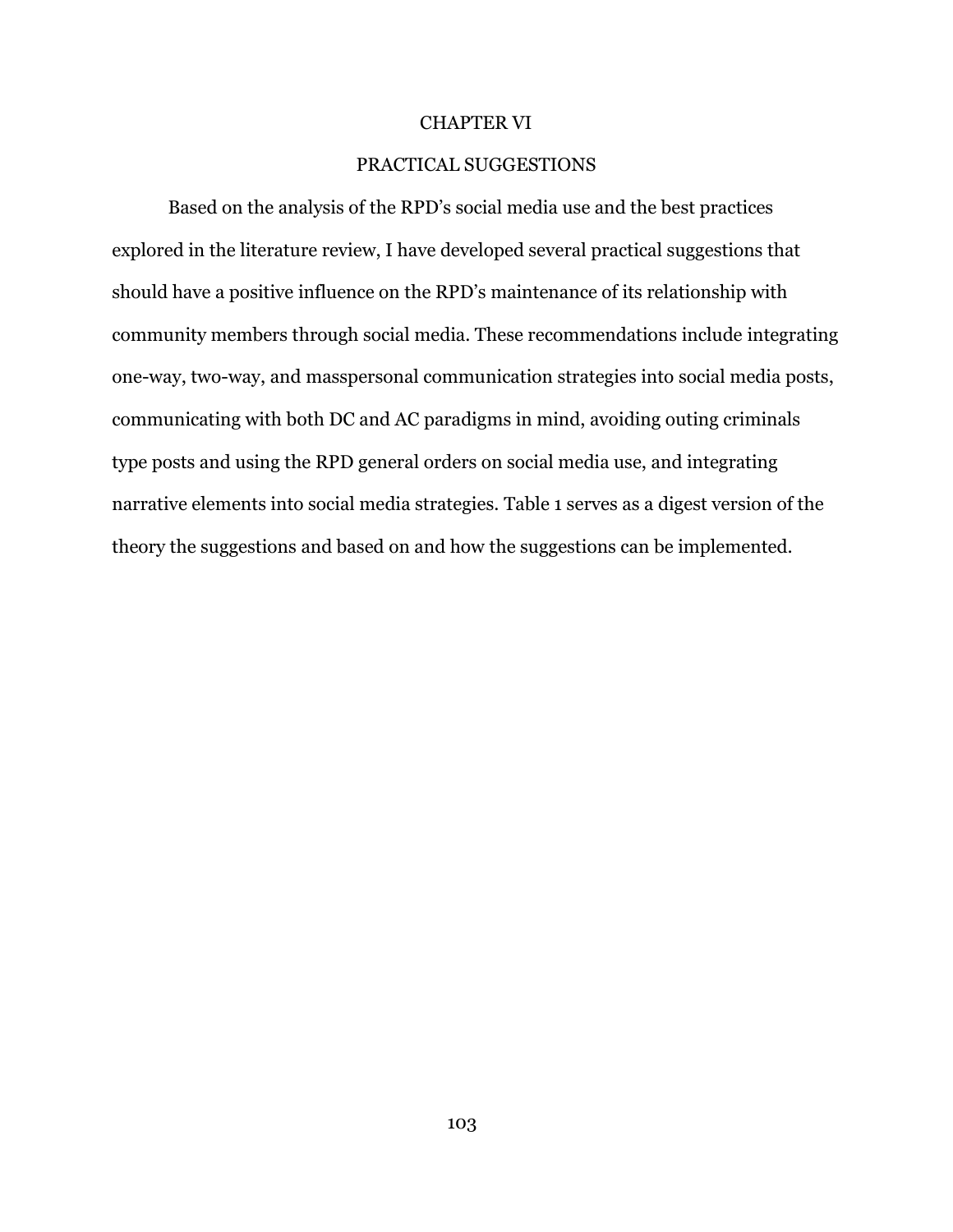# *Table 13.*

Best Practices for Social Media Use by Law Enforcement Agencies

| Communication<br><b>Objectives</b>                                                                           | <b>Description/Theoretical Background</b>                                                                                                                                                                                                                                                                                                                                                                                                                                                                                                                                                                                                                                                                                                                                                                                                                                                                                                                                                                                           | <b>Examples of</b><br><b>Application</b>                                                                                                                                                                                                                                                                                                                                                                                                                                                                                                            |
|--------------------------------------------------------------------------------------------------------------|-------------------------------------------------------------------------------------------------------------------------------------------------------------------------------------------------------------------------------------------------------------------------------------------------------------------------------------------------------------------------------------------------------------------------------------------------------------------------------------------------------------------------------------------------------------------------------------------------------------------------------------------------------------------------------------------------------------------------------------------------------------------------------------------------------------------------------------------------------------------------------------------------------------------------------------------------------------------------------------------------------------------------------------|-----------------------------------------------------------------------------------------------------------------------------------------------------------------------------------------------------------------------------------------------------------------------------------------------------------------------------------------------------------------------------------------------------------------------------------------------------------------------------------------------------------------------------------------------------|
| Integrate One-Way,<br>Two-Way, and<br>Masspersonal<br>Communication<br>Strategies into<br>Social Media Posts | One-Way<br>Communication streams from an<br>organization to a public (Grunig &<br>Hunt, 1984).<br>Specifically, utilize the public<br>٠<br>information model, which takes the<br>audience into account (Grunig &<br>Hunt, 1984).<br>May utilize emoticons and words to<br>express emotions; includes updates<br>or announcements from the<br>organization itself or information or<br>reports from other agencies (Waters<br>& Williams, 2011).<br>Two-Way<br>Communication streams from an<br>organization to a public and back<br>from the public to the organization<br>(Grunig & Hunt, 1984).<br>Specifically, utilize two-way<br>$\bullet$<br>symmetrical communication, which<br>takes the audience into account<br>(Grunig & Hunt, 1984).<br>Asks for feedback or participation in<br>$\bullet$<br>a survey or poll; asks the audience to<br>somehow interact with the<br>organization via the social media<br>channel; may also use direct<br>messaging features, direct replies, or<br>mentions (Waters & Williams, 2011). | Strategy:<br>Post information as a<br>notification to<br>community members.<br><b>Example Post:</b><br>A car accident has taken<br>place at the intersection<br>of Alpine and Harlem<br>Rds. Please avoid that<br>area.<br>Strategy:<br>Ask community<br>members for feedback or<br>to participate somehow<br>via social media<br><b>Example Post:</b><br>The RPD is planning a<br>neighborhood meeting<br>in the Rolling Green<br>neighborhood. Please<br>comment below to<br>indicate what topics you<br>would like to discuss at<br>the meeting. |
|                                                                                                              |                                                                                                                                                                                                                                                                                                                                                                                                                                                                                                                                                                                                                                                                                                                                                                                                                                                                                                                                                                                                                                     | (Table Continues)                                                                                                                                                                                                                                                                                                                                                                                                                                                                                                                                   |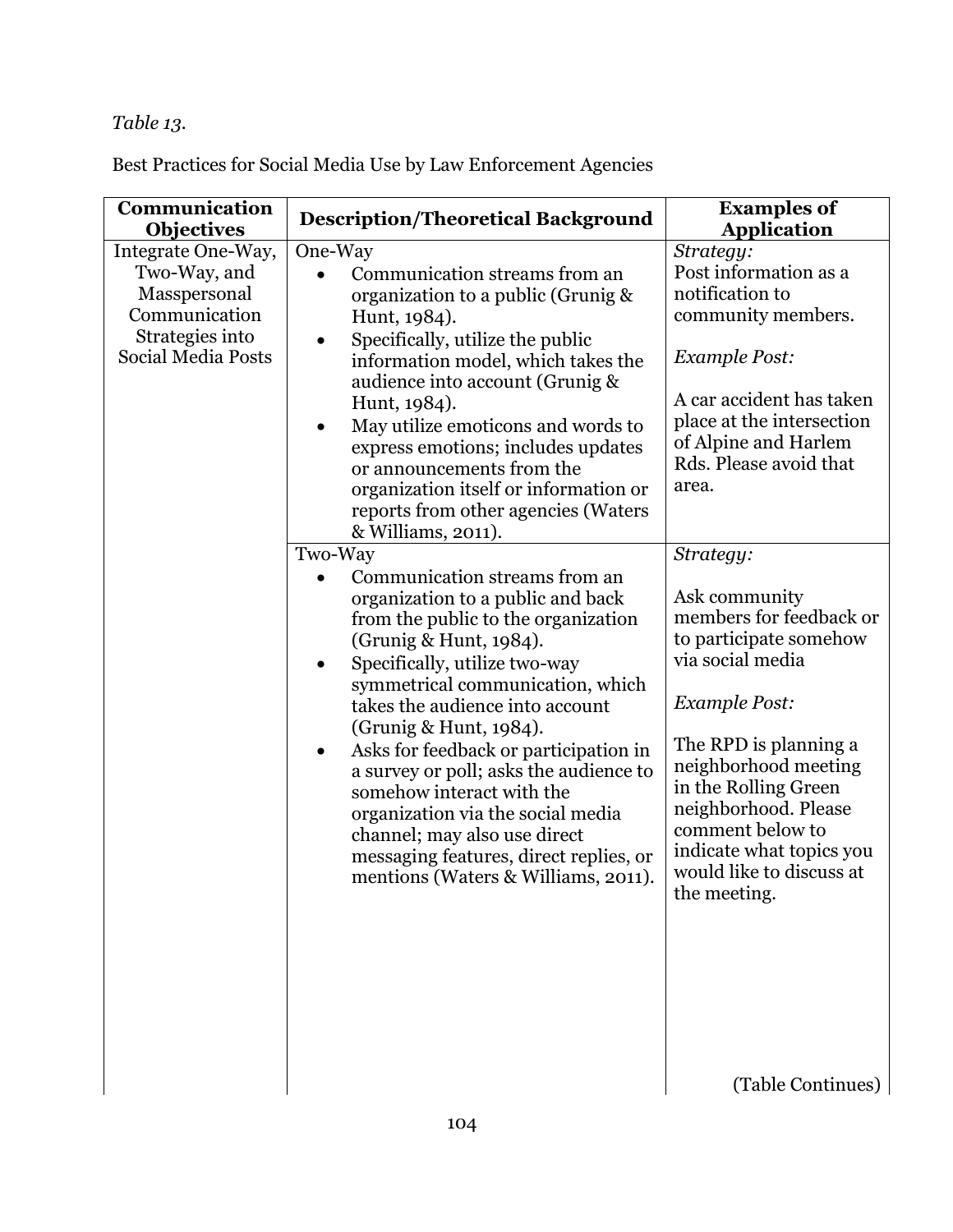| Communication<br><b>Objectives</b>                                                                           | <b>Description/Theoretical Background</b>                                                                                                                                                                                                                                                                                                                                                                                                                                                                                                                                                                                                                                                                                     | <b>Examples of</b><br><b>Application</b>                                                                                                                                                                                                                                                                                                                                                                                        |
|--------------------------------------------------------------------------------------------------------------|-------------------------------------------------------------------------------------------------------------------------------------------------------------------------------------------------------------------------------------------------------------------------------------------------------------------------------------------------------------------------------------------------------------------------------------------------------------------------------------------------------------------------------------------------------------------------------------------------------------------------------------------------------------------------------------------------------------------------------|---------------------------------------------------------------------------------------------------------------------------------------------------------------------------------------------------------------------------------------------------------------------------------------------------------------------------------------------------------------------------------------------------------------------------------|
| Integrate One-Way,<br>Two-Way, and<br>Masspersonal<br>Communication<br>Strategies into<br>Social Media Posts | Masspersonal<br>Communication that is both highly<br>personalized and highly accessible to<br>other individuals (O'Sullivan & Carr,<br>2017).<br>This would include a genuine,<br>$\bullet$<br>personalized, public message<br>directed to a specific constituent<br>containing either information or a<br>request. All responses should be<br>addressed.<br>Ex. Posting on someone's Facebook<br>wall for his or her birthday or<br>tweeting a link to more information<br>at someone.                                                                                                                                                                                                                                       | Strategy:<br>Use directed posts on<br>one or more selected<br>channels to open a larger<br>conversation.<br>Post Example:<br>Cathy, thank you for<br>joining us at our<br>neighborhoods meeting.<br>You had great questions.<br>Do you have any<br>additional questions we<br>can answer for you?                                                                                                                               |
| Communicate with<br>both DC and AC<br>Paradigms in Mind                                                      | Dutiful Citizenship Paradigm (DC)<br>Participation in civic life through<br>group settings; become and remain<br>engaged through a sense of personal<br>duty; traditional authority figures<br>lead groups (Bennett, Wells, &<br>Freelon, 2011; The Education<br>Commission of the United States,<br>2012; Bennett, Wells, & Rank,<br>2009).<br>Actualizing Citizenship Paradigm (AC)<br>Shows a lesser regard for typical<br>authority figures and groups; looser<br>peer groups organizing around<br>shared resources and social<br>technologies; individual expression<br>is highlighted (Bennett, Wells, &<br>Freelon, 2011; The Education<br>Commission of the United States,<br>2012; Bennett, Wells, & Rank,<br>2009). | Strategy:<br>Allow guest posters or<br>specific officers to post<br>as themselves via the<br>RPD page. Utilize<br>natural partnerships<br>between the RPD and<br>other local organizations<br>or leaders.<br>Post Example:<br>This is Officer Smith<br>posting! I'd like to give<br>some additional<br>feedback about the<br>RRStar's recent article<br>If you have any other<br>questions you can reach<br>me at 815-xxx-xxxx. |
|                                                                                                              |                                                                                                                                                                                                                                                                                                                                                                                                                                                                                                                                                                                                                                                                                                                               | (Table Continues)                                                                                                                                                                                                                                                                                                                                                                                                               |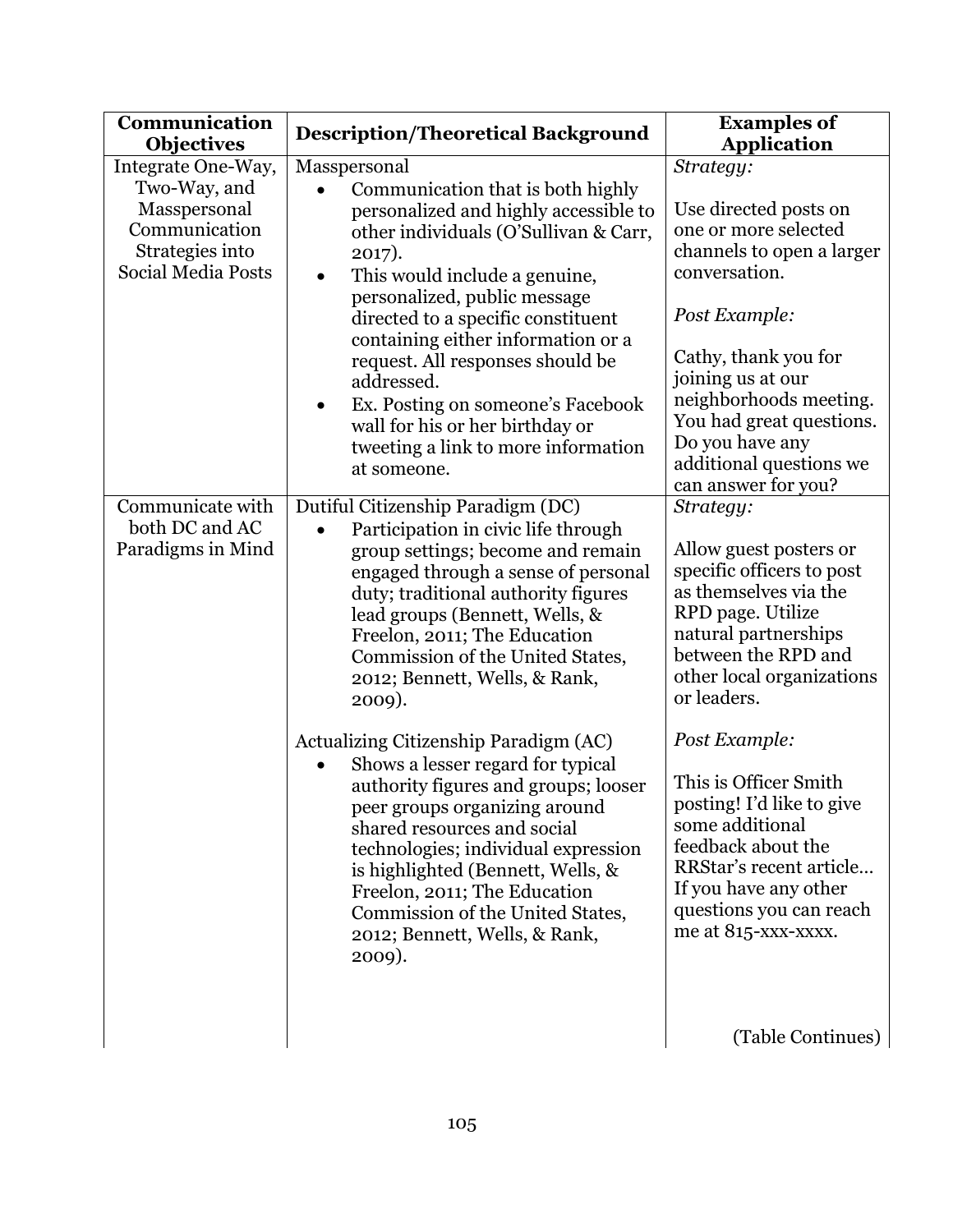| Communication<br><b>Objectives</b>                                               | <b>Description/Theoretical Background</b>                                                                                                                                                                                                                                                                                                                                                                                                                                                                                                                                                                                                                                                        | <b>Examples of</b><br><b>Application</b>                                                                                                                                                                                                                                                                                                                            |
|----------------------------------------------------------------------------------|--------------------------------------------------------------------------------------------------------------------------------------------------------------------------------------------------------------------------------------------------------------------------------------------------------------------------------------------------------------------------------------------------------------------------------------------------------------------------------------------------------------------------------------------------------------------------------------------------------------------------------------------------------------------------------------------------|---------------------------------------------------------------------------------------------------------------------------------------------------------------------------------------------------------------------------------------------------------------------------------------------------------------------------------------------------------------------|
| Engage in Inclusive<br>Communication                                             | <b>Prescribed Social Media Uses</b><br>Social media as outlined by general<br>order 60.13 include use as an<br>investigative tool, manner of<br>community outreach and<br>engagement, and method for<br>communicating time-sensitive<br>notifications (Rockford Police)<br>Department, 2013).<br>Avoid outing criminals<br>While the First Amendment protects<br>$\bullet$<br>the practice of outing criminals, it<br>subverts the right to due process, as<br>the posts seem to lead to a form of<br>public punishment similar to that of<br>wearing a scarlet letter (Bidgood,<br>2015; MacLeod, 2015).                                                                                        | Strategy:<br>Stop posting mug shots<br>and names of those who<br>are charged with crimes<br>on social media.<br>Post Example:<br>These posts would not<br>exist, therefore there is<br>no example.                                                                                                                                                                  |
| <b>Integrate Narrative</b><br>Elements into<br>Social Media<br><b>Strategies</b> | <b>Narrative Elements</b><br>Several devices work together to<br>$\bullet$<br>create a credible narrative;<br>materiality refers to the physical<br>element of the narrative; voice and<br>perspective utilized in presenting the<br>message can influence the<br>perception of the message. These<br>features have been described as<br>"who says" and "who sees" (Barry &<br>Elmes, 1997).<br>While the issue of materiality is<br>$\bullet$<br>solved by ensuring posted<br>information is available offline,<br>potentially through letters to the<br>editor or leaflets for those who are<br>known to be offline, voice should be<br>addressed through specific social<br>media strategies. | Strategy:<br>Occasionally allow guest<br>posters to integrate a<br>community voice into<br>social media posts and<br>ensure that time-<br>sensitive, public safety<br>information is available.<br>in formats beyond the<br>current digital<br>materiality of the posts.<br>Post Example:<br>We RPD officers would<br>like to wish you a Happy<br>4 <sup>th</sup> ! |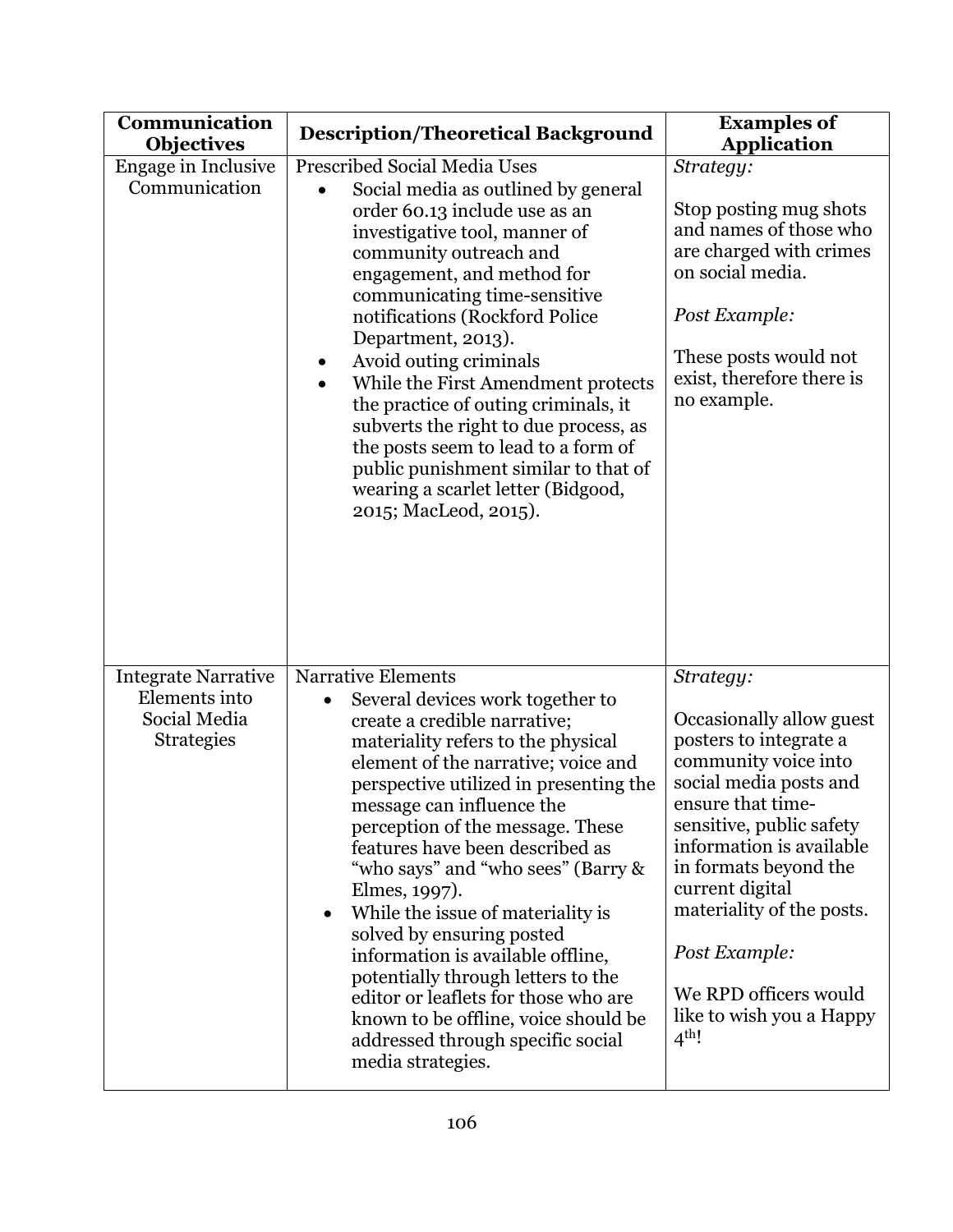# **Integrate One-Way, Two-Way, and Masspersonal Communication Strategies into Social Media Posts**

First, consider the strategies adopted on both Facebook and Twitter. Facebook has been utilized for the dissemination of information in a longer narrative, while Twitter allows for the RPD to selectively integrate external voices into the official RPD messaging. It seems that perhaps the misunderstanding of the usefulness of social media has led the RPD to use social media in a less effective way. I recommend that the RPD reflect on the ways in which two-way or even masspersonal communication could serve as relationship building tools. Masspersonal refers to the idea that social media posts can bridge the gap between mass and interpersonal media by exposing interpersonal communication to a wide audience. Rather than assuming that social media use will create a strong dialogue between the RPD and community members, the RPD should focus on the ability of social media to broadly communicate seemingly personal messages with the wider audience. The Rockford community's diverse nature makes it impossible for the RPD to target every audience. However, current strategic choices could easily alienate certain community members.

The RPD already has integrated one-way communication into its social media use. Continuing to post information that keeps the public safe will continue to ensure that the RPD remains a relevant and trusted source of information. This also aligns with the RPD's general order 60.13, which explains the RPD should use social media as a method for real-time notifications. For example, posts that fall into the crime reports and public interest pieces categories would be considered one-way communication. These types of posts ultimately ensure public safety.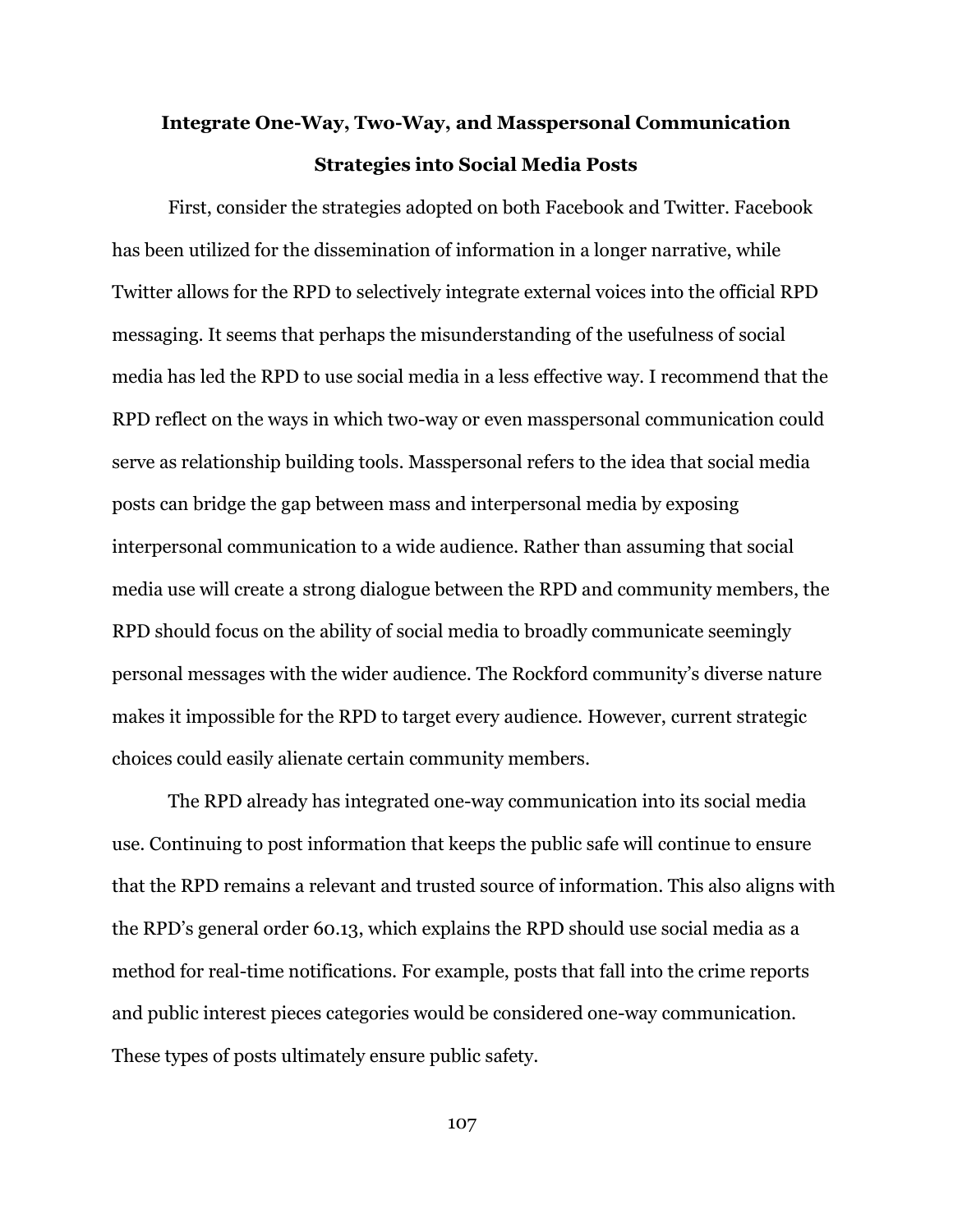However, the RPD cannot rely on one-way communication alone. It is imperative that the RPD include two-way communication in its social media posts as a method of relationship building. These types of posts will require more monitoring and greater attention to the public responses that are generated by the original post. These types of posts may include a survey or poll, ask for feedback, or encourage any other interaction via the social media channel (Waters & Williams, 2011). For example, the RPD may create a poll that asks community members what type of programming they would be most likely to attend. Additionally, the RPD could ask for feedback about their neighborhood meetings to get a better sense of what citizens would like to hear about during those events or even create a poll to determine what time or day would be most advantageous for neighborhood members to attend such a meeting. Ultimately, this type of post will allow the RPD to learn more about the community they work with and show a commitment to improving the communication and relationship between the RPD and community.

Finally, the RPD can integrate masspersonal communication into its strategies by creating posts that are directed towards a specific individual or group that ultimately allow community members to become a part of a two-way interaction. For example, the RPD could thank a community leader for their service or ask a community member about their experience at an event. Masspersonal strategies, then, will allow the RPD to utilize seemingly interpersonal communication to craft a message that can be useful for the whole community (O'Sullivan & Carr, 2017). Much like overhearing and joining a conversation across a hallway, masspersonal communication will allow the RPD to further invite community members into conversations that may ultimately make the community safer.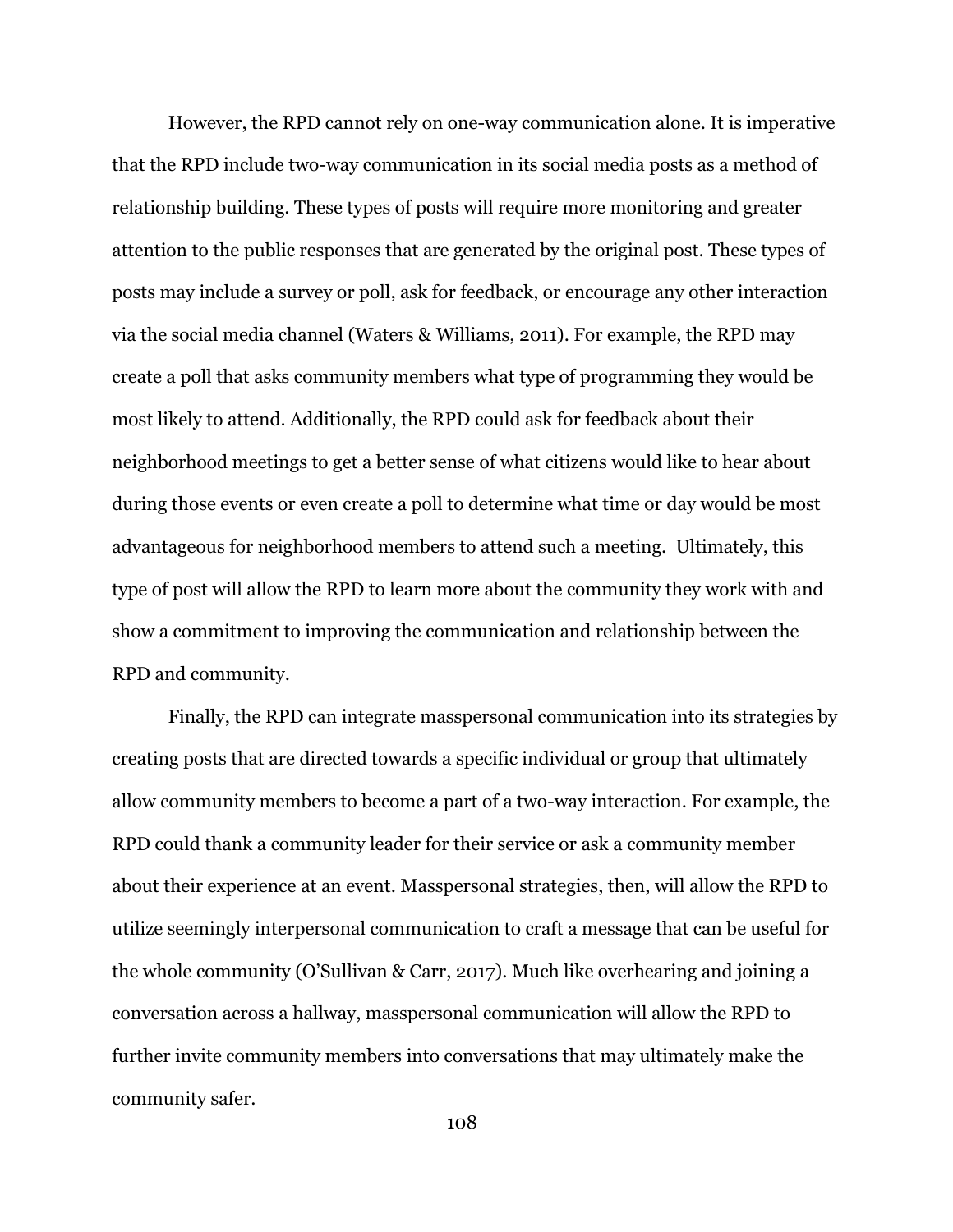## **Communicate with both DC and AC Paradigms in Mind**

While I do not recommend that the RPD wholly embody the AC paradigm of civic engagement, encouraging a middle ground between the wholly authority based DC paradigm and the individualistic AC paradigm could facilitate a stronger partnership between the community and the RPD. Perhaps encouraging guest posters and continuing to retweets community members would facilitate a greater confidence in the RPD's effort to create an actual partnership. Additionally, the RPD could capture and selectively publish the outcomes of deliberative moments that take place through their face-to-face efforts on their social media channels. Facebook specifically could be used as a platform for sharing information beyond the short 140 characters of Twitter This strategy could also utilize the illusion of interactivity or masspersonal communication to build connections and facilitate conversation between the RPD and community members. Ultimately this would help demonstrate an effort towards the AC paradigm on *both* Facebook and Twitter, a sharp contrast from the current situation.

### **Engage in Inclusive Communication**

The RPD should refine the themes utilized in its social media posts. While the RPD does not seem to have broken any laws in its use of social media, there are ethical dilemmas associated with posting the photos of accused community members on social media. Exercising editorial control over which photos are posted, beyond what is legally required in the case of juvenile offenders, and leaves the RPD open to accusations of bias. Although CALEA offers no guidance as to how law enforcement organizations utilize social media, the Global Justice Information Sharing Initiative demonstrated concern about the potential for social media to be used in the violation of civil rights. I recommend that the RPD shift their focus from whether or not they are currently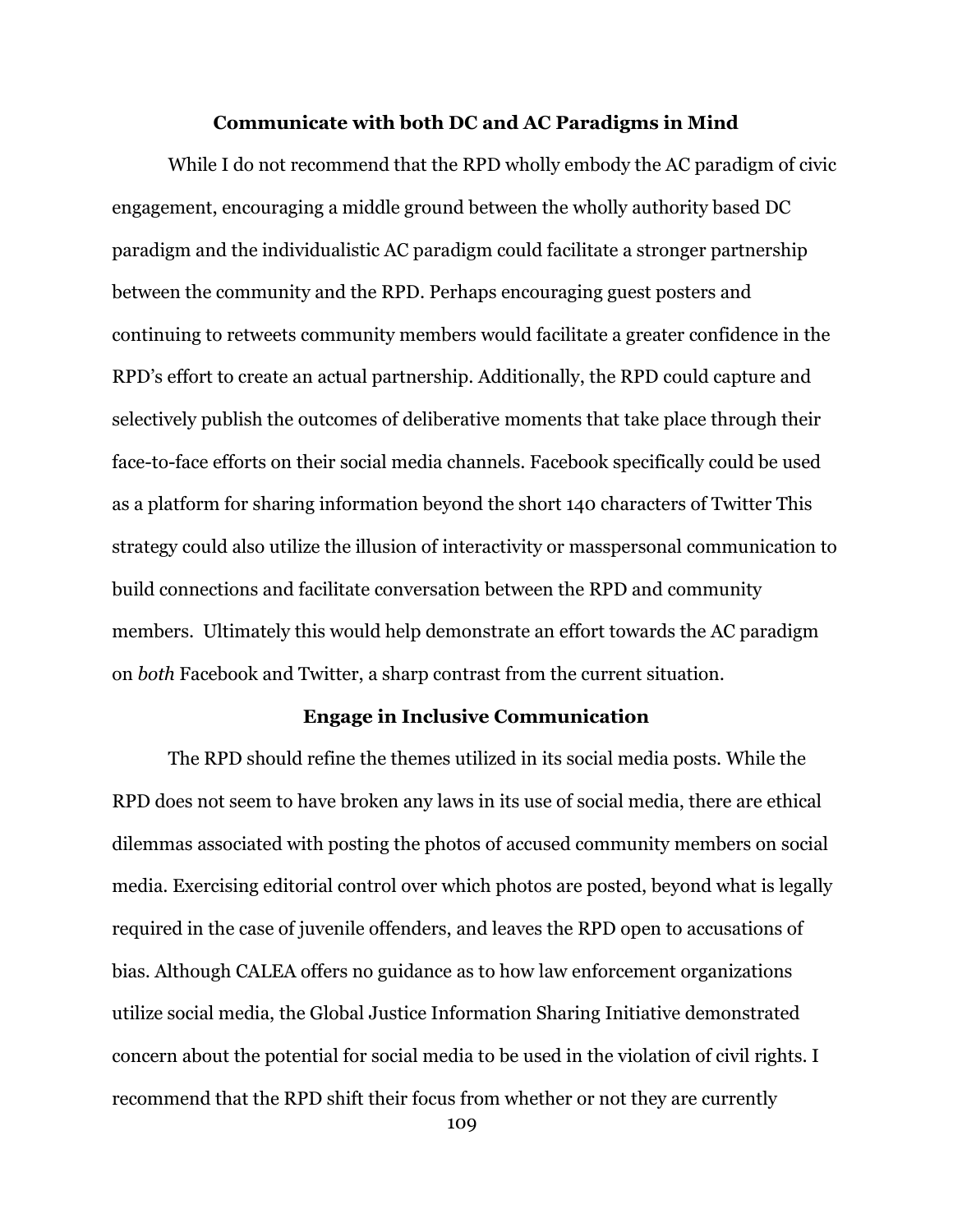violating laws and toward respect for their fellow community member. I urge caution in this matter as the current practice of posting mug shots could ultimately embarrass and publicly shame an innocent person, leading them to distrust the RPD and feel alienated in their community. While some criminal justice research indicates that this sort of public shaming can be an effective punishment, due to the "unknown psychological consequences of public shaming sanctions," Goldman (2015) indicates that the practice should be better regulated to ensure consistency and appropriate punishment. Furthermore, it is imperative to understand that Goldman (2015) only examines this type of public shaming in circumstances in which the individual in question has already been found guilty of the crime.

I would highly recommend that the RPD discontinue the practice of publicizing the photos of the accused unless there is a public need for identification of the individuals. Based on concerns for civil rights as espoused by the Global Justice Information Sharing Initiative (2013) it seems that any act by a police organization that could even be construed as having violated the rights of citizens should be avoided. For example, if an individual was armed and considered a threat to the community, the RPD would be well within its rights to make that individual's photo readily available to community members. In fact, this type of crisis communication by police organizations has been normalized by social media use during the UK riots of 2011 and active shooter incidents at schools (Denef, Bayerl, & Kaptein, 2013; Mazer et al., 2015). However, it seems unconscionable that the photos of potentially innocent individuals are published in a highly public way without due process. While the RPD's actions remain legal, they are not necessarily ethical. If the RPD chooses to continue to make these photos available, it seems that all photos of all community members accused of crimes should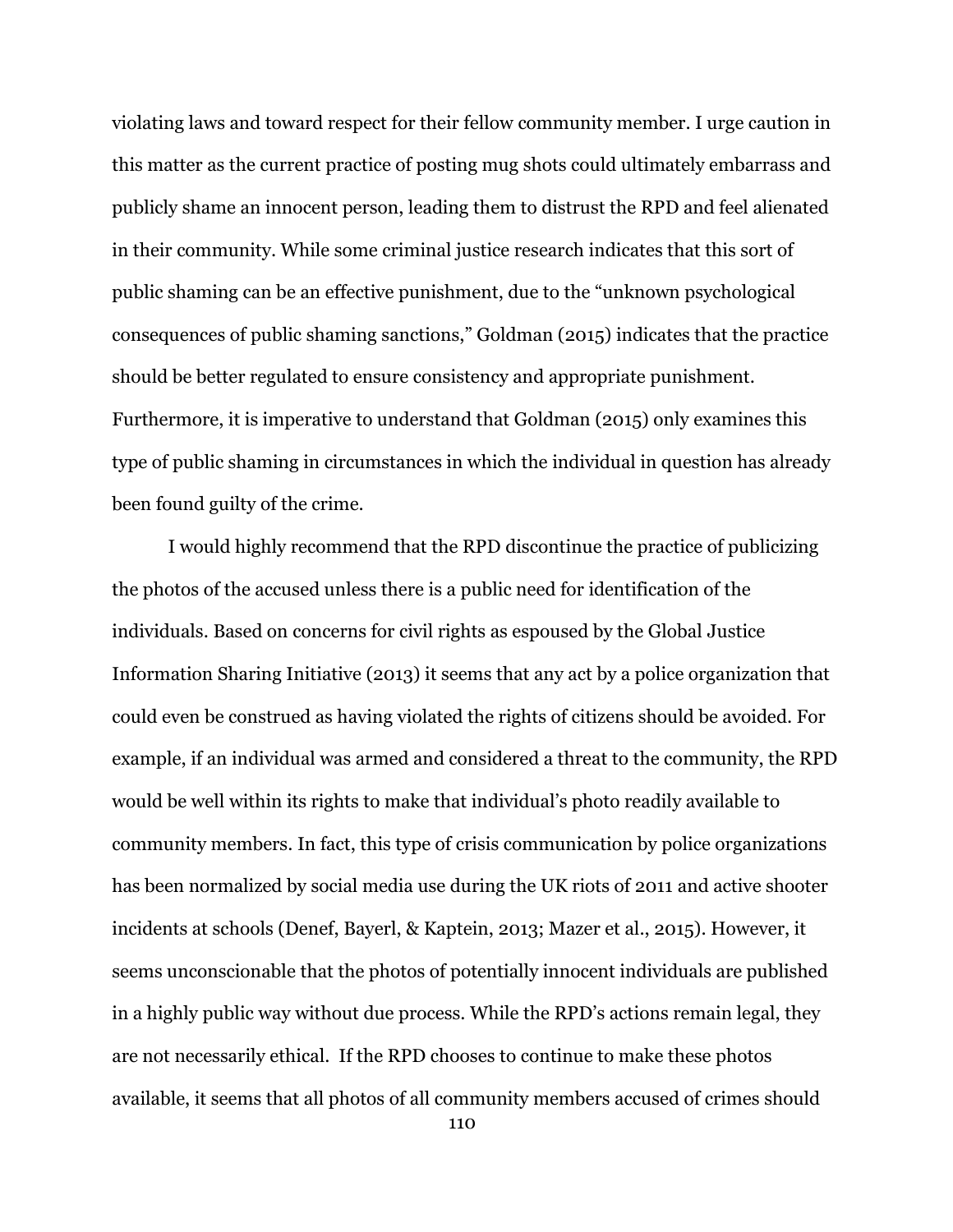be publicized via social media. It would seem that there is too great a potential for irreparable harm to the reputation of the RPD otherwise.

Overall, it appears that the RPD would be better off utilizing social media for communication during crisis events and to keep the community aware of ongoing criminal activity. Actually, the Global Justice Information Sharing Initiative focuses on balancing the duties of law enforcement officers with their responsibilities to protect the civil rights of those they serve (Global Justice Information Sharing Initiative, 2013). For example, it seems reasonable to continue to post about car accidents and bank robberies so that the community is aware of potential dangers. It would seem that, along with my last recommendation, aligning the strategies of both channels towards the strategies utilized on Twitter would be incredibly advantageous. For example, in the instance of the shooting at the Crusader Clinic, the RPD tweeted relevant information to keep the community aware and safe, without disclosing unnecessarily private information about the accused. Had the RPD utilized this strategy on Facebook as well, they may have protected the accused from unnecessary stigma and scrutiny. Police organizations must be able to translate their duties as officers to their social media use, but also realize that this new technology creates additional risks to the civil rights of community members.

In order to accomplish these suggested changes, the RPD could very simply refer to its own general order 60.13. The order specifically refers to suggested post themes including providing tips for crime prevention, offering citizens on-line reporting options, sharing crime maps and data, soliciting tips about unsolved crimes, and providing notifications about road closures, special events, and emergencies (Rockford Police Department, 2013). Discontinuing the practice of outing criminals via social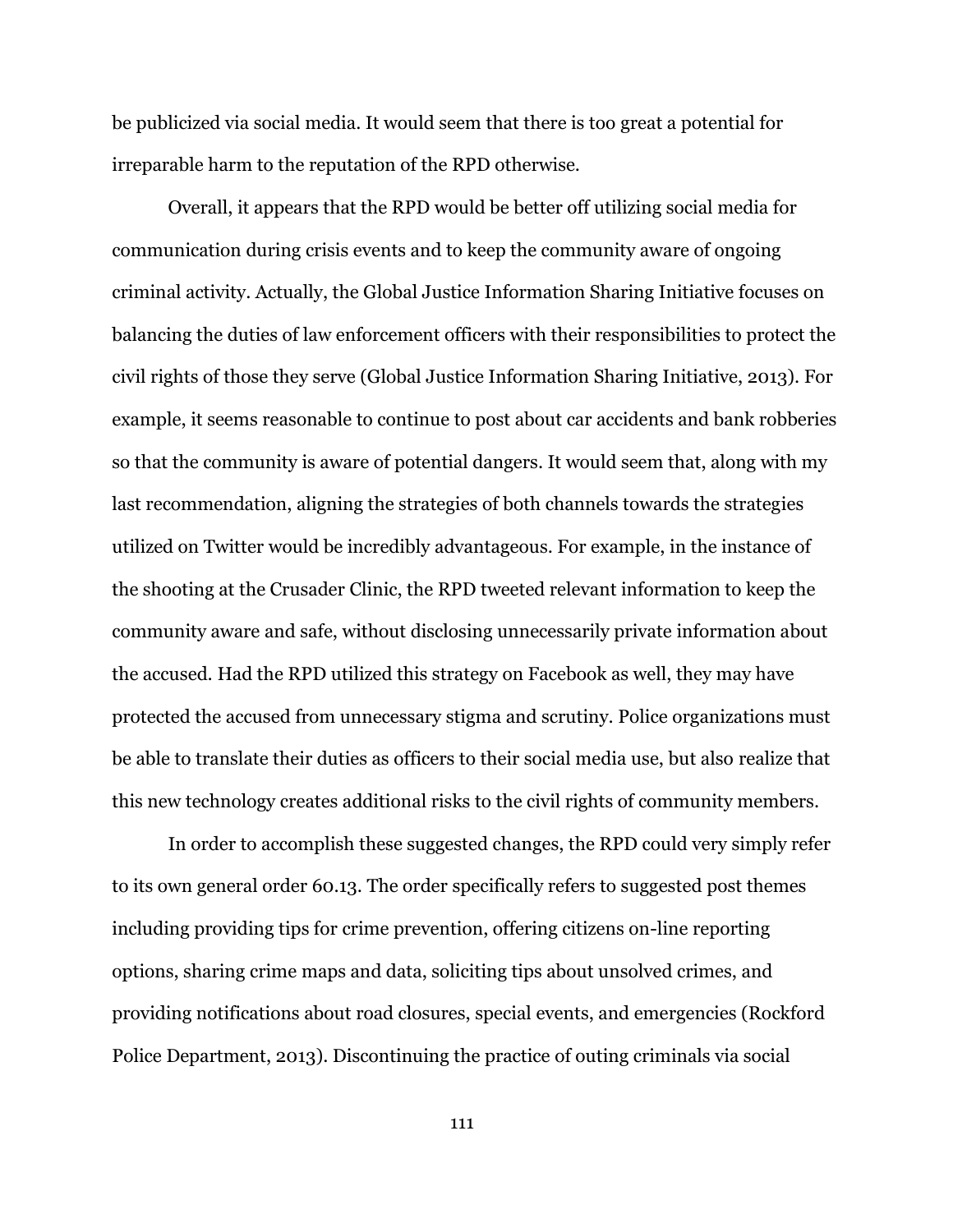media alleviates the possibility that the RPD will alienate innocent individuals and would be represent a strategy more closely aligned with its official social media policy.

## **Integrate Narrative Elements into Social Media Strategies**

Finally, the RPD should reevaluate its use of narrative elements. While the RPD may not realize that they are even utilizing these elements, a conscious focus on strategic use of narrative elements could make a positive impact on the perceived narrative they create. For instance, I would highly suggest altering the espoused voice of the RPD's social media messages. Narrative is intrinsically linked to the creation of identity and power (Hartelius & Browning, 2008). By maintaining a position of authority through the active voice of the RPD on social media, the RPD is creating a power distance between the organization and the community that could eventually hurt the relationship between the RPD and the community. Additionally, this contributes to the RPD's alignment with the DC paradigm. This could eventually cause a rift between the RPD and younger generations who increasingly seek to establish their own voice in the civic sphere. Creating a voice that is more relatable for younger generations and diverse constituents will ultimately yield better relationships for the RPD with community members. Additionally, by only making their posts available via social media, the RPD is maintaining a sense of materiality that alienates any community members who does not utilize social media. The RPD should ensure that the information and specific messages it posts via social media are available via other channels.

In summary, the RPD has created strong social media presence. However, there are several things the RPD can do to increase the likelihood that the Rockford community will continue to pursue a relationship with the RPD via social media. These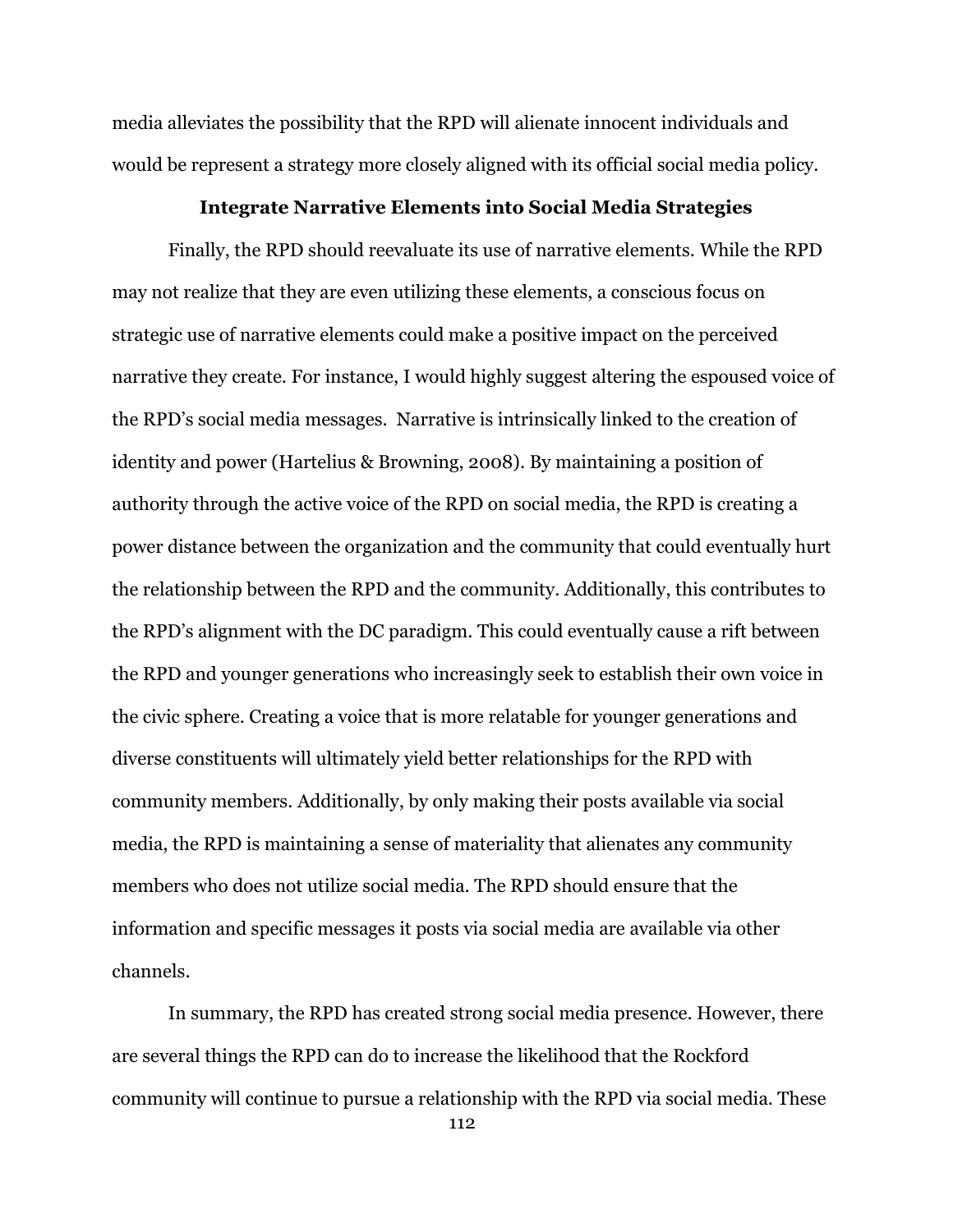suggestions ultimately can be utilized by other law enforcement agencies to improve relationships between the agencies and the communities they serve.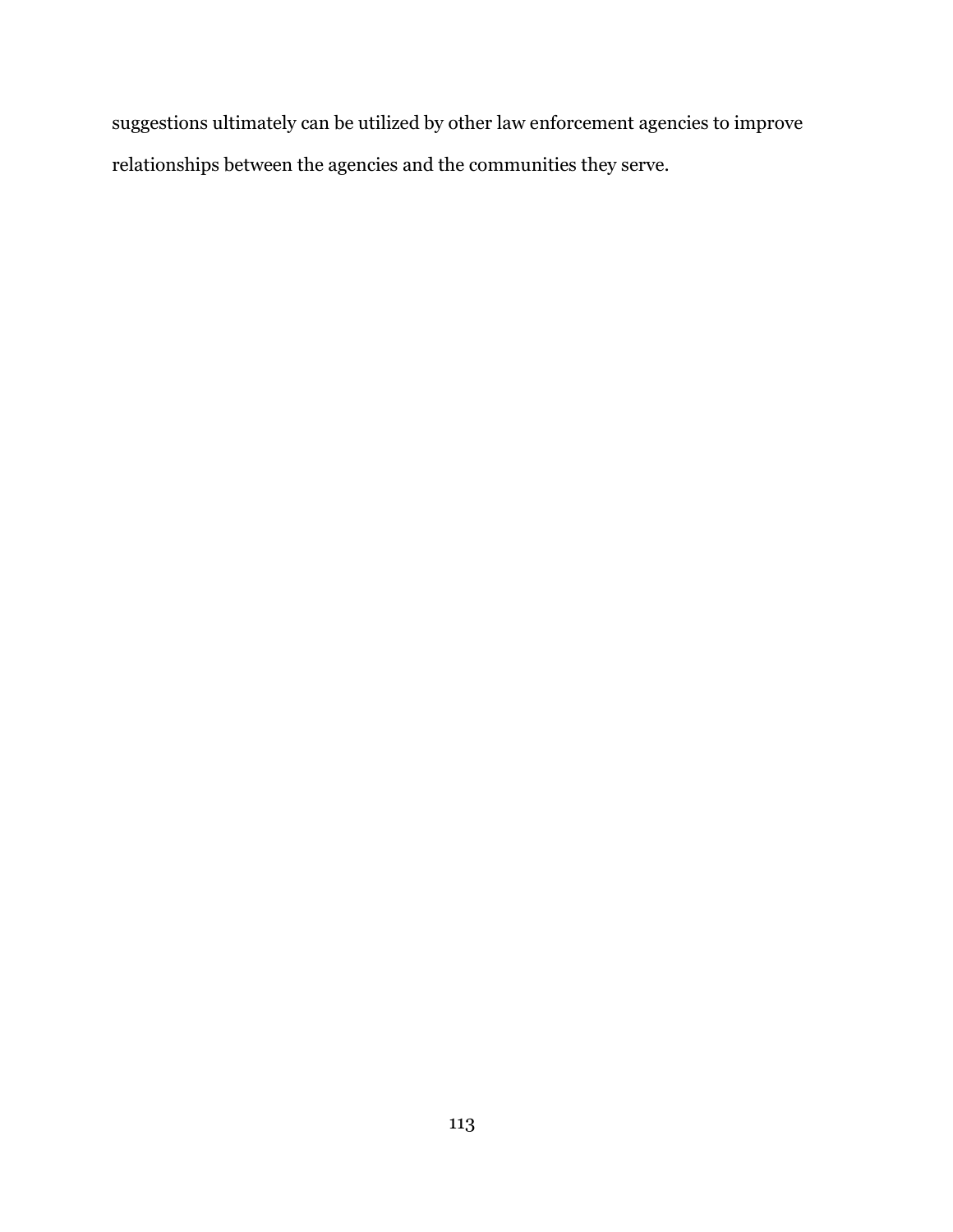### CHAPTER VII

# STRENGTHS, LIMITATIONS AND FUTURE DIRECTIONS

Upon the completion of this project, there are several implications that are important to recognize. The strengths and limitations of this study, as well as directions for future research are outlined below.

## **Strengths and Limitations**

This study has several key strengths and weaknesses that affect how useful this study is to the field of communication, the RPD, and the law enforcement community. First, until this point, the study of law enforcement communication was done primarily through the lens of law enforcement theory and not through communication study. Rather than approaching the topic of social media from a predominantly legal perspective, this study relies on proven insights into the manners in which organizations can and should communicate to achieve the best results, filling the research gap in the communication field that focuses on theory and practice of police-community communication. This study, then, not only serves as a strong foundation for understanding how communication concepts can be translated to practice in the field of law enforcement, but also demonstrates to the law enforcement community that communication scholars and professionals have the knowledge and skills to be useful partners to law enforcement leaders.

Additionally, the exploration of masspersonal communication strategies' usefulness in strategic communication is a relatively new concept. By examining the potential use of these strategies in concert with one- and two-way communication and narrative elements expands the potential for masspersonal communication to be utilized practically by communication professionals. Additionally, this study offers an important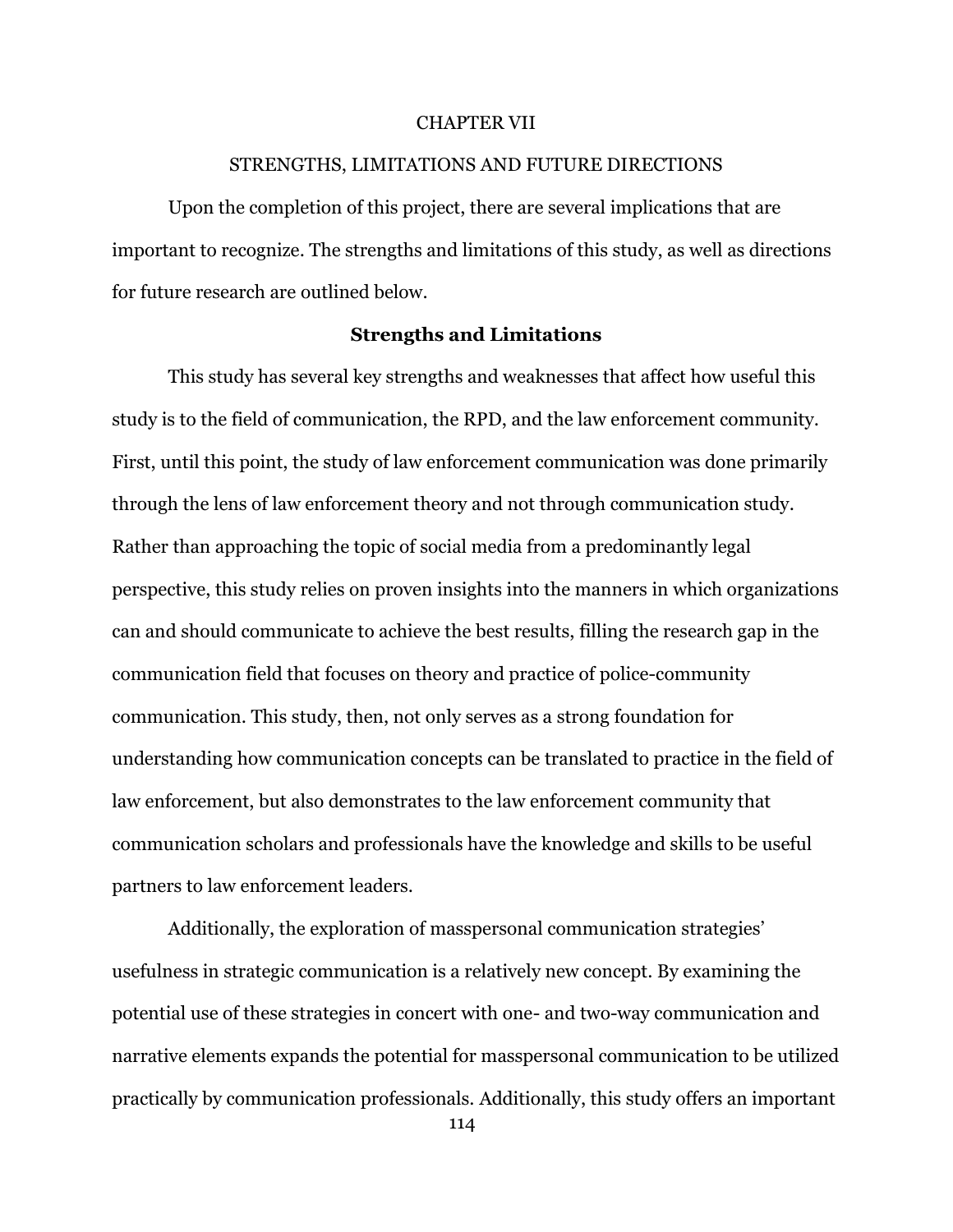avenue into further exploration of police-communication communication as a matter of civic engagement (see Bennett, Wells, & Freelon, 2011). Since civic engagement refers to how individuals interact with political information and structures, and the RPD is a part of the local government structure, it is crucial that the RPD remain an effective leader in communication related to civic engagement.

Beyond the field of communication, this study has implications for the RPD. As this study focused specifically on the social media use of the RPD, the practical suggestions offered as a result of this analysis are specifically relevant to the organization. However, my unique role as researcher serves as both a strength and a limitation of this study. On the one hand, my personal knowledge of the community and experiences with the RPD served as a starting point for undertaking the analysis. I am able to utilize my personal knowledge as a community member to access resources to interpret the data that I found.

However, my own perspective as a community member has undoubtedly influenced my interpretation of the data. The very nature of this qualitative analysis makes it dependent on the world-view of the individual conducting the analysis. In the future, it would be particularly useful to adopt a collaborative approach to the analysis. This would lessen the potential for a single perspective to inadvertently influence the results of the study. Furthermore, the perspective of a non-community member may also alleviate the potential for bias in the analysis. Although this is a potential weakness, this is also a potential strength. My perspective allowed me to perceive that the problem existed, but also allows for individual viewpoints to be considered. A true strength of this method is its ability to frame reality as subjective, rather than objective (Fisher, 1984). Additionally, my own reluctance to actively involve the opinions or perspectives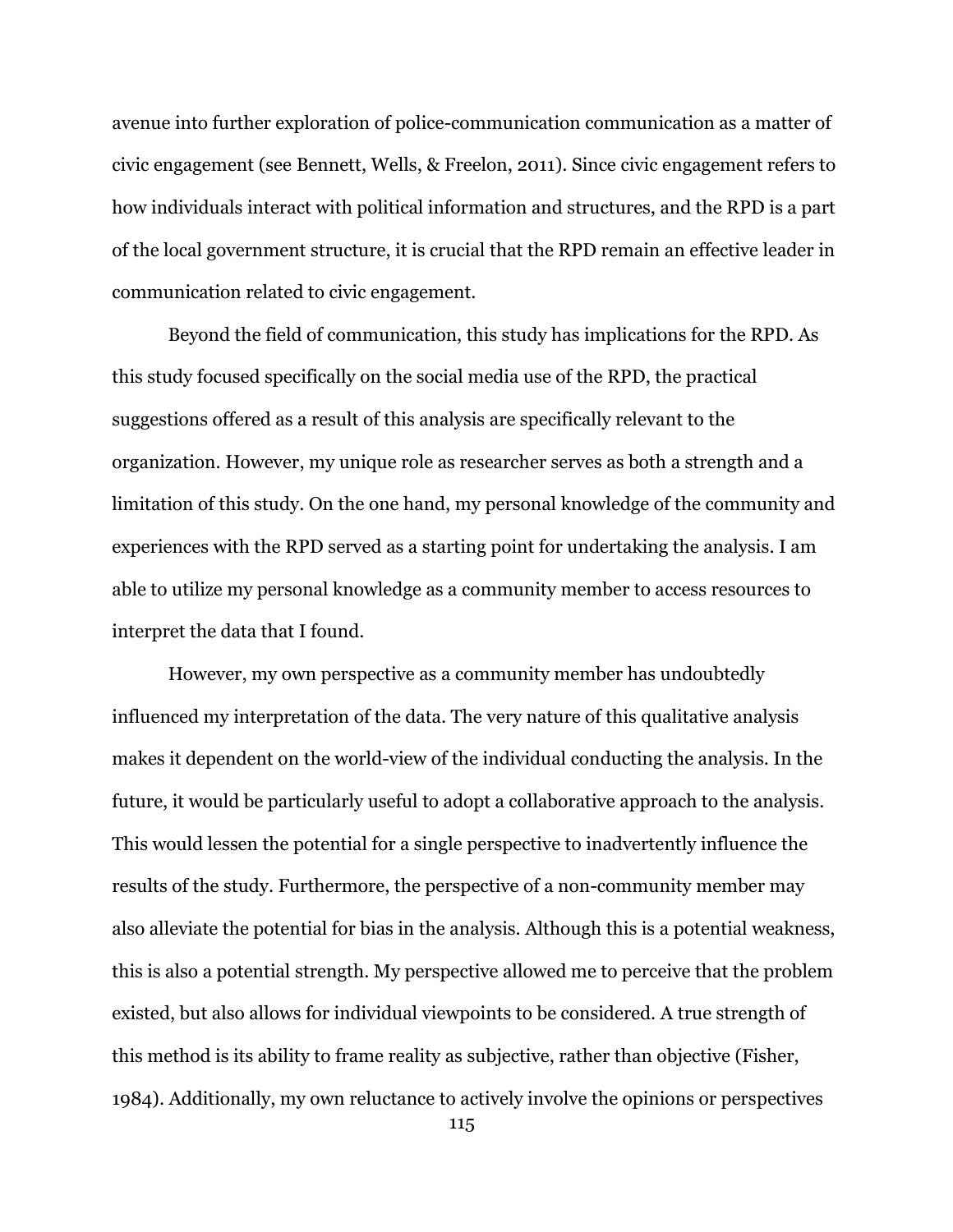of members of the RPD's leadership in the analysis is a potential weakness. In order to ensure that the analysis was not shaped by the political ambitions and potential fears of community leaders, I did not discuss the analysis with community members or members of the RPD. A greater understanding of the internal motives of the organization and its members could have offered additional insight into the power structures that influence the use of social media and potentially have removed some of the red tape that stood between my analysis and the general policies of the RPD. A future analysis may develop a more complete perspective of the communication habits of the RPD through partnership with the RPD in the analysis. This may also create a more useful analysis from the organization's perspective as it could conceivably take into account the specific goals of the organization.

Additionally, the relationship between the RPD and the community does not exist solely as a product of social media use. The RPD does utilize other communication methods to reach the community, including many face-to-face programs. To gain a fuller understanding of how all of these programs coexist to create a relationship, all of the programs together could and should be studied. Additionally, it is unrealistic to believe that the analysis of communication and relationship building could ever be considered complete without examining the role of the audience in the communication process. The preceding analysis largely focused on the content created by the RPD and ignored the responses of the community members. It would be incredibly interesting to analyze the perceived relationship that each individual interacting with the RPD via social media has with the RPD and the community as a whole.

Ultimately, however, this study is particularly beneficial to the law enforcement community as a whole. This research offers clear guidance as to the best practices police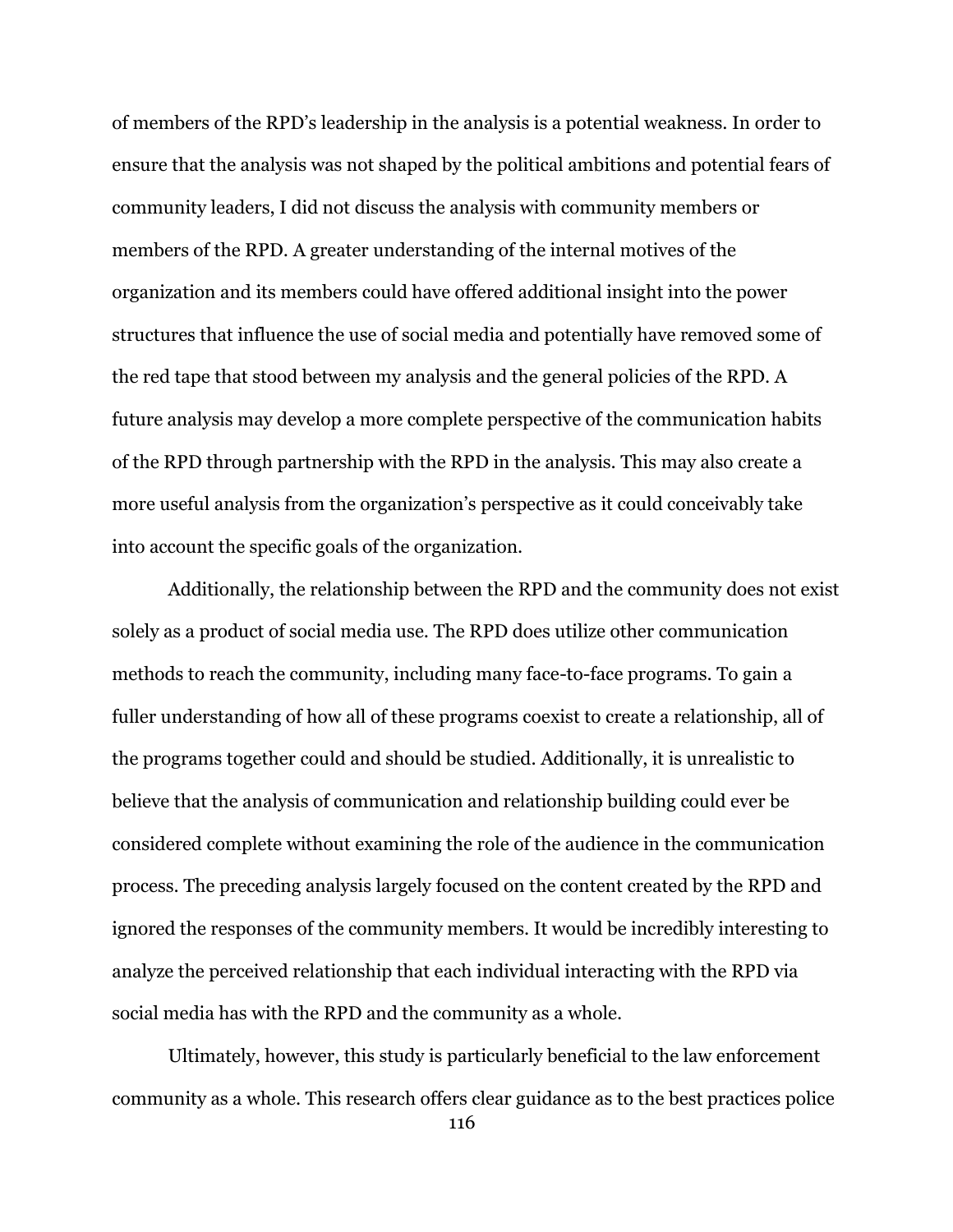organizations should follow in order to best communicate with the communities they serve. When considering how best to communicate, it only makes sense to include scholarship developed through study of communication as a whole. Additionally, as national standards governing this type of communication do not exist, this analysis can serve as the foundation for understanding and implementing strategic communication strategies.

Ultimately, communications scholars, the RPD, and law enforcement leaders can utilize this analysis to better understand effective communication between law enforcement agencies and the communities they serve. However, although this foundation offers specific practical suggestions, future research can continue to strengthen communities through by investigation law enforcement organizations' communication.

# **Future Directions**

In the future, this analysis could be used as a starting point for additional qualitative and quantitative analyses. In particular, it would be useful to expand the analysis by examining the interactions between the RPD and the community via a variety of communication channels beyond the simple social media interactions analyzed in this study. This approach would offer a more complete explanation of the current state of the relationship between the RPD and the community and both parties' perceptions of their relationship.

Additionally, internal communication that takes place within the RPD about social media and its uses would offer greater insight into the cultural norms surrounding social media use as a department. This could later be expanded to develop an understanding of the relationship building efforts of police departments and other law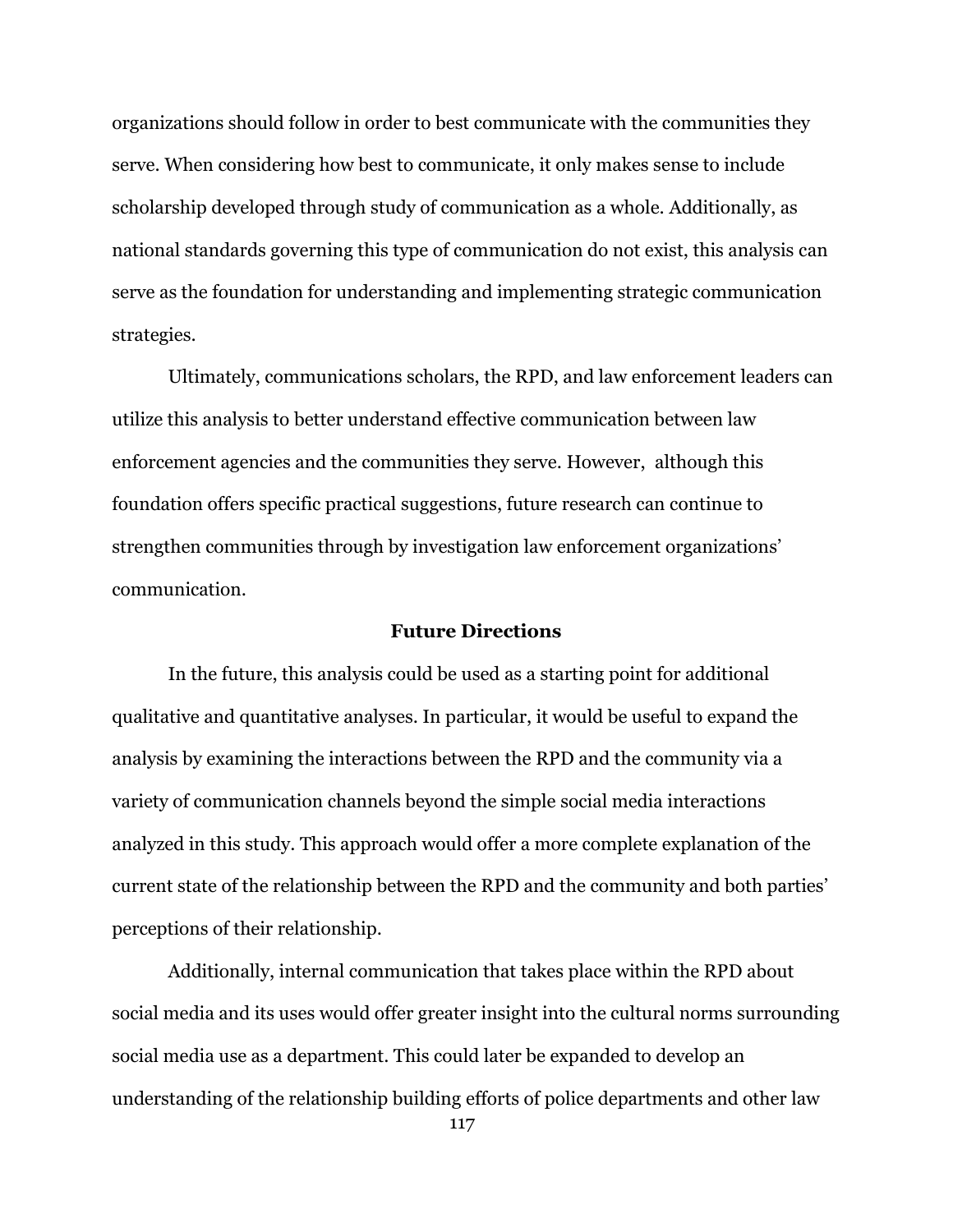enforcement and peacekeeping organizations nationally. Ultimately, the goal would be to expand this particular analysis to allow for far-reaching analysis of the relationships between communities and the very organizations that are tasked with protecting them from the inside out. The ways in which individuals interact with political information and structures or civic engagement is impacted greatly by emerging communication technologies as citizens are confronted by new tools that allow them to discuss and analyze problems and then take action to solve them (Bennett, Wells, & Freelon, 2011). The tumultuous relationships between communication gatekeepers, law enforcement officers, and community members across the United States cannot continue to remain in such a precarious balance.

Finally, this study focuses almost entirely on the communication created by the RPD, rather than the responses of local community members. In the future, scholars should examine responses to the RPD's social media posts. Additionally, scholars could conduct interviews and focus groups to gain an understanding of how the community perceives the RPD and the relationship between the RPD and the community. Further analysis of these relationships through the lenses afforded communications scholars has enormous and undeniable potential for improving the current state of affairs.

### **Summary**

This particular case study has created a starting point that can be replicated and expanded to explore additional organizations and the RPD in new and valuable ways. This analysis, while not exhaustive, paves the way for additional studies and the strengthening of police-community relationships as a whole. My ultimate goal for this project was to have a positive effect on my community by applying best practices for social media use. This analysis has uncovered useful information and ideas for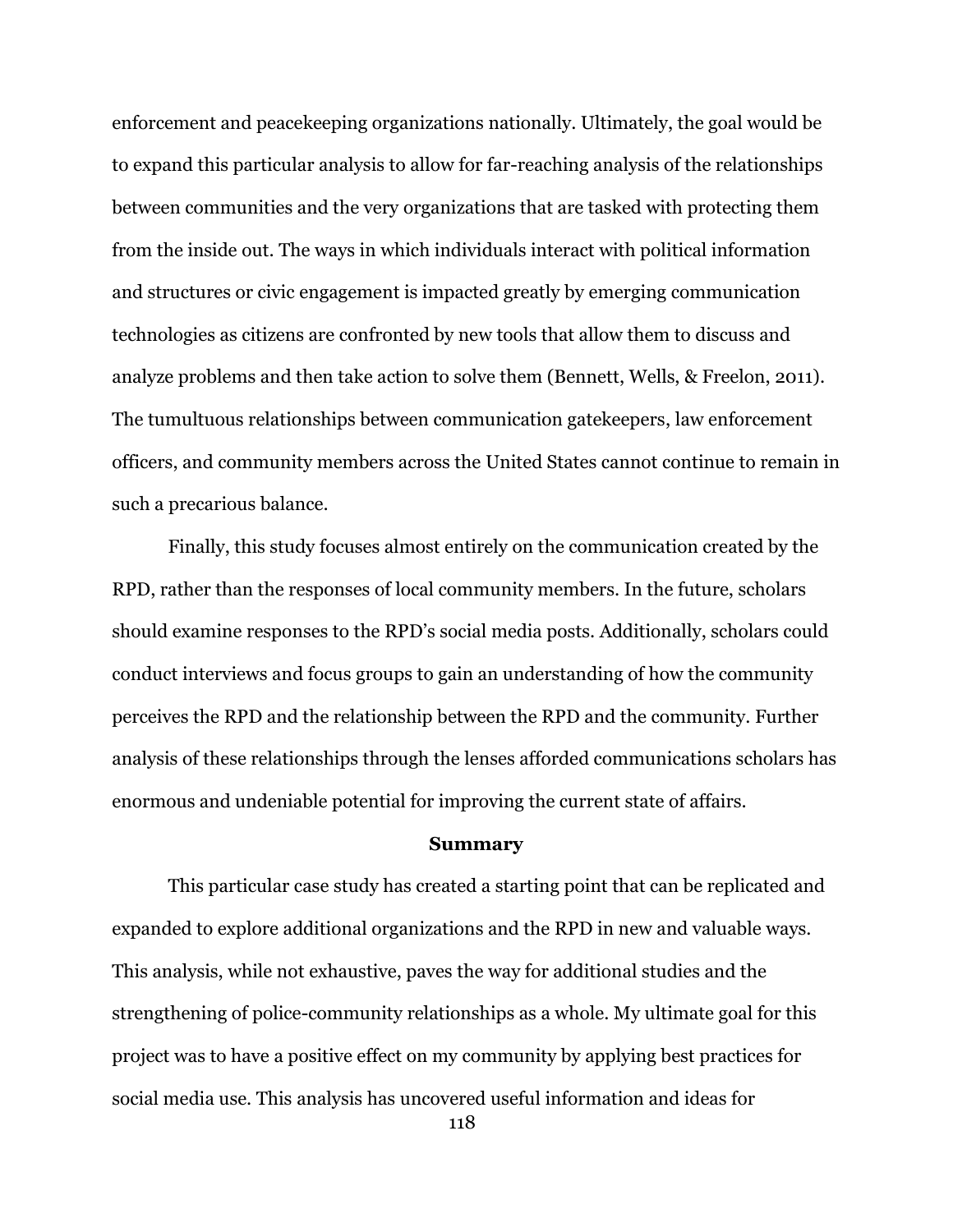improving communication and relationship building between the community and the RPD.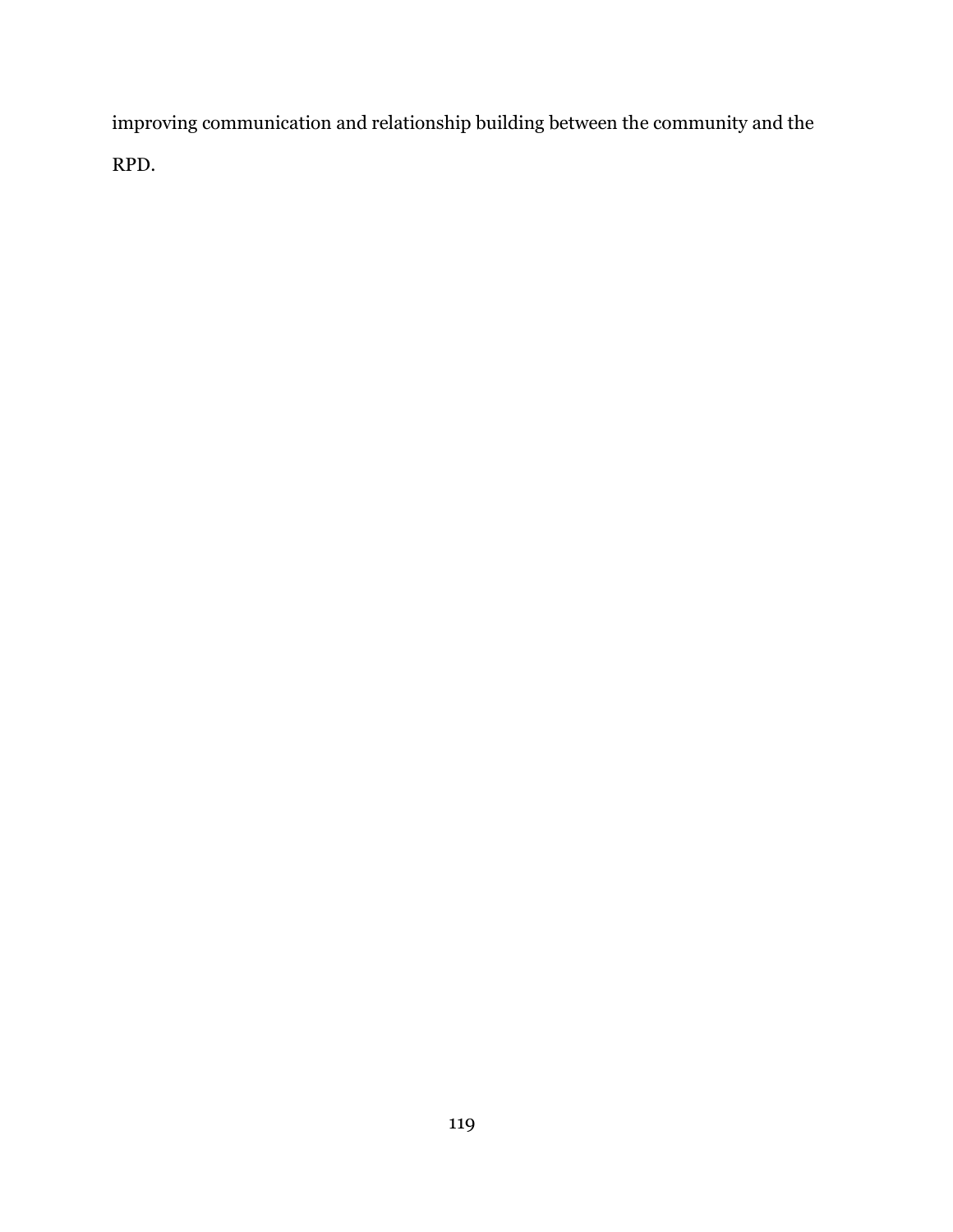#### REFERENCES

Ad Age. (2016). *Ad Age social media facts 2016*. New York: Ad Age Datacenter.

Allcott, H. & Gentzkow, M. (2017) Social media and fake news in the 2016 election. *Journal of Economic Perspectives*, *3*, 77-101. doi: 10.1257/jep.31.2.211

Ansari, A.& Flores, R. (2017, Jan. 2). Chicago's 762 homicides in 2016 is highest in 19 years. *CNN*. Retrieved from

http://www.cnn.com/2017/01/01/us/chicago-murders-2016/index.html

- Balser, D., & McClusky, J. (2005). Managing stakeholder relationships and nonprofit organization effectiveness. *Nonprofit Management & Leadership*, *15*, 295-315. http://doi.org/10.1002/nml.70
- Barry, D. & Elmes, M. (1997). Strategy retold: Towards a narrative view of strategic discourse. *Academy of Management Review, 22*, 429-452. doi: 10.2307/259329
- Bennett, W. L. (2008). Changing citizenship in the digital age. *Civic life online: Learning how digital media can engage youth*, *1*, 1-24. doi: 10.1162/dmal.9780262524827.001
- Bennett, W. L., Wells, C., & Freelon, D. (2011). Communicating civic engagement: Contrasting models of citizenship in the youth web sphere. *Journal of Communication, 61*, 835-856. doi:10.1111/j.1460-2466.2011.01588.x
- Bennett, W. L., Wells, C., & Rank, A. (2009). Young citizens and civic learning: Two paradigms of citizenship in the digital age. *Citizenship studies*, *13*(2), 105-120. doi: 10.1080/13621020902731116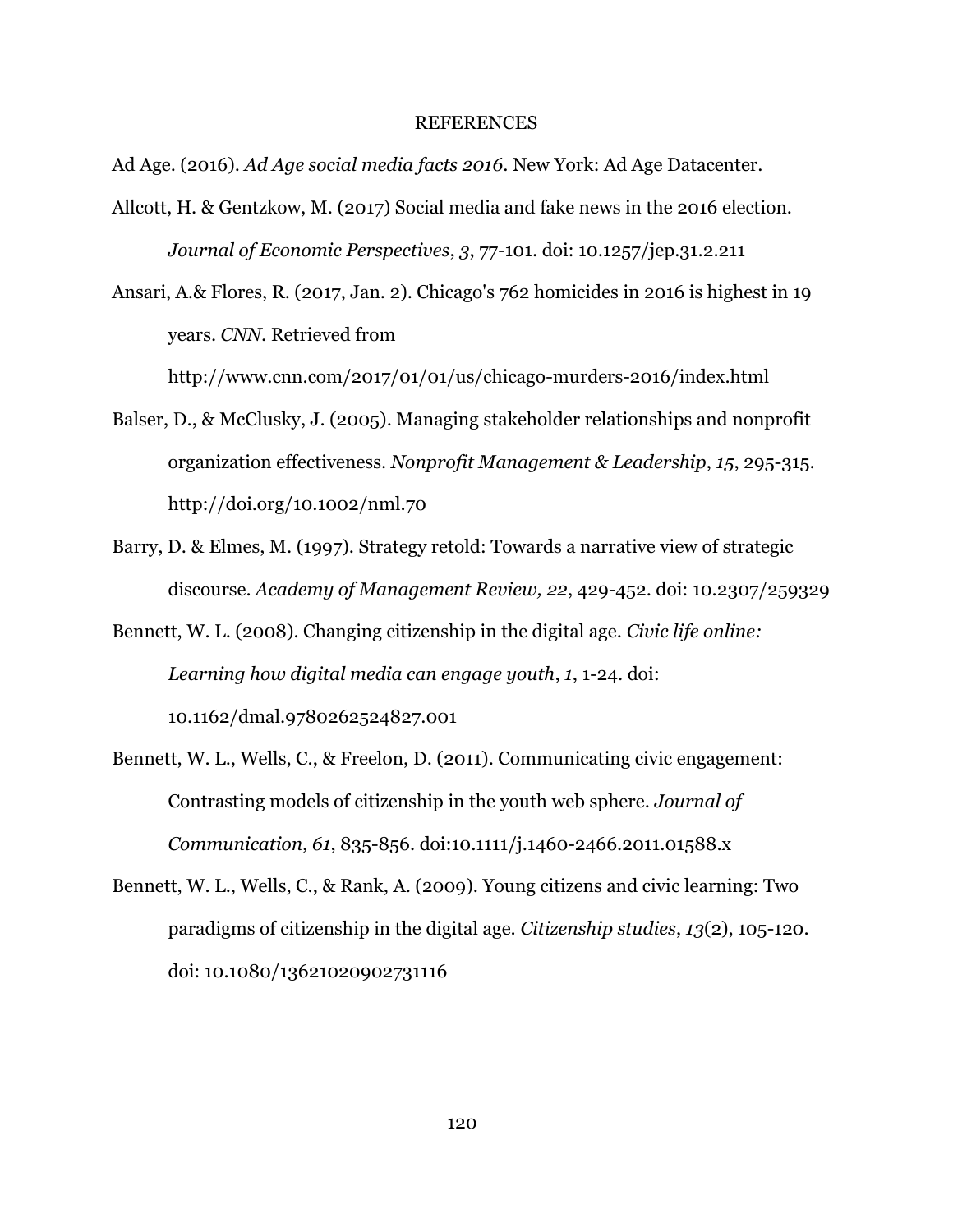Bidgood, J. (2015, June 26). After arrests, quandary for police on posting booking photos. *The New York Times*. Retrieved from https://www.nytimes.com/2015/06/27/us/after-arrests-quandary-for-police-onposting-booking-photos.html?\_r=0

- Bohan, P. & Yorke, D. (1987). Law enforcement marketing: Perceptions of a police force. *Irish Marketing Review, 2,* 72-86. Retrieved from http://arrow.dit.ie/buschmarart/18/
- Bourdieu, P. (1985). The social space and the genesis of groups. *Social Science Information,24*, 195-220. doi:10.1177/053901885024002001
- Botan, C. (1997). Ethics in strategic communication campaigns: The case for a new approach to public relations. *Journal of Business Communication, 34*, 188-202. doi:10.1177/002194369703400205
- Braun, G. (2016, Nov. 20). Georgette Braun: Mom of teen killed at Rockford party pleads for witnesses to come forward. *Rockford Register Star*. Retrieved from http://www.rrstar.com/news/20161120/georgette-braun-mom-of-teen-killed-atrockford-party-pleads-for-witnesses-to-come-forward
- Braun, V. & Clarke, V. (2006) Using thematic analysis in psychology. *Qualitative Research in Psychology, 3,* 77-101. Retrieved from http://eprints.uwe.ac.uk/11735
- Bučar-Ručman, A., & Meško, G. (2006). Presentation of police activities in the mass media. *Journal of Criminal Justice and Security*, *34*, 223- 234. Retrieved from: https://www.ncjrs.gov/pdffiles1/nij/MeskoJCJS/221201to221219.pdf#page=45
- Burke, K. (1985). Dramatism and logology. *Communication Quarterly*, *33*, 89-93. doi: 10.1080/01463378509369584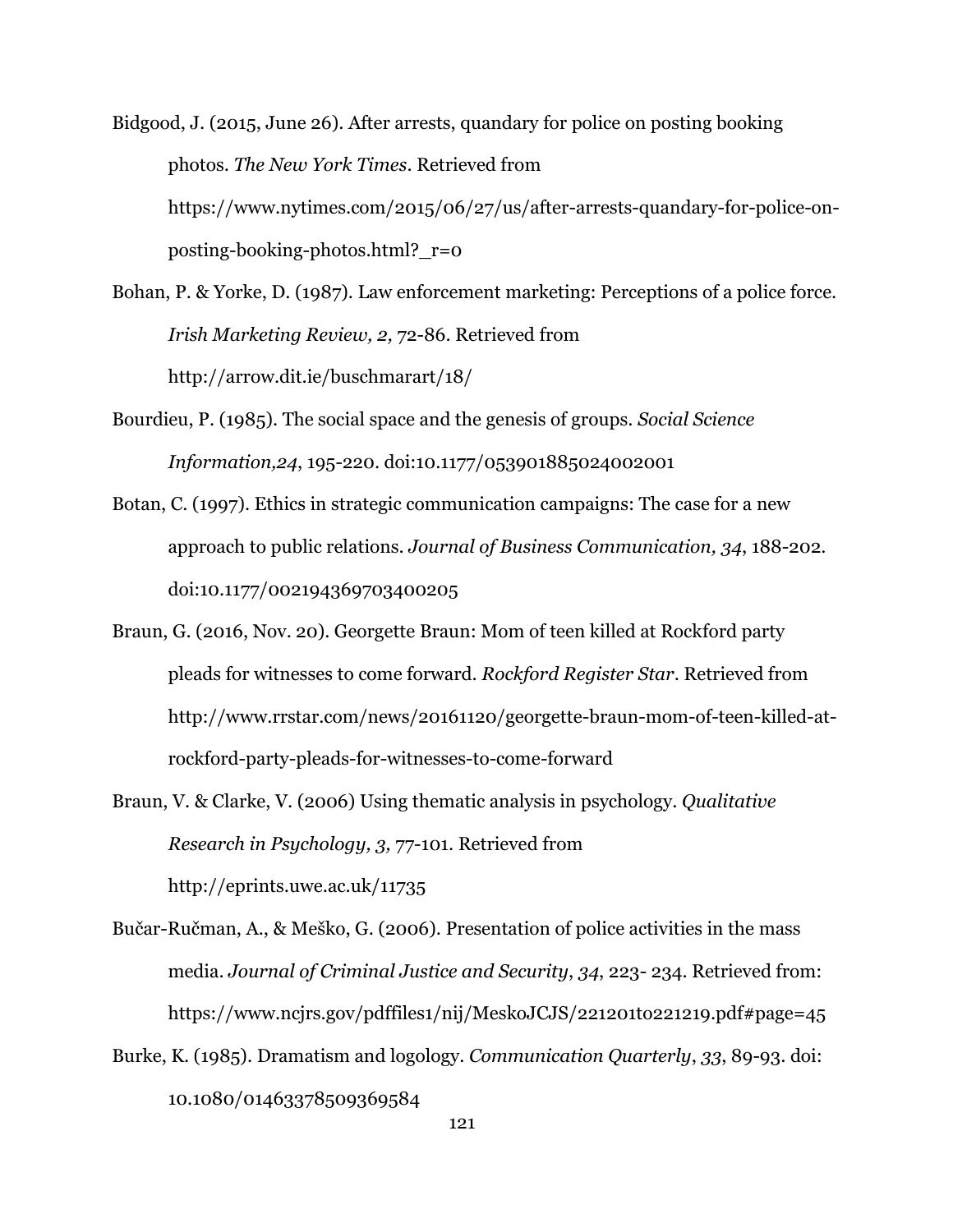- CALEA. (2010a). *The commission.* Retrieved from http://www.calea.org/content/commission
- CALEA. (2010b). *Law enforcement program: The standards*. Retrieved from http://www.calea.org/content/law-enforcement-program-standards
- Carr, C. T., & Hayes, R. A. (2015). Social media: Defining, developing, and divining. *Atlantic Journal of Communication, 23*, 46-65. doi: 10.1080/15456870.2015.972282
- Cho, M., Schweickart, T., & Haase, A. (2014). Public engagement with nonprofit organizations on Facebook. *Public Relations Review*, *40*, 565-567. http://doi.org/10.1016/j.pubrev.2014.01.008
- City of Rockford. (n.d.) *Rockford Police Department.* Retrieved from rockfordil.gov/police/
- Cooke, L. & Sturges, P., 2009. Police and media relations in an era of freedom of information. *Policing and Society*, *19*, 406-424. Retrieved from https://dspace.lboro.ac.uk/2134/6577
- Curry, C. (2017, Jan. 7). 4 rob Simply Mac at CherryVale Mall at gunpoint. *Rockford Register Star*. Retrieved from http://www.rrstar.com/news/20170106/4-rob-simply-mac-at-cherryvale-mall-

at-gunpoint Dahlberg L (2001) Democracy via cyberspace: Mapping the rhetorics and practices of three prominent camps. *New Media & Society* 3(2): 157–77. Retrieved from

http://baan.tezu.ernet.in/dmass/CBCT/Democracy%20via%20Cyberspace.pdf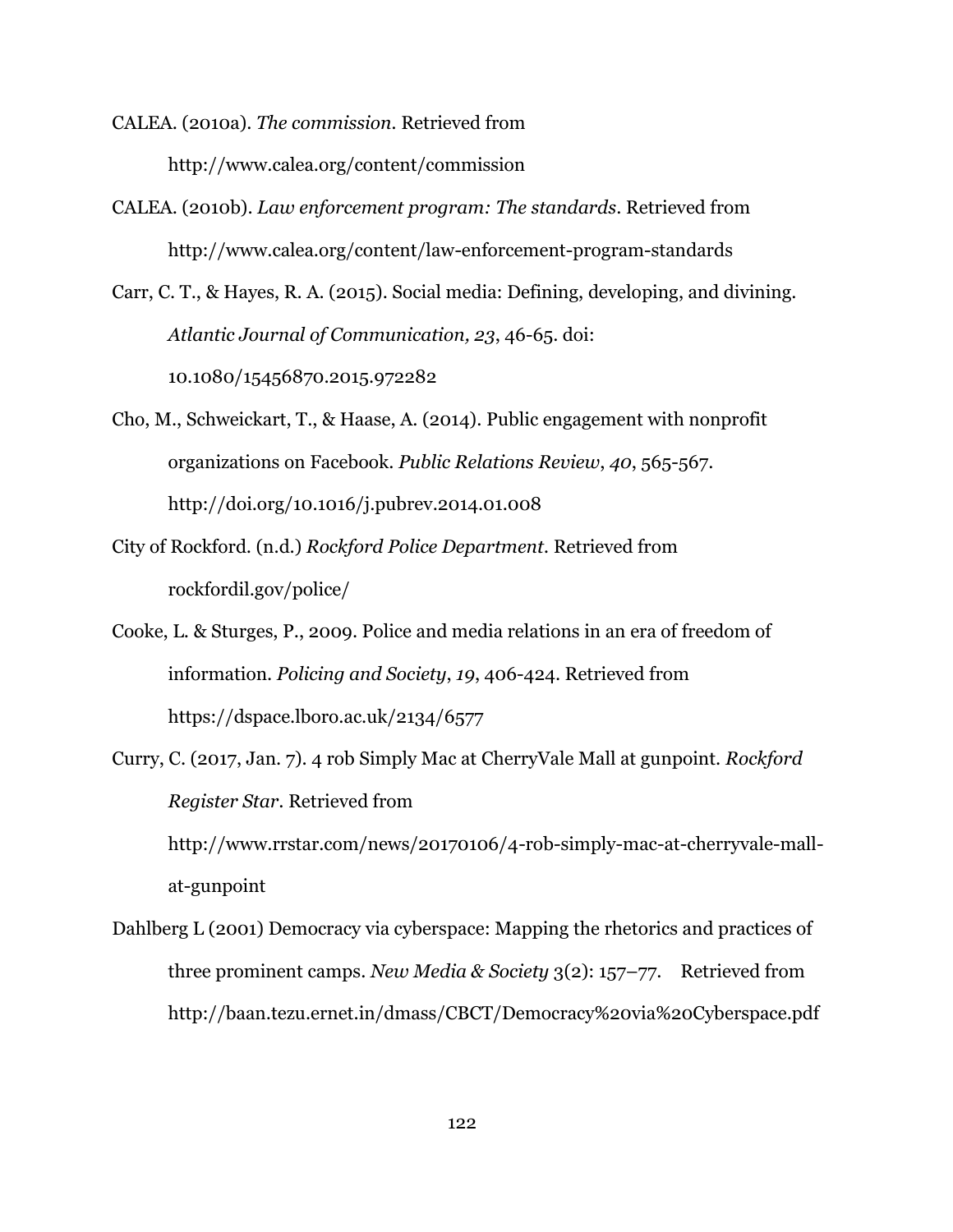Denef, S., Bayerl, P. S., & Kaptein, N. A. (2013, April). Social media and the police: tweeting practices of British police forces during the August 2011 riots. In *proceedings of the SIGCHI conference on human factors in computing systems* (pp. 3471-3480). ACM. Retrieved from http://web1098.freesurf.webhoster.ag/tl\_files/fM\_k0005/Newsletter/ukriots%2

0v90[1].pdf

Editorial Board (2017, Jan. 5) Our View: Police need your help to make the community safer. *Rockford Register Star.* Retrieved from

http://www.rrstar.com/opinion/20170105/our-view-police-need-your-help-tomake-community-safer

- Education Commission of the States. (2012). *Civic Engagement through digital Citizenship: Engaging youth in active, participatory citizenship through digital media* Retrieved from: www.ecs.org/per
- Ezzy, D. (1998) Theorizing narrative identity: Symbolic interactionism and hermeneutics. *The Sociological Quarterly*, *39*, 239–263. doi: 10.1111/j.1533- 8525.1998.tb00502.x

Facebook pages. (2016). Retrieved from https://www.facebook.com/directory/pages/

- FBI, FBI National Press Office. (2016, September). *FBI releases 2015 crime statistics* [Press release]. *FBI*. Retrieved December 12, 2016, from https://www.fbi.gov/news/pressrel/press-releases/fbi-releases-2015-crimestatistics
- Fisher, W. R. (1984). Narration as a human communication paradigm: The case of public moral argument. *Communication Monographs, 51*, 1-22. doi:10.1080/03637758409390180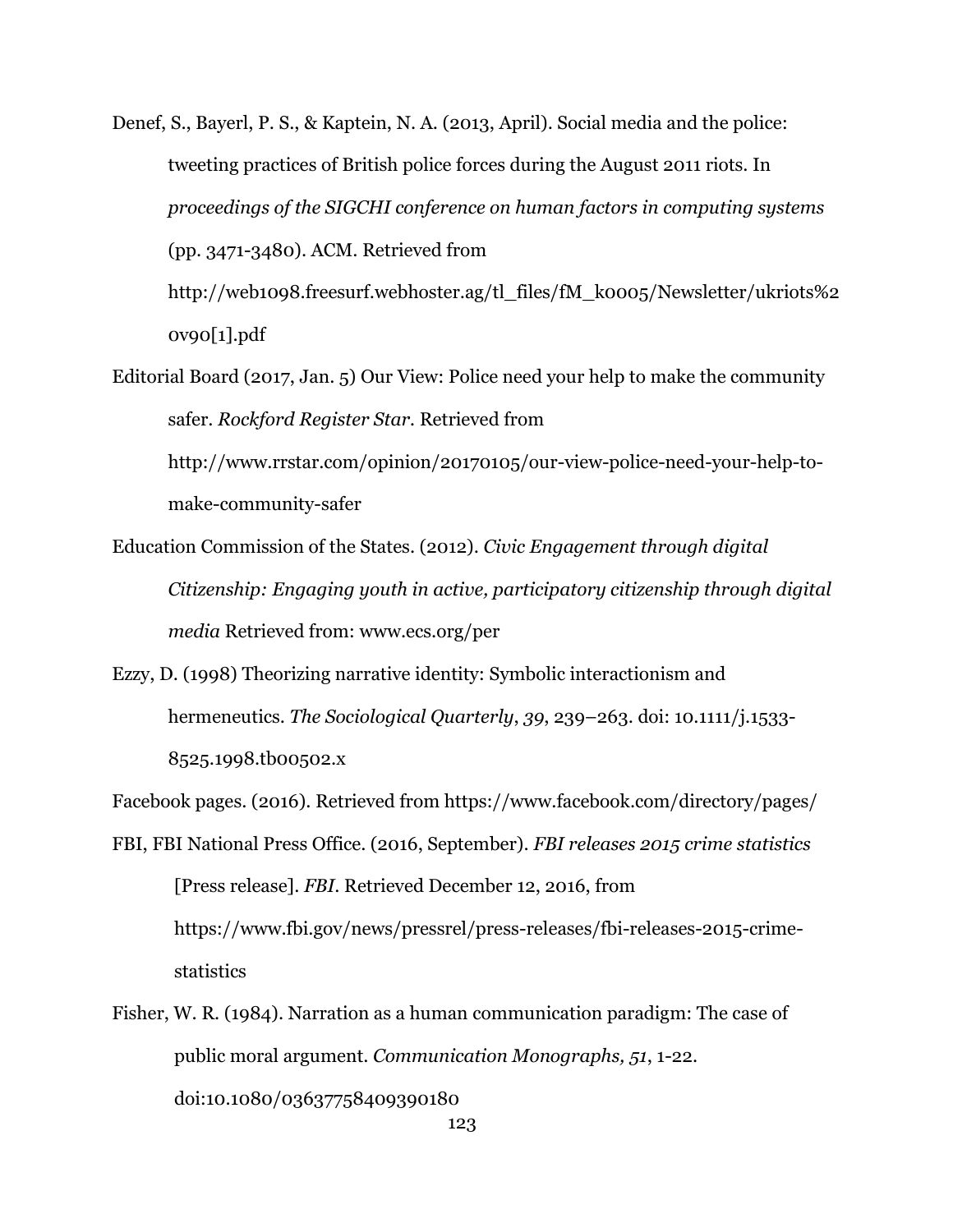Freelon, D. (2015). Discourse architecture, ideology, and democratic norms in online political discussion. *New Media & Society*, *17*, 772-791. doi:

10.1177/1461444813513259

Global Justice Information Sharing Initiative (2013). *Developing a policy on the use of social media in intelligence and investigative activities: Guidance and recommendations* Retrieved from

https://it.ojp.gov/documents/d/Developing%20a%20Policy%20on%20the%20U se%20of%20Social%20Media%20in%20Intelligence%20and%20Inves....pdf

- Goldman, L. (2015) Trending now: The use of social media websites in public shaming punishments. *American Criminal Law Review*, *52*, 415–451. Retrieved from http://www.americancriminallawreview.com/files/4314/2686/4810/TRENDIN G\_NOW\_THE\_USE\_OF\_SOCIAL\_MEDIA\_WEBSITES\_IN\_PUBLIC\_SHAMI NG\_PUNISHMENTS.pdf
- Gray, J. B. (2009). The power of storytelling: Using narrative in the healthcare context. *Journal of Communication in Healthcare, 2*, 258-273. doi: 10.1179/cih.2009.2.3.258
- Green, C. (2017, Jan. 3). Rockford officials issue plea for your help to end violence. *Rockford Register Star*. Retrieved from http://www.rrstar.com/news/20170103/rockford-officials-issue-plea-for-yourhelp-to-end-violence
- Grunig, J. E. (1992). *Excellence in public relations and communication management*. Hillsdale: L. Erlbaum Associates.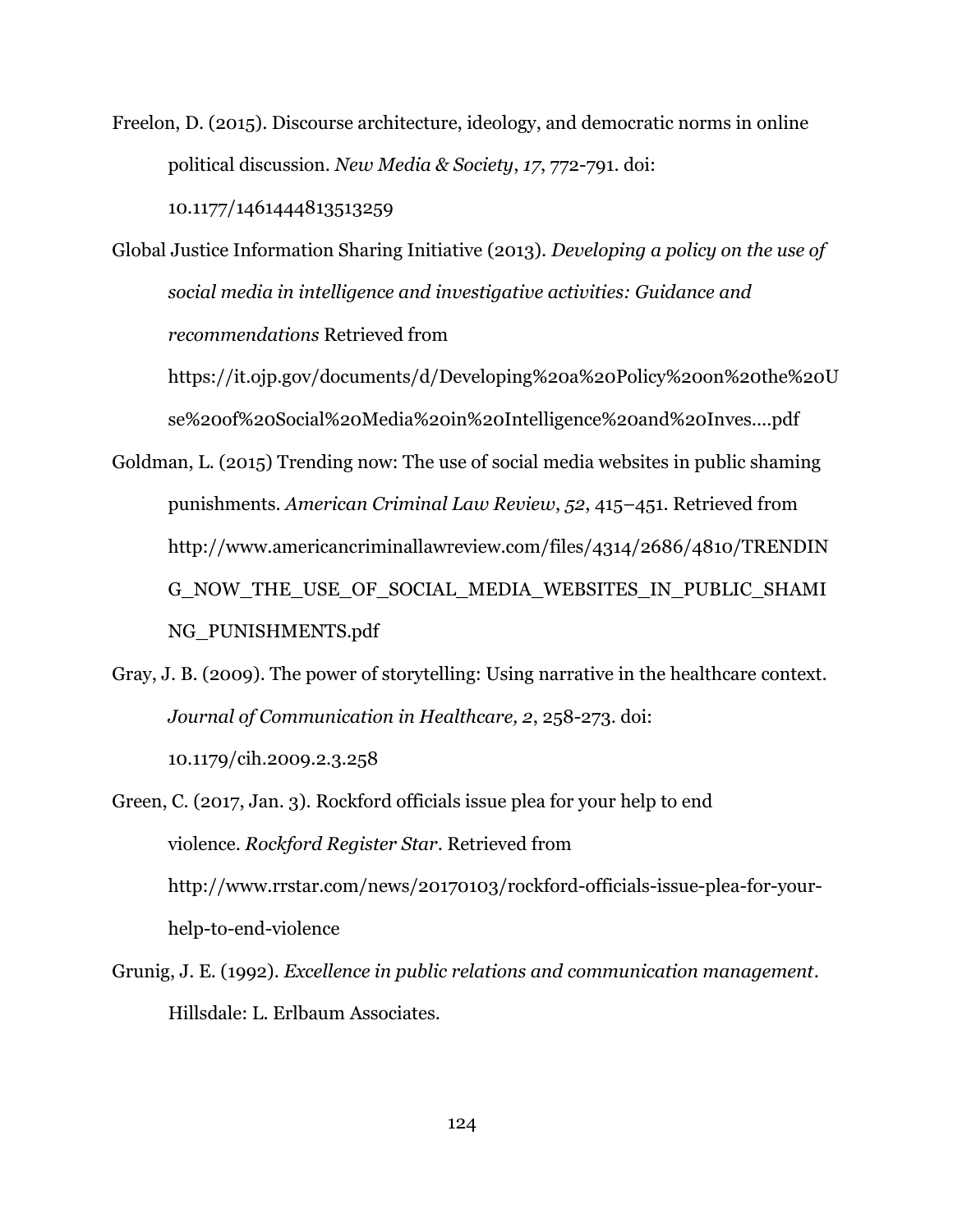- Grunig, J. E. (2006). Furnishing the edifice: Ongoing research on public relations as a strategic management function. *Journal of Public Relations Research*, 18, 151- 176. doi: 10.1207/s1532754xjprr1802\_5
- Grunig, J. E., & Hunt, T. (1984). *Managing public relations*. New York: Holt, Rinehart and Winston.
- Haas, K. (2014, Dec. 16). Timeline: From shooting to settlement in Mark Anthony Barmore case. *Rockford Register Star*. Retrieved from http://www.rrstar.com/article/20141216/BLOGS/141219511
- Haas, K. (2017, Jan. 29). Those we lost: 32 killed in Winnebago County in 2016. *Rockford Register Star*. Retrieved from http://www.rrstar.com/news/20170127/those-we-lost-32-killed-in-winnebagocounty-in-2016
- Hartelius, E. J. & Browning, L. (2008). The application of rhetorical theory in managerial research: A literature review. *Management Communication Quarterly, 22*, 13-39. doi: 10.1177/0893318908318513
- Heath, R. L. (2004). Telling a story: A narrative approach to communication during a crisis. In D. Millar & R. L. Heath (Eds.), *Responding to crisis* (pp. 167-187). Mahwah, NJ: Erlbaum
- Ihm, J. (2015). Network measures to evaluate stakeholder engagement with nonprofit organizations on social networking sites. *Public Relations Review*, *41*, 501-503. http://doi.org/10.1016/j.pubrev.2015.06.018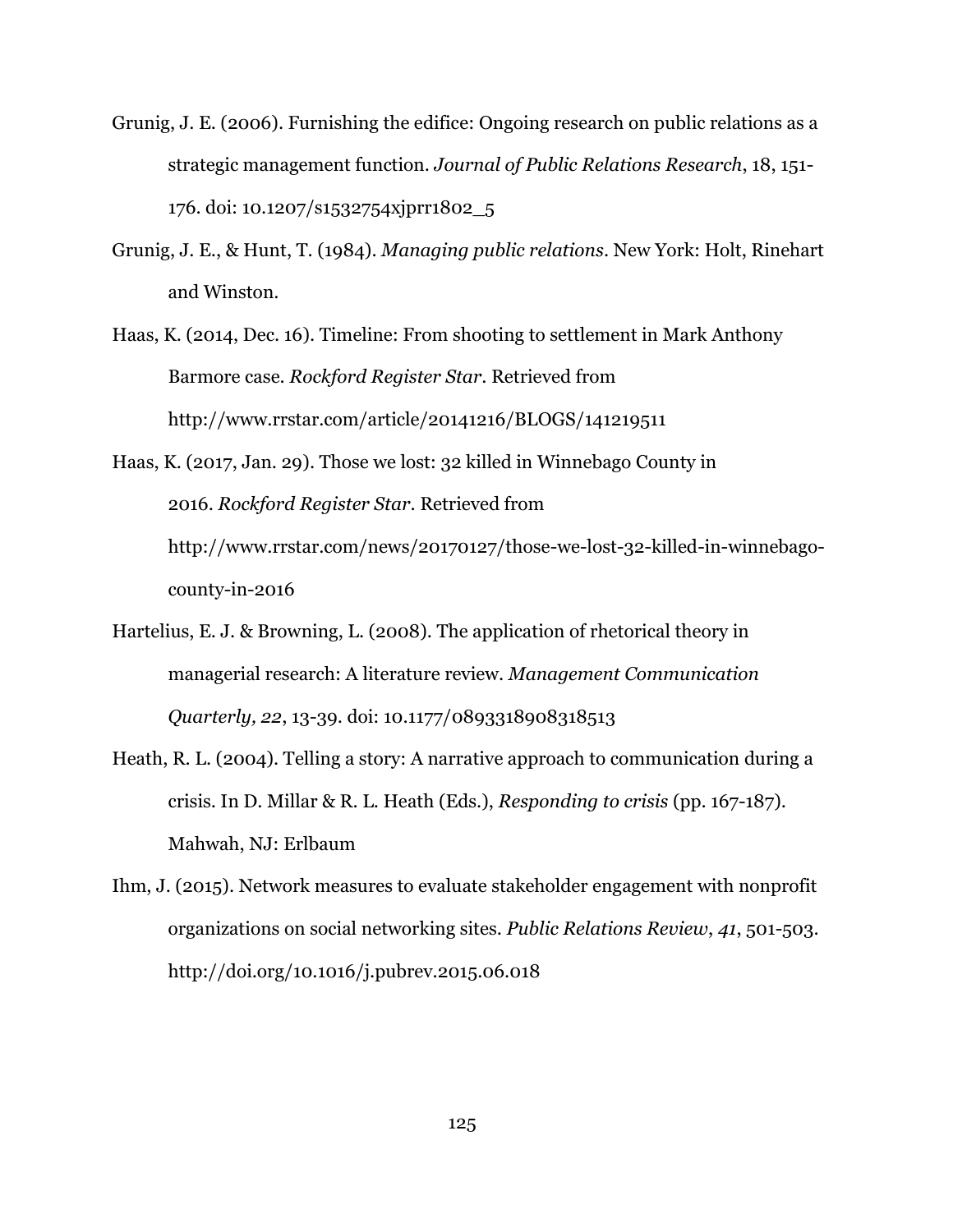International Association of Chiefs of Police (2015). *International Association of Chiefs of Police 2015 social media survey results.* Retrieved from:

http://www.iacpsocialmedia.org/wp-content/uploads/2017/01/FULL-2015-

Social-Media-Survey-Results.compressed.pdf

Investor relations. (2016). Retrieved from

https://www.facebook.com/facebookinvestorrelations

- Jones, R. (2017, Jan. 3). DIGGING DEEPER: Area leaders say budget standoff playing role in violent crime spike. *WREX*. Retrieved from http://www.wrex.com/story/34176509/digging-deeper-area-leaders-say-budgetstandoff-causing-some-of-areas-crime-spike
- Kent, M. (2013) Using social media dialogically: Public relations role in reviving democracy. *Public Relations Review*, *39*, 337-345. doi: 10.1016/j.pubrev.2013.07.024
- Kent, M. (2015). The power of storytelling in public relations: Introducing the 20 master plots. *Public Relations Review, 41,* 480-489. doi: 10.1016/j.pubrev.2015.05.011
- Kent, M. & Taylor, M. (2002). Toward a dialogic theory of public relations. *Public Relations Review, 28*, 21-37. doi: 10.1016/S0363-8111(02)00108-X
- Kolkey, J. (2015, Apr. 15). Rockford Police Chief Chet Epperson denies telling officers to leave welfare check. *Rockford Register Star.* Retrieved from http://www.rrstar.com/article/20150418/NEWS/150419435
- Kolkey, J. (2016, July 30). Rockford police scanners to fall silent Monday. *Rockford Register Star.* Retrieved from http://www.rrstar.com/news/20160730/rockfordpolice-scanners-to-fall-silent-monday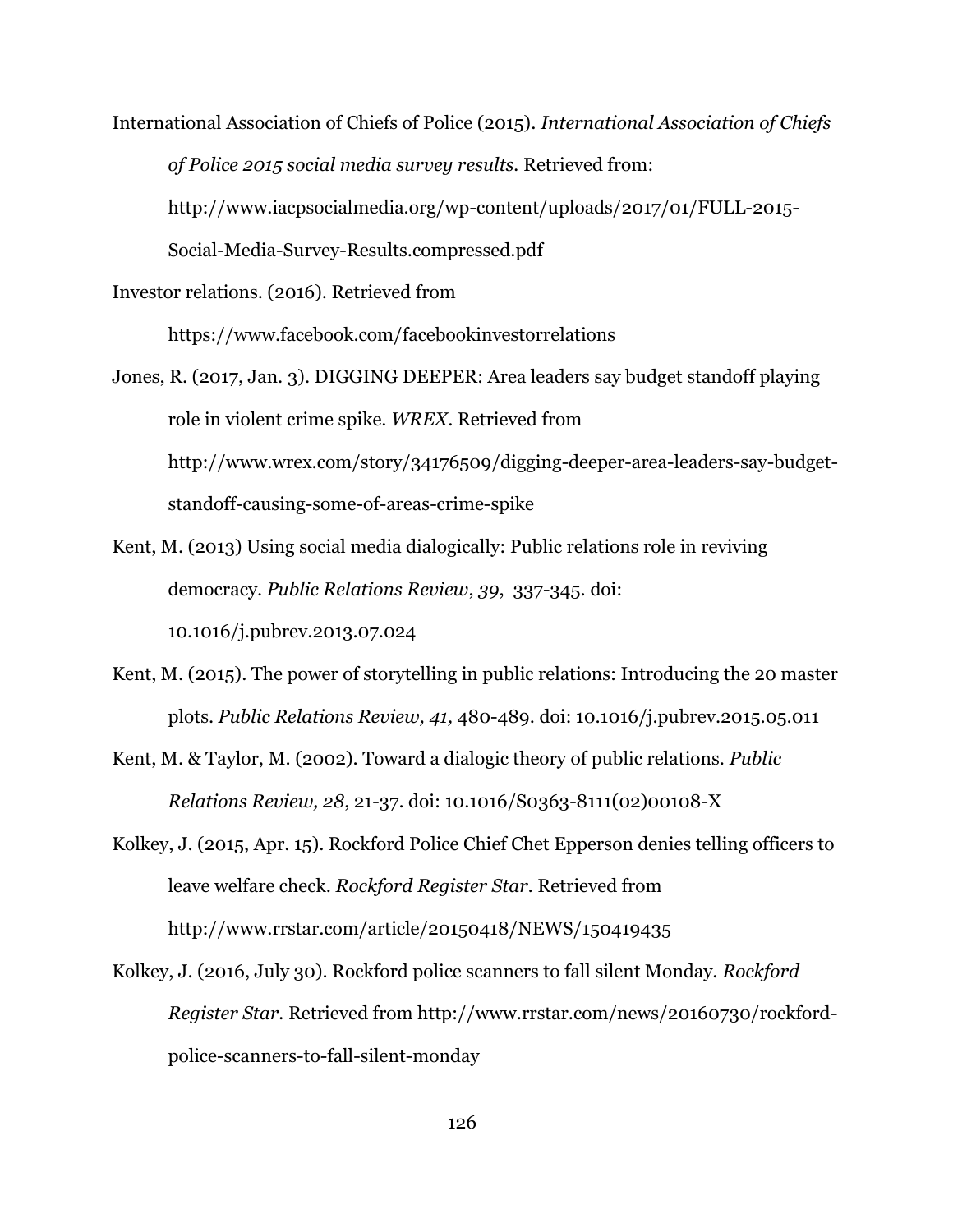- Kolkey, J. (2017, Jan. 7). Body's identity remains a mystery six months after it was found in Rockford garbage can. *Rockford Register Star.* Retrieved from http://www.rrstar.com/news/20170106/bodys-identity-remains-mystery-sixmonths-after-it-was-found-in-rockford-garbage-can
- Lovejoy, K., & Saxton, G. D. (2012). Information, community, and action: How nonprofit organizations use social media. *Journal of Computer-Mediated Communication*, *17*, 337-353. doi: 10.1111/j.1083-6101.2012.01576.x
- Lovejoy, K., Waters, R. D., & Saxton, G. D. (2012). Engaging stakeholders through Twitter: How nonprofit organizations are getting more out of 140 characters or less. *Public Relations Review*, *38*, 313-318.

http://doi.org/10.1016/j.pubrev.2012.01.005

- MacLeod, D. (2015, May 5). When is it OK for police to publish mug shots on Facebook. *The New York Times*. Retrieved from http://bangordailynews.com/2015/05/09/the-point/when-is-it-ok-for-police-topublish-mug-shots-on-facebook/
- Mayhew, M. (2017, Jan. 5). Rockford Area Crime Stoppers has a record setting 2016. *WREX*. Retrieved from http://www.wrex.com/story/34191562/rockford-area-crime-stoppers-has-arecord-setting-2016
- Mawby, R. & Worthington, S. (2002). Marketing the police From a force to a service. *Journal of Marketing Management*, *18*, 857-876. doi: 10.1362/0267257012930411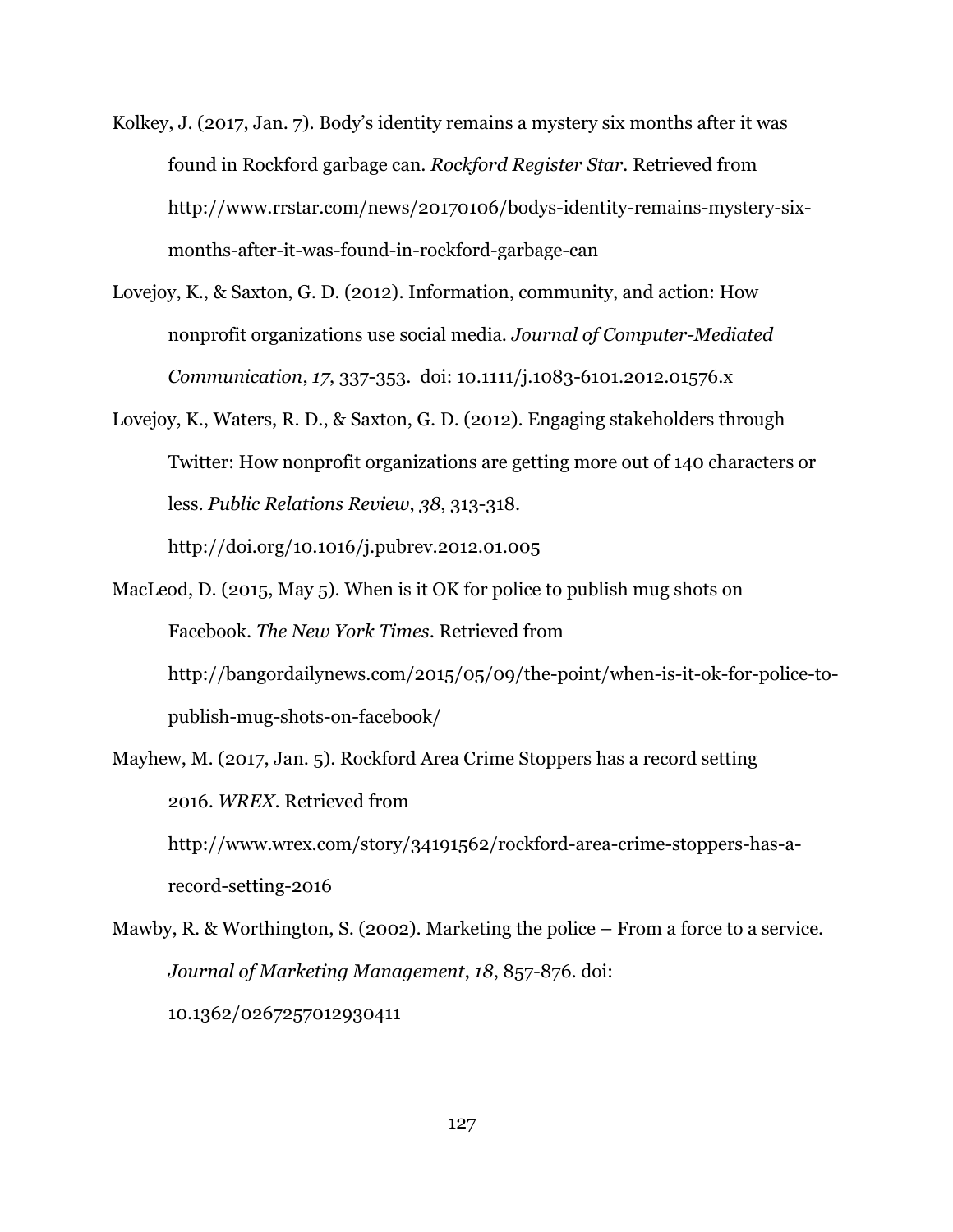- Mazer, J. P., Thompson, B., Cherry, J., Russell, M., Payne, H. J., Kirby, E. G., & Pfohl, W. (2015). Communication in the face of a school crisis: Examining the volume and content of social media mentions during active shooter incidents. *Computers in Human Behavior, 53*, 238-248. doi:10.1016/j.chb.2015.06.040
- Office of Justice Programs (OJP) Diagnostic Center (2015). *Executive Summary: Diagnostic Analysis of the City of Rockford, IL* Retrieved from: http://www.rockfordil.gov/media/452139/DiagnosticAnalysis\_Rockford\_(16Sep tember2015)\_Final.pdf

Oliver, S. (2010). *Public relations strategy* (3rd ed.). London: Kogan Page.

- Online Staff. (2014, Jul. 21) Seven arrested on prostitution-related charges. *Rock River Times.* Retrieved from http://rockrivertimes.com/2014/07/21/seven-arrestedon-prostitution-related-charges/
- O'Sullivan, P., & Carr, C. (2017). Masspersonal communication: A model bridging the mass-interpersonal divide. *New Media and Society,* 1-20. doi: 10.1177/1461444816686104
- Ott, L., & Theunissen, P. (2015). Reputations at risk: Engagement during social media crises. *Public Relations Review, 41*, 97-102. doi:10.1016/j.pubrev.2014.10.015
- Piotrowski SJ, Van Ryzin GG. Citizen attitudes toward transparency in local government. *The American Review of Public Administration*. 2007; *37*. 306-23.
- Riessman, C. K. (2008). *Narrative methods for the human sciences*. Thousand Oaks, CA: Sage.
- 128 Rizzo, K. (2016). Crime in America 2017: Top 10 most dangerous cities under 200,000. *Law Street Media.* Retrieved December 12, 2016, from http://lawstreetmedia.com/blogs/crime/dangerous-cities-under-200000/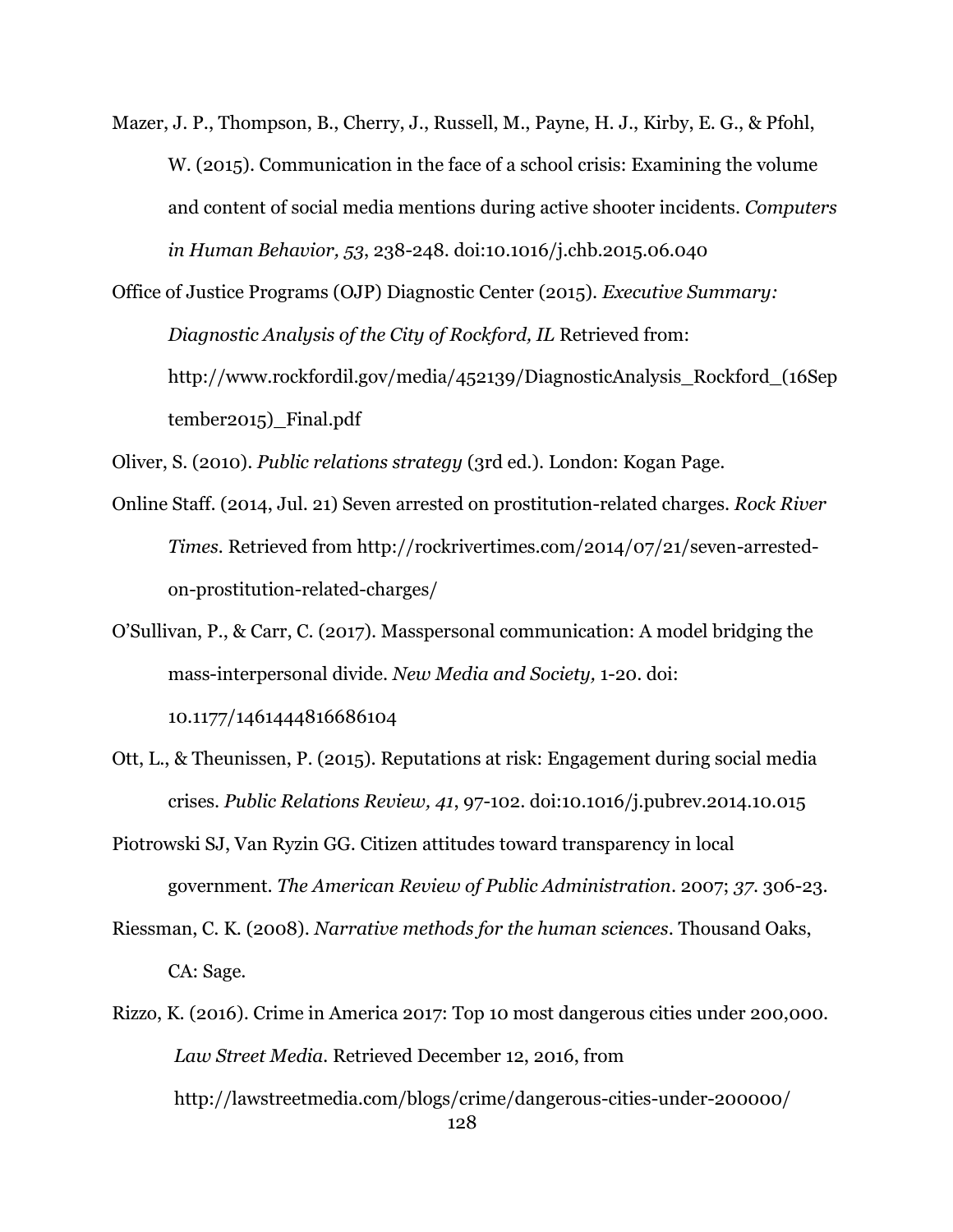Rockford Area Crime Stoppers. (2017). *Rockford Area Crime Stoppers.* Retrieved from www.rockfordcrimestoppers.com

Rockford Police Department. (2011). *10.01 – Written directives.* Rockford, IL: Author.

Rockford Police Department. (2013). *60.13 – Social media.* Rockford, IL: Author.

- Rockford Police Department. (2016). *1.16 – News media relations.* Rockford, IL: Author.
- RRSTAR Editorial Board (2014, Jul. 13) Our View: Rockford Police Chief Chet Epperson needs to resign for good of city. *Rockford Register Star.* Retrieved from http://www.rrstar.com/article/20140713/opinion/140719808
- Saffer, A. J., Sommerfeldt, E. J., & Taylor, M. (2013). The effects of organizational Twitter interactivity on organization–public relationships. *Public Relations Review, 39*, 213-215. doi:10.1016/j.pubrev.2013.02.005
- Smith, B. G., & Place, K. R. (2013). Integrating power? Evaluating public relations influence in an integrated communication structure. *Journal of Public Relations Research*, 25, 168-187. doi: 10.1080/1062726X.2013.758585
- Smudde, P. M. (2015). *Managing public relations: Methods and tools*. New York: Oxford University Press.
- Smudde, P. M., & Courtright, J. L. (2010). Public relations and power. In R. L. Heath (Ed.), *Handbook of public relations*, 2nd ed. (pp. 177-189). Thousand Oaks, CA: Sage.
- 129 Sweeney, C. (2017, Jan. 2). We've met the cause of crime in Rockford, and it is anarchy. *Rockford Register Star*. Retrieved from http://www.rrstar.com/news/20170102/chuck-sweeny-weve-met-cause-ofcrime-in-rockford-and-it-is-anarchy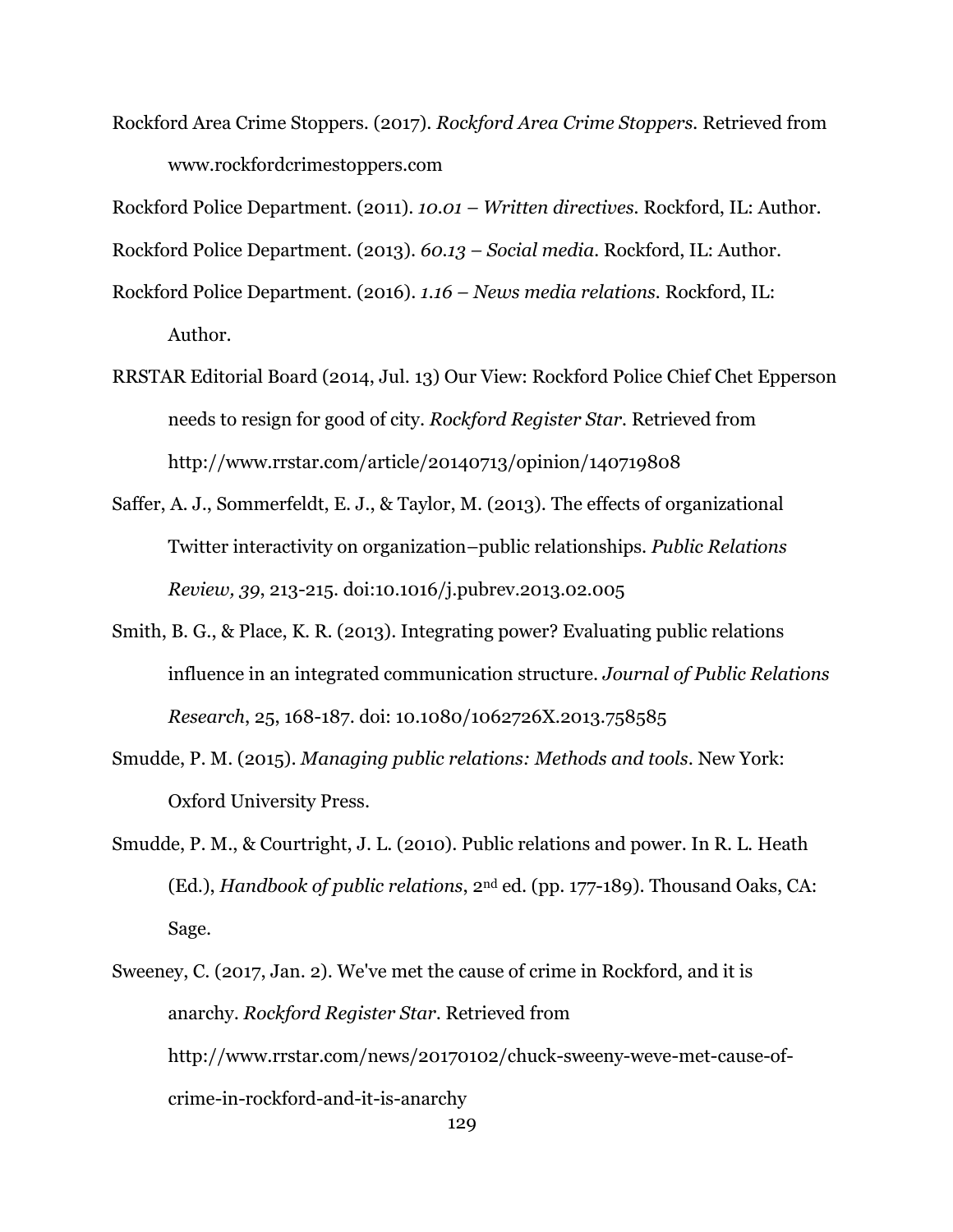Taylor, G., & Ussher, J. (2001). Making sense of s&m: A discourse analytic account. *Sexualities*, *4*, 293-314. DOI: 10.1177/136346001004003002

- U.S. Census Bureau. (2014). *Computer and Internet access in the United States: 2012*. [Data file]. Retrieved from https://www.census.gov/data/tables/2012/demo/computer-internet/computeruse-2012.html
- U.S. Census Bureau. (2015a). *Quick facts: Chicago- city, Illinois*. [Data file]. Retrieved from https://www.census.gov/quickfacts/table/PST045215/1714000
- U.S. Census Bureau. (2015b). *Quick facts: Rockford- city, Illinois*. [Data file]. Retrieved from https://www.census.gov/quickfacts/table/PST045215/1765000,1714000

Valentini, C. (2015). Is using social media "good" for the public relations profession? A critical reflection. *Public Relations Review, 41*, 170-177. doi:10.1016/j.pubrev.2014.11.009

Walker, J. (2016, Mar. 24). Elgin Cmdr. Dan O'Shea named Rockford police chief. *Chicago Tribune*. Retrieved from http://www.chicagotribune.com/suburbs/elgin-courier-news/news/ct-ecn-elgin-

police-oshea-rockford-chief-st-0325-20160324-story.html

Waters, R. D., Burnett, E., Lamm, A., & Lucas, J. (2009). Engaging stakeholders through social networking: How nonprofit organizations are using Facebook. *Public Relations Review*, *35*, 102-106.

http://doi.org/10.1016/j.pubrev.2009.01.006

Waters, R. D., & Jamal, J. Y. (2011). Tweet, tweet, tweet: A content analysis of nonprofit organizations' Twitter updates. *Public Relations Review, 37*, 321-324. http://doi.org/10.1016/j.pubrev.2011.03.002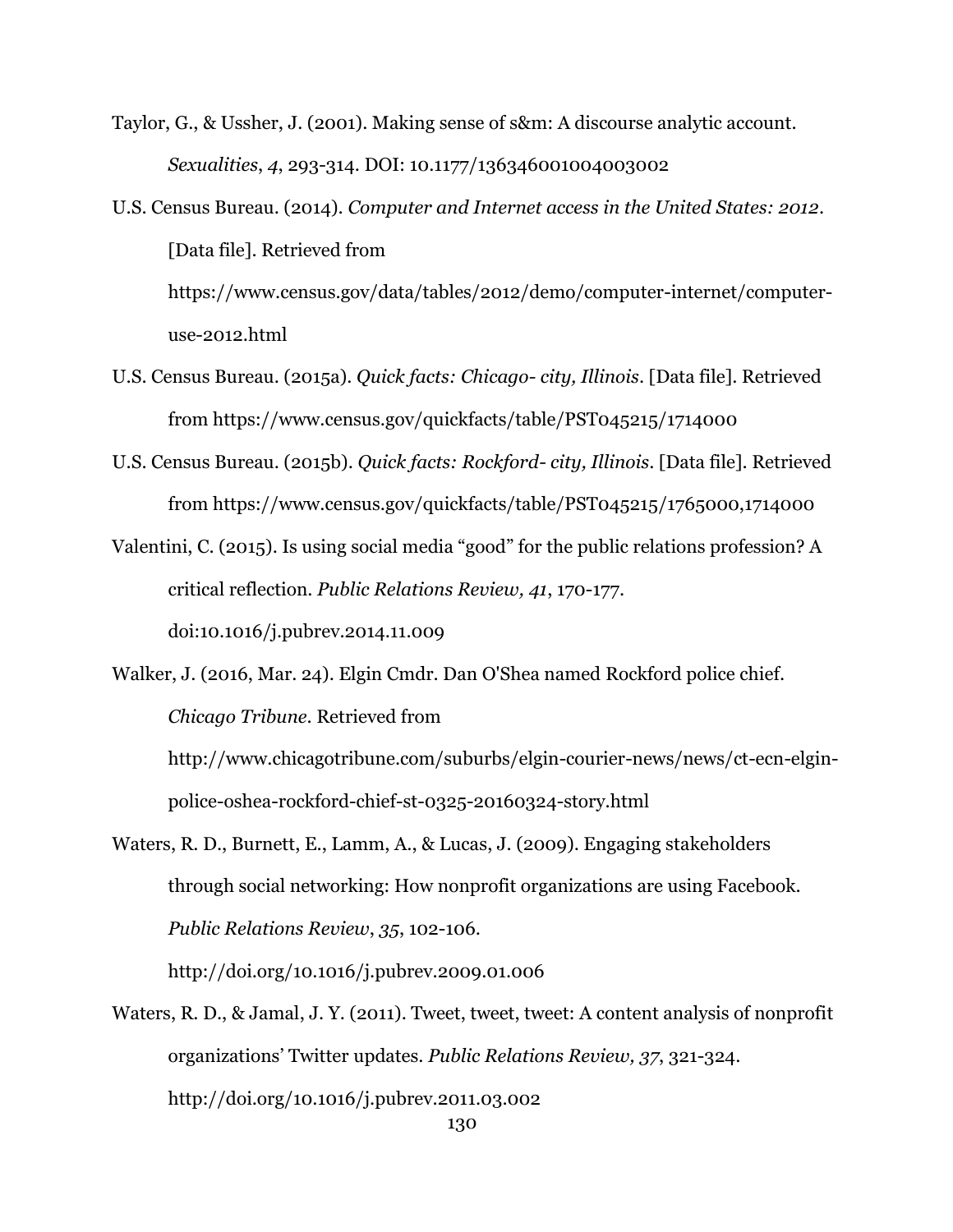- Waters, R. D., & Williams, J. M. (2011). Squawking, tweeting, cooing, and hooting: Analyzing the communication patterns of government agencies on Twitter. *Journal of Public Affairs*, *11*, 353-363. http://doi.org/ 10.1002/pa
- WIFR Newsroom. (2015, Jun. 17a). Union responds to police chief decision. *WIFR*. Retrieved from http://www.wifr.com/home/headlines/Rockford-Police-Chief-Chet-Epperson-Testifies-During-Hearing-289809401.html
- WIFR Newsroom. (2015, Oct. 14b). Chief Chet Epperson announces retirement from Rockford Police Department. *WIFR*. Retrieved from http://www.wifr.com/home/headlines/Rockford-Police-Chief-Chet-Epperson-Stepping-Down-332768051.html
- WIFR Newsroom. (2016, Jul. 11). Rockford Police scanners going silent *WIFR*. Retrieved from http://www.wifr.com/content/news/Rockford-Police-to-Implement-Radio-Channel-Encryption-to-Improve-Police-Officer-Safety-Public-Privacy-Rights-and-Crime-Fighting-384319521.html
- Wilhelm A (1999) Virtual sounding boards: How deliberative is online political discussion? In: Hague BN, Loader BD (eds) *Digital Democracy: Discourse and Decision Making in the Information Age*. London: Routledge, 154–78.
- WREX. (2016, Jun. 9). New Rockford Police Chief changing policies to fight violent crime in the area. *WREX*. Retrieved from http://www.wrex.com/story/32188602/2016/06/Thursday/new-rockfordpolice-chief-changing-policies-to-fight-violent-crime-in-the-area